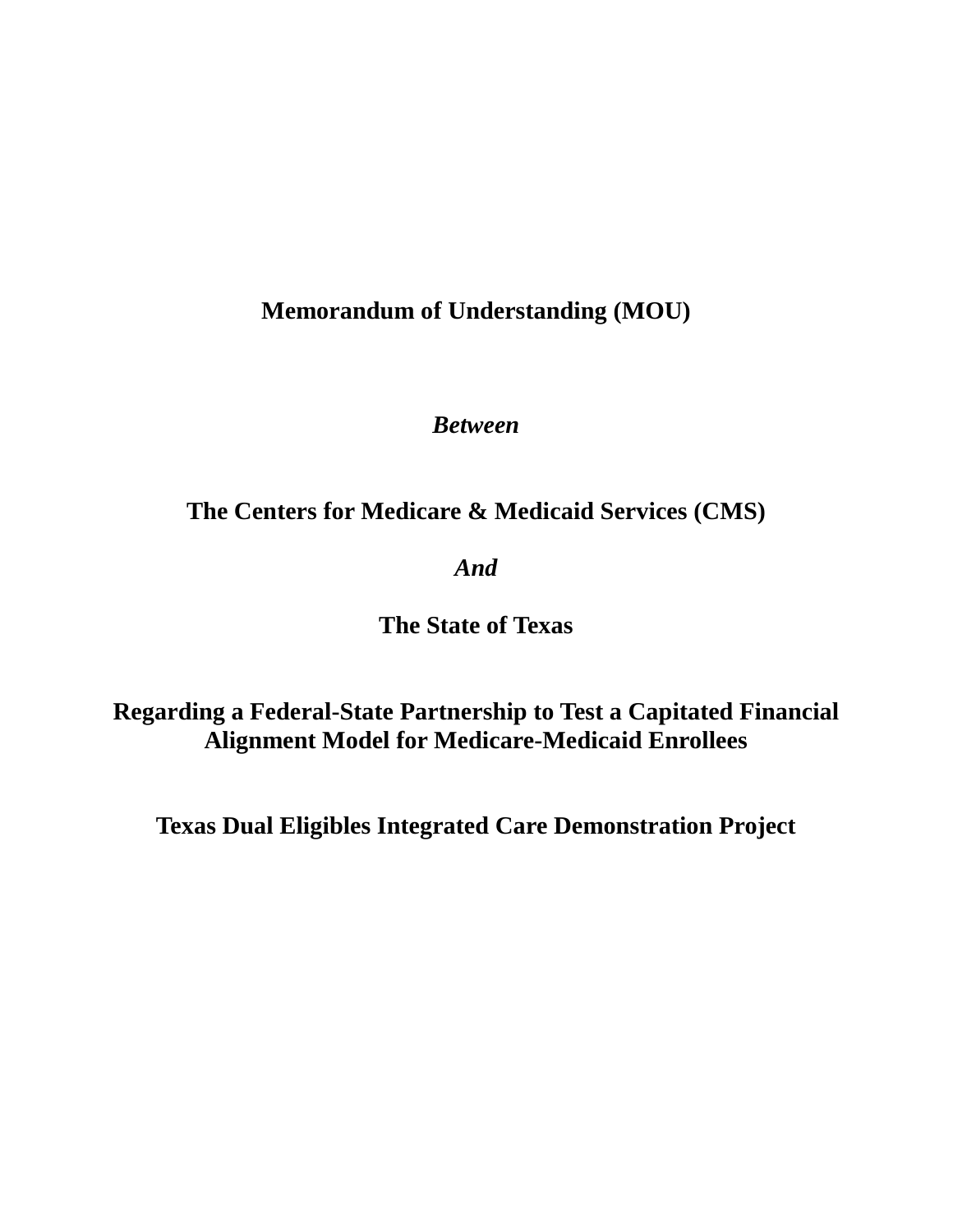# **TABLE OF CONTENTS**

| I. |             |                                                                     |  |
|----|-------------|---------------------------------------------------------------------|--|
| Π. |             | SPECIFIC PURPOSE OF THIS MEMORANDUM OF UNDERSTANDING  3             |  |
|    |             |                                                                     |  |
|    |             |                                                                     |  |
|    |             |                                                                     |  |
|    |             |                                                                     |  |
|    |             |                                                                     |  |
|    |             | E. BENEFICIARY PROTECTIONS, PARTICIPATION, AND CUSTOMER SERVICE  9  |  |
|    |             |                                                                     |  |
|    |             |                                                                     |  |
|    |             |                                                                     |  |
|    |             |                                                                     |  |
|    |             |                                                                     |  |
|    |             |                                                                     |  |
|    |             |                                                                     |  |
|    |             |                                                                     |  |
|    | Appendix 1: |                                                                     |  |
|    | Appendix 2: | CMS Standards and Conditions and Supporting State Documentation  29 |  |
|    | Appendix 3: |                                                                     |  |
|    | Appendix 4: |                                                                     |  |
|    | Appendix 5: |                                                                     |  |
|    | Appendix 6: |                                                                     |  |
|    | Appendix 7: |                                                                     |  |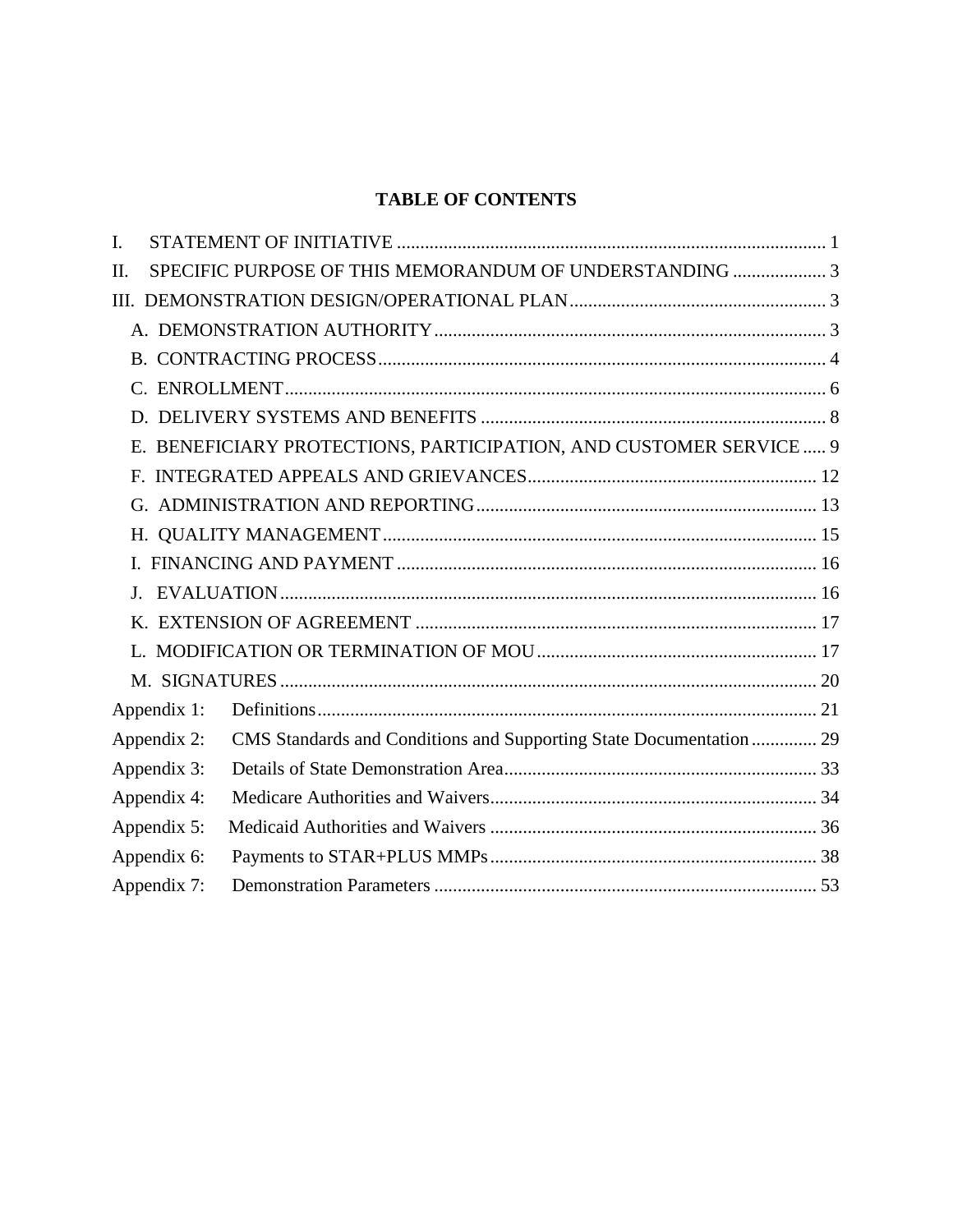# <span id="page-2-0"></span>**I. STATEMENT OF INITIATIVE**

The Centers for Medicare & Medicaid Services (CMS) and the State of Texas Health and Human Services Commission (HHSC) will establish a federal-state partnership to implement the Texas Dual Eligibles Integrated Care Demonstration (Demonstration) to better serve individuals eligible for both Medicare and Medicaid (Medicare-Medicaid enrollees). The federal-state partnership will include a three-way contract with managed care plans that will provide integrated benefits to Medicare-Medicaid enrollees in the targeted geographic areas. The Demonstration will begin no sooner than March 1, 2015 and continue until December 31, 2018, unless continued pursuant to sections K and L or terminated pursuant to section L of this Memorandum of Understanding (MOU). The initiative is testing an innovative payment and service delivery model to alleviate the fragmentation, improve coordination of services, and enhance quality of care for Medicare-Medicaid enrollees, and reduce costs for both the State and the Federal Government.

The population that will be eligible to participate in the Demonstration is limited to full benefit Medicare-Medicaid enrollees who are age 21 or older. Section C.1 below provides more information on eligibility for the Demonstration.

Under this initiative, these managed care plans, called STAR+PLUS (State of Texas Access Reform Plus) Medicare-Medicaid Plans (MMPs) in Texas, will be required to provide for, either directly or through subcontracts, Medicare and Medicaid-covered services, as well as additional items and services, under a capitated model of financing. CMS, the State, and the STAR+PLUS MMPs will ensure that beneficiaries have access to an adequate network of medical, behavioral health, and supportive services.

CMS and the State shall jointly select and monitor the STAR+PLUS MMPs. CMS will implement this initiative under demonstration authority for Medicare and demonstration or State Plan or waiver authority for Medicaid as described in section III.A and detailed in Appendices 4 and 5.

Key objectives of the initiative are to improve the beneficiary experience in accessing services, deliver person-centered care, promote independence in the community, improve the quality of services, eliminate cost shifting between Medicare and Medicaid, and achieve cost savings for the State and Federal Government through improvements in care coordination. This initiative builds on the foundation of Texas' STAR+PLUS Medicaid managed care program for individuals with disabilities or who are age 65 or older, which has allowed the state to be innovative in the service delivery model this population uses to access health care across the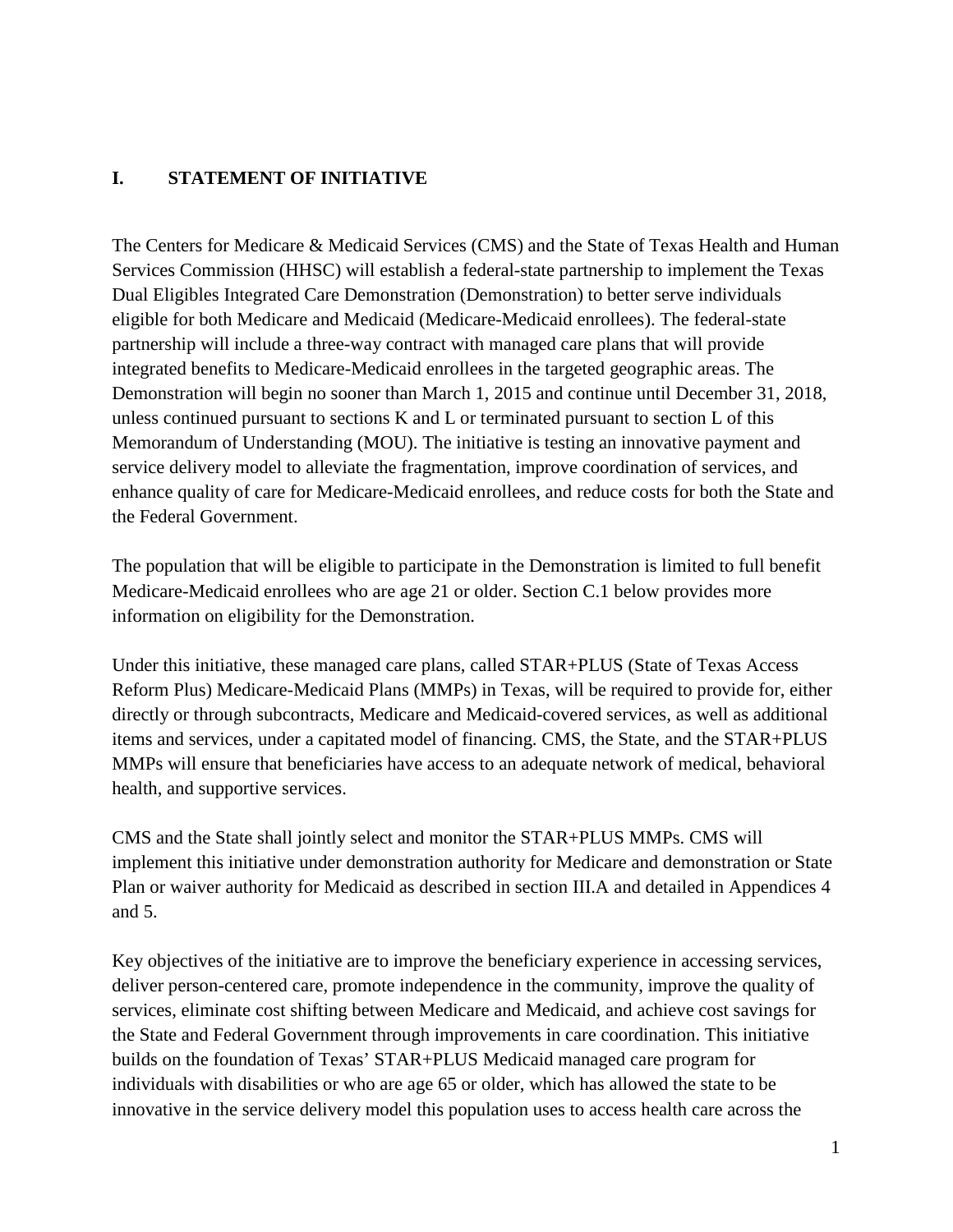state. Many of the same performance checks and quality programs operating under the STAR+PLUS program will continue to apply to enrollees in this Demonstration in addition to Demonstration-specific quality withholds and performance measures collected. Enrollees in this Demonstration will also benefit from a new initiative being developed for STAR+PLUS to improve the quality of care in nursing facilities and reduce avoidable hospitalizations, scheduled to start March 2015.

The initiative aims to integrate the current, fragmented model of care for Medicare-Medicaid beneficiaries by creating a single point of accountability for the delivery, coordination, and management of Medicare and Medicaid services, including primary, preventive, acute, specialty, and behavioral health services, long-term services and supports (LTSS), and pharmacy products. Currently, only 8% of STAR+PLUS members are enrolled in both a Medicare Advantage plan and a STAR+PLUS MCO that are operated by the same organization. Under this demonstration, dually eligible STAR+PLUS members will have the opportunity to have all their Medicare and Medicaid services coordinated by the same plan. CMS and the State expect this model of integrated care and financing to, among other things, improve quality of care and reduce health disparities, meet both health and functional needs of enrollees, and improve transitions between care settings. Meeting beneficiary needs, including the ability to self-direct services, be involved in one's care, and live independently in the community, are central goals of this initiative. CMS and the State expect that STAR+PLUS MMPs' and providers' implementation of the independent living and recovery philosophy, wellness principles, and cultural competence will contribute to achieving these goals.

The initiative will test the effect of an integrated care and payment model on serving both community and institutional populations. In order to accomplish these objectives, comprehensive contract requirements will specify access, quality, network, financial solvency, and oversight standards. Contract management will focus on performance measurement and continuous quality improvement. Except as otherwise specified in this MOU, STAR+PLUS MMPs will be required to comply with all applicable existing Medicare and Medicaid laws, rules, and regulations as well as program-specific and evaluation requirements, as will be further specified in a three-way contract to be executed among the STAR+PLUS MMPs, the State, and CMS.

As part of this initiative, CMS and the State will test a new Medicare and Medicaid payment methodology designed to support STAR+PLUS MMPs in serving Medicare-Medicaid enrollees in the Demonstration. This financing approach will minimize cost-shifting, align incentives between Medicare and Medicaid, and support the best possible health and functional outcomes for enrollees.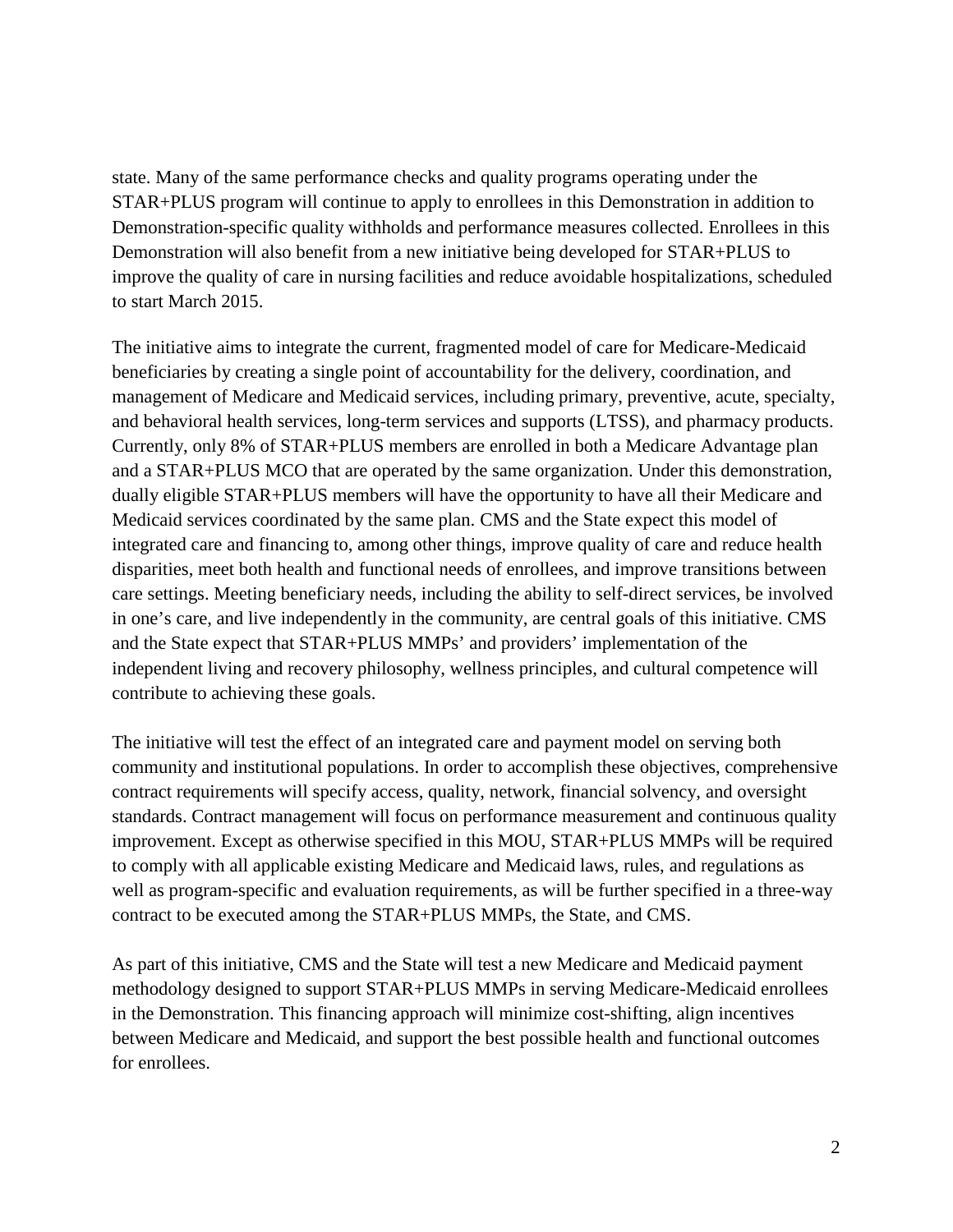CMS and the State will allow for certain flexibilities that will further the goal of providing a seamless experience for Medicare-Medicaid enrollees, utilizing a simplified and unified set of rules, as detailed in the sections below. Flexibilities will be coupled with specific beneficiary safeguards and will be included in this MOU and the three-way contract. STAR+PLUS MMPs will have full accountability for managing the capitated payment to best meet the needs of enrollees according to Plans of Care developed by enrollees, their caregivers, and their Service Coordination Teams using a person-centered planning process. CMS and the State expect STAR+PLUS MMPs to achieve savings through better integrated and coordinated care. Subject to CMS and state oversight, STAR+PLUS MMPs will have significant flexibility to innovate around care delivery and to provide a range of community-based services as alternatives to or means to avoid high-cost services if indicated by the enrollees' preferences and goals, needs, and Plan of Care.

Preceding the signing of this MOU, the State has undergone necessary planning activities consistent with the CMS standards and conditions for participation, as detailed through supporting documentation provided in Appendix 2. This includes a robust beneficiary- and stakeholder- engagement process.

# <span id="page-4-0"></span>**II. SPECIFIC PURPOSE OF THIS MEMORANDUM OF UNDERSTANDING**

This document details the principles under which CMS and Texas plan to implement and operate the aforementioned Demonstration. It also outlines the activities CMS and the State plan to conduct in preparation for implementation of the Demonstration, before the parties execute a three-way contract with STAR+PLUS MMPs that sets forth the terms and conditions of the Demonstration and initiate the Demonstration. Further detail about STAR+PLUS MMPs' responsibilities will be included in and appended to the three-way contract.

Following the signing of this MOU and prior to the implementation of the Demonstration, the State and CMS will enter into three-way contracts with selected plans, which will have also met the Medicare components of the plan selection process, including submission of a successful Capitated Financial Alignment Application to CMS, and adherence to any annual contract renewal requirements and guidance updates, as specified in Appendix 7. These three-way contracts will include the additional operational and technical requirements pertinent to the implementation of the Demonstration.

# <span id="page-4-1"></span>**III. DEMONSTRATION DESIGN/OPERATIONAL PLAN**

# <span id="page-4-2"></span>*A. DEMONSTRATION AUTHORITY*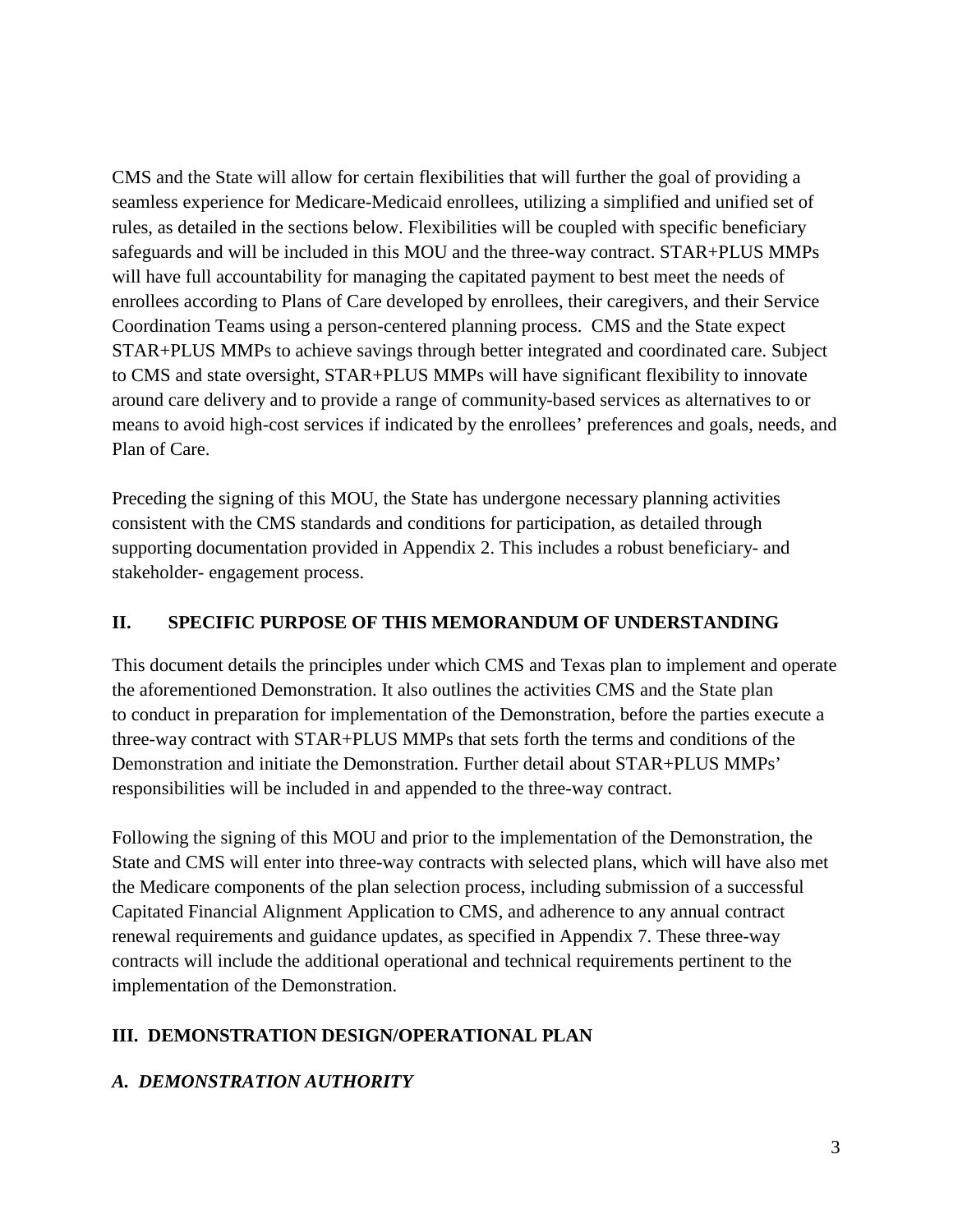The following is a summary of the terms and conditions CMS and the State intend to incorporate into the three-way contracts, as well as those activities CMS and the State intend to conduct prior to entering into the three-way contracts and initiating the Demonstration. This section and any appendices referenced herein are not intended to create contractual or other legal rights between the parties.

- 1. **Medicare Authority:** The Medicare elements of the initiative shall operate according to existing Medicare Parts C and D laws and regulations, as amended or modified, except to the extent these requirements are waived or modified as provided for in Appendix 4. As a term and condition of the initiative, STAR+PLUS MMPs will be required to comply with Medicare Advantage and Medicare Prescription Drug Program requirements in Part C and Part D of Title XVIII of the Social Security Act, and 42 CFR §422 and §423, and applicable sub-regulatory guidance, as amended from time to time, except to the extent specified in this MOU, including Appendix 4 and, for waivers of sub-regulatory guidance, the three-way contract.
- **1. Medicaid Authority**: The Medicaid elements of the initiative shall operate according to existing Medicaid law and regulation and sub-regulatory guidance, including, but not limited to, all requirements of the Texas Health Care Transformation and Quality Improvement Program (THTQIP) section 1115(a) demonstration, as amended or modified, except to the extent waived as provided for in Appendix 5. As a term and condition of the initiative, STAR+PLUS MMPs will be required to comply with Medicaid managed care requirements under Title XIX and 42 CFR §438 et. seq., unless waived by the state's existing THTQIP section 1115(a) demonstration, and applicable sub-regulatory guidance, as amended or modified, except to the extent specified in this MOU, including Appendix 5, the THTQIP section 1115(a) demonstration program, and, for waivers of sub-regulatory guidance, the three-way contract.

# <span id="page-5-0"></span>*B. CONTRACTING PROCESS*

- **1. STAR+PLUS MMP Selection:** Texas will leverage its existing STAR+PLUS MCO contracts to allow plans to participate in the Demonstration as MMPs. STAR+PLUS MMP participation in Texas' Demonstration will be limited to existing STAR+PLUS MCO contractors that were selected though the procurement process that was completed in 2011.
- **2. Medicare Waiver Approval:** CMS approval of Medicare waivers is reflected in Appendix 4. CMS reserves the right to withdraw waivers or expenditure authorities at any time it determines that continuing the waivers or expenditure authorities would no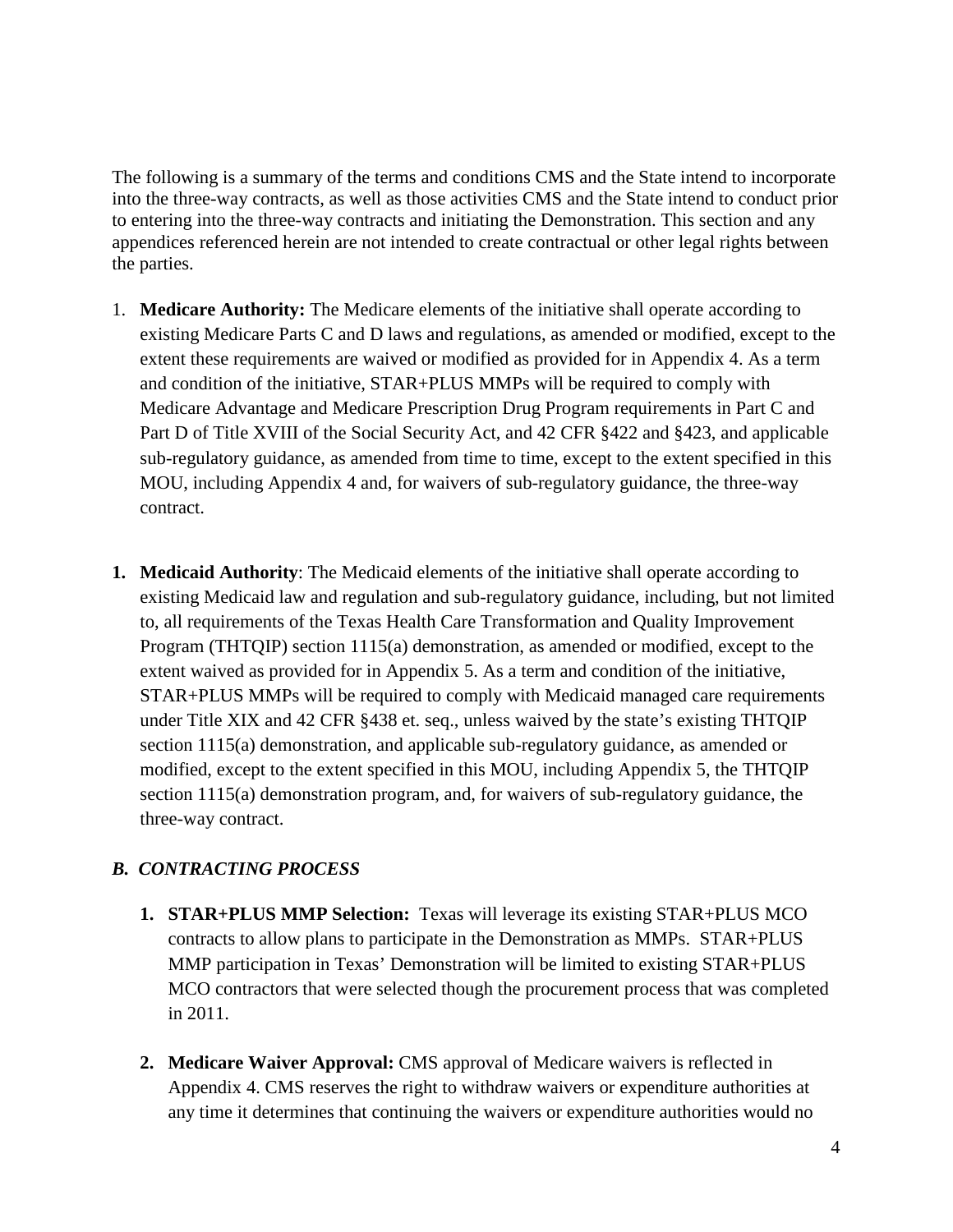longer be in the public interest or promote the objectives of Title XVIII. CMS will promptly notify the State in writing of the determination and the reasons for the withdrawal, together with the effective date, and, subject to section  $1115A(d)(2)$  of the Social Security Act, afford the State a reasonable opportunity to request reconsideration of CMS' determination prior to the effective date. Termination and phase out would proceed as described in section L of this MOU. If a waiver or expenditure authority is withdrawn, federal financial participation (FFP) is limited to normal closeout costs associated with terminating the waiver or expenditure authority, including covered services and administrative costs of disenrolling participants.

- **3. Medicaid Waiver and/or Medicaid State Plan Approval:** CMS approval of any new Medicaid waivers pursuant to sections 1115(a), 1115A, or 1915 of the Social Security Act authority and processes is reflected in Appendix 5. CMS reserves the right to withdraw or terminate waivers or expenditure authorities at any time it determines that continuing the waivers or expenditure authorities for the purpose of this Demonstration would no longer be in the public interest or promote the objectives of Title XIX. CMS will promptly notify the State in writing of the determination and the reasons for the withdrawal, together with the effective date, and, subject to section  $1115A(d)(2)$  of the Social Security Act, afford the State an opportunity to request a hearing to appeal CMS' determination prior to the effective date. Termination and phase out would proceed as described in section L of this MOU. If a waiver or expenditure authority is withdrawn, FFP is limited to normal closeout costs associated with terminating the waiver or expenditure authority, including covered services and administrative costs of disenrolling participants.
- **4. Readiness Review:** CMS and the State, either directly or with contractor support, shall conduct a readiness review of each selected STAR+PLUS MMP. Following the signing of the three-way contract, CMS and the State must agree that a STAR+PLUS MMP has passed readiness prior to that plan accepting any enrollment. CMS and the State will collaborate in the design and implementation of the readiness review process and requirements. This readiness review shall include an evaluation of the capacity of each potential STAR+PLUS MMP and its ability to meet all Demonstration requirements, including having an adequate network that addresses the full range of beneficiary needs, and the capacity to uphold all beneficiary safeguards and protections.
- **5. Three-way Contract:** CMS and the State shall develop a single three-way contract and contract negotiation process that both parties agree is administratively effective and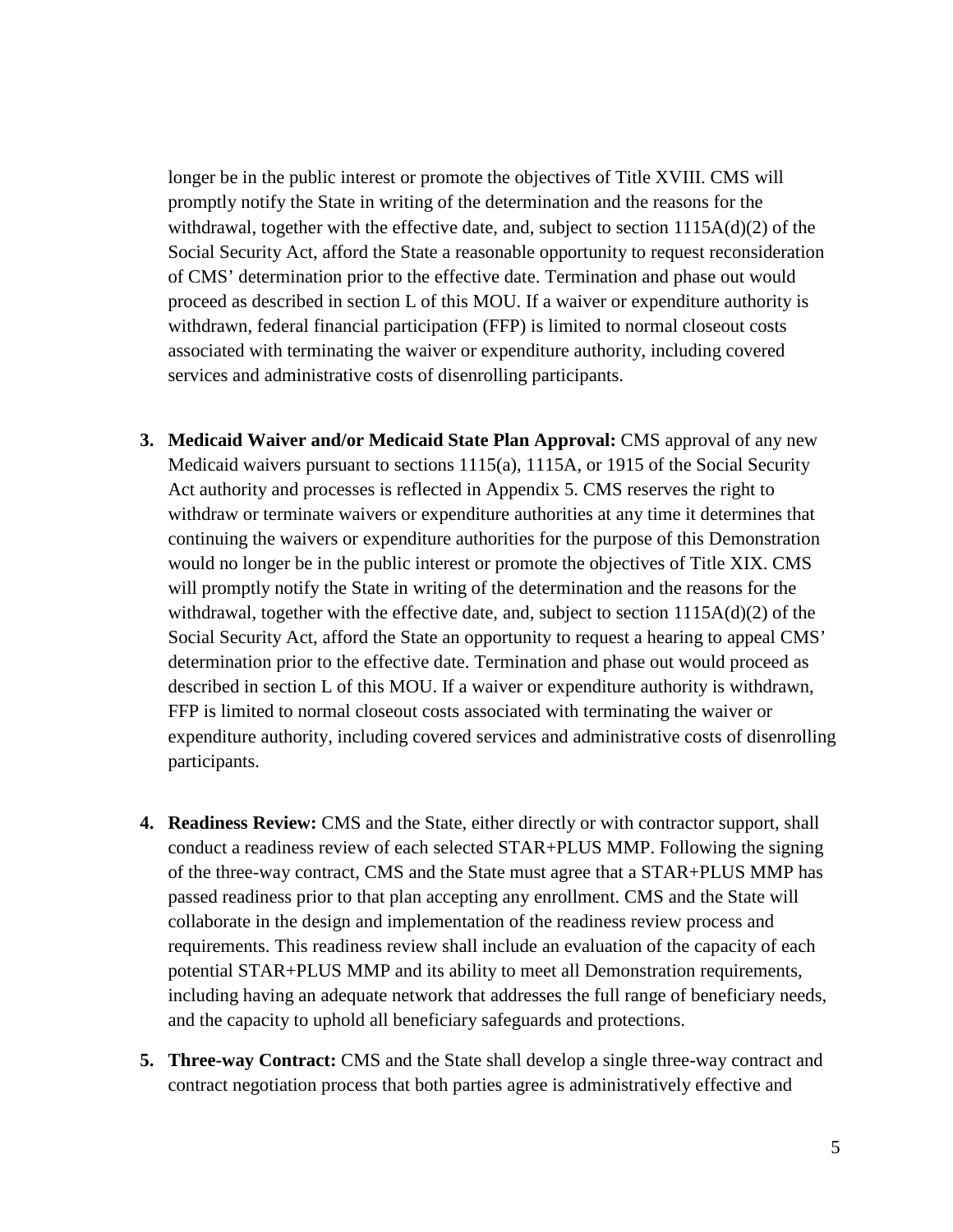ensures coordinated and comprehensive program operation, enforcement, monitoring, and oversight.

# <span id="page-7-0"></span>*C. ENROLLMENT*

# **1. Eligible Populations:**

The Demonstration will be available to individuals who meet all of the following criteria:

- Age 21 or older at the time of enrollment;
- Entitled to benefits under Medicare Part A and enrolled under Medicare Parts B and D, and receiving full Medicaid benefits;
- Required to receive their Medicaid benefits through the STAR+PLUS program as further outlined in the state's existing THTQIP section 1115(a) demonstration. Generally, these are individuals who are age 21 or older who:
	- o have a physical disability or a mental disability and qualify for SSI, or
	- o qualify for Medicaid because they receive Home and Community Based Services (HCBS) STAR+PLUS Waiver services; and
- Reside in one of the Demonstration counties listed in Appendix 3.

Dually eligible individuals residing in Intermediate Care Facilities for Individuals with Intellectual Disabilities and Related Conditions (ICF/IIDs) or receiving services through the following section 1915(c) waivers will be excluded from the Demonstration:

- Community Living Assistance and Support Services (CLASS)
- Deaf Blind with Multiple Disabilities Program (DBMD)
- Home and Community-based Services (HSC)
- Texas Home Living Program (TxHmL)

The following populations will be excluded from passive enrollment in the Demonstration but may elect to enroll under the following circumstances:

- Individuals enrolled in a Medicare Advantage plan not operated by the same parent organization that operates a STAR+PLUS MMP and who meet the eligibility criteria for the Demonstration may enroll in a STAR+PLUS MMP if they elect to disenroll from their existing plan;
- Individuals enrolled in the Program of All-Inclusive Care for the Elderly (PACE) who meet the eligibility criteria for the Demonstration may enroll in if they disenroll from that program; and
- Eligible individuals participating in the CMS Independence at Home (IAH) demonstration may enroll in the Demonstration if they disenroll from IAH.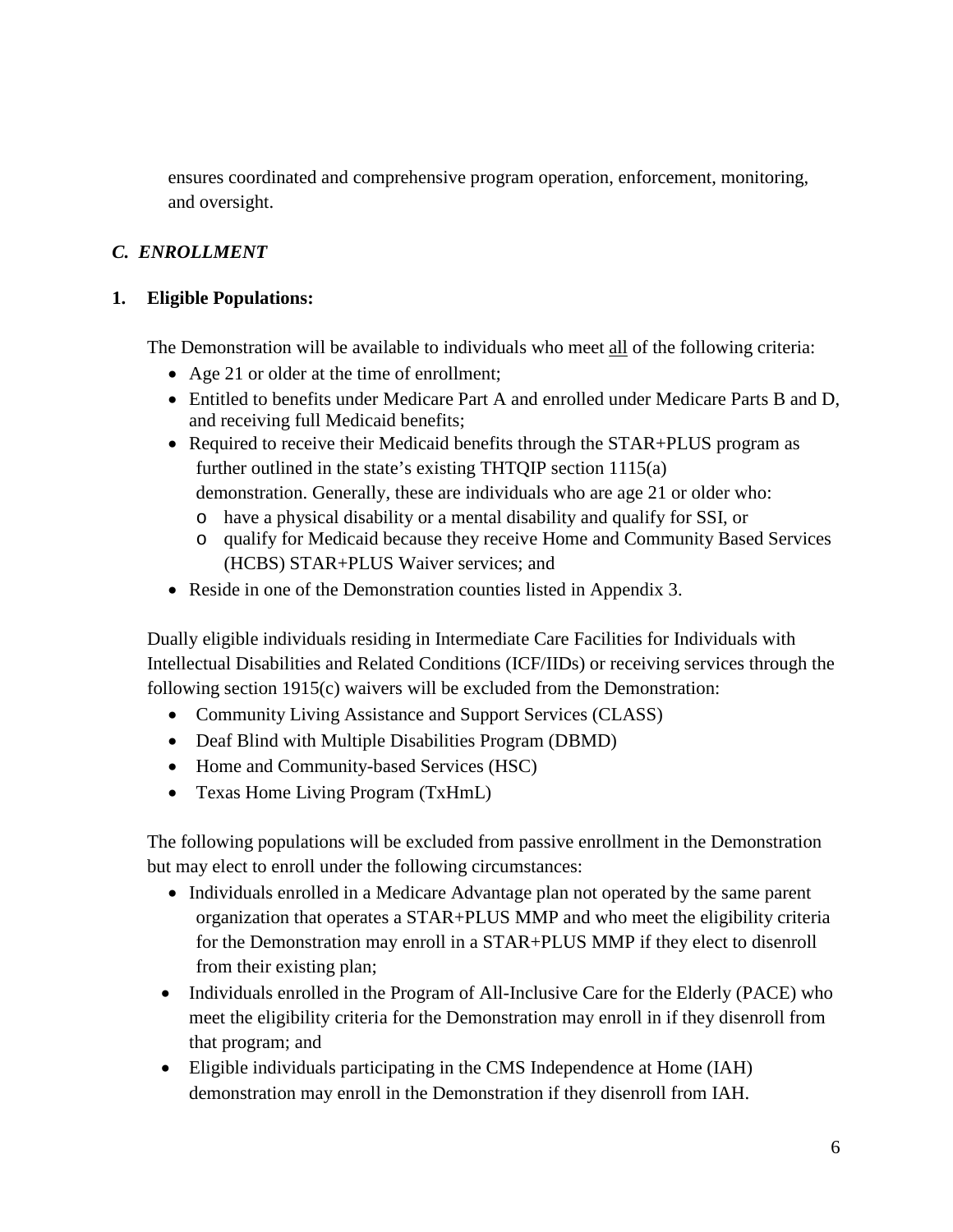**2. Enrollment and Disenrollment Processes:** Under this Demonstration, enrollment for eligible beneficiaries into a STAR+PLUS MMP may be conducted – when no active choice has otherwise been made – using a seamless, passive enrollment process that provides the opportunity for beneficiaries to make a voluntary choice to enroll or disenroll from the STAR+PLUS MMP at any time. Under passive enrollment, eligible individuals will be notified of plan selection and of their right to select among other contracted STAR+PLUS MMPs no fewer than 60 days prior to the effective date of enrollment, and will have the opportunity to opt-out until the last day of the month prior to the effective date of enrollment, as further detailed in Appendix 7. Disenrollment from STAR+PLUS MMPs and enrollment from one STAR+PLUS MMP to a different STAR+PLUS MMP shall be allowed on a month-to-month basis any time during the year; however, coverage for these individuals will continue through the end of the month. As mutually agreed upon, and as discussed further in Appendix 7 and the three-way contract, CMS and the State will utilize a third party entity, independent of the STAR+PLUS MMP, to facilitate all enrollment into the STAR+PLUS MMPs. STAR+PLUS MMP enrollments, including enrollment from one STAR+PLUS MMP to a different STAR+PLUS MMP, and opt-outs shall become effective on the same day for both Medicare and Medicaid. For those who lose Medicaid eligibility during the month, coverage and FFP will continue through the end of that month.

CMS and the State will monitor enrollments and disenrollments for both evaluation purposes and for compliance with applicable marketing and enrollment laws, regulations, and CMS policies, for the purposes of identifying any inappropriate or illegal marketing practices. As part of this analysis, CMS and the State will monitor any unusual shifts in enrollment by individuals identified for passive enrollment into a particular STAR+PLUS MMP to a Medicare Advantage plan either operated by the same parent organization or by another organization. If those shifts appear to be due to inappropriate or illegal marketing practices, CMS and the State may discontinue further passive enrollment into a STAR+PLUS MMP. Any inappropriate or illegal marketing practices will be referred to appropriate agencies for investigation.

- **3. Uniform Enrollment/Disenrollment Documents:** CMS and the State shall develop uniform enrollment and disenrollment forms and other documents.
- **4. Outreach and Education:** STAR+PLUS MMP outreach and marketing materials will be subject to a single set of marketing rules by CMS and the State, as further detailed in Appendix 7.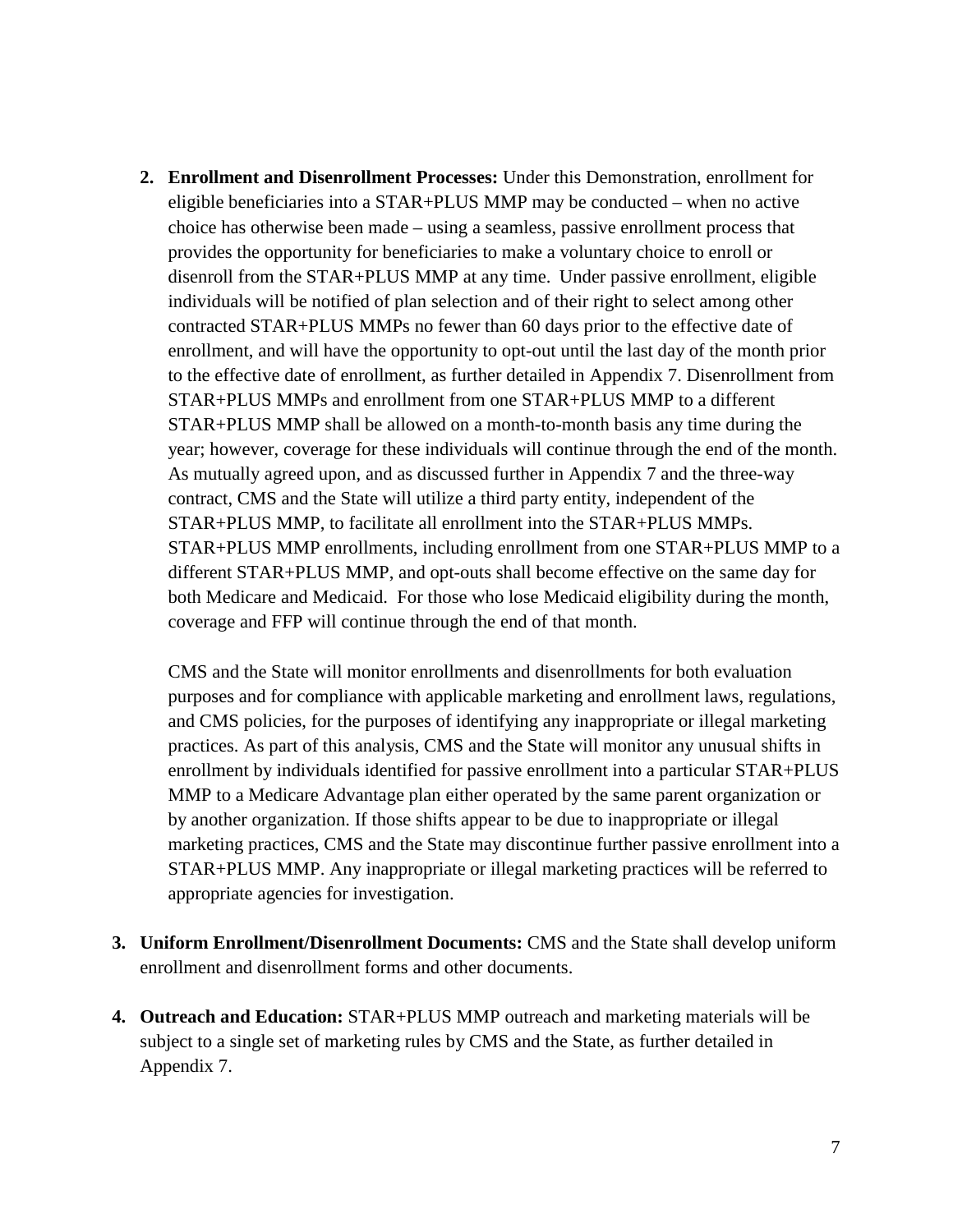- **5. Single Identification Card:** CMS and the State shall work with STAR+PLUS MMPs to develop a single identification card that can be used to access all covered services and flexible benefits, as further detailed in Appendix 7.
- **6. Interaction with other Demonstrations:** To best ensure continuity of beneficiary care and provider relationships, CMS will work with the State to address beneficiary or provider participation in other programs or initiatives, such as Accountable Care Organizations (ACOs). A beneficiary enrolled in the Demonstration will not be enrolled in nor have costs attributed to, an ACO or any other shared savings initiative or demonstration for the purposes of calculating shared Medicare savings under those initiatives.

### <span id="page-9-0"></span>*D. DELIVERY SYSTEMS AND BENEFITS*

- **1. STAR+PLUS MMP Service Capacity:** CMS and the State shall contract with STAR+PLUS MMPs that demonstrate the capacity to provide, directly or by subcontracting with other qualified entities, the full continuum of Medicare and Medicaid covered services to enrollees, in accordance with this MOU, CMS guidance, and the three-way contract. Medicare covered benefits shall be provided in accordance with 42 CFR §422 and 42 CFR §423 et seq. Medicaid covered benefits shall be provided in accordance with 42 CFR §438, unless waived by the state's existing THTQIP section 1115(a) demonstration, and with the requirements in the approved Medicaid State Plan, including any applicable State Plan amendments and/or section 1115(a) demonstrations, and in accordance with the requirements specified by the Texas Uniform Managed Care Contract, STAR+PLUS Expansion Contract, 1 TAC Chapter § 353, STAR+PLUS handbook, and Uniform Managed Care Manual, and this MOU. In accordance with the three-way contract and this MOU, CMS and the State may choose to allow for greater flexibility in offering flexible benefits that exceed those currently covered by either Medicare or Medicaid, as discussed in Appendix 7. CMS, the State, and STAR+PLUS MMPs will ensure that beneficiaries have access to an adequate network of medical, behavioral health, pharmacy, and LTSS providers that are appropriate and capable of addressing the needs of this diverse population, as discussed in more detail in Appendix 7.
- **2. STAR+PLUS MMP Risk Arrangements:** CMS and the State shall require each STAR+PLUS MMP to provide a detailed description of its risk arrangements with providers under subcontract with the plan. This description shall be made available to enrollees upon request. It will not be permissible for any incentive arrangements to include any payment or other inducement that serves to withhold, limit, or reduce necessary medical or non-medical services to enrollees.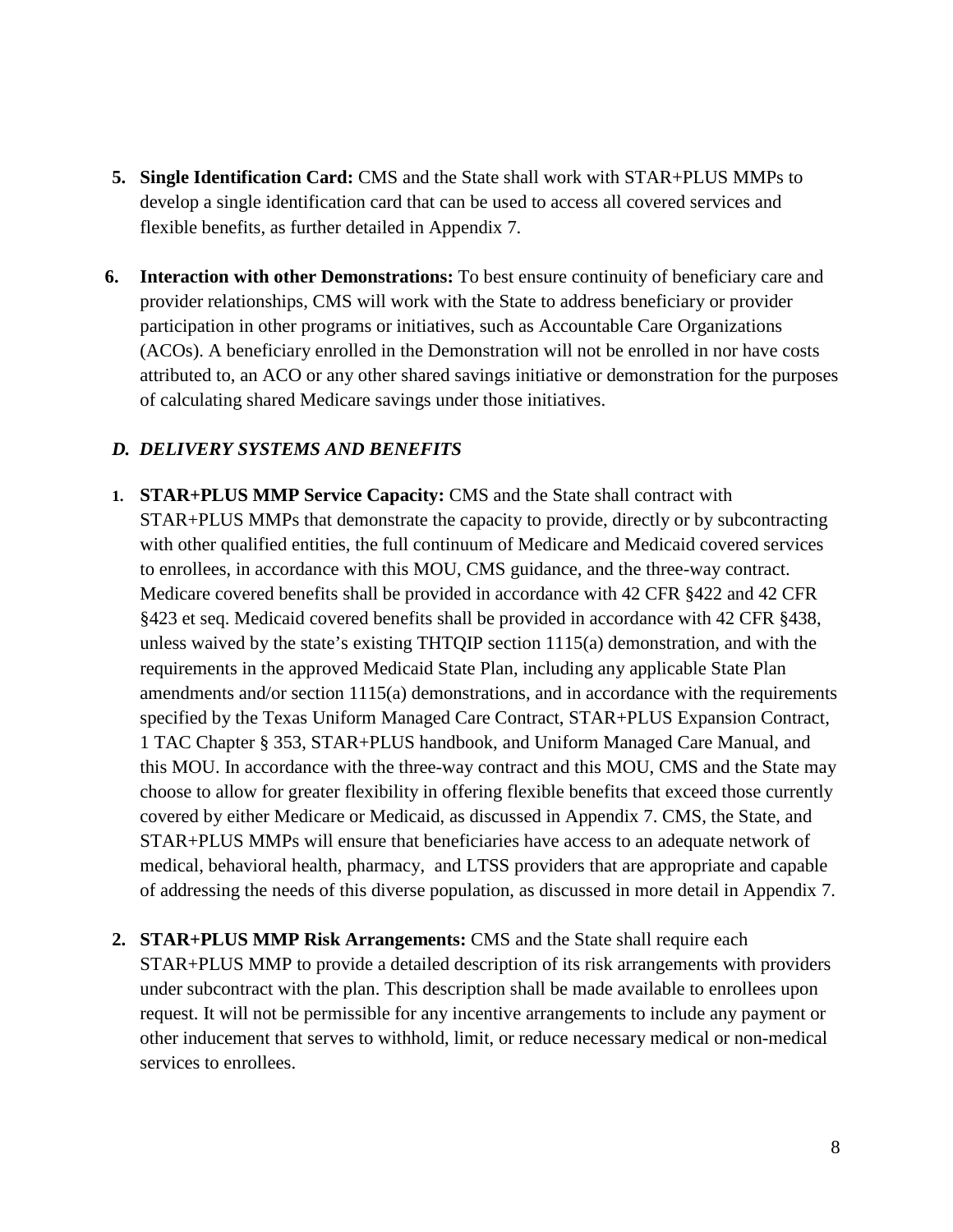**3. STAR+PLUS MMP Financial Solvency Arrangements:** CMS and the State, through the Texas Department of Insurance (TDI), have established a financial solvency standard for all STAR+PLUS MMPs, as articulated in Appendix 7.

# <span id="page-10-0"></span>*E. BENEFICIARY PROTECTIONS, PARTICIPATION, AND CUSTOMER SERVICE*

- **1. Choice of Plans and Providers:** As referenced in section C.2, Medicare-Medicaid beneficiaries will maintain their choice of plans and providers, and may exercise that choice at any time, effective the first calendar day of the following month. This includes the right to choose a different STAR+PLUS MMP, a Medicare Advantage plan, to receive care through Original Medicare and a Prescription Drug Plan (PDP), and to receive Medicaid services in accordance with the State's approved State Plan services and any approved section 1115(a) demonstration and/or 1915(b) waiver.
- **2. Continuity of Care:** CMS and the State will require STAR+PLUS MMPs to ensure that enrollees continue to have access to medically necessary items, services, and providers for the transition period as specified in Appendix 7. In addition, STAR+PLUS MMPs will advise enrollees in writing when they have received care that would not otherwise be covered at an in-network level. On an ongoing basis, and as appropriate, STAR+PLUS MMPs must also contact providers not already members of their network with information on becoming credentialed as in-network providers. Medicare Part D transition rules and rights will continue as provided for in current law and regulation.
- **3. Enrollment Assistance and Options Counseling:** As referenced in section C.2 and Appendix 7, the State will provide Medicare-Medicaid beneficiaries with enrollment options counseling and assistance, independent of the STAR+PLUS MMPs, to help them make an enrollment decision that best meets their needs. The Texas Department of Aging and Disability Services (DADS) will work with HHSC, the Texas State Health Insurance Assistance Program (SHIP), Aging and Disability Resource Centers (ADRCs), the enrollment broker, and other local partners to ensure ongoing outreach, education, and support to beneficiaries eligible for the Demonstration.
- **4. Ombudsman:** Created by the 78th Texas Legislature, the HHSC's Office of the Ombudsman assists the public when the agency's normal complaint process cannot or does not satisfactorily resolve the issue. The Office of the Ombudsman:
	- Conducts independent reviews of complaints on behalf of all enrollees
	- Ensures policies and practices are consistent with the goals of the Texas HHSC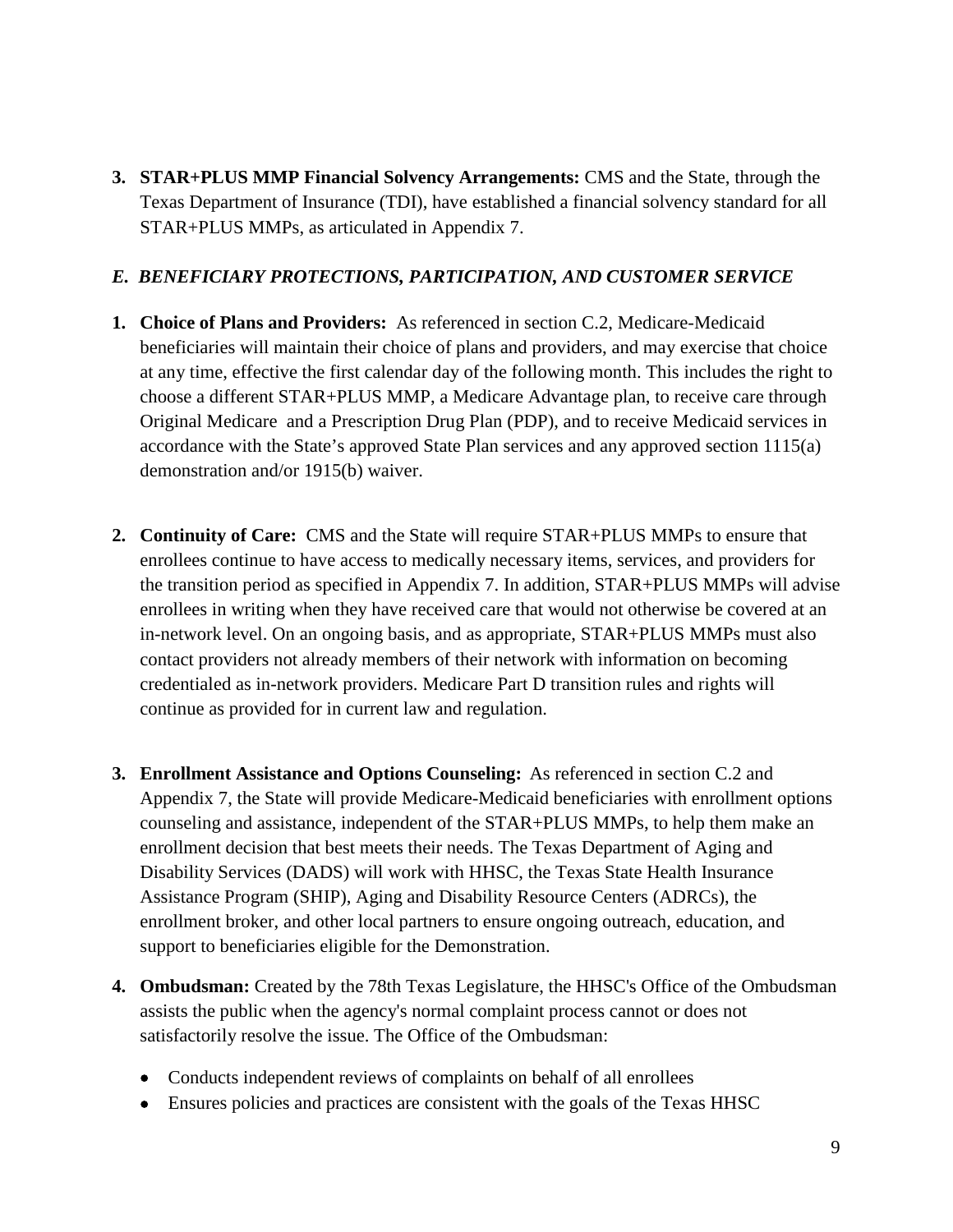- Ensures individuals are treated fairly, respectfully and with dignity
- Makes referrals to other agencies as appropriate
- Performs informal dispute resolution reviews for certain long-term care facilities

The Ombudsman will support individual advocacy and provide the State and CMS with feedback on MMP performance issues encountered during their individual advocacy work, with a focus on compliance with principles of community integration, independent living, and person-centered care in the HCBS context. The Ombudsman will be responsible for gathering and reporting data to the State and CMS via the Contract Management Team described in Appendix 7 of this MOU. CMS will support Ombudsman training on the Demonstration and its objectives, and CMS, the Administration for Community Living (ACL), and the State will provide ongoing technical assistance to the Ombudsman.

- **5. Person-Centered**, **Appropriate Care:** CMS, the State, and STAR+PLUS MMPs shall ensure that all medically necessary, covered benefits are provided to enrollees in a manner that is sensitive to the enrollee's functional and cognitive needs, language and culture, allows for involvement of the enrollee and caregivers in decision-making, and is in a setting appropriate to the enrollee's needs. CMS, the State, and STAR+PLUS MMPs shall ensure that care is person-centered and can accommodate and support self-direction. STAR+PLUS MMPs shall also ensure that medically necessary, covered services are provided to enrollees in the least restrictive community setting, with a preference for the home and the community, and in accordance with the enrollee's preferences and goals and Plan of Care.
- **6. Americans with Disabilities Act (ADA) and Civil Rights Act of 1964:** CMS and the State expect STAR+PLUS MMPs and providers to comply with the ADA and the Civil Rights Act of 1964 to promote the success of the Demonstration and to support better health outcomes for enrollees. In particular, CMS and the State recognize that successful person-centered care requires physical access to buildings, services, and equipment and flexibility in scheduling and processes. The State and CMS will require that STAR+PLUS MMPs contract with providers that demonstrate their commitment and ability to accommodate the physical access and flexible scheduling needs of their enrollees. The State and CMS also recognize that access includes effective communication. The State and CMS will require STAR+PLUS MMPs and their providers to communicate with their enrollees in a manner that accommodates their individual needs, including providing interpreters for those who are deaf or hard of hearing, accommodations for enrollees with cognitive limitations, and interpreters for those who do not speak English.

Also, CMS and the State recognize the importance of staff training on accessibility and accommodation, independent living and recovery models, cultural competency, and wellness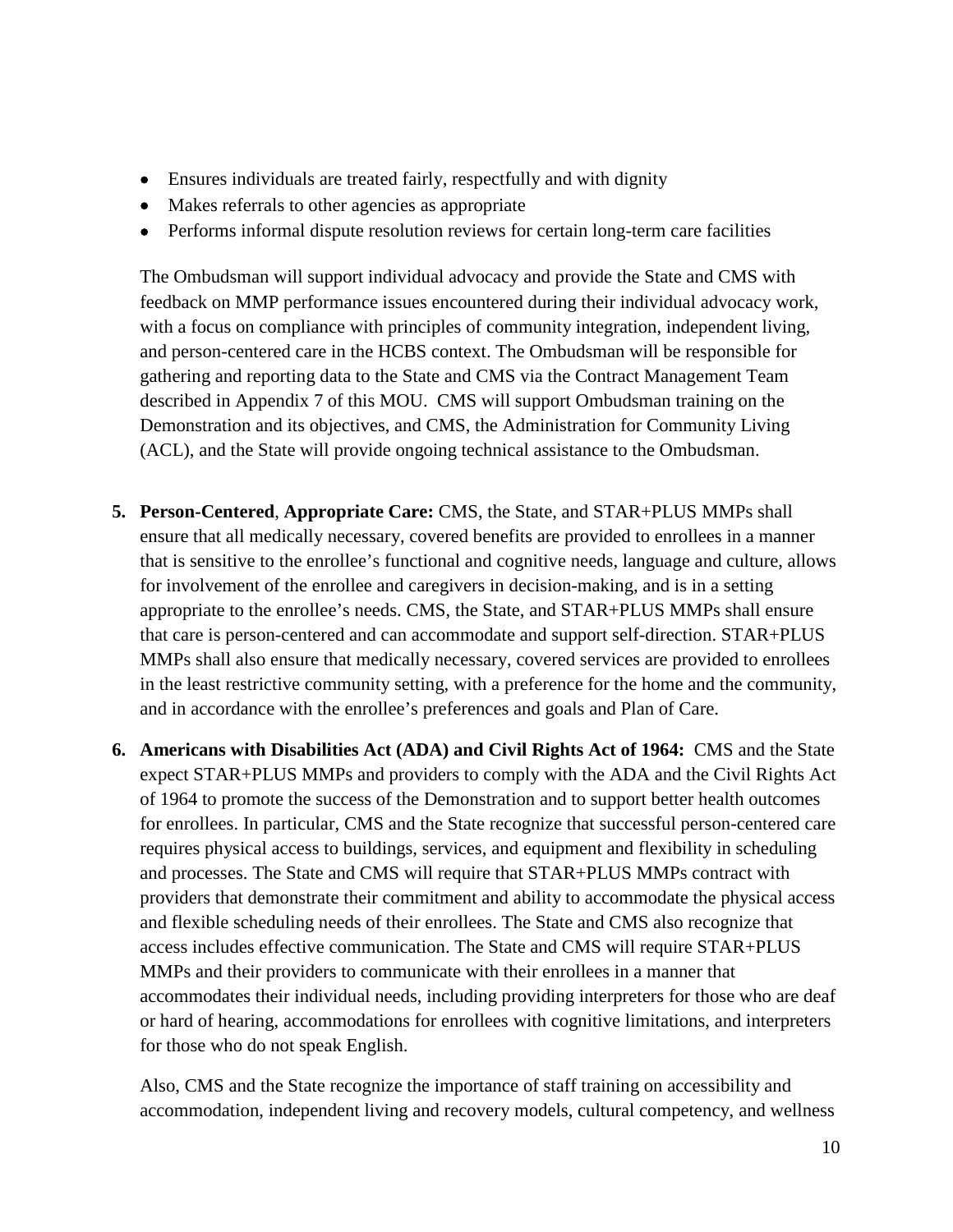philosophies. CMS and the State will continue to work with stakeholders, including Demonstration enrollees, to further develop learning opportunities, monitoring mechanisms, and quality measures to ensure that STAR+PLUS MMPs and their providers comply with all requirements of the ADA. Finally, CMS and the State are committed to compliance with the ADA, including application of the Supreme Court's *Olmstead* decision, and agree to ensure that, through ongoing surveys and readiness and implementation monitoring, STAR+PLUS MMPs provide for enrollees' LTSS in settings appropriate to their needs and preferences.

- **7. Enrollee Communications:** Enrollee and prospective enrollee materials, in all forms, shall require prior approval by CMS and the State unless CMS and the State agree that one or the other entity is authorized to review and approve such documents on behalf of CMS or the State. CMS and the State will also work to develop pre-approved documents that may be used, under certain circumstances, without additional CMS or State approval. All materials shall be integrated and include, but not be limited to: outreach and education materials; enrollment and disenrollment materials; benefit coverage information; and operational letters for enrollment, disenrollment, coverage (claims or service) denials, complaints (including grievances), internal (plan-level) appeals, external appeals (e.g., State Fair Hearing or Office of Medicare Hearings and Appeals Administrative Law Judge hearings), and provider terminations. Such uniform/integrated materials will be required to be accessible and understandable to the beneficiaries that will be enrolled in the STAR+PLUS MMPs, and their caregivers. This includes individuals with disabilities, including, but not limited to, those with cognitive and functional limitations, and those with limited English proficiency, and those with low functional literacy, in accordance with current federal guidelines for Medicare and Medicaid. Where Medicare and Medicaid standards differ, the standard providing the greatest access to individuals with disabilities or limited English proficiency will apply.
- **8. Enrollee Participation on Governing and Advisory Boards:** As part of the three-way contract, CMS and the State shall require STAR+PLUS MMPs to obtain enrollee and community input on issues of Demonstration management and enrollee services through a range of approaches. Each STAR+PLUS MMP must establish at least one enrollee advisory committee and a process for that committee to provide input to the plan's governing board. Each STAR+PLUS MMP must also demonstrate that the advisory committee composition reflects the diversity of the Demonstration enrollee population, and participation of individuals with disabilities, including enrollees, within the governance structure of the STAR+PLUS MMP. The State will maintain additional processes for ongoing stakeholder participation and public comment, including through stakeholder and enrollee participation in the Promoting Independence Advisory Committee, the Quality Improvement Advisory Committee, STAR+PLUS stakeholder meetings, STAR+PLUS Quality Council, Medicaid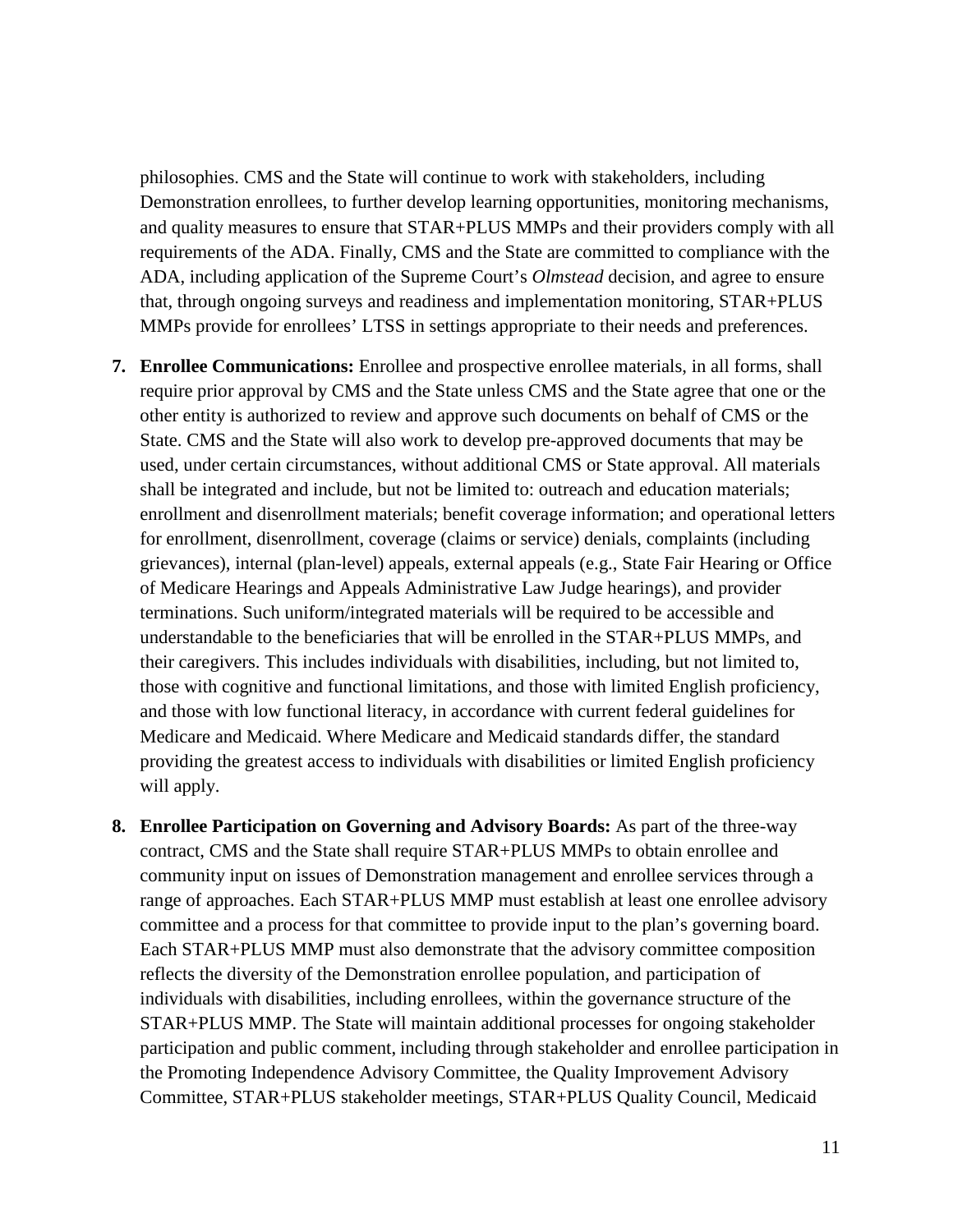Managed Care Advisory Committee, and other various advisory and stakeholder meetings devoted to services for Medicare-Medicaid enrollees.

- **9. STAR+PLUS MMP Customer Service Representatives:** CMS and the State shall require STAR+PLUS MMPs to employ or contract with sufficient numbers of customer service representatives who shall answer all inquiries and respond to enrollee complaints and concerns. In addition, CMS and the State shall themselves employ or contract with sufficient call center and customer service representatives to address enrollee questions and concerns. STAR+PLUS MMPs, CMS, and the State shall work to assure the language and cultural competency of customer service representatives to adequately meet the needs of the enrollee population. All customer services must be culturally and linguistically appropriate and accessible. More detailed information about customer service requirements is included in Appendix 7.
- **10. Privacy and Security:** CMS and the State shall require that all STAR+PLUS MMPs ensure privacy and security of enrollee health records and provide for access by enrollees to such records as specified in the three-way contract.
- **11. Integrated Appeals and Grievances:** As referenced in section F and Appendix 7, Medicare-Medicaid enrollees will have access to an integrated appeals and grievance process.
- **12. Limited Cost Sharing:** STAR+PLUS MMPs will not charge Medicare Parts C or D premiums, nor assess any cost sharing for Medicare Parts A and B services. For drugs and pharmacy products covered by Medicare Part D, plans will be permitted to charge co-pays to individuals currently eligible to make such payments. Co-pays charged by STAR+PLUS MMPs for Medicare Part D drugs must not exceed the applicable amounts for brand and generic drugs established yearly by CMS under the Part D Low Income Subsidy (LIS), although STAR+PLUS MMPs may elect to reduce this cost sharing for all enrollees as a way of testing whether reducing enrollee cost sharing for pharmacy products improves health outcomes and reduces overall health care expenditures through improved medication adherence under the Demonstration. STAR+PLUS MMPs will not assess any cost sharing for Medicaid services.
- **13. No Balance Billing:** No enrollee may be balance billed by any provider for any reason for Demonstration covered services or flexible benefits.

# <span id="page-13-0"></span>*F. INTEGRATED APPEALS AND GRIEVANCES*

**1. STAR+PLUS MMP Grievances and Internal Appeals Processes:** CMS and the State agree to utilize a unified set of requirements for grievances and internal appeals processes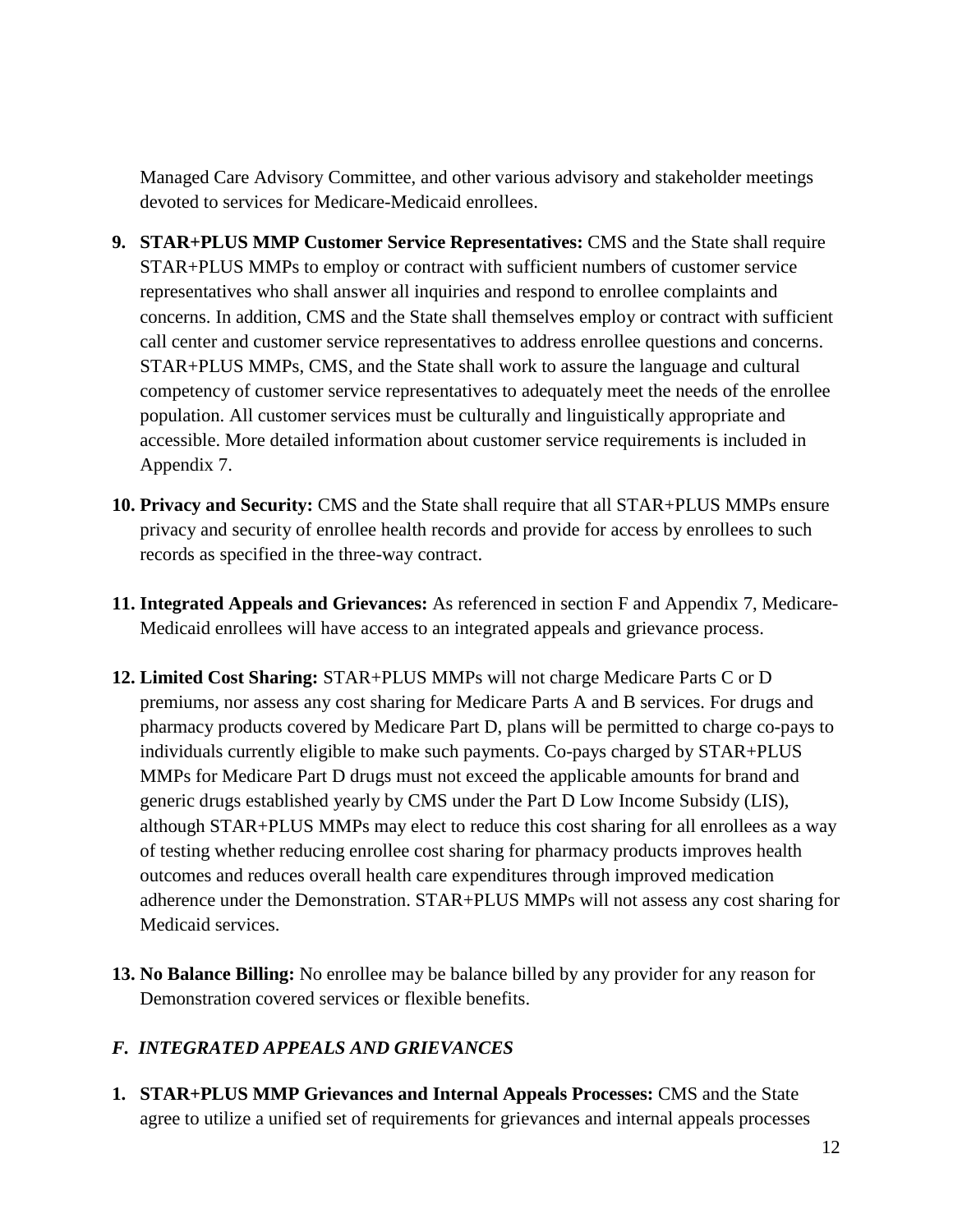that incorporate relevant Medicare Advantage and Medicaid managed care requirements, to create a more beneficiary-friendly and easily navigable system, which is discussed in further detail in Appendix 7 and will be specified in the three-way contract. All STAR+PLUS MMP grievances and internal appeals procedures shall be subject to the review and prior approval of CMS and the State. Medicare Part D appeals and grievances will continue to be managed under existing Part D rules, and Medicaid non-Part D pharmacy appeals will be managed by the State. CMS and the State will work to continue to coordinate grievances and appeals for all services.

**2. External Appeals Processes:** CMS and the State agree to utilize a streamlined appeals process that will conform to both Medicare and Medicaid requirements, to create a more beneficiary-friendly and easily navigable system. Protocols will be developed to assure coordinated access to the appeals mechanism. This process and these protocols are discussed in further detail in Appendix 7. Medicare Part D grievances and appeals will continue to be managed under existing rules.

# <span id="page-14-0"></span>*G. ADMINISTRATION AND REPORTING*

**1. STAR+PLUS MMP Contract Management:** As more fully discussed in Appendix 7, CMS and the State agree to designate representatives to serve on a CMS-State Contract Management Team which shall conduct contract management activities related to ensuring access to services, quality, program integrity, and program compliance as well as monitoring program costs and STAR+PLUS MMP financial results.

These activities shall include but not be limited to:

- Reviewing and analyzing Health Care Effectiveness Data and Information Set (HEDIS) data, Consumer Assessment of Health Care Providers and Systems (CAHPS) Survey data, Health Outcomes Survey (HOS) data, and enrollment and disenrollment reports.
- Reviewing any other performance metrics applied for quality withholds or other purposes related to the Demonstration.
- Reviewing reports of enrollee complaints, reviewing compliance with applicable CMS and/or State Medicaid Agency standards, and initiating programmatic changes and/or changes in clinical protocols, as appropriate.
- Reviewing and analyzing reports on STAR+PLUS MMPs' fiscal operations and TDI's assessment of financial solvency, reviewing program integrity studies to monitor fraud, waste, and abuse as may be agreed upon by CMS and the State, and ensuring that STAR+PLUS MMPs take corrective action, as appropriate.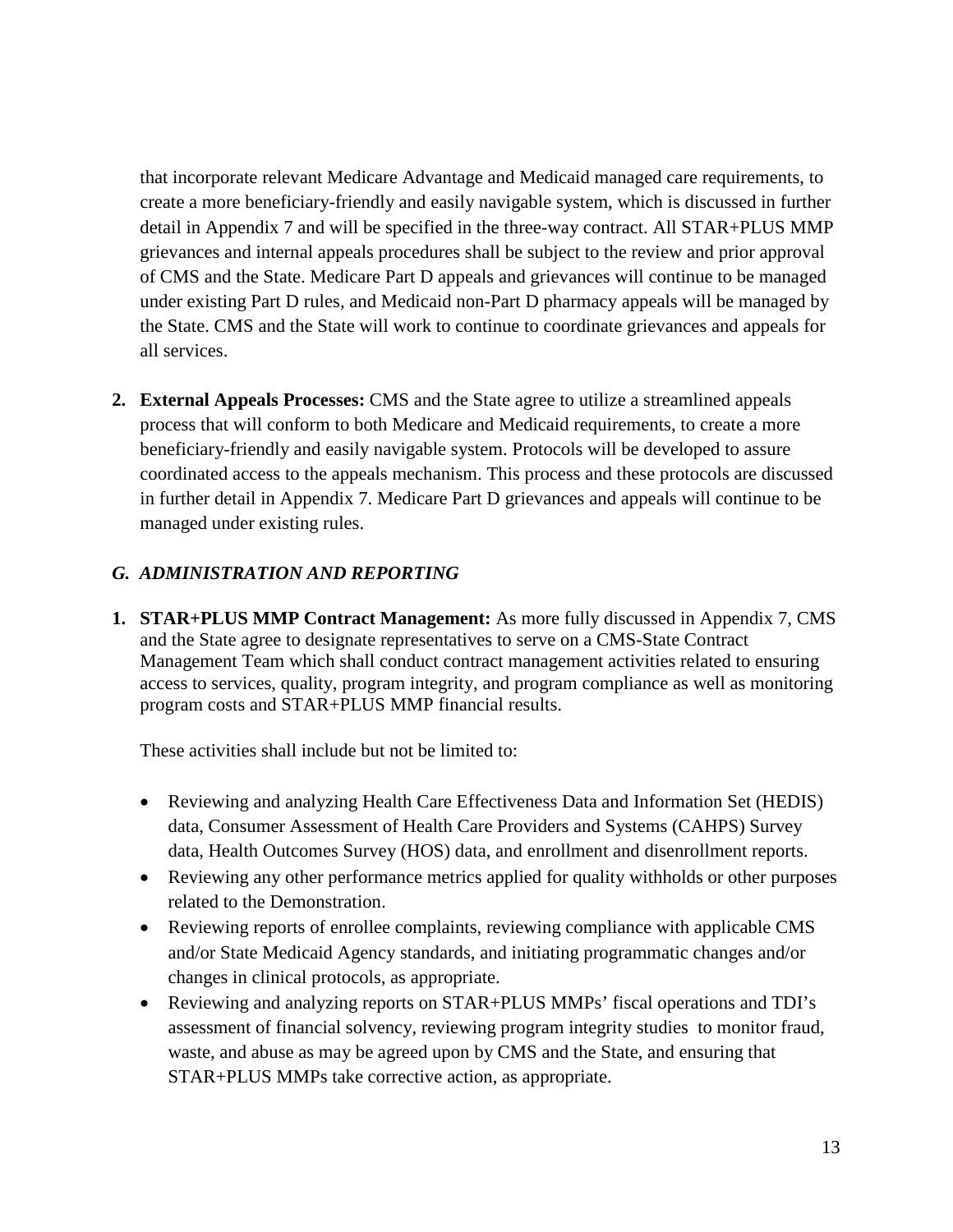- Reviewing and analyzing reports on STAR+PLUS MMPs' network adequacy, including plans' ongoing efforts to replenish their networks and to continually enroll qualified providers.
- Reviewing any other applicable ratings and measures.
- Reviewing reports from the Ombudsman.
- Reviewing direct stakeholder input on both plan-specific and systematic performance.
- Responding to and investigating beneficiary complaints and quality of care issues.
- **2. Day-to-Day STAR+PLUS MMP Monitoring:** CMS and the State will establish procedures for STAR+PLUS MMP daily monitoring, as described in Appendix 7. Oversight shall generally be conducted in line with the following principles:
	- The State and CMS will each retain, yet coordinate, current responsibilities toward enrollees such that enrollees maintain access to their benefits across both Medicare and Medicaid.
	- CMS and the State will leverage existing protocols (for example, in responding to enrollees complaints, conducting account management, and analyzing enrollment data) to identify and solve enrollees' access problems in real-time.
	- Oversight will be coordinated and subject to a unified set of requirements. A CMS-State Contract Management Team, as described in Appendix 7, will be established. Oversight will build on areas of expertise and capacity of the State and CMS.
	- Oversight of the STAR+PLUS MMPs and providers will be at least as rigorous as existing procedures for Medicare Advantage, Part D, and the State's THTQIP section 1115(a) demonstration. Roles and responsibilities of the State and CMS will be further detailed in the three-way contract.
	- Medicare Part D and Medicare Advantage oversight will continue to be a CMS responsibility, with appropriate coordination and communication with the State. STAR+PLUS MMPs will be included in all existing Medicare Advantage and Part D oversight activities, including (but not limited to) data-driven monitoring, secret shopping, contracted monitoring projects, plan ratings, formulary administration, and transition review, and possibly audits.
	- CMS and the State will enhance existing mechanisms and develop new mechanisms to foster performance improvement and remove consistently poor performing providers from the program, leveraging existing CMS tools, such as the Complaints Tracking Module or the Medicare Part D Critical Incidence Reporting System, and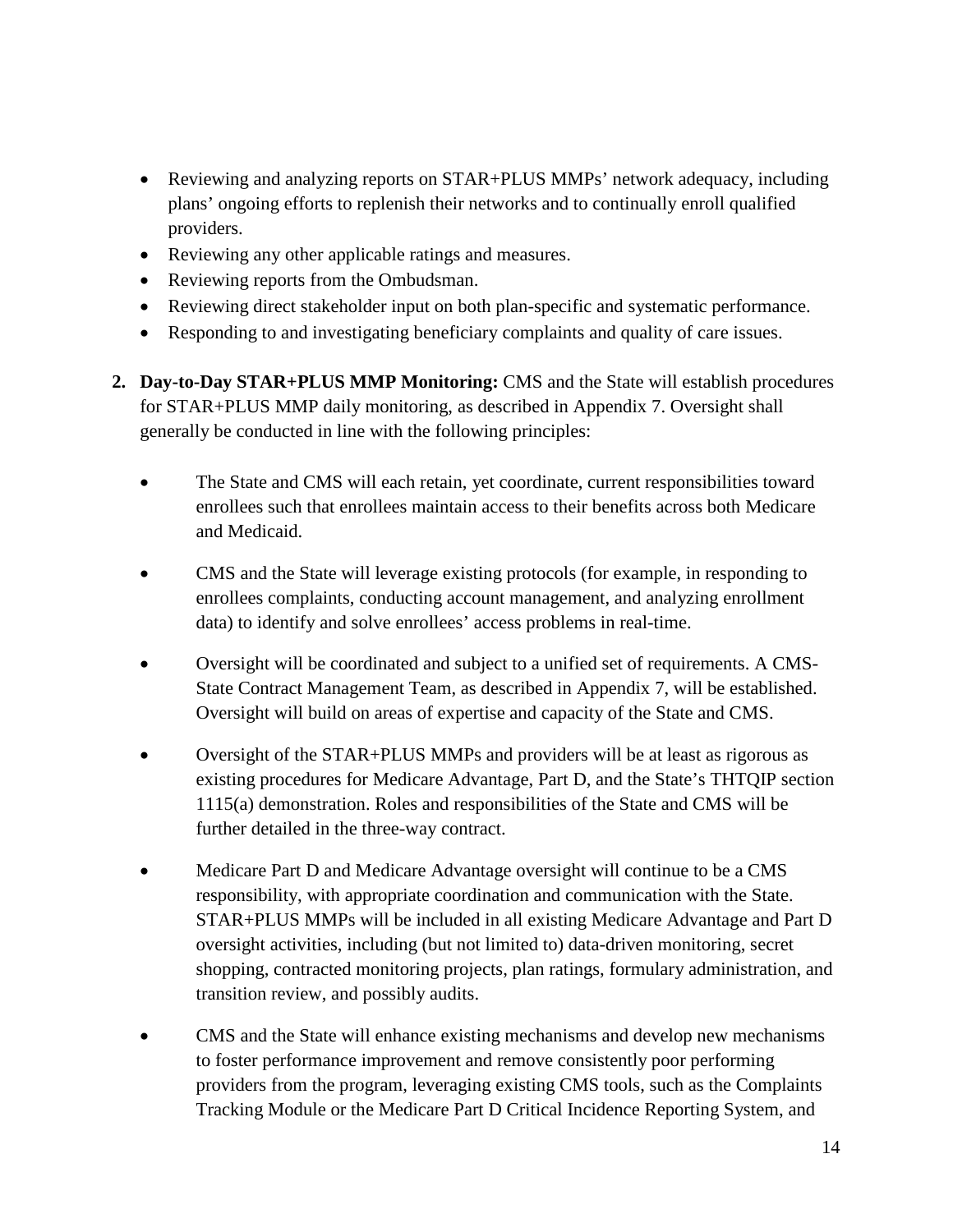existing State oversight and tracking tools. Standards for removal on the grounds of poor performance will be articulated in the three-way contract.

- **3. Consolidated Reporting Requirements:** CMS and the State shall define and specify in the three-way contract a consolidated reporting process for STAR+PLUS MMPs that ensures the provision of the necessary data on diagnosis, HEDIS and other quality measures, enrollee satisfaction and evidence-based measures, and other information as may be beneficial in order to monitor each STAR+PLUS MMP's performance. STAR+PLUS MMPs will be required to meet the encounter reporting requirements that are established for the Demonstration.
- **4. Accept and Process Data:** CMS, or its designated agent(s), and the State shall accept and process uniform, person-level enrollee data for the purposes of program eligibility, payment, and evaluation. Submission of data to the State and CMS must comply with all relevant federal and state laws and regulations, including, but not limited to, regulations related to the Health Insurance Portability and Accountability Act (HIPAA) of 1996 and to electronic file submissions of patient identifiable information. Such data will be shared by each party with the other party to the extent allowed by law and regulation. This is discussed in more detail in Appendix 7. CMS and the State shall streamline data submissions for STAR+PLUS MMPs wherever practicable.

# <span id="page-16-0"></span>*H. QUALITY MANAGEMENT*

- **1. Quality Management and Monitoring:** As a model conducted under the authority of section 1115A of the Social Security Act, the Demonstration and independent evaluation will include and assess quality measures designed to ensure beneficiaries are receiving high quality care. In addition, CMS and the State shall conduct a joint comprehensive performance and quality monitoring process that is at least as rigorous as Medicare Advantage, Medicare Prescription Drug, and Medicaid managed care requirements, including the state's existing THTQIP section 1115(a). The reporting frequency and monitoring process will be specified in the three-way contract
- **2. External Quality Reviews:** CMS and the State shall coordinate the STAR+PLUS MMP's external quality reviews conducted by the Quality Improvement Organization (QIO) and External Quality Review Organization (EQRO).
- **3. Determination of Applicable Quality Measures:** CMS and the State shall determine applicable quality measures and monitor the STAR+PLUS MMPs' compliance with those measures. These measures are articulated in Appendix 7 and the three-way contract.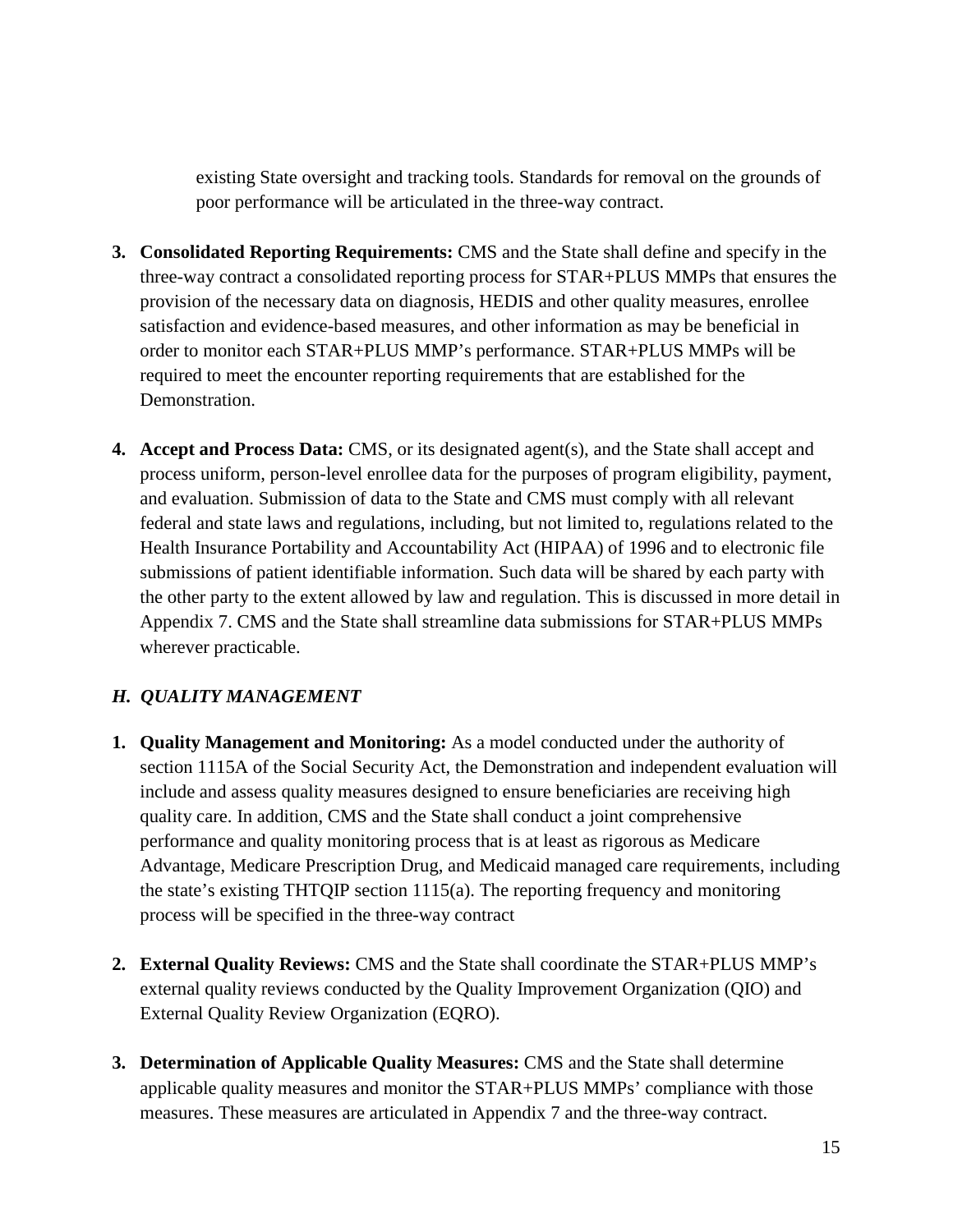### <span id="page-17-0"></span>*I. FINANCING AND PAYMENT*

**1. Rates and Financial Terms:** For each calendar year of the Demonstration, before rates are offered to STAR+PLUS MMPs, CMS shall disclose to the State the amount of the Medicare portion of the capitated rate, as well as collaborate to establish the data and documentation needed to assure that the Medicaid portion of the capitation rate is consistent with all applicable federal requirements.

**2. Blended Medicare and Medicaid Payment:** CMS will make separate payments to the STAR+PLUS MMPs for the Medicare Parts A/B and Part D components of the rate. The State will make a payment to the STAR+PLUS MMPs for the Medicaid component of the rate, as more fully detailed in Appendix 6. These separate payments, in total, constitute an effective blended capitation payment to cover the combination of all Medicare and Medicaid services required for the Demonstration.

# <span id="page-17-1"></span>*J. EVALUATION*

- **1. Evaluation Data to be Collected:** CMS and the State have developed processes and protocols, as specified in Appendix 7 and as will be further detailed in the three-way contract, for collecting or ensuring the STAR+PLUS MMPs or their contractors collect and report to CMS and the State the data needed for evaluation.
- **2. Monitoring and Evaluation:** CMS will fund an external evaluation. The Demonstration will be evaluated in accordance with section 1115A(b)(4) of the Social Security Act. As further detailed in Appendix 7, CMS or its contractor will measure, monitor, and evaluate the overall impact of the Demonstration including the impacts on program expenditures and service utilization changes, including monitoring any shifting of services between medical and non-medical services. The evaluation will include changes in person-level health outcomes, experience of care, and costs by sub-population(s), and changes in patterns of primary, acute, and LTSS use and expenditures, using principles of rapid-cycle evaluation and feedback. Key aspects and administrative features of the Demonstration, including but not limited to enrollment, marketing, and appeals and grievances will also be examined per qualitative and descriptive methods. The evaluation will consider potential interactions with other demonstrations and initiatives and seek to isolate the effect of this Demonstration as appropriate. The State will collaborate with CMS or its designated agent during all monitoring and evaluation activities. The State and STAR+PLUS MMPs will submit all data required for the monitoring and evaluation of this Demonstration according to the data and timeframe requirements listed in the three-way contract. The State and STAR+PLUS MMPs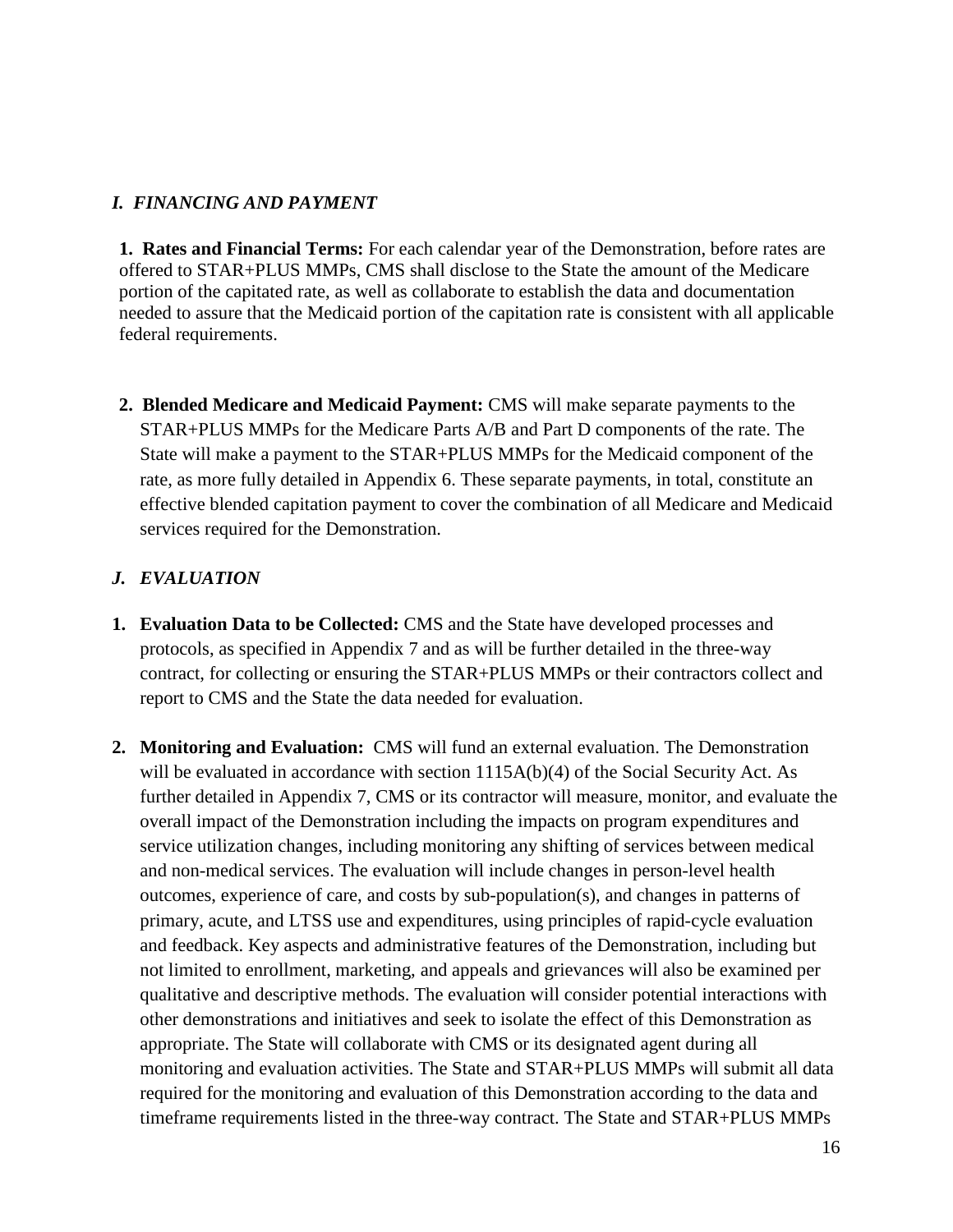will submit both historical data relevant to the evaluation, including MSIS data from the years immediately preceding the Demonstration, and data generated during the Demonstration period.

### <span id="page-18-0"></span>*K. EXTENSION OF AGREEMENT*

The State may request an extension of this Demonstration, which will be evaluated consistent with terms specified under section  $1115A(b)(3)$  of the Social Security Act such as ensuring the Demonstration is improving the quality of care without increasing spending; reducing spending without reducing the quality of care; or improving the quality and care and reducing spending. Any extension request will be subject to CMS approval.

### <span id="page-18-1"></span>*L. MODIFICATION OR TERMINATION OF MOU*

The State agrees to provide notice to CMS of any Medicaid State Plan, waiver, or state law or statutory changes that may have an impact on the Demonstration.

- **1. Limitations of MOU:** This MOU is not intended to, and does not, create any right or benefit, substantive, contractual, or procedural, enforceable at law or in equity, by any party against the United States, its agencies, instrumentalities, or entities, its officers, employees, or agents, or any other person, or against the state of Texas, its instrumentalities, officers, employees, contractors or any other agent of the state. Nothing in this MOU may be construed to obligate the parties to any current or future expenditure of resources. This MOU does not obligate any funds by either of the parties. Each party acknowledges that it is entering into this MOU under its own authority.
- **2. Modification:** Either CMS or the State may seek to modify, amend, or extend the duration of this MOU per a written request and subject to requirements set forth in section 1115A(b)(3) of the Social Security Act such as ensuring the Demonstration is improving the quality of care without increasing spending; reducing spending without reducing the quality of care; or improving the quality of care and reducing spending. Any material modification, including extension, shall require written agreement by both parties and a stakeholder engagement process that is consistent with the process required under this Demonstration. At the end of each Demonstration Year, the Director of the Medicare-Medicaid Coordination Office (MMCO) will meet with the State Medicaid Director to discuss the performance of all STAR+PLUS MMPs. These parties will review available data, as applicable, including data on enrollment, utilization patterns, health plan expenditures, and risk adjustment to assess whether the STAR+PLUS MMPs are meeting the objectives of CMS and the State for this Demonstration, including cost savings. Together, the State and CMS will determine the need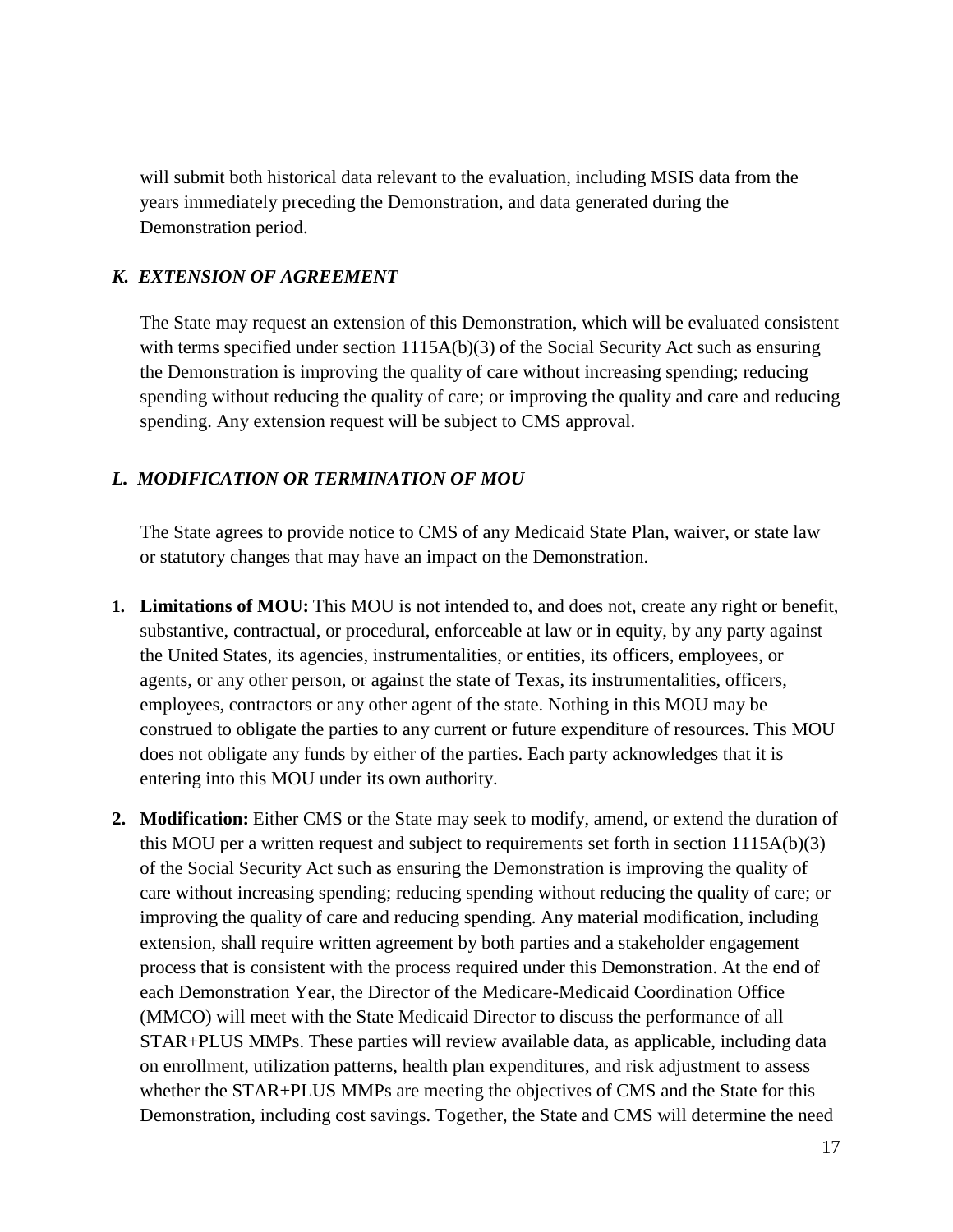to take any performance improvement steps, and will discuss opportunities for extending the Demonstration for an additional year, subject to section 1115A of the Social Security Act.

- **3. Termination**: The parties may terminate this MOU under the following circumstances:
	- a. Termination without cause Except as otherwise permitted below, a termination by CMS or the State for any reason will require that CMS or the State provides a minimum of 90 days advance notice to the other entity and 60 days advance notice is given to beneficiaries and the general public.
	- b. Termination pursuant to Social Security Act §1115A(b)(3)(B).
	- c. Termination for cause Either party may terminate this MOU upon 30 days' notice due to a material breach of a provision of this MOU.
	- d. Termination due to a change in law In addition, CMS or the State may terminate this MOU upon 30 days' notice due to a material change in law, or with less or no notice if required by law.

If the Demonstration is terminated as set forth above, CMS shall provide the State with the opportunity to propose and implement a phase-out plan that assures notice and access to ongoing coverage for Demonstration enrollees, and, to the extent that timing permits, adheres to the phase-out plan requirements detailed below. All enrollees must be successfully enrolled in a Medicare Part D plan prior to termination of the Demonstration.

- 4. **Demonstration phase-out.** Termination at the end of the Demonstration must follow the following procedures:
	- a. Notification Unless CMS and the State agree to extend the Demonstration, the State must submit a draft phase-out plan to CMS no less than five months before the end date of this Demonstration. Prior to submitting the draft phase-out plan, the State must publish on its website the draft phase-out plan for a 30-day public comment period. The State shall summarize comments received and share such summary with CMS. Both parties must agree to phase-out activities and implement such activities within 14 days of CMS approval of such agreement.
	- b. Phase-out Plan Requirements The State must include, at a minimum, in its phase-out plan the process by which it will notify affected enrollees, the content of said notices (including information on how beneficiary appeal rights will continue to operate during the phase-out and any plan transition), the process by which the State will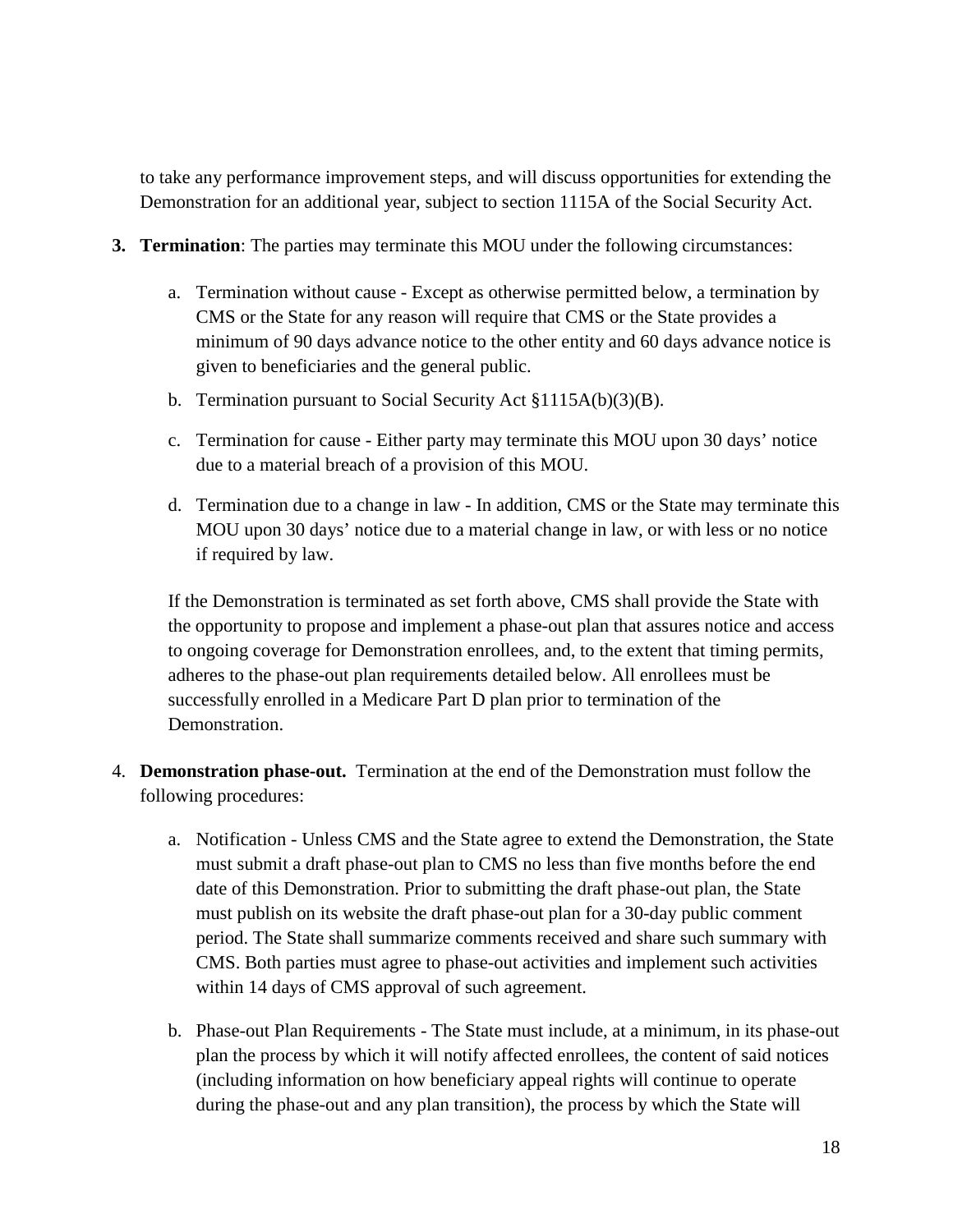conduct administrative reviews of Medicaid eligibility for the affected enrollees, and ensure ongoing coverage for eligible individuals, including plans for enrollment of all enrollees in a Medicare Part D plan, as well as any community outreach activities. In addition, such plan must include any ongoing STAR+PLUS MMPs and State responsibilities and close-out costs.

- c. Phase-out Procedures The State must comply with all notice requirements found in 42 CFR §431.206, §431.210 and §431.213. In addition, the State must assure all appeal and hearing rights afforded to Demonstration enrollees as outlined in 42 CFR §431.220 and §431.221. If a Demonstration enrollee requests a hearing before the date of action, the State must maintain benefits as required in 42 CFR §431.230. If applicable, the State must conduct administrative renewals for all affected enrollee in order to determine if they qualify for Medicaid eligibility under a different eligibility category as discussed in October 1, 2010, State Health Official Letter #10-008.
- d. Federal Financial Participation If the Demonstration is terminated by either party or any relevant waivers are suspended or withdrawn by CMS, FFP shall be limited to normal closeout costs associated with terminating the Demonstration including covered services and administrative costs of disenrolling enrollees.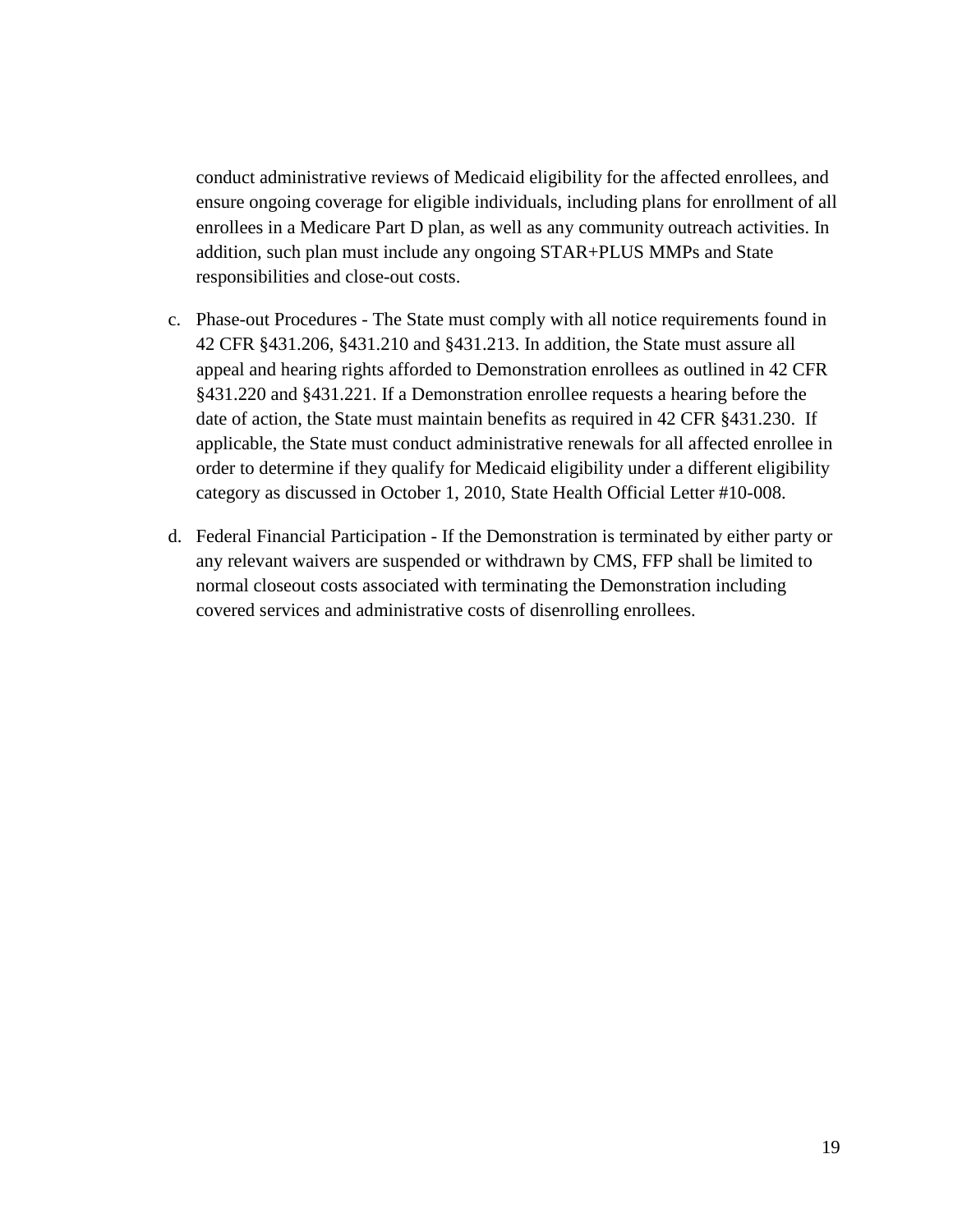#### *M. SIGNATURES*

This MOU is effective on this day forward May 23, 2014 through the end of the Demonstration period. Additionally, the terms of this MOU shall continue to apply to the State and STAR+PLUS MMPs as they implement associated phase-out activities beyond the end of the Demonstration period.

In witness whereof, CMS and the State of Texas have caused this Agreement to be executed by their respective authorized officers: In witness whereof, CMS and the State of Texas have caused this Agreement to<br>their respective authorized officers:<br>United States Department of Health and Human Services, Centers for Medi<br>Medicaid Services:<br>Marilyn Tavenner

# United States Department of Health and Human Services, Centers for Medicare & **Medicaid Services:**

Marilyn Tavenner Administrator

MAY 23 2014

May 23,2014

State of Texas, Health and Human Services Commission:

 $\mathbf{z}$ 

Kay Ghahremani  $\frac{1}{2}$  May 23, 2014 State Medicaid Director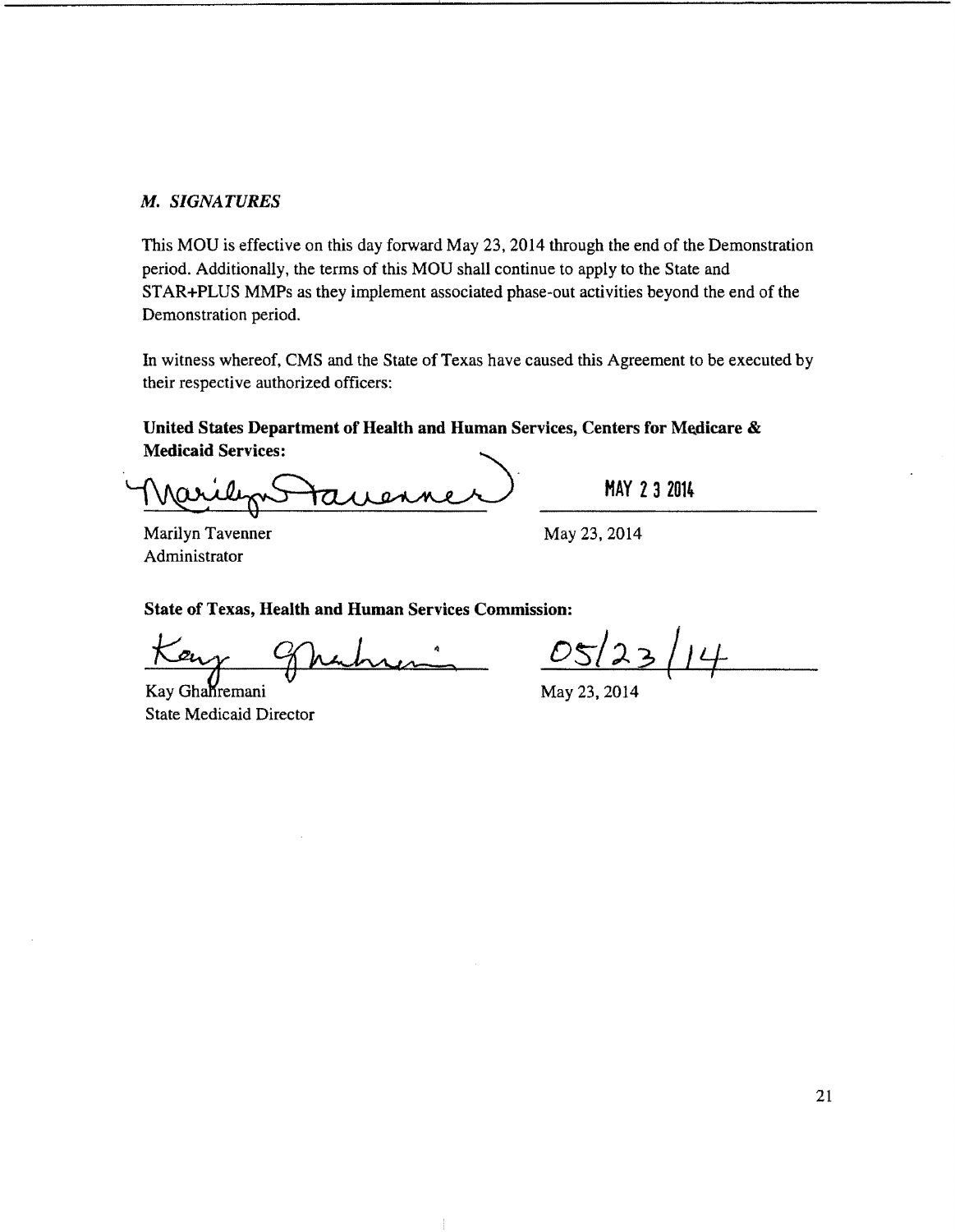### **Appendix 1: Definitions**

<span id="page-22-0"></span>**Adverse Action** - consistent with 42 CFR §438.400, is a coverage decision by the STAR+PLUS MMP, subcontractor, service provider, the State, or other authorized entities, that constitutes a denial or limited authorization of a service authorization request, including the type or level of service; or reduction, suspension, or termination of a previously authorized service; or failure to provide services in a timely manner; or denial in whole or in part of a payment for a covered service for an enrolled member; or failure by the STAR+PLUS MMP to render a decision within the required timeframes; or the denial of an enrollee's request to exercise his or her right under 42 CFR §438.52(b)(2)(ii) to obtain services outside of the network.

**Allowable Expenses** - all expenses related to the provision of covered services for enrollees that are incurred during the Demonstration Year, are not reimbursable or recovered from another source, and that conform to requirements of HHSC's Cost Principles, as referenced in the three-way contract. For the purposes of calculating the Experience Rebate, allowable expenses does not include costs attributed to Medicare Part D. The determination of the allowability of expenses reported on the Financial Statistical Report (FSR) is subject to routine annual audit by HHSC or its agents.

**Appeal** - an enrollee's request for review of an Adverse Action taken by a STAR+PLUS MMP related to items or services. In accordance with 42 CFR 438.400, a Medicaid-based appeal is defined as a request for review of an Adverse Action, as defined herein. An appeal is an enrollee's challenge to an Adverse Action regarding services, benefits, and reimbursement provided by the STAR+PLUS MMP or its service providers.

**Behavioral Health Services** - covered services for the treatment of mental, emotional, or chemical dependency disorders.

**Care Management** - a collaborative process that assesses, plans, implements, coordinates, monitors, and evaluates the options and services (both Medicare and Medicaid) required to meet an enrollee's needs across the continuum of care. It is characterized by advocacy, communication, and resource management to promote quality, cost effective, and positive outcomes.

**Center for Medicare and Medicaid Innovation (CMMI)** - established by section 3021 of the Affordable Care Act, CMMI was established to test innovative payment and service delivery models to reduce program expenditures under Medicare and Medicaid while preserving or enhancing the quality of care furnished to individuals under such titles.

**CMS** - the Centers for Medicare & Medicaid Services.

**Community-Based Long Term Services and Supports (LTSS)** - services provided to STAR+PLUS enrollees in their home or other community-based settings necessary to provide assistance with activities of daily living to allow the enrollee to remain in the most integrated setting possible. Community-Based LTSS includes services available to all STAR+PLUS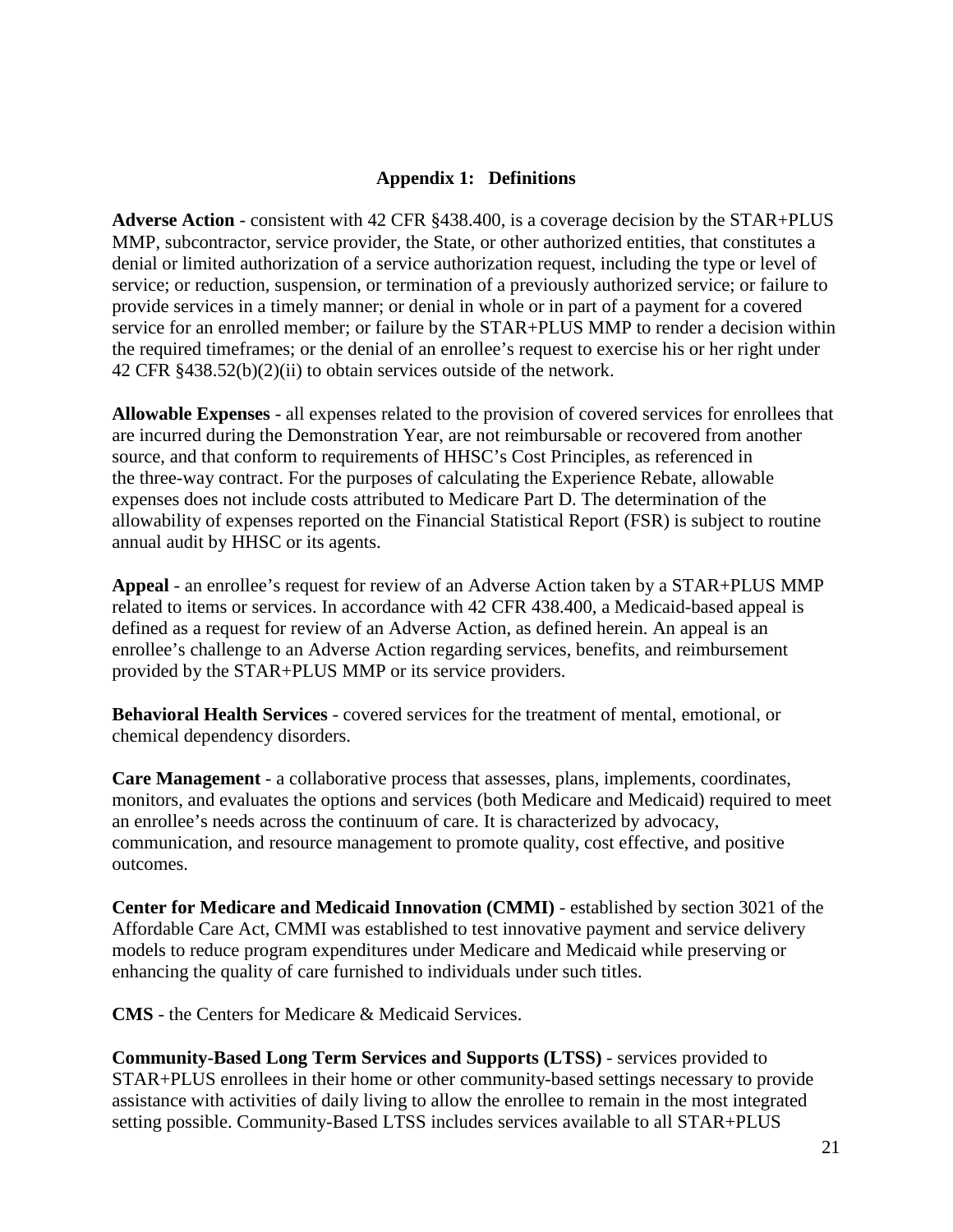enrollees, which include Personal Assistance Services (PAS) and Day Activity and Health Services (DAHS), as well as those services available only to STAR+PLUS enrollees who qualify for HCBS STAR+PLUS Waiver services.

**Comprehensive Health Risk Assessment** - upon enrollment in the STAR+PLUS MMP, all enrollees shall receive, and be an active participant in, a comprehensive health risk assessment, to be completed no later than 90 days from the individual's enrollment in the STAR+PLUS MMP. Assessment domains will include, but not be limited to, physical and behavioral health, social needs, functional status, wellness and prevention domains, caregiver status and capabilities, as well as the enrollees' preferences, strengths, and goals. Relevant and comprehensive data sources, including the enrollee, providers, and family/caregivers, as appropriate, shall be used by the STAR+PLUS MMPs. Results of the assessment will be used to confirm the appropriate risk stratification level for the enrollee and as the basis for developing the Plan of Care.

**Consumer Assessment of Healthcare Providers and Systems (CAHPS)** - beneficiary survey tool developed and maintained by the Agency for Healthcare Research and Quality to support and promote the assessment of consumers' experiences with health care.

**Contract Management Team** - a group of CMS and State representatives responsible for overseeing the three-way contracts.

**Covered Services** - the set of services offered by the STAR+PLUS MMPs.

**Cultural Competence** - understanding those values, beliefs, and needs that are associated with an individual's age, gender identity, sexual orientation, and/or racial, ethnic, or religious backgrounds. Cultural competence also includes a set of competencies which are required to ensure appropriate, culturally sensitive health care to persons with congenital or acquired disabilities.

**DADS** - the Texas Department of Aging and Disability Services.

**Enrollee** - a Medicare-Medicaid beneficiary enrolled in the Demonstration, including the duration of any month in which their eligibility for the Demonstration ends.

**Enrollment** - the processes by which an individual who is eligible for the Demonstration is enrolled in a STAR+PLUS MMP.

**Experience Rebate** - the portion of the MMP's Net Income Before Taxes, if any, that is returned to the State in accordance with requirements in the three-way contract. The State will remit to CMS a share of the rebate as described in Appendix 6 of this MOU.

**External Quality Review Organization (EQRO)** - an independent entity that contracts with the State and evaluates the access, timeliness, and quality of care delivered by managed care organizations to their Medicaid members.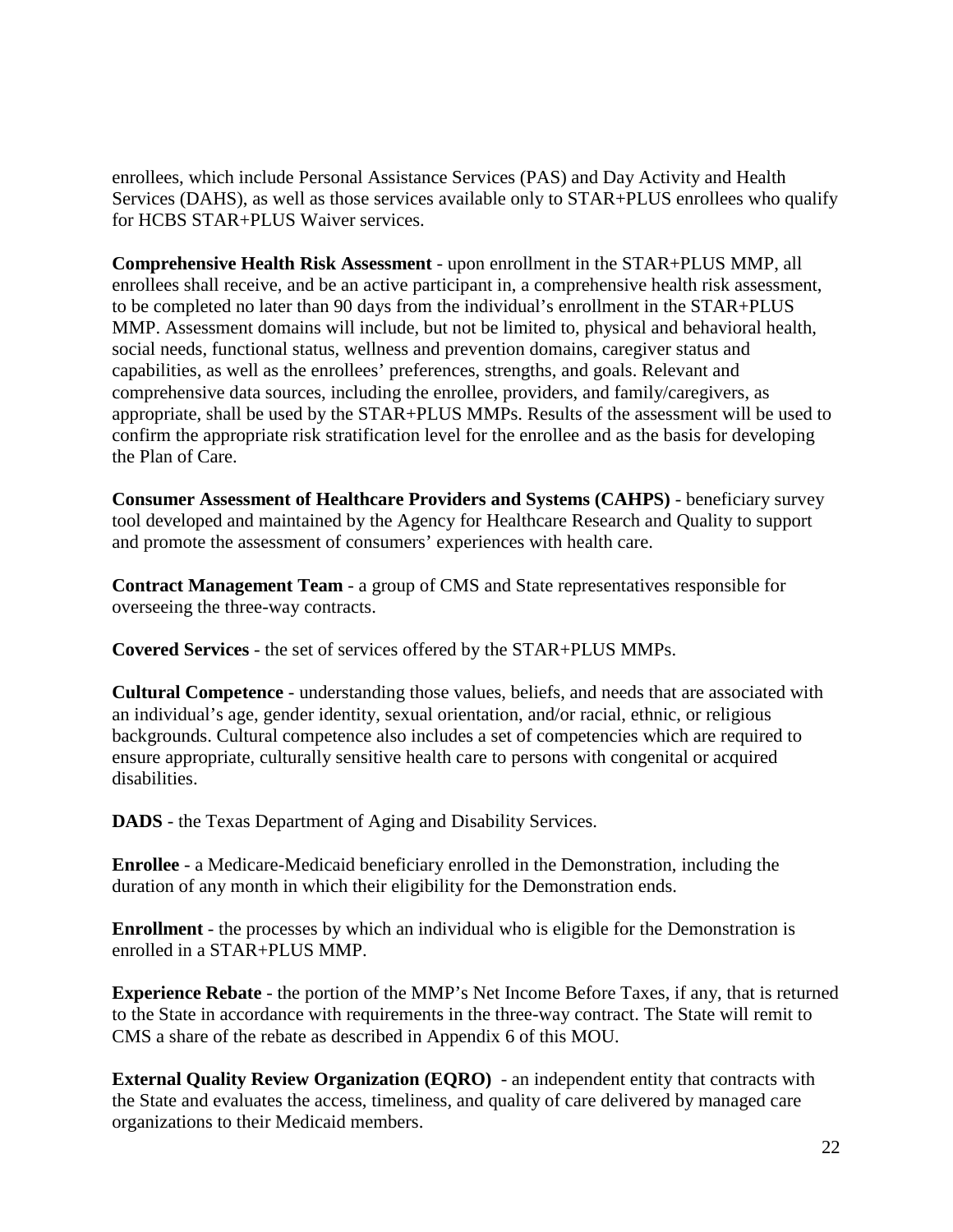**Financial Management Service Agency (FMSA)** - an organization that assists the enrollee or his/her legally authorized representative (LAR) in hiring or retaining HCBS service providers in accordance with qualifications and other requirements. The FMSA enters into service agreements with each of the enrollee's service providers before issuing payment. A FMSA is not responsible for providing case management services to the individual. The FMSA must obtain employer-agent status and perform all responsibilities as required by the Internal Revenue Service and other appropriate government agencies.

**Financial Statistical Report (FSR)** - a report designed by HHSC, and submitted to HHSC by the MMP in accordance with three-way contract requirements. The FSR is a form of modified income statement, subject to audit, and contains revenue, cost, and other data, as defined by the three-way contract. Not all incurred expenses may be included in the FSR. The FSR will include revenue, cost, and other data broken out for Demonstration enrollees separate from individuals served by other Texas Medicaid programs. [Note that the present STAR+PLUS FSR template may be modified to reflect any changes in line items to better reflect both Medicaid and Medicare items.]

**Flexible Benefits** - additional services for coverage beyond covered services, which may be actual health care services, benefits, or positive incentives that HHSC and CMS determines will promote healthy lifestyles and improve health outcomes among enrollees. Flexible benefits that promote healthy lifestyles may target specific weight loss, smoking cessation, or other programs approved by HHSC and CMS. Also called "value added services."

**Grievance** - In accordance with 42 CFR §438.400, grievance means an expression of dissatisfaction about any matter other than an "adverse action." A grievance is filed and decided at the STAR+PLUS MMP level. (Possible subjects for grievances include, but are not limited to, the quality of care or services provided and aspects of interpersonal relationships such as rudeness of a provider or employee, or failure to respect the enrollee's rights). Also called a "complaint."

**Health and Human Services Commission (HHSC)** - the administrative agency within the executive department of Texas state government established under Chapter 531, Texas Government Code, or its designee, including, but not limited to, the Health and Human Services agencies.

**Health Outcomes Survey (HOS)** - beneficiary survey used by CMS to gather valid and reliable health status data in Medicare managed care for use in quality improvement activities, plan accountability, public reporting, and improving health.

**Healthcare Effectiveness Data and Information Set** (**HEDIS)** - tool developed and maintained by the National Committee for Quality Assurance (NCQA) that is used by health plans to measure performance on dimensions of care and service in order to maintain and/or improve quality.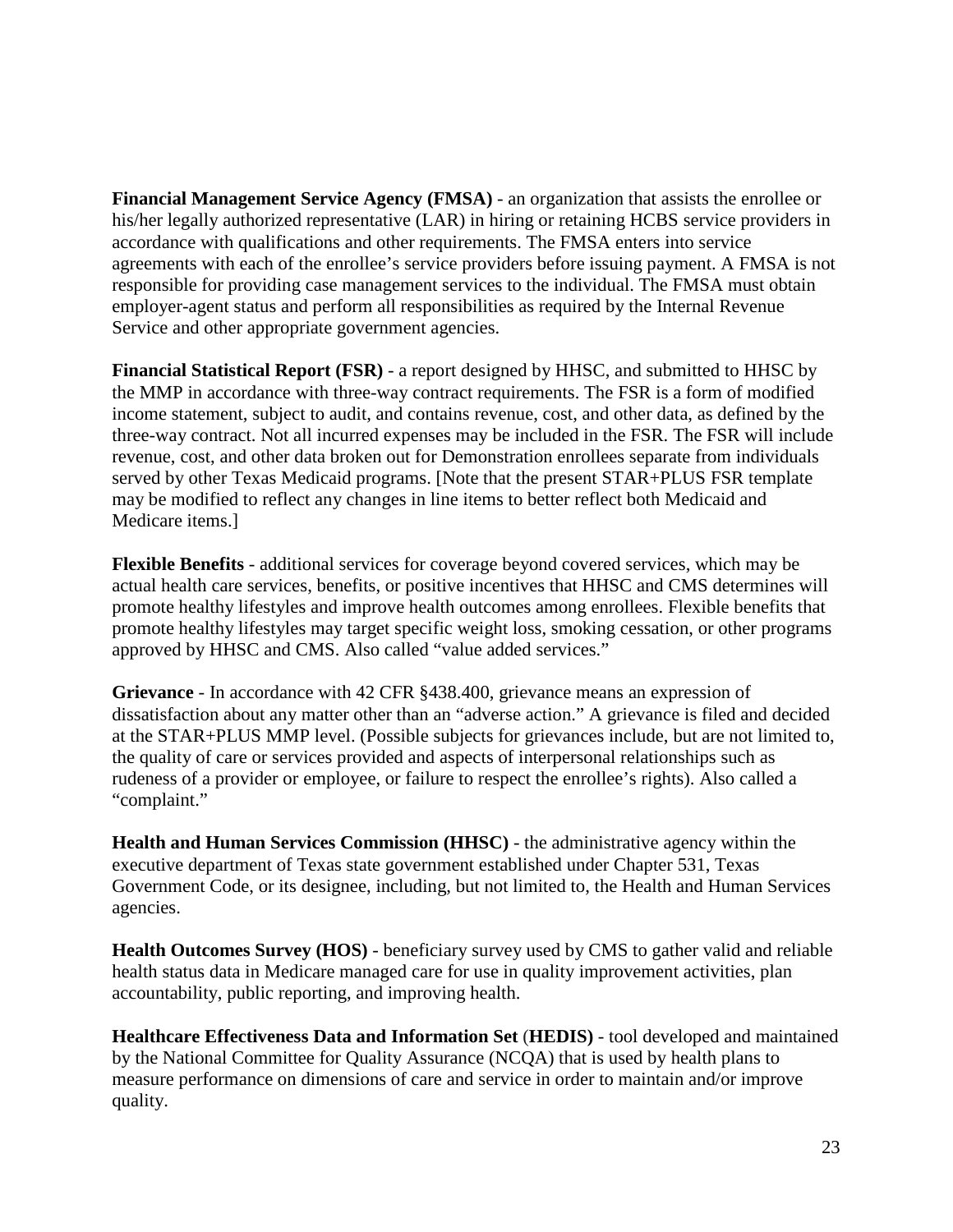**Home and Community-Based Services (HCBS) STAR+PLUS Waiver** - the Texas HHSC program that provides HCBS to aged and disabled Medicaid beneficiaries as cost-effective alternatives to institutional care in nursing homes. Enrollees who qualify for the HCBS STAR+PLUS Waiver (SPW) are eligible to receive the HCBS component of the THTQIP section 1115(a) demonstration. Covered waiver services include: personal attendant services (including three service delivery options: 1) self-directed; 2) agency model, self-directed; and 3) agency model); in-home or out-of-home respite services; nursing services (in home); emergency response services; home delivered meals; minor home modifications; adaptive aids and medical equipment; medical supplies not otherwise available under the Texas Medicaid State Plan or THTQIP section 1115(a) demonstration; physical, occupational, and speech therapy; day activity health services; adult foster care; assisted living; limited transition assistance services; and cognitive rehabilitation therapy, supported employment, and employment assistance.

**Individual Service Plan (ISP)** - A person-centered plan developed for enrollees eligible for HCBS STAR+PLUS Waiver services by the Service Coordinator and incorporated into the enrollee's Plan of Care. Service planning includes: 1) determining the individual's needs; 2) determining service levels; 3) maintaining costs and cost ceilings; 4) reviewing services; and 5) obtaining approval for planned services. For enrollees seeking or needing the HCBS STAR+PLUS Waiver services, the STAR+PLUS MMPs must use the MN/LOC Assessment Instrument, as amended or modified, to assess enrollees and to supply current medical information for Medical Necessity determinations. For each enrollee receiving HCBS STAR+PLUS Waiver Services, the MMP must also complete the Individual Service Plan (ISP) form. The ISP is established for a one-year period. After the initial ISP is established, the ISP must be completed on an annual basis and the end date or expiration date does not change. Both of these forms (MN/LOC Assessment Instrument and ISP form) must be completed annually at reassessment.

**Legally Authorized Representative (LAR)** - a person authorized by state or federal law to act on behalf of an HCBS STAR+PLUS Waiver enrollee, including a parent, guardian, managing conservator of a minor, organization, or the guardian of an adult.

**Long Term Services and Supports (LTSS)** - services to meet an individual's health or personal care needs over an extended period of time and may include nursing, assistance with bathing, toileting, dressing, eating, meal preparation, relief for caregivers, home modifications and repairs, transportation, adaptive aids, services at licensed facilities, and nutrition services such as home-delivered meals or meals at senior centers. LTSS are provided predominantly in homes and communities, but also in facility-based settings such as nursing facilities.

**Medicaid** - the program of medical assistance benefits under Title XIX of the Social Security Act and various Demonstrations and waivers thereof.

**Medicaid Waiver** - generally, a waiver of existing law authorized under section 1115(a), 1115A, or 1915 of the Social Security Act.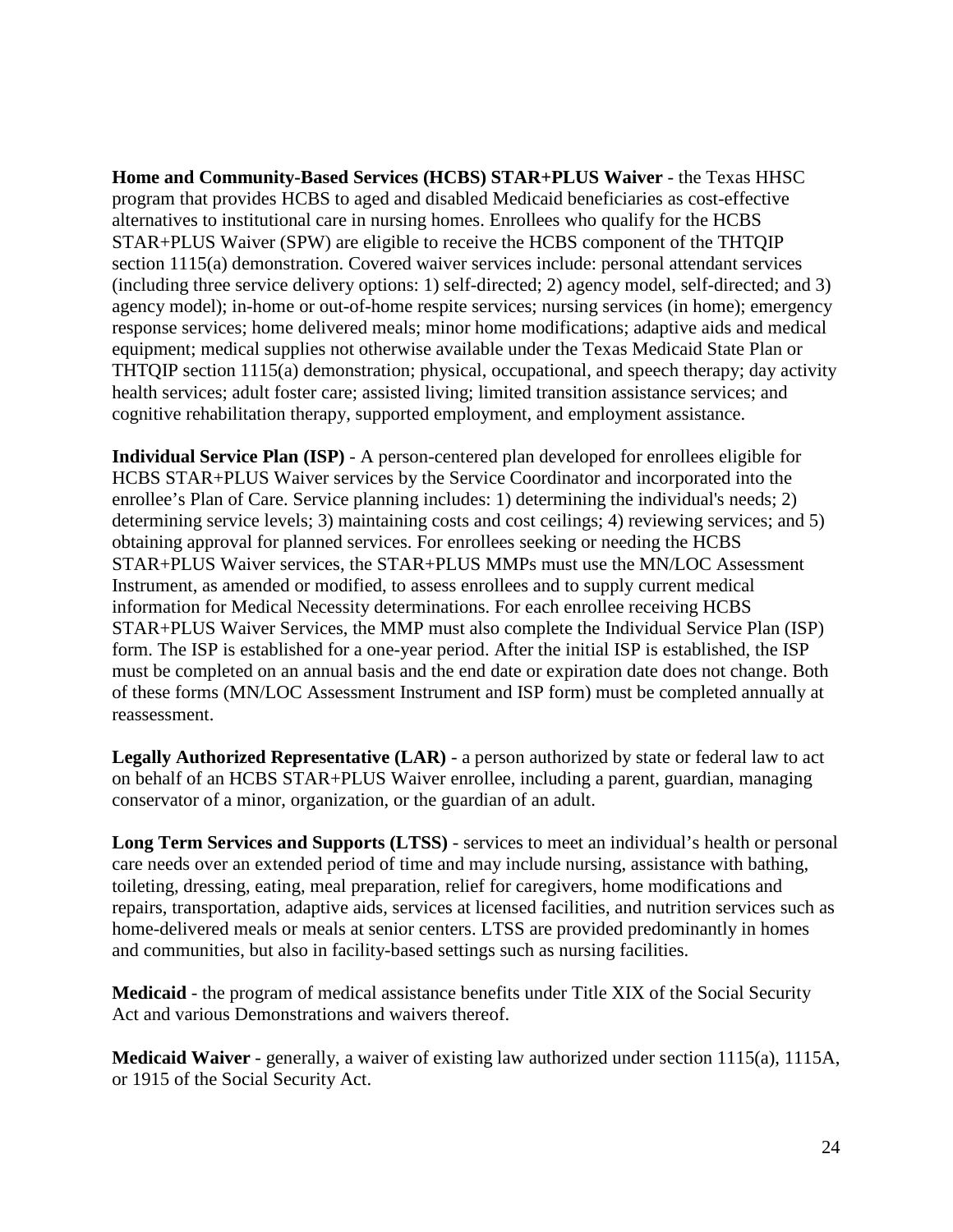**Medically Necessary Services** - services must be provided in a way that provides all protections to covered individuals provided by Medicare and Texas Medicaid.

- (per Medicare) Services must be reasonable and necessary for the diagnosis or treatment of illness or injury or to improve the functioning of a malformed body member, or otherwise medically necessary under 42 U.S.C. §1395y.
- (per HHSC) In accordance with Medicaid law and regulations, and per HHSC, services must be covered in accordance with clinical coverage guidelines specified in Texas Administrative Code (T.A.C.) Section 353.2., a service, supply, or medicine that is appropriate, covered by the State, and meets the standards of good medical practice in the medical community, as determined by the provider in accordance with the STAR+PLUS MMP's guidelines, policies or procedures based on applicable standards of care and as approved by HHSC if necessary, for the diagnosis or treatment of a covered illness or injury, for the prevention of future disease, to assist in the enrollee's ability to attain, maintain, or regain functional capacity, or to achieve age-appropriate growth.

STAR+PLUS MMPs will be required to provide services in a way that preserves all protections to the enrollee provided by Medicare and the Texas Medicaid program. Where there is overlap between Medicare and Medicaid, coverage and rules will be delineated in the three-way contract.

**Medicare** - Title XVIII of the Social Security Act, the federal health insurance program for people age 65 or older, people under 65 with certain disabilities, and people with end-stage renal disease (ESRD) or Amyotrophic Lateral Sclerosis (ALS).

**Medicare Waiver** - generally, a waiver of existing law authorized under section 1115A of the Social Security Act.

**Medicare-Medicaid Coordination Office (MMCO)** - formally the Federal Coordinated Health Care Office, established by section 2602 of the Affordable Care Act.

**Medicare-Medicaid Enrollee** - for the purposes of this Demonstration, individuals who are enrolled in Medicare Parts A, B and D and Medicaid and no other comprehensive private or public health coverage. See also "enrollee."

**Net Income Before Taxes** - an aggregate excess of Revenues over Allowable Expenses.

**Opt Out** - a process by which a beneficiary can choose not to participate in the Demonstration.

**Parties** - parties to the three-way contracts, including CMS, the State of Texas, and the STAR+PLUS MMPs.

**Passive Enrollment** - an enrollment process through which an eligible beneficiary is enrolled by the State (or its vendor) into a STAR+PLUS MMP, when not otherwise affirmatively electing one, following a minimum 60-day notice that includes the plan selection and the opportunity to select a different STAR+PLUS MMP, decline enrollment into a STAR+PLUS MMP, or opt out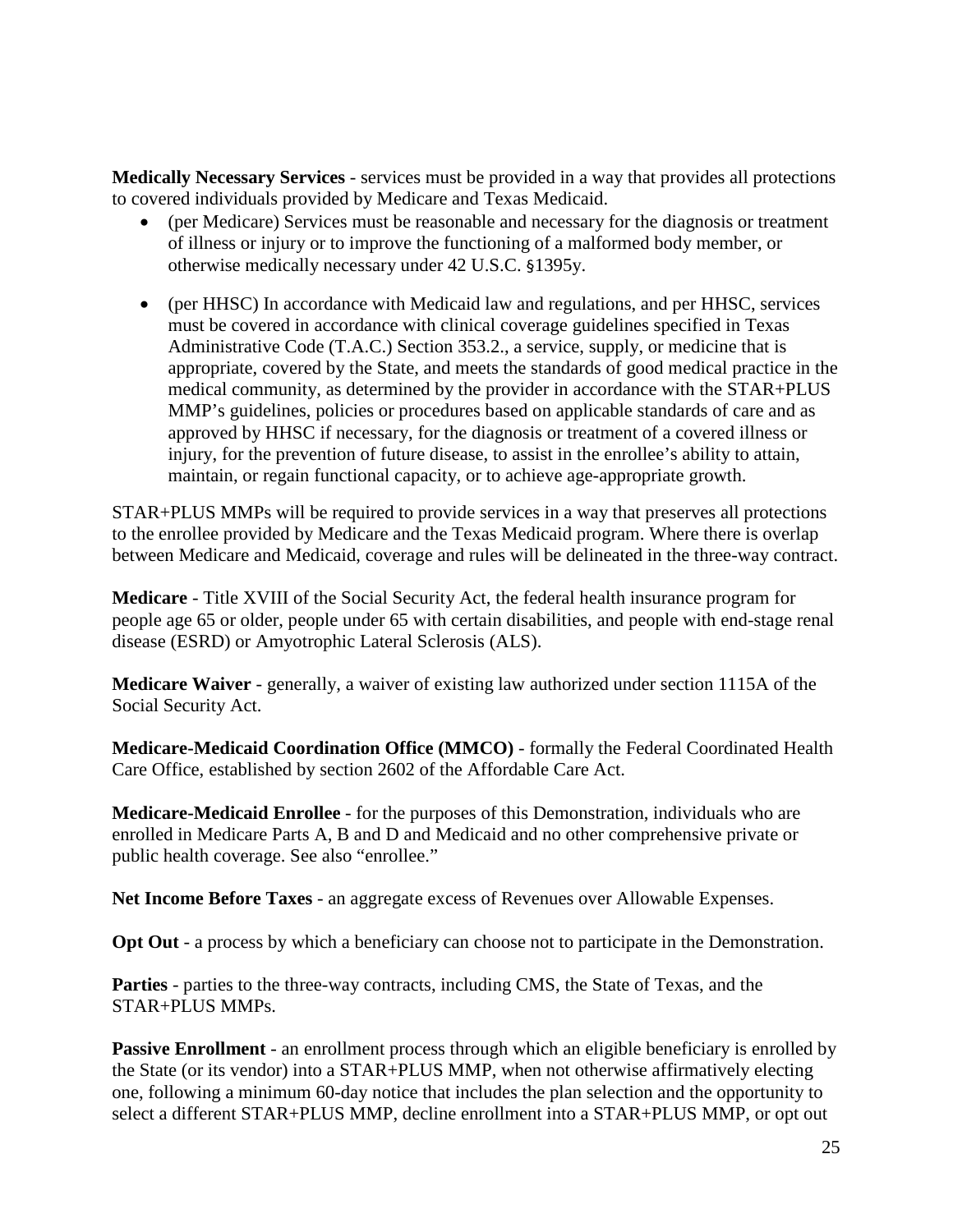of the Demonstration prior to the effective date of coverage.

**Plan of Care** - a person-centered care plan that addresses acute care and LTSS will be developed for all enrollees by the STAR+PLUS MMP Service Coordinator with the enrollee, his/her family supports, as appropriate, and providers. The Plan of Care will contain the enrollee's health history; a summary of current, short-term, and long-term health and social needs, concerns, and goals; and a list of required services, their frequency, and a description of who will provide such services. Continuous monitoring of the Plan of Care will occur, and any gaps in services, including any necessary revisions to the plan, will be addressed in an integrated manner by the STAR+PLUS MMP. For enrollees eligible for HCBS waiver services, the enrollee's ISP will be incorporated into the Plan of Care.

**Pre-Tax Income** - see Net Income Before Taxes.

**Privacy** - requirements established in HIPAA, and implementing regulations, Medicaid regulations, including 42 CFR §431.300 through §431.307, as well as relevant Texas privacy laws.

**Quality Improvement Organization (QIO)** - a statewide organization that contracts with CMS to evaluate the appropriateness, effectiveness, and quality of care provided to Medicare beneficiaries.

**Readiness Review** - prior to entering into a three-way contract with the State and CMS, each STAR+PLUS MMP selected to participate in the Demonstration will undergo a readiness review. The readiness review will evaluate each STAR+PLUS MMP's ability to comply with the Demonstration requirements, including but not limited to, the ability to quickly and accurately process claims and enrollment information, accept and transition new enrollees, and provide adequate access to all Medicare- and Medicaid‐covered medically necessary services. CMS and the State will use the results to inform their decision of whether the STAR+PLUS MMP is ready to participate in the Demonstration. At a minimum, each readiness review will include a desk review and potentially a site visit to the STAR+PLUS MMP's headquarters.

**Revenue** - all revenue received by the MMP pursuant to this three-way contract, excluding Medicare Part D revenues and including retroactive adjustments made by HHSC and/or CMS. Revenue includes any funds earned on Medicaid or Medicare managed care funds such as investment income and earned interest. Revenue excludes any reinsurance recoveries, which shall be shown as a contra-cost, or reported offset to reinsurance expense. Revenues are reported at gross, and are not netted for any reinsurance premiums paid.

**Service Coordination** - a specialized care management service that is performed by a Service Coordinator that includes but is not limited to: 1) identification of needs, including physical and behavioral health services, and LTSS, 2) development of a Plan of Care to address those identified needs; 3) assistance to ensure timely and coordinated access to an array of providers and covered services; 4) attention to addressing unique needs of enrollees; 5) coordination of covered services with non-capitated services (e.g. non-emergency transportation), as necessary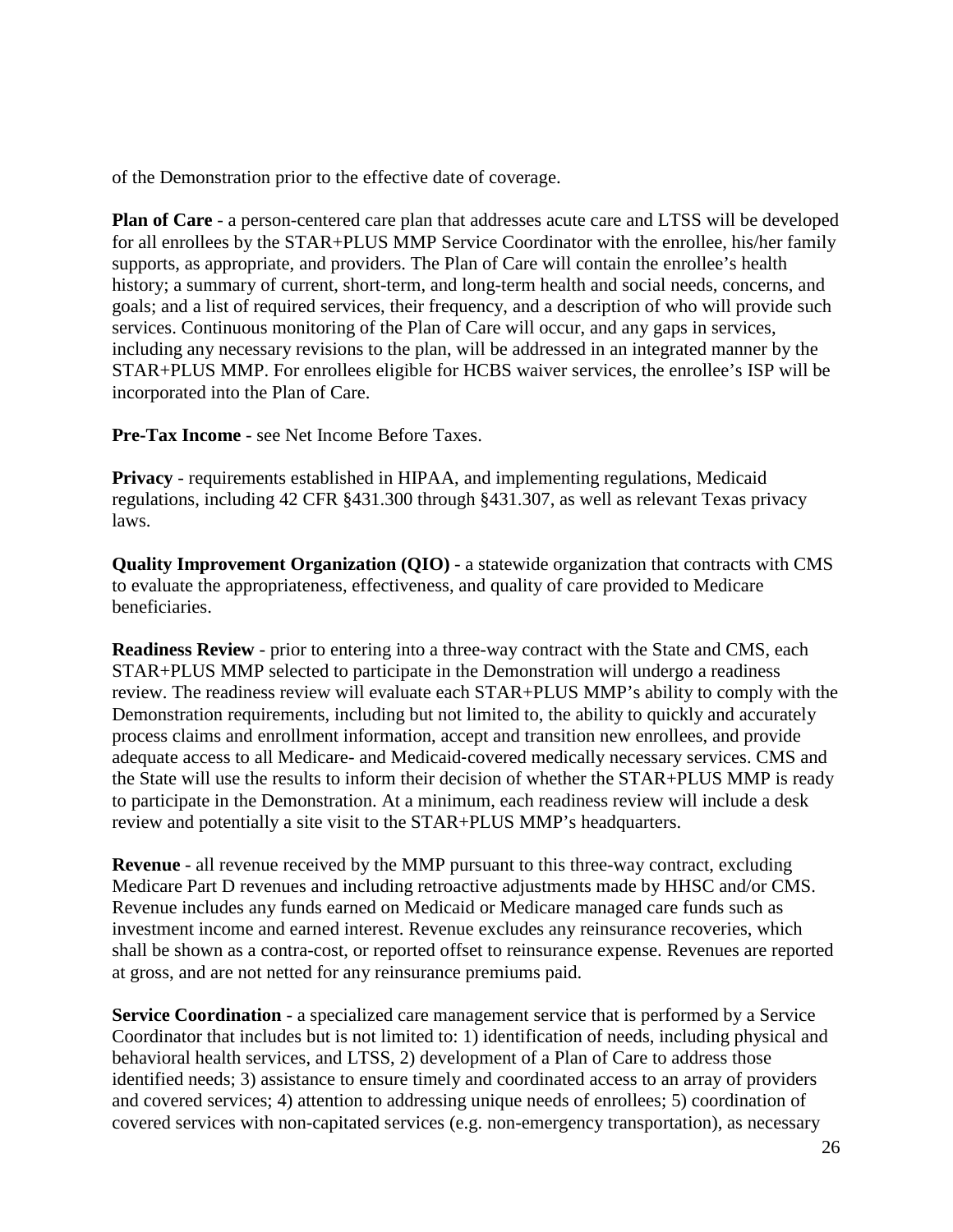and appropriate; and 6) includes, for enrollees who have been determined STAR+PLUS HCBS eligible, the development of an ISP with the enrollee, family members, as appropriate, and providers, as well as authorization of HCBS waiver services.

**Service Coordination Team** - for each enrollee, the STAR+PLUS MMP will support a Service Coordination Team (referred to hereafter as "the team"), led by a Service Coordinator to ensure the integration of the enrollee's medical, behavioral health, substance use, LTSS, and social needs. The STAR+PLUS MMP Service Coordinator must work with the enrollee's primary care provider (PCP) as a team, regardless of whether the PCP is in the MMP's network during the transition period, to coordinate all STAR+PLUS MMP covered services and any applicable noncapitated services. The team will be person-centered, built on the enrollee's specific preferences and needs, and deliver services with transparency, individualization, respect, linguistic and cultural competence, and dignity.

**Service Coordinator** - the person with primary responsibility for providing service coordination and care management to STAR+PLUS MMP enrollees. The Service Coordinator leads the Service Coordination Team and must actively collaborate with the enrollee's specialty care providers, including behavioral health and LTSS service providers, as appropriate.

**Solvency** - standards for requirements on cash flow, net worth, cash reserves, working capital requirements, insolvency protection and reserves established by the State through TDI and agreed to by CMS.

**STAR+PLUS** - the State of Texas Access Reform (STAR) Plus Medicaid managed care program in which HHSC contracts with managed care organizations to provide, arrange, and coordinate preventive, primary, acute, and LTSS covered services. Those eligible for the STAR+PLUS program include adult persons with disabilities and persons age 65 and over who qualify for Medicaid through the Supplemental Security Income (SSI) program and/or the Medical Assistance Only (MAO) program or meet the functional and income eligibility requirements for STAR+PLUS HCBS Waiver and meet program rules for income and asset levels.

**STAR+PLUS MCO** - a managed care organization (MCO) contracted by the State to offer covered services under the STAR+PLUS program.

**STAR+PLUS MMP** - contracted Medicare-Medicaid Plan (MMP) participating in the Demonstration to cover an integrated set of Medicare and Medicaid benefits to Medicare-Medicaid enrollees.

**State** - the State of Texas.

**Texas Department of Insurance (TDI)** - regulates the business of insurance in the State of Texas. Tex. Ins. Code 31.002.

**Texas Health Care Transformation and Quality Improvement Program (THTQIP)** -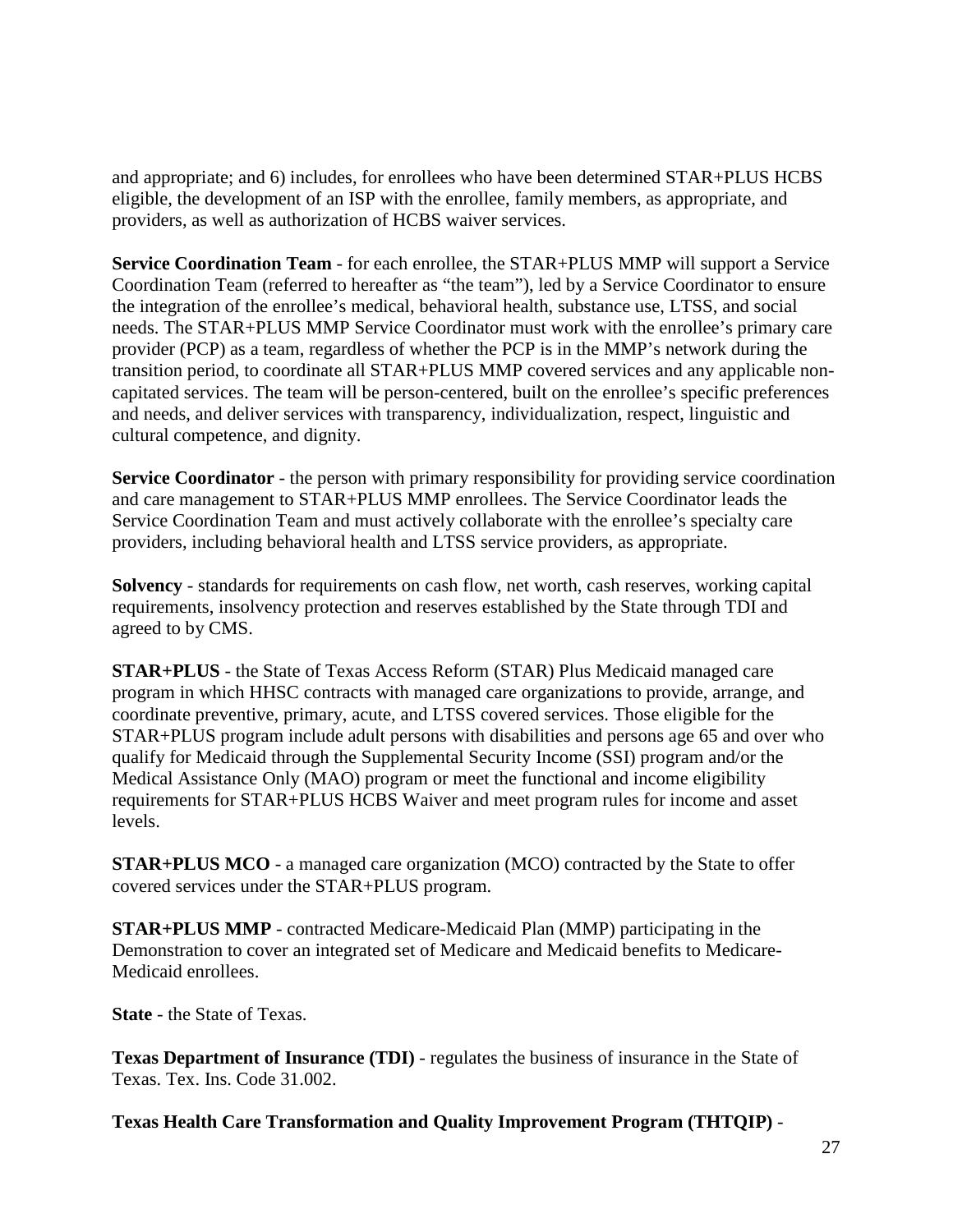section 1115(a) demonstration program under which the STAR+PLUS program operates.

**Three-Way Contract** - the agreement that CMS and HHSC enters into with STAR+PLUS MMPs specifying the terms and conditions pursuant to which a STAR+PLUS MMP may participate in this Demonstration.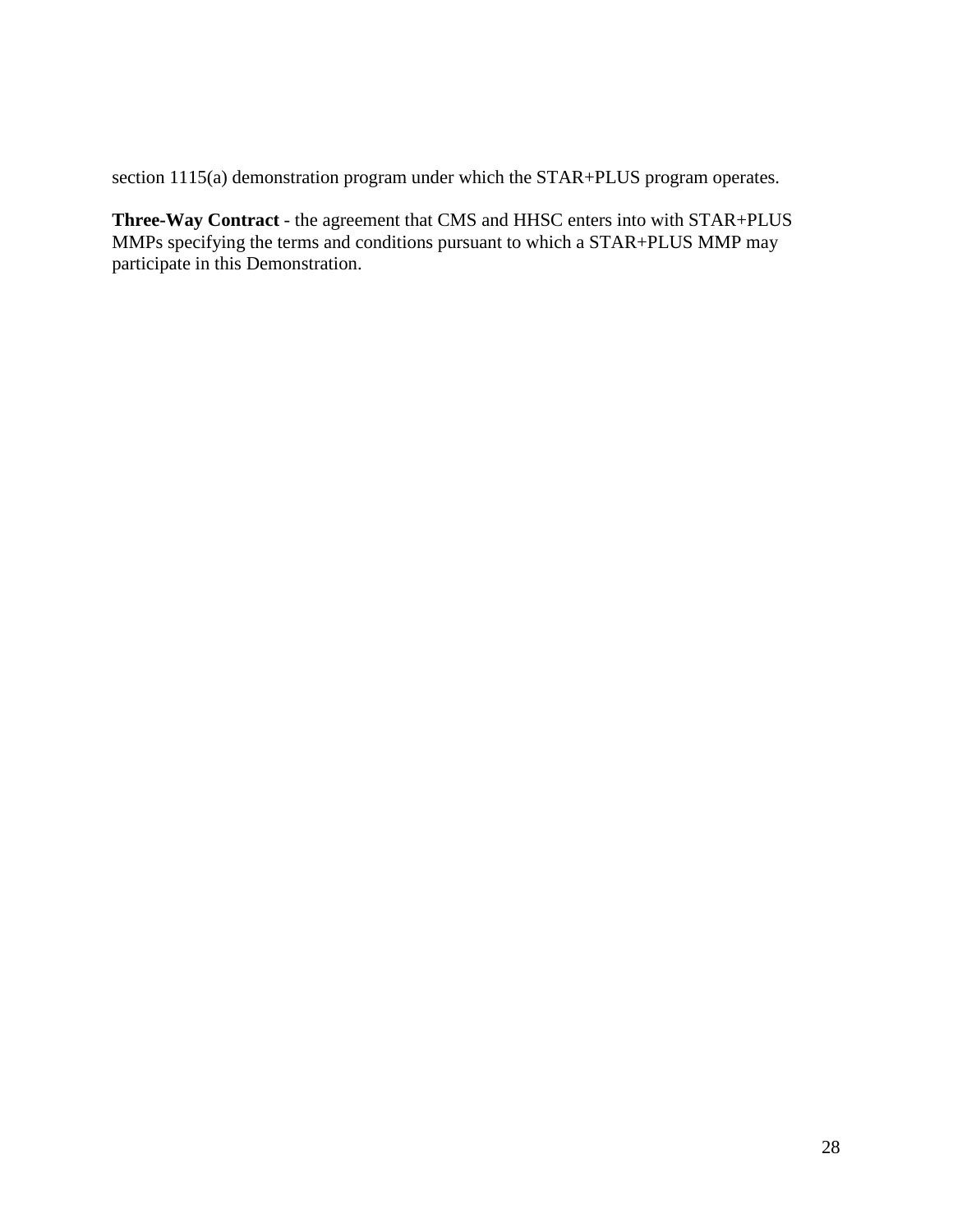### <span id="page-30-0"></span>**Appendix 2: CMS Standards and Conditions and Supporting State Documentation**

To participate in the Demonstration, each State submitted a proposal outlining its approach. The proposal had to meet a set of standards and conditions. The table below crosswalks the standards and conditions to their location in the Texas proposal, submitted in 2012 and posted on the MMCO website. Following the submission of the proposal, CMS asked the State a number of questions when there was ambiguity of whether or not the proposal met the Standards and Conditions. These questions and responses are included in the Addendum to the proposal, which will be posted on CMS' website with the proposal.

| Standard/<br><b>Condition</b>            | <b>Standard/Condition Description</b>                                                                                                                                                                                                                                                                                                                                                                                                                                                                                                                                               | <b>Location</b> in<br>proposal<br>$(i.e. page \#)$ |
|------------------------------------------|-------------------------------------------------------------------------------------------------------------------------------------------------------------------------------------------------------------------------------------------------------------------------------------------------------------------------------------------------------------------------------------------------------------------------------------------------------------------------------------------------------------------------------------------------------------------------------------|----------------------------------------------------|
| <b>Integration of</b><br><b>Benefits</b> | Proposed model ensures the provision and coordination of<br>all necessary Medicare and Medicaid-covered services,<br>including primary, acute, prescription drug, behavioral<br>health, and LTSS.                                                                                                                                                                                                                                                                                                                                                                                   | Addendum                                           |
| <b>Care Model</b>                        | Proposed model offers mechanisms for person-centered<br>coordination of care and includes robust and meaningful<br>mechanisms for improving care transitions (e.g., between<br>providers and/or settings) to maximize continuity of care.                                                                                                                                                                                                                                                                                                                                           | pp. 8-9, 11,<br>and<br>Addendum                    |
| <b>Stakeholder</b><br><b>Engagement</b>  | State can provide evidence of ongoing and meaningful<br>stakeholder engagement during the planning phase and has<br>incorporated such input into its proposal. This will include<br>dates/descriptions of all meetings, workgroups, advisory<br>committees, focus groups, etc. that were held to discuss<br>proposed model with relevant stakeholders. Stakeholders<br>include, but are not limited to, beneficiaries and their<br>families, consumer organizations, beneficiary advocates,<br>providers, and plans that are relevant to the proposed<br>population and care model. | pp. 21-22                                          |
|                                          | State has also established a plan for continuing to gather<br>and incorporate stakeholder feedback on an ongoing basis<br>for the duration of the Demonstration (i.e., implementation,<br>monitoring and evaluation), including a process for<br>informing beneficiaries (and their representatives) of the<br>changes related to this initiative.                                                                                                                                                                                                                                  | pp. 23-24                                          |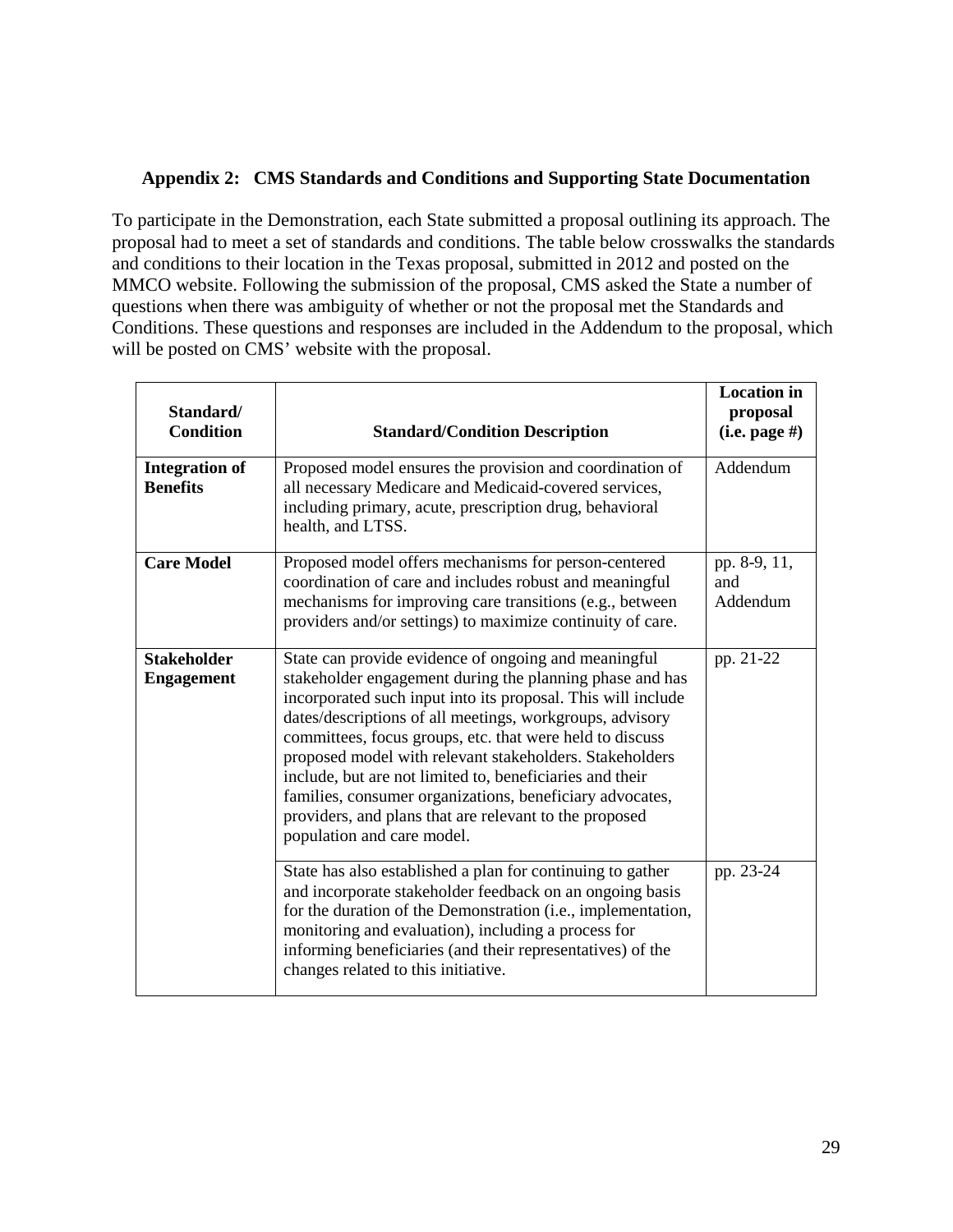| <b>Beneficiary</b><br><b>Protections</b> | State has identified protections (e.g., enrollment and<br>disenrollment procedures, grievances and appeals, process<br>for ensuring access to and continuity of care, etc.) that<br>would be established, modified, or maintained to ensure<br>beneficiary health and safety and beneficiary access to high<br>quality health and supportive services necessary to meet the<br>beneficiary's needs. At a minimum, States will be required<br>to: |                                      |
|------------------------------------------|--------------------------------------------------------------------------------------------------------------------------------------------------------------------------------------------------------------------------------------------------------------------------------------------------------------------------------------------------------------------------------------------------------------------------------------------------|--------------------------------------|
|                                          | Establish meaningful beneficiary input processes<br>$\bullet$<br>which may include beneficiary participation in<br>development and oversight of the model (e.g.,<br>participation on STAR+PLUS MMP governing<br>boards and/or establishment of beneficiary advisory<br>boards).                                                                                                                                                                  | pp. 23-24                            |
|                                          | Develop, in conjunction with CMS,<br>$\bullet$<br>uniform/integrated enrollee materials that are<br>accessible and understandable to the beneficiaries<br>who will be enrolled in the plans, including those<br>with disabilities, speech, hearing and vision<br>limitations, and limited English proficiency.                                                                                                                                   | pp. 24-25                            |
|                                          | Ensure privacy of enrollee health records and<br>$\bullet$<br>provide for access by enrollees to such records.                                                                                                                                                                                                                                                                                                                                   | p. 29                                |
|                                          | Ensure that all medically necessary benefits are<br>$\bullet$<br>provided, allow for involvement of caregivers, and<br>in an appropriate setting, including in the home and<br>community.                                                                                                                                                                                                                                                        | pp. 15-17,<br>$24$ , and<br>Addendum |
|                                          | Ensure access to services in a manner that is<br>$\bullet$<br>sensitive to the beneficiary's language and culture,<br>including customer service representatives that are<br>able to answer enrollee questions and respond to<br>complaints/concerns appropriately.                                                                                                                                                                              | pp. 24-25                            |
|                                          | Ensure an adequate and appropriate provider<br>$\bullet$<br>network, as detailed below.                                                                                                                                                                                                                                                                                                                                                          | pp. 15-16, 25                        |
|                                          | Ensure that beneficiaries are meaningfully informed<br>$\bullet$<br>about their care options.                                                                                                                                                                                                                                                                                                                                                    | p. 14                                |
|                                          | Ensure access to grievance and appeals rights under<br>Medicare and/or Medicaid.                                                                                                                                                                                                                                                                                                                                                                 |                                      |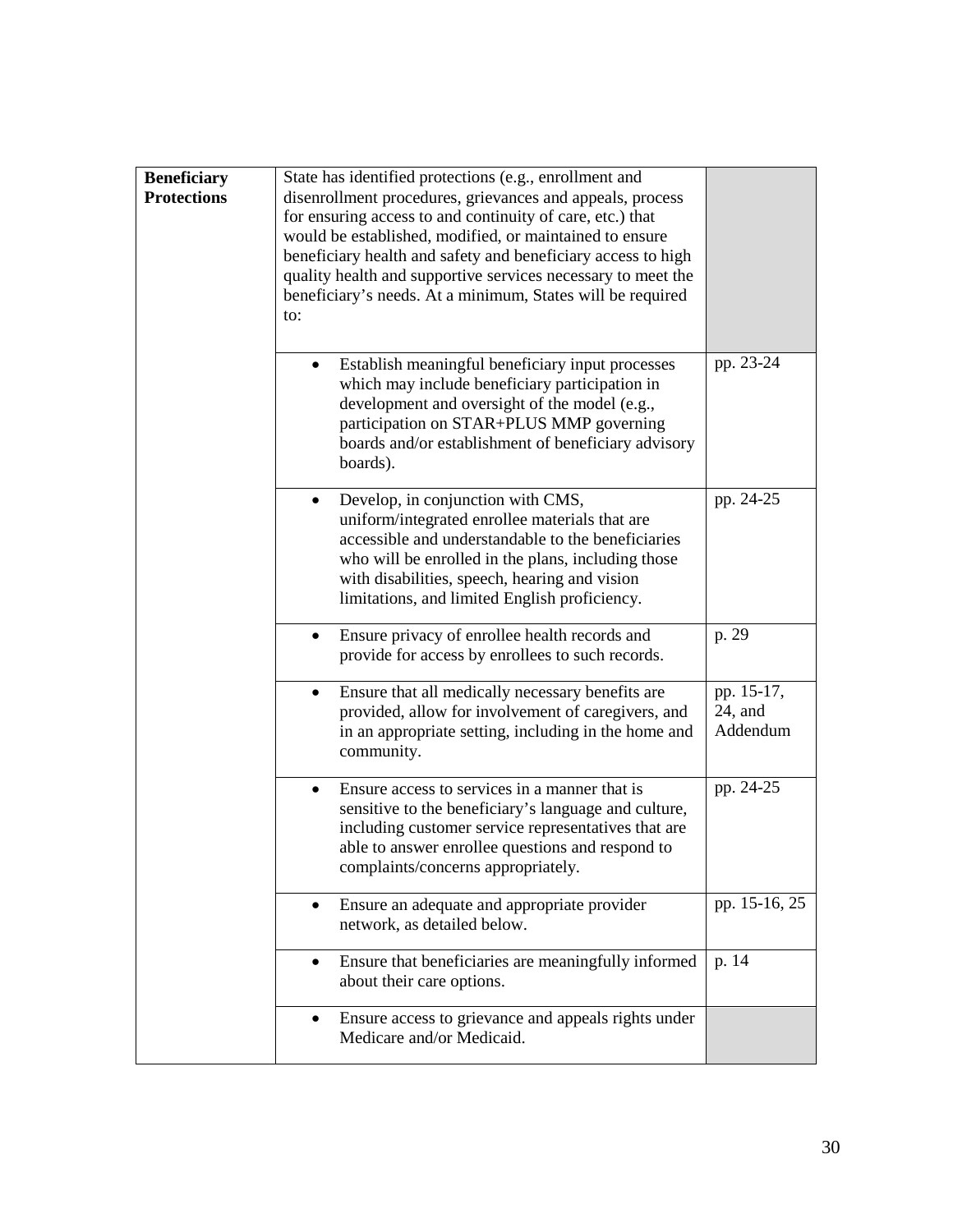| <b>State Capacity</b>             | For Capitated Model, this includes<br>$\circ$<br>development of a unified set of<br>requirements for STAR+PLUS MMP<br>complaints and internal appeals processes.<br>State demonstrates that it has the necessary<br>infrastructure/capacity to implement and oversee the<br>proposed model or has demonstrated an ability to build the<br>necessary infrastructure prior to implementation. This<br>includes having necessary staffing resources, an appropriate<br>use of contractors, and the capacity to receive and/or<br>analyze Medicare data.                                                                      | pp. 25-26,<br>Addendum<br>pp. 30-32 |
|-----------------------------------|---------------------------------------------------------------------------------------------------------------------------------------------------------------------------------------------------------------------------------------------------------------------------------------------------------------------------------------------------------------------------------------------------------------------------------------------------------------------------------------------------------------------------------------------------------------------------------------------------------------------------|-------------------------------------|
| <b>Network</b><br><b>Adequacy</b> | The Demonstration will ensure adequate access to medical<br>and supportive service providers that are appropriate for and<br>proficient in addressing the needs of the target population as<br>further described in the MOU template.                                                                                                                                                                                                                                                                                                                                                                                     | p. 15-16, 25                        |
| Measurement/<br><b>Reporting</b>  | State demonstrates that it has the necessary systems in place<br>for oversight and monitoring to ensure continuous quality<br>improvement, including an ability to collect and track data<br>on key metrics related to the model's quality and cost<br>outcomes for the target population. These metrics may<br>include, but are not limited to beneficiary experience,<br>access to and quality of all covered services (including<br>behavioral health and long term services and supports),<br>utilization, etc., in order to promote beneficiaries receiving<br>high quality care and for purposes of the evaluation. | pp. 15, 28-29                       |
| Data                              | State has agreed to collect and/or provide data to CMS to<br>inform program management, rate development and<br>evaluation, including but not limited to:                                                                                                                                                                                                                                                                                                                                                                                                                                                                 |                                     |
|                                   | Beneficiary level expenditure data and covered<br>benefits for most recently available three years,<br>including available encounter data in capitated<br>models;                                                                                                                                                                                                                                                                                                                                                                                                                                                         | Addendum                            |
|                                   | Description of any changes to the State Plan that<br>$\bullet$<br>would affect Medicare-Medicaid enrollees during<br>this three year period (e.g., payment rate changes,<br>benefit design, addition or expiration of waivers,<br>etc.); and                                                                                                                                                                                                                                                                                                                                                                              | Addendum                            |
|                                   | State supplemental payments to providers (e.g.,<br>DSH, UPL) during the three-year period.                                                                                                                                                                                                                                                                                                                                                                                                                                                                                                                                | Addendum                            |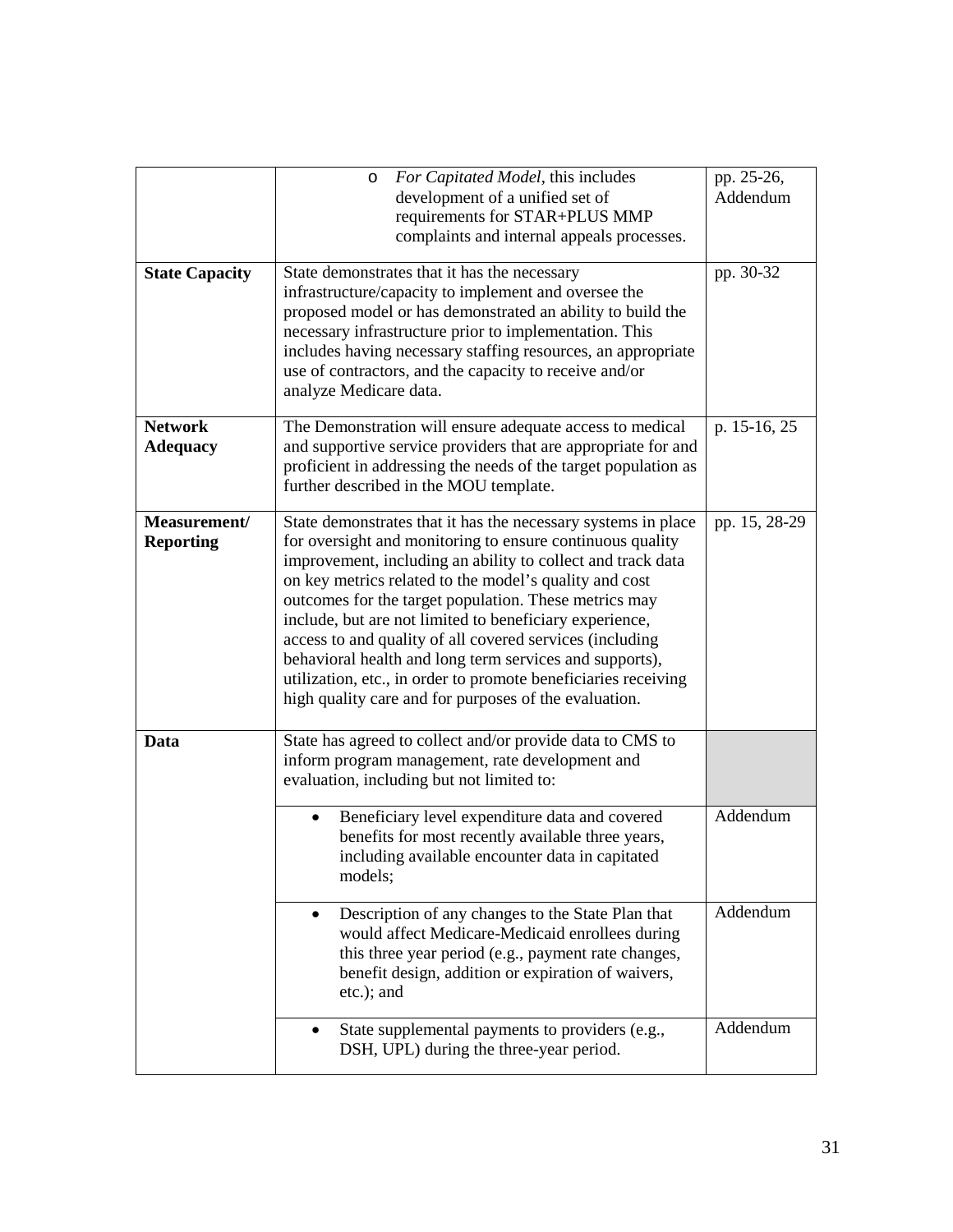| <b>Enrollment</b>                 | State has identified enrollment targets for proposed<br>Demonstration based on analysis of current target<br>population and has strategies for conducting beneficiary<br>education and outreach. Enrollment is sufficient to support<br>financial alignment model to ensure a stable, viable, and<br>evaluable program. | p. 11-14  |
|-----------------------------------|-------------------------------------------------------------------------------------------------------------------------------------------------------------------------------------------------------------------------------------------------------------------------------------------------------------------------|-----------|
| <b>Expected</b><br><b>Savings</b> | Financial modeling demonstrates that the payment model<br>being tested will achieve meaningful savings while<br>maintaining or improving quality.                                                                                                                                                                       | p. 30     |
| <b>Public Notice</b>              | State has provided sufficient public notice, including:                                                                                                                                                                                                                                                                 |           |
|                                   | At least a 30-day public notice process and<br>comment period;                                                                                                                                                                                                                                                          | pp. 21-24 |
|                                   | At least two public meetings prior to submission of<br>a proposal; and                                                                                                                                                                                                                                                  | pp. 21-24 |
|                                   | Appropriate tribal consultation for any new or<br>$\bullet$<br>changes to existing Medicaid waivers, State Plan<br>Amendments, or Demonstration proposals.                                                                                                                                                              | p. 22     |
| Implementation                    | State has demonstrated that it has the reasonable ability to<br>meet the following planning and implementation milestones<br>prior to implementation:                                                                                                                                                                   |           |
|                                   | Meaningful stakeholder engagement.                                                                                                                                                                                                                                                                                      | pp. 21-24 |
|                                   | Submission and approval of any necessary<br>Medicaid waiver applications and/or State Plan<br>amendments.                                                                                                                                                                                                               | p. 32     |
|                                   | Joint procurement process (for capitated models<br>only).                                                                                                                                                                                                                                                               | p. 4      |
|                                   | Beneficiary outreach/notification of enrollment<br>$\bullet$<br>processes, etc.                                                                                                                                                                                                                                         | p. 14     |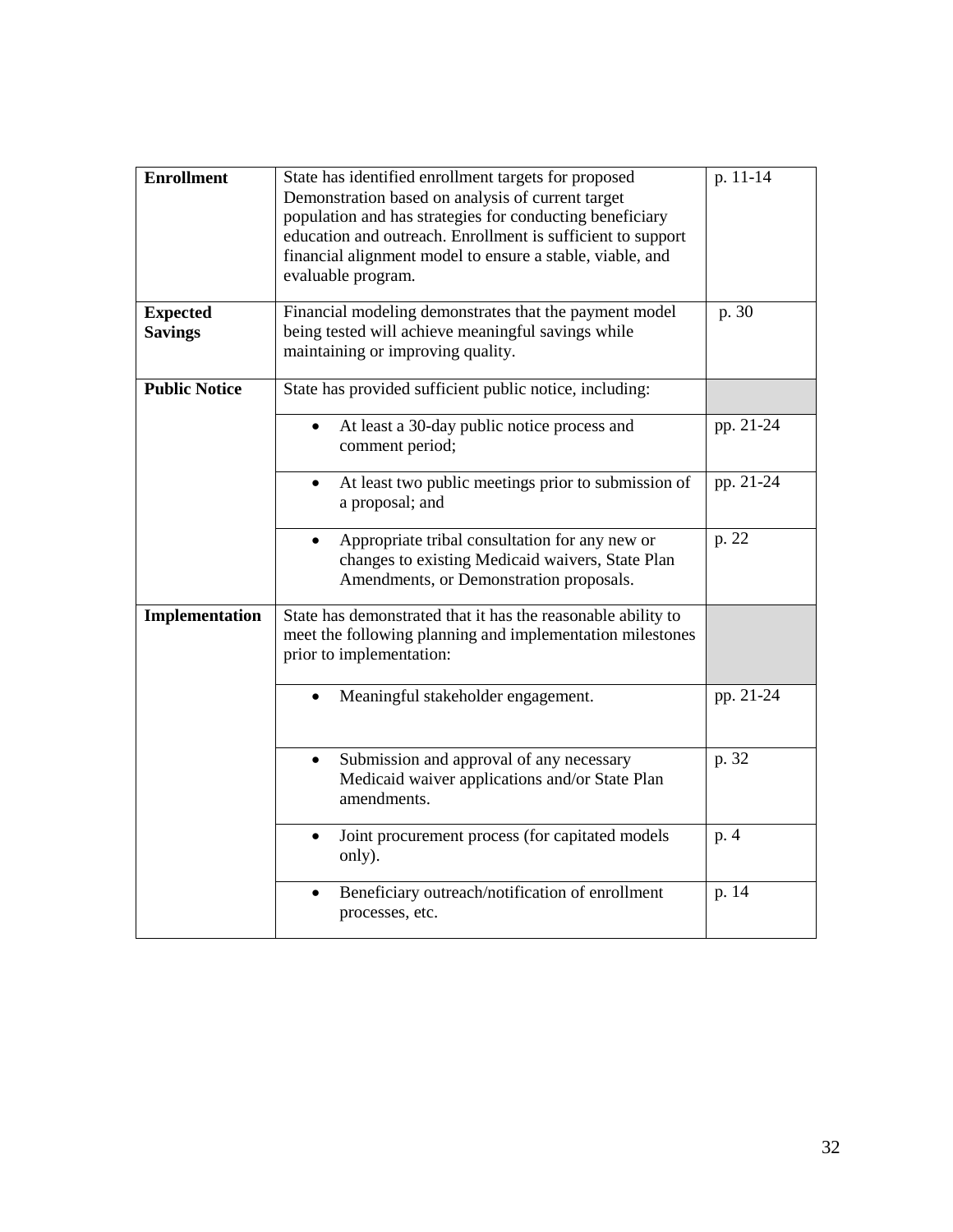#### **Appendix 3: Details of State Demonstration Area**

<span id="page-34-0"></span>The Demonstration area consists of six counties in Texas: Bexar, Dallas, El Paso, Harris, Hidalgo, and Tarrant. If, before the scheduled start date for this Demonstration, a situation arises wherein beneficiary choice would be limited or quality and/or availability of services would be decreased in any of the Demonstration service areas, and subject to ongoing stakeholder discussions, CMS and the State may change and/or add up to two additional counties to the Demonstration. Any changes to the Demonstration service area may be approved only as long as it does not decrease beneficiary choice, does not increase the overall number of beneficiaries expected to participate in the Demonstration, and furthers the goals of this Demonstration. Any such change would be subject to the Demonstration-specific readiness review process and must be effectuated no later than January 1, 2016.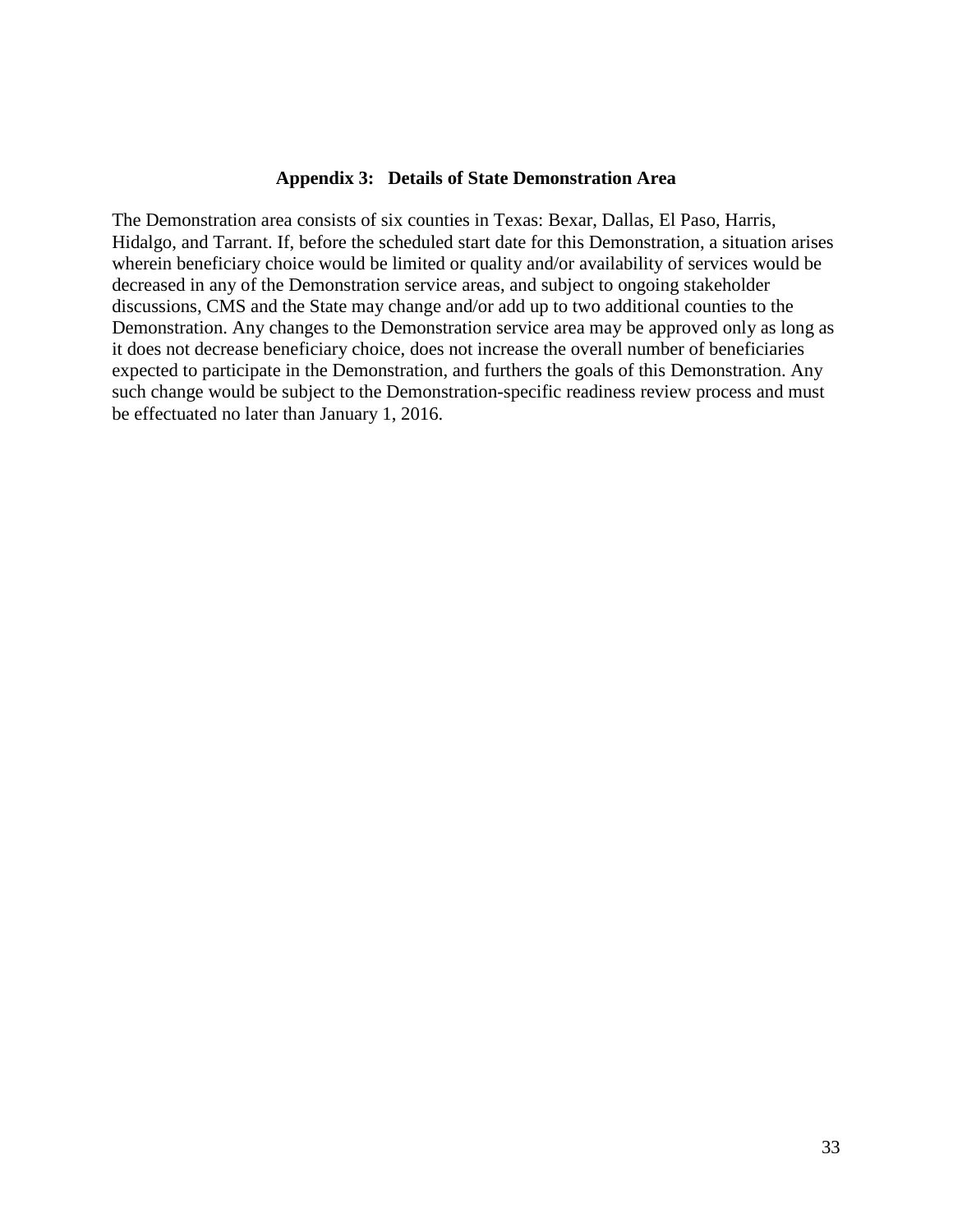#### **Appendix 4: Medicare Authorities and Waivers**

<span id="page-35-0"></span>Medicare provisions described below are waived as necessary to allow for implementation of the Demonstration. Except as waived, Medicare Advantage and Medicare Part D provide the authority and statutory and regulatory framework for the operation of the Demonstration to the extent that Medicare (versus Medicaid) authority applies. Unless waived, all applicable statutory and regulatory requirements of the Medicare program for Medicare Advantage plans that provide qualified Medicare Part D prescription coverage, including Medicare Parts A, B, C, and D, shall apply to STAR+PLUS MMPs and their sponsoring organizations for the Demonstration period beginning no sooner than March 1, 2015 through December 31, 2018, as well as for periods preceding and following the Demonstration period as applicable to allow for related implementation and close-out activities. Any conforming exceptions to existing Medicare manuals will be noted and reflected in an appendix to the three-way contracts.

Under the authority at section 1115A of the Social Security Act, codified at 42 U.S.C. §1315a, CMMI is authorized to "…test payment and service delivery models …to determine the effect of applying such models under [Medicare and Medicaid]." 42 U.S.C. §1315a(b)(1). One of the models listed in §1315a(b)(2)(B) that CMMI is permitted to test is "[a]llowing States to test and evaluate fully integrating care for dual eligible individuals in the State, including the management and oversight of all funds under the applicable titles with respect to such individuals" §1315a(b)(2)(B)(x). Section 1315a(d)(1) provides that "the Secretary may waive such requirements of Titles XI and XVIII and of sections  $1902(a)(1)$ ,  $1902(a)(13)$ , and [1903\(m\)\(2\)\(A\)\(iii\)](http://www.ssa.gov/OP_Home/ssact/title19/1903.htm#act-1903-m-2-a-iii) [of the Social Security Act] as may be necessary solely for purposes of carrying out this section with respect to testing models described in subsection (b)."

Pursuant to the foregoing authority, CMS will waive the following statutory and regulatory requirements:

- Section 1851(a), (c), (e), and (g) of the Social Security Act, and implementing regulations at 42 CFR §422, Subpart B, only insofar as such provisions are inconsistent with (1) limiting enrollment in STAR+PLUS MMPs to Medicare-Medicaid beneficiaries who are age 21 and older, including beneficiaries who may have ESRD, and (2) the passive enrollment process provided for under the Demonstration.
- Sections 1853, 1854, 1857(e), 1860D-11, 1860D-13, 1860D-14, and 1860D-15 of the Social Security Act, and implementing regulations at 42 CFR §422, Subparts F and G, and §423, Subparts F and G, only insofar as such provisions are inconsistent with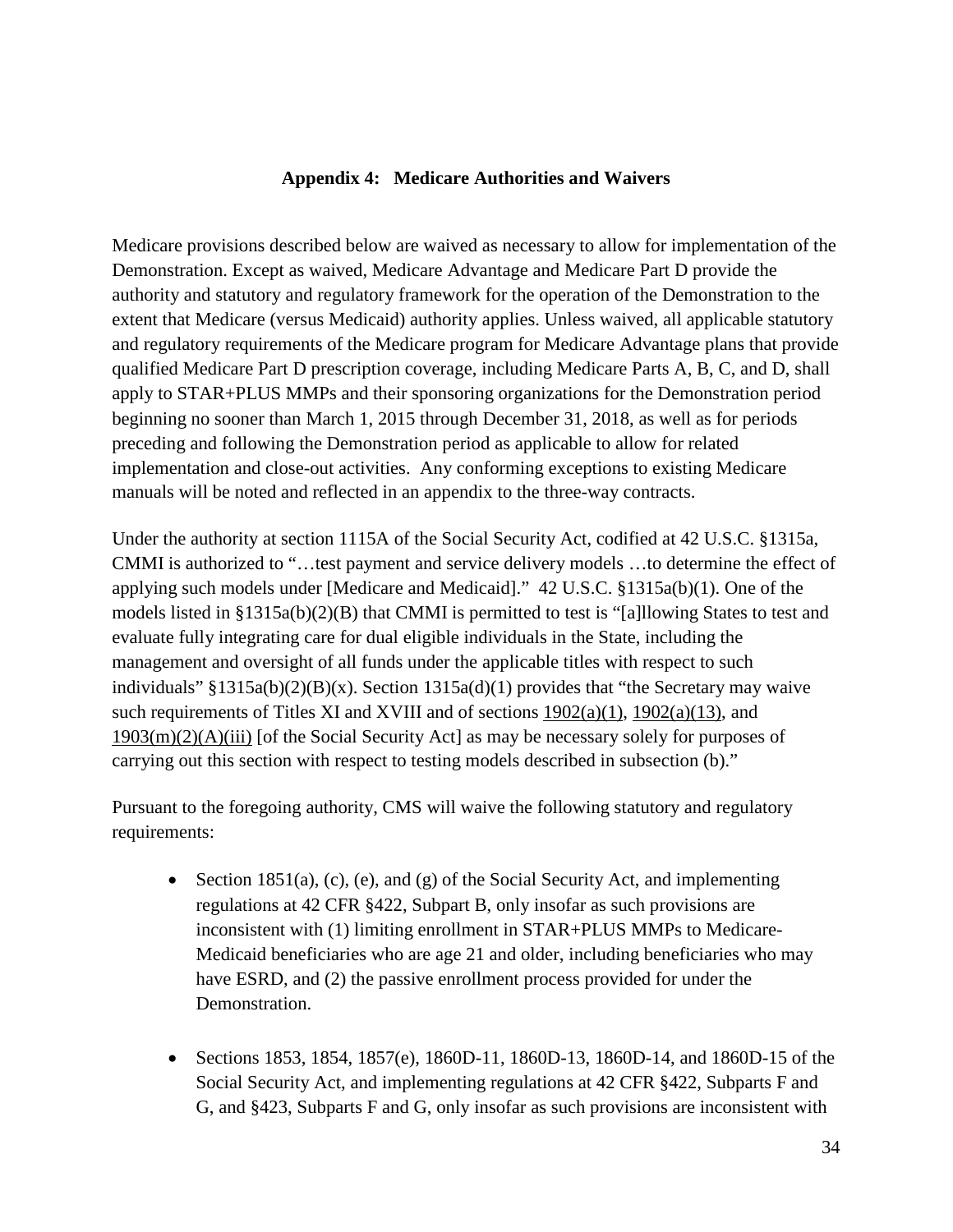the methodology for determining payments, medical loss ratios (MLR), and enrollee liability under the Demonstration as specified in this MOU, including Appendix 6, which differs as to the method for calculating payment amounts and MLR requirements, and does not involve the submission of a bid or calculation and payment of premiums, rebates, or quality bonus payments, as provided under sections 1853, 1854, 1860D-11, 1860D-13, 1860D-14, and 1860D-15, and implementing regulations.

- The provisions regarding deemed approval of marketing materials in sections 1851(h) and  $1860D-1(b)(1)(B)(vi)$  and implementing regulations at 42 CFR  $\S 422.2266$  and §423.2266, with respect to marketing and enrollee communications materials in categories of materials that CMS and the State have agreed will be jointly and prospectively reviewed, such that the materials are not deemed to be approved until both CMS and the State have agreed to approval.
- Sections 1852(f) and (g) and implementing regulations at 42 CFR §422, Subpart M, only insofar as such provisions are inconsistent with the grievance and appeals processes provided for under the Demonstration.
- Section 1860D-14(a)(1)(D) and implementing regulations at 42 CFR §423, Subpart P, only insofar as the implicit requirement that cost-sharing for non-institutionalized individuals eligible for the LIS be greater than \$0, to permit STAR+PLUS MMPs to reduce Medicare Part D cost sharing below the levels required under section 1860D- $14(a)(1)(D)(ii)$  and (iii).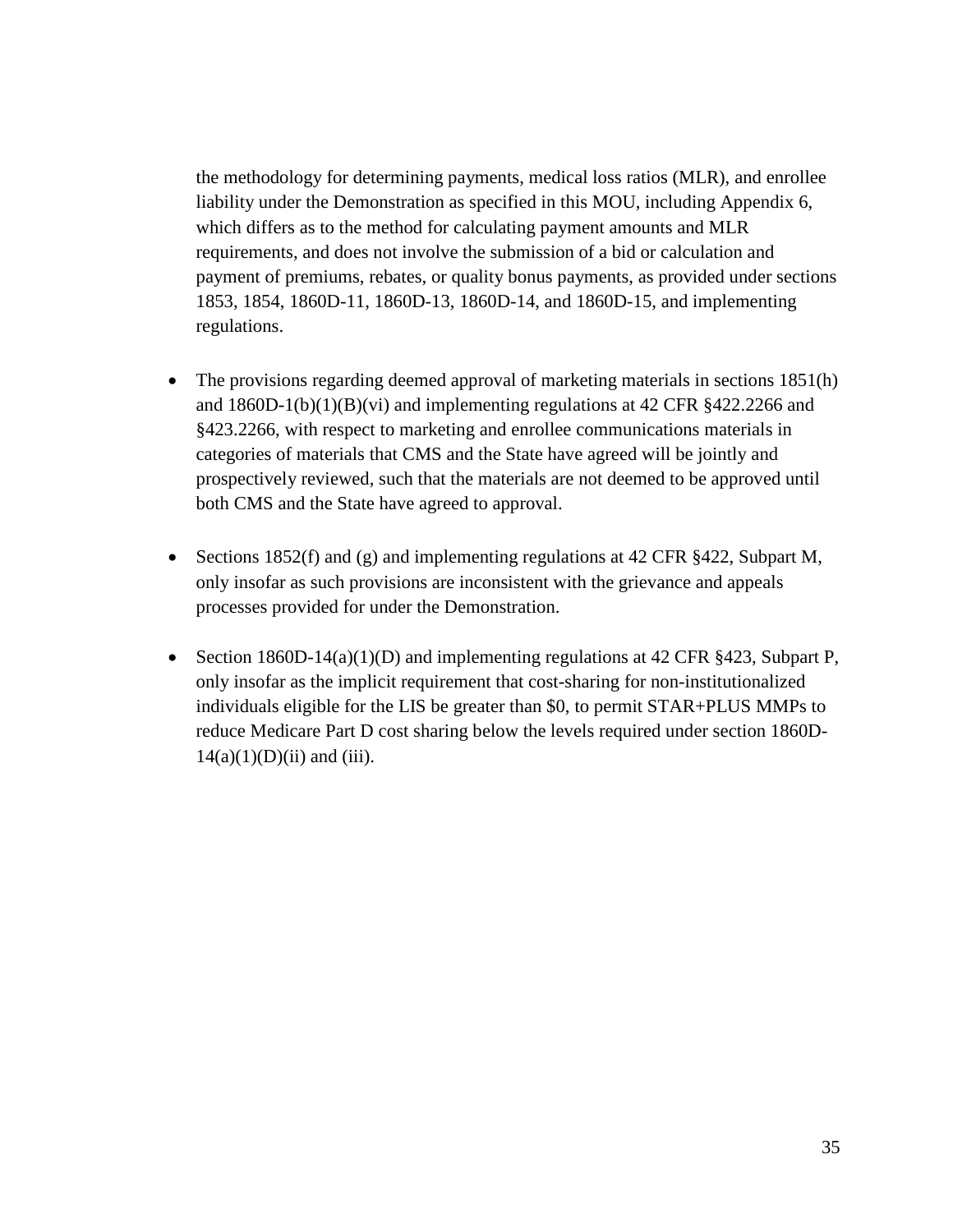### **Appendix 5: Medicaid Authorities and Waivers**

All requirements of the Medicaid program expressed in law and regulation, not expressly waived in this list, shall apply to the Demonstration beginning no sooner than March 1, 2015 through December 31, 2018, as well as for periods preceding and following the Demonstration period as applicable to allow for related implementation and close-out activities. Any conforming exceptions to existing sub-regulatory guidance will be noted and reflected in an appendix to the three-way contracts.

This Demonstration and the additional authority referenced below are contingent upon submission and approval of all documentation necessary to demonstrate compliance with the Medicaid requirements under 42 CFR §438 and §441 for enrollment of the Demonstration population into managed care, including, but not limited to the submission of any amendments to the State's 1915(b) NorthSTAR program due no later than 90 days prior to the effective date of implementation for this Demonstration. In order to provide Demonstration enrollees with access to fully integrated services, including behavioral health services, through the STAR+PLUS MMPs, an amendment to carve all Demonstration enrollees out of the NorthSTAR program in Dallas County will require approval by CMS before enrollment may begin in that service area. The State must meet all requirements of any approved Medicaid waiver as expressed in the terms of those authority documents, including, but not limited to, all financial, quality, reporting, and monitoring requirements of the waiver, and State financing contained in the State's waiver must be in compliance with federal requirements. This MOU does not indicate or guarantee CMS approval of any necessary authority for managed care under 42 CFR §438 and §441.

This Demonstration and the additional authority referenced below are also contingent upon CMS approval of an amendment to the state's existing THTQIP section 1115(a) demonstration to make conforming changes to the demonstration's budget neutrality and benefits. The state's current section 1115(a) demonstration expires September 30, 2016, and must be renewed by CMS in order to continue this authority for the duration of this financial alignment Demonstration. The State must meet all requirements of any approved Medicaid waiver authority as expressed in the terms of the THTQIP section 1115(a) demonstration, including, but not limited to, all financial, quality, reporting and monitoring requirements of the THTQIP section 1115(a) demonstration, and State financing contained in the State's THTQIP section 1115(a) demonstration must be in compliance with federal requirements. This MOU does not indicate or guarantee CMS approval of any amendments to the THTQIP section 1115(a) demonstration. If the necessary THTQIP section 1115(a) demonstration authority is approved, Title XIX financial alignment Demonstration savings may not be added to budget neutrality savings under the State's existing THTQIP section 1115(a) demonstration. When Texas' section 1115(a)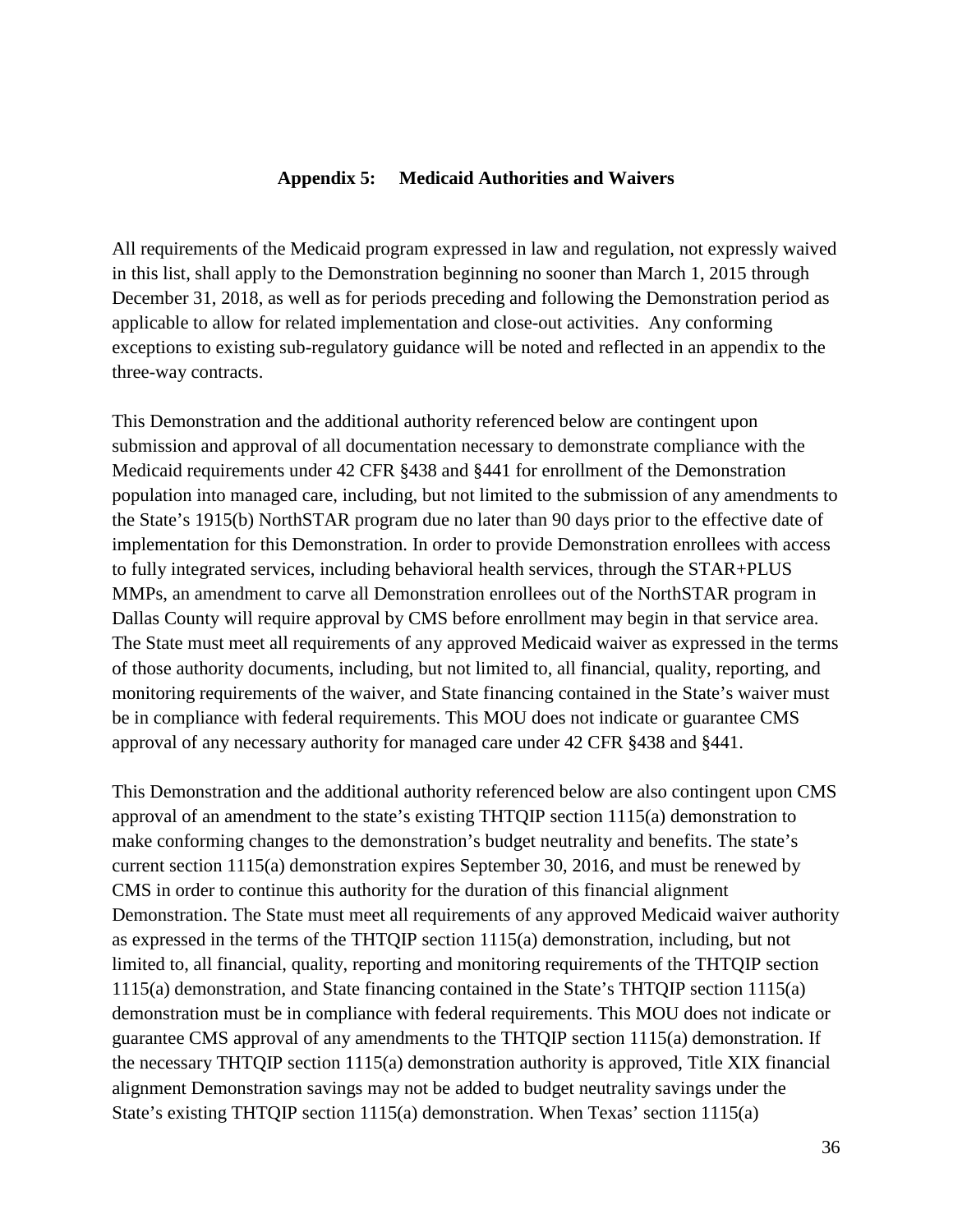demonstration is considered for renewal in 2016 and at the end of the financial alignment Demonstration, CMS' Office of the Actuary will estimate and certify actual Title XIX savings to date under the financial alignment Demonstration attributable to populations and services provided under the THTQIP section 1115(a) demonstration. This amount will be subtracted from the THTQIP section 1115(a) demonstration budget neutrality savings approved for the renewal.

Assessment of actuarial soundness under 42 CFR §438.6 in the context of this Demonstration should consider both Medicare and Medicaid contributions and the opportunities for efficiencies unique to an integrated care program. CMS considers the Medicaid actuarial soundness requirements to be flexible enough to consider efficiencies and savings that may be associated with Medicare. Therefore, CMS does not believe that a waiver of Medicaid actuarial soundness principles is necessary in the context of this Demonstration.

## **1115A Medicaid Waivers**

Under the authority of section 1115A of the Social Security Act, the following waivers of Medicaid State Plan requirements contained in section 1902 and 1903 of the Social Security Act are granted to enable the State of Texas to carry out this Demonstration. These authorities shall be in addition to those in the State Plan and the THTQIP section 1115(a) demonstration.

## **Provisions Related to Contract Requirements - Section 1903(m)(2)(A)(iii) (as implemented in 42 CFR §438.6)**

Waiver of contract requirement rules at 42 CFR §438.6(a), insofar as its provisions are inconsistent with methods used for prior approval under this Demonstration.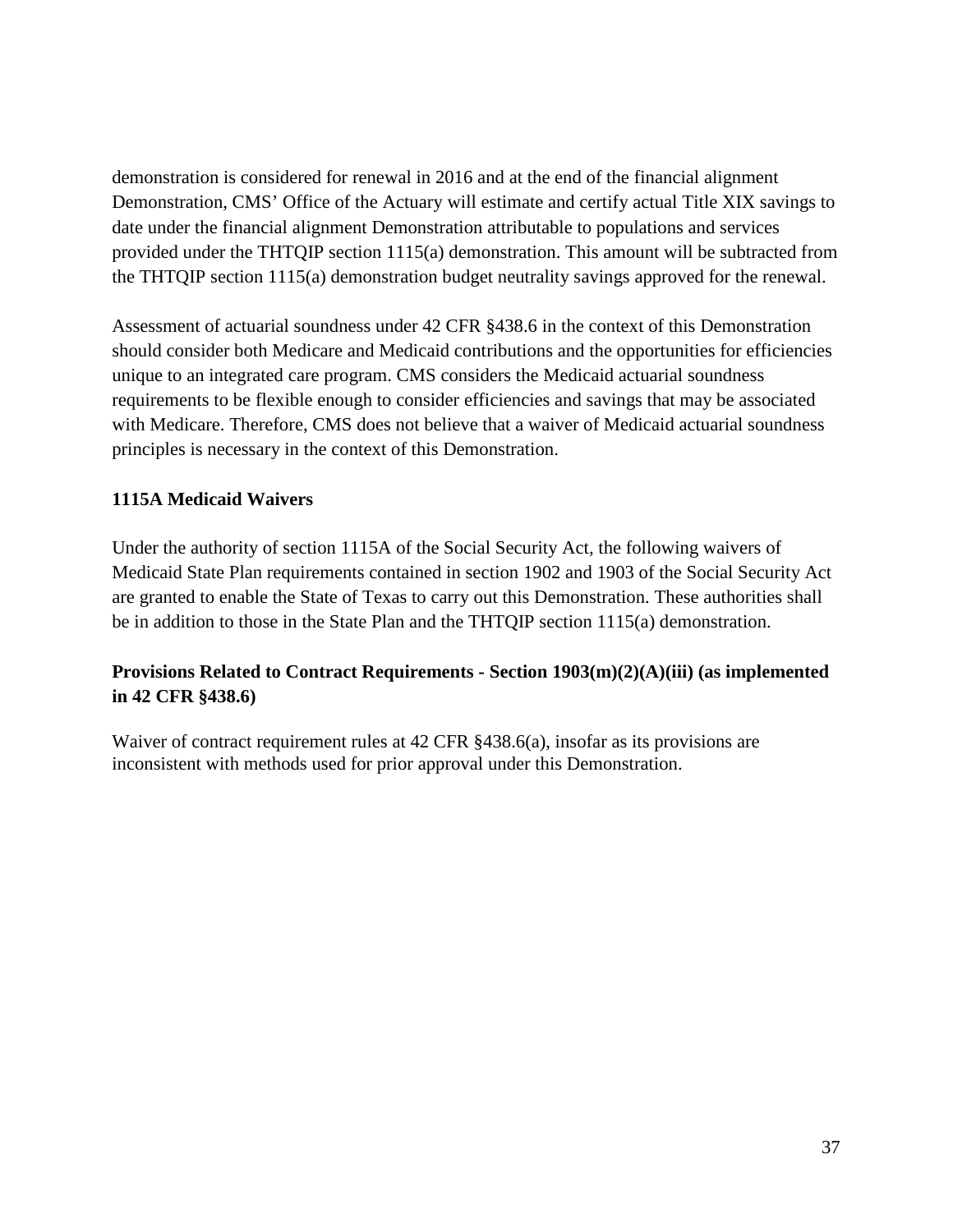## **Appendix 6: Payments to STAR+PLUS MMPs**

CMS and the State of Texas will enter into a joint rate-setting process based on the following principles:

- 1. Medicare and HHSC will each contribute to the total capitation payment consistent with baseline spending contributions;
- 2. Demonstration savings percentages assume that STAR+PLUS MMPs are responsible for the full range of services covered under the Demonstration;
- 3. Aggregate savings percentages will be applied equally to the Medicaid and Medicare Parts A/B components; and
- 4. Both CMS and the State will contribute to the methodologies used to develop their respective components of the overall blended rate as summarized in Table 6-2 and further described below.

Table 6-1 below outlines how the Demonstration Years will be defined for the purposes of this effort.

| <b>Demonstration</b><br>Year | <b>Calendar Dates</b>               |
|------------------------------|-------------------------------------|
| 1.a                          | March 1, 2015 – December 31, 2015   |
| l .h                         | January 1, 2016 – December 31, 2016 |
|                              | January 1, 2017 – December 31, 2017 |
|                              | January 1, 2018 – December 31, 2018 |

### **Table 6-1: Demonstration Year Dates**

### **Table 6-2: Summary of Payment Methodology under the Demonstration**

| <b>Rate Element</b>       | <b>Medicare Parts A/B</b> | <b>Medicare Part D</b> | <b>Medicaid</b>         |
|---------------------------|---------------------------|------------------------|-------------------------|
| <b>Baseline costs for</b> | <b>Blend of Medicare</b>  | National average       | Medicaid capitation     |
| the purposes of           | Advantage and             | monthly bid amount     | rates through the       |
| setting payment           | Medicare standardized     | (NAMBA) will be        | <b>THTQIP</b> section   |
| rates                     | FFS payments              | used as the baseline   | $1115(a)$ demonstration |
|                           | weighted by where         | for the direct subsidy | program that would      |
| Medicare baseline         | Medicare-Medicaid         | portion of Part D      | otherwise apply for     |
| spending will be          | enrollees who meet the    | spending.              | beneficiaries in the    |
| established               | criteria and who are      |                        | target population but   |
| prospectively on a        | expected to transition    | Note that additional   | not enrolled in the     |
| calendar year basis       | into the Demonstration    | costs associated with  | Demonstration,          |
| for each                  | are enrolled in the prior | LIS payments,          | adjusted to add         |
| Demonstration             | year. Baseline costs      | reinsurance            | historical costs for    |
| county.                   | will be calculated as a   | payments, and risk-    | benefits and for        |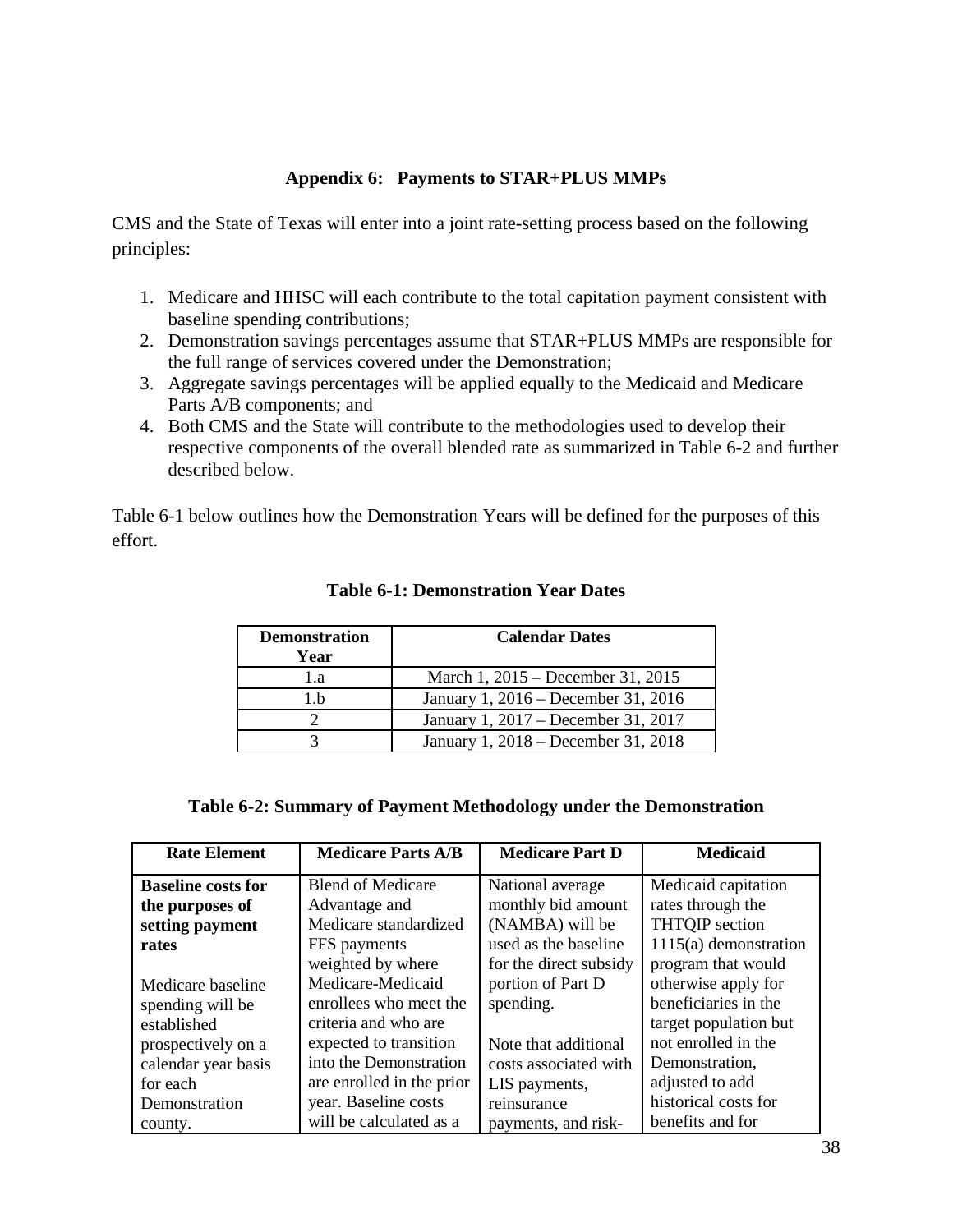| <b>Rate Element</b>                                                                                                                                                                                                                                                                                                                     | <b>Medicare Parts A/B</b>                                                                                                                             | <b>Medicare Part D</b>                                                                                                                                                                                                                                                                                                                                  | <b>Medicaid</b>                                                                                                                                |
|-----------------------------------------------------------------------------------------------------------------------------------------------------------------------------------------------------------------------------------------------------------------------------------------------------------------------------------------|-------------------------------------------------------------------------------------------------------------------------------------------------------|---------------------------------------------------------------------------------------------------------------------------------------------------------------------------------------------------------------------------------------------------------------------------------------------------------------------------------------------------------|------------------------------------------------------------------------------------------------------------------------------------------------|
| Medicaid baseline<br>spending amounts<br>shall be set up front<br>and will be applied in<br>future years unless<br>more recent historical<br>data are available<br>and/or CMS'<br>actuaries and the<br>State determine that a<br>substantial change is<br>necessary to calculate<br>accurate payment<br>rates for the<br>Demonstration. | per member per month<br>(PMPM) standardized<br>cost.                                                                                                  | sharing are included<br>in the Part D<br>baseline for the<br>purposes of tracking<br>and evaluating Part<br>D costs but not for<br>the purposes of<br>setting payment<br>rates. These amounts<br>will be factored into<br>plan payments, but<br>these amounts are<br>subject to<br>reconciliation<br>consistent with Part<br>D reconciliation<br>rules. | Medicare cost sharing<br>that are currently not in<br>the underlying<br>Medicaid capitation<br>rates.                                          |
| <b>Responsible for</b><br>producing data                                                                                                                                                                                                                                                                                                | <b>CMS</b>                                                                                                                                            | <b>CMS</b>                                                                                                                                                                                                                                                                                                                                              | <b>HHSC</b>                                                                                                                                    |
| <b>Savings percentages</b>                                                                                                                                                                                                                                                                                                              | Demonstration Year 1.a:<br>1.25%<br>Demonstration Year 1.b:<br>2.75%<br><b>Demonstration Year 2:</b><br>3.75%<br><b>Demonstration Year 3:</b><br>5.5% | Not Applicable                                                                                                                                                                                                                                                                                                                                          | Demonstration Year 1.b:<br>1.25%<br>Demonstration Year 1.b:<br>2.75%<br>Demonstration Year 2:<br>3.75%<br><b>Demonstration Year 3:</b><br>5.5% |
| <b>Risk adjustment</b>                                                                                                                                                                                                                                                                                                                  | Medicare Advantage<br><b>CMS-HCC Model</b>                                                                                                            | Part D RxHCC<br>Model                                                                                                                                                                                                                                                                                                                                   | <b>STAR+PLUS Rating</b><br><b>Category Structure as</b><br>described in section I                                                              |
| <b>Quality withhold</b>                                                                                                                                                                                                                                                                                                                 | Applied<br>Demonstration Year 1:<br>1%<br><b>Demonstration Year 2:</b><br>2%<br><b>Demonstration Year 3:</b><br>3%                                    | Not applied                                                                                                                                                                                                                                                                                                                                             | Applied<br>Demonstration Year 1:<br>1%<br><b>Demonstration Year 2:</b><br>2%<br><b>Demonstration Year 3:</b><br>3%                             |
| Other provisions                                                                                                                                                                                                                                                                                                                        | STAR+PLUS<br><b>Experience Rebate</b><br>process as described in<br>section IX                                                                        | <b>Existing Part D</b><br>processes will apply                                                                                                                                                                                                                                                                                                          | STAR+PLUS<br><b>Experience Rebate</b><br>process as described in<br>section IX.                                                                |

# **I. Underlying Rate Structure for Medicaid Components of the Rates**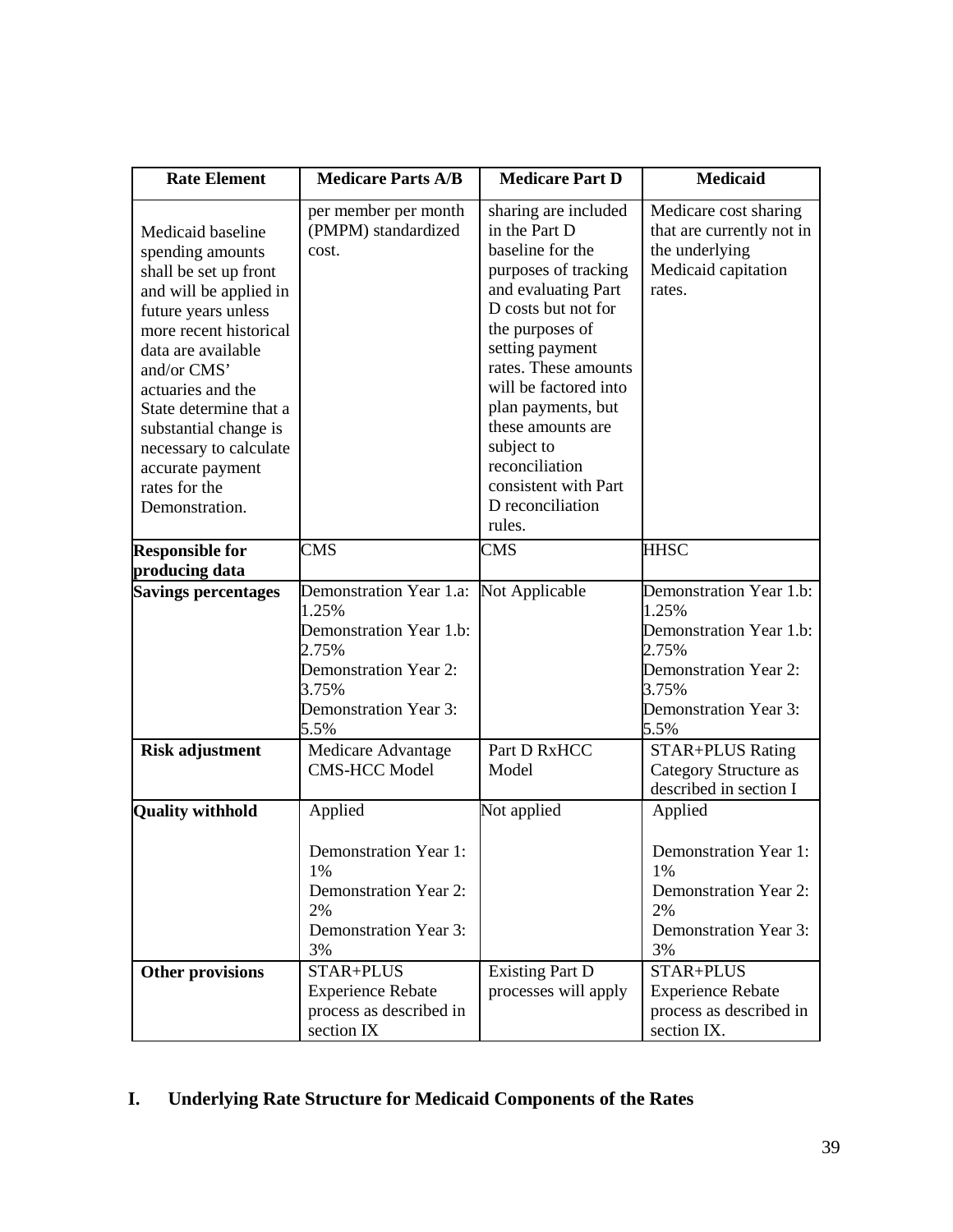The proposed rating categories for the Medicaid component of the rates in the Demonstration are described below. The Demonstration rating categories will be consistent with those in the STAR+PLUS program, although the STAR+PLUS capitation structure is still subject to future review and approval by CMS. The State and its actuaries will continue to explore the need for additional or differently structured rating categories for the target population in the Demonstration. After signing of this MOU, the State may update these rating categories, subject to CMS review and approval, to maintain consistency with the state's underlying section 1115(a) demonstration and to promote community-based alternatives to nursing facility placement.

| <b>Rating Category</b>     | <b>Description</b>                                                                                                                                 |
|----------------------------|----------------------------------------------------------------------------------------------------------------------------------------------------|
| <b>HCBS</b>                | Receive state plan services, as<br>well as section $1115(a)$ HCBS<br>STAR+PLUS Waiver<br>services, and                                             |
|                            | Elderly or adults with<br>disabilities who qualify for<br>nursing facility level of care,<br>but do not reside in a nursing<br>facility            |
|                            | For the first three months after<br>an enrollee transitions into a<br>nursing facility, the MMP will<br>be paid at the HCBS rate.                  |
| Other Community Care (OCC) | Receive state plan services<br>only, and                                                                                                           |
|                            | Do not reside in a nursing<br>facility                                                                                                             |
| <b>Nursing Facility</b>    | Receive state plan services<br>$\bullet$<br>only, and                                                                                              |
|                            | Reside in a nursing facility                                                                                                                       |
|                            | For the first three months after<br>an enrollee transitions out of a<br>nursing facility, the MMP will<br>be paid at the nursing facility<br>rate. |

**Table 6-3: Proposed Rating Categories**

The rate cell structure is intended to align the payment with risk while incentivizing home and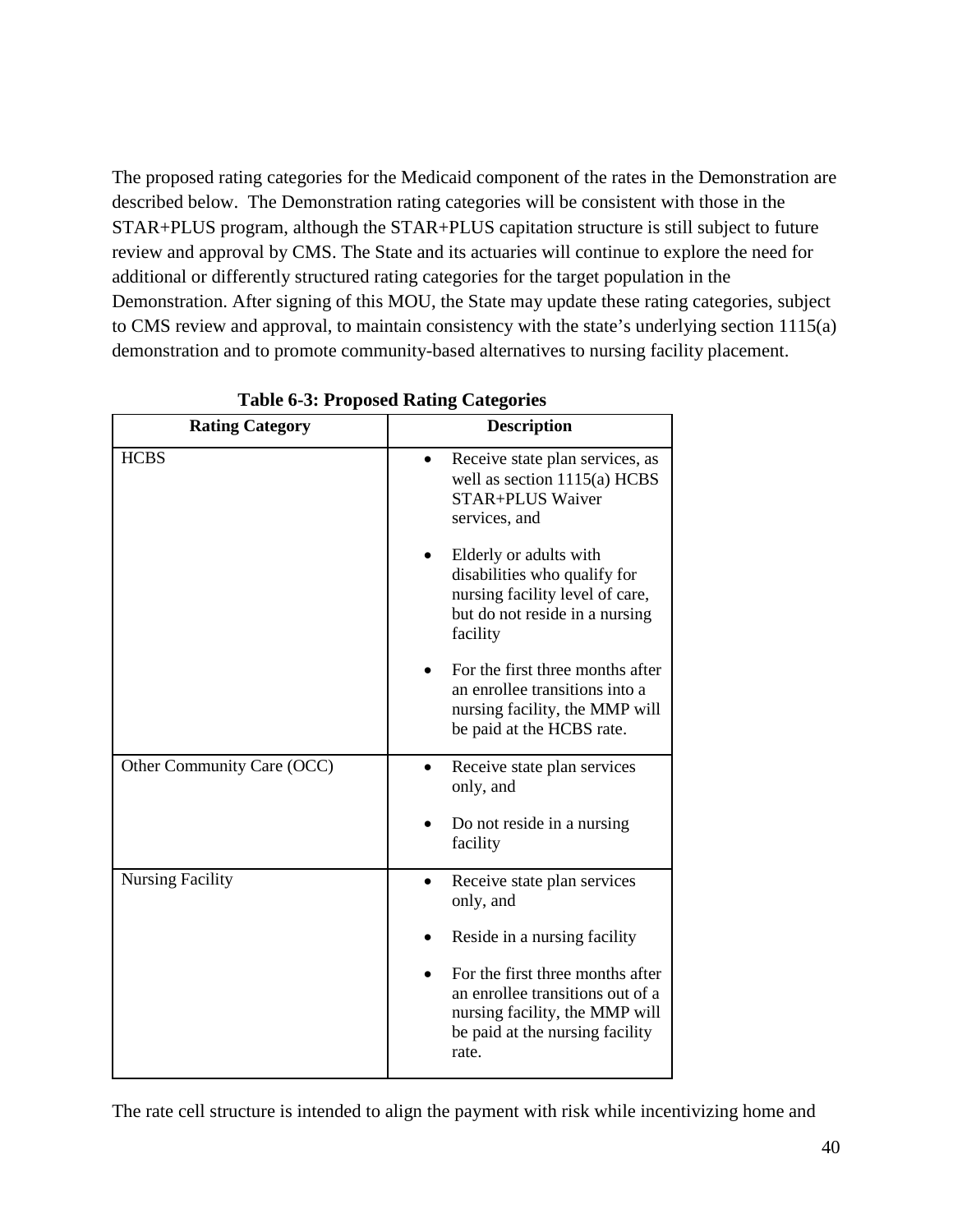community-based care over nursing facility placement through incentives and penalties. The incentive includes an enhanced payment rate for a period of time following movement to or from the nursing facility. The penalty includes payment at the lower HCBS rate for a period of three months in cases where an individual moves from HCBS to nursing facility.

## **II. Baseline Spending and Payment Rates for Target Population in the Demonstration Area**

Baseline spending is an estimate of what would have been spent in the payment year had the Demonstration not existed. Medicare baselines will be expressed as standardized (1.0) amounts and applicable on a calendar year basis. The baseline costs include three components: Medicaid, Medicare Parts A/B, and Part D. Payment rates will be determined by applying savings percentages (see sections III and IV) to the baseline spending amounts.

## A. Medicaid:

- 1. The State and its actuaries have established actuarially sound Medicaid capitation rates for the THTQIP section 1115(a) demonstration that would otherwise apply for beneficiaries in the target population but not enrolled in this Demonstration. These rates, adjusted to add historical costs for benefits and Medicare cost sharing that are currently not in the underlying Medicaid capitation rates, will serve as the baseline Medicaid costs.
- 2. CMS and its contractors will review the underlying Medicaid data and assumptions used to establish the rates.
- 3. Upon request throughout the Demonstration, the State and its actuaries will provide the underlying data for THTQIP section 1115(a) demonstration rate calculations to the CMS contracted actuary for review and validation.
- 4. Medicaid payment rates will be determined by applying annual savings percentages (see section III and IV) to the applicable baseline amounts.
- 5. The Medicaid portion of the baseline may be updated as described in section X of this Appendix.
- B. Medicare Parts A/B:
	- 1. CMS will develop baseline spending (costs absent the Demonstration) and payment rates for Medicare Parts A/B services using estimates of what Medicare would have spent on behalf of the beneficiaries absent the Demonstration.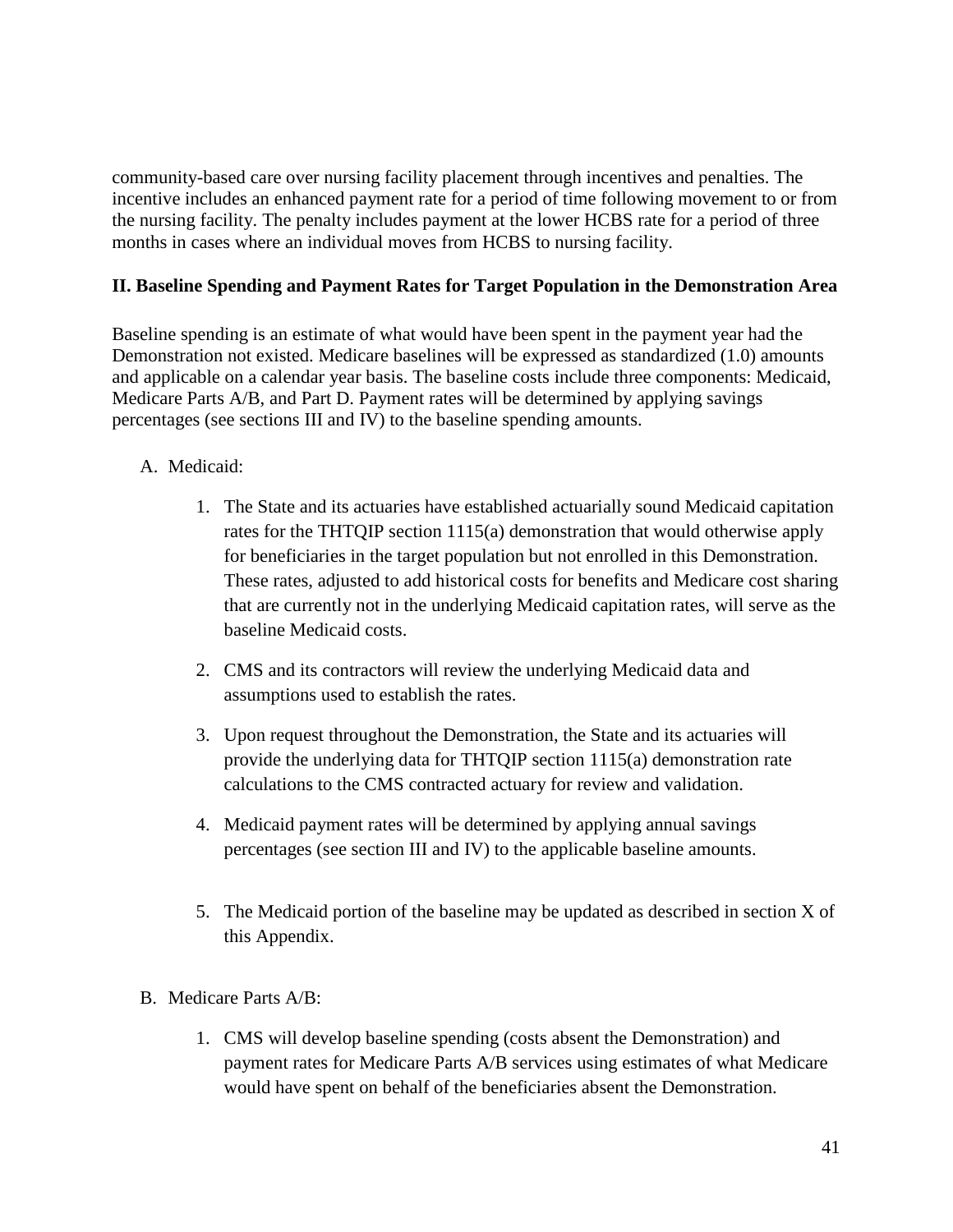- 2. The Medicare baseline rate for Parts A/B services will be a blend of the Medicare Advantage projected payment rates and the Medicare FFS standardized county rates for each year, weighted by the proportion of the target population that will be transitioning from each program into the Demonstration. The Medicare Advantage baseline spending will include costs that would have occurred absent the Demonstration, such as quality bonus payments for applicable Medicare Advantage plans. CMS may adjust the Medicare FFS standardized county rates as necessary to calculate accurate payment rates for the Demonstration. To the extent that the published FFS county rates do not conform with current law in effect for Medicare during an applicable payment month, and to the extent that such nonconformance would have a significant fiscal impact on the Demonstration, CMS will update the baseline (and therefore the corresponding payment rate) to calculate and apply an accurate payment rate for such month. Such update may take place retroactively, as needed.
- 3. Medicare Parts A/B payment rates will be determined by applying the applicable savings percentages (see section III and IV) to the baseline spending amounts.
- 4. Both baseline spending and payment rates under the Demonstration for Medicare Parts A/B services will be calculated as PMPM standardized amounts for each county participating in the Demonstration for each period. Beneficiary risk scores will be applied to the standardized payment rates at the time of payment.
- 5. CMS may require the State to provide a data file for beneficiaries who would be included in the Demonstration as of a certain date, in order for CMS to more accurately identify the target population to include/exclude in the baseline spending. CMS will specify the format and layout of the file.
- 6. The Medicare portion of the baseline will be updated annually consistent with the annual FFS estimates and benchmarks released each year with the annual Medicare Advantage rate announcement.
- 7. CMS annually applies a coding intensity adjustment factor to Medicare Advantage risk scores to account for differences in diagnosis coding patterns between the Medicare Advantage and the Medicare FFS programs. As reference, the adjustment for 2015 is 5.16%. The majority of Demonstration enrollees will come from Medicare FFS, and 2015 risk scores for those individuals will be based solely on prior FFS claims. In calendar year 2015, CMS will apply an appropriate coding intensity adjustment based on the proportion of the target population with prior Medicare Advantage experience on a county-specific basis. In CY 2016, CMS will apply an appropriate coding intensity adjustment reflective of all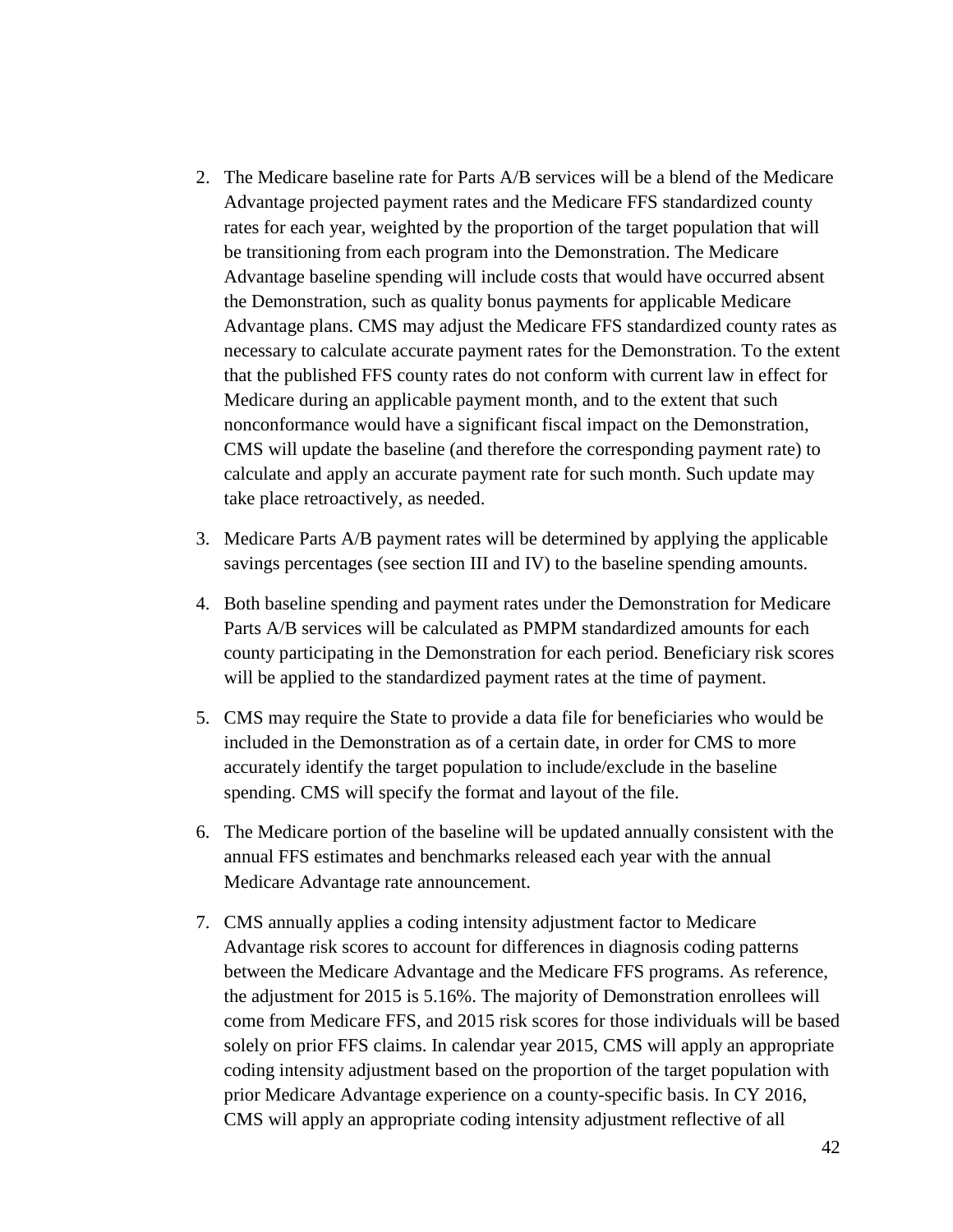Demonstration enrollees; this will apply the prevailing Medicare Advantage coding intensity adjustment proportionate to the anticipated percent of enrollees in CY 2016 with prior Medicare Advantage experience and/or experience in the Demonstration, depending on the Demonstration's enrollment phase-in as of September 30, 2015. After calendar year 2016, CMS will apply the prevailing Medicare Advantage coding intensity adjustment to all STAR+PLUS MMP enrollees.

C. Medicare Part D:

The Medicare Part D baseline for the Part D Direct Subsidy will be set at the Part D NAMBA for the calendar year. CMS will estimate an average monthly prospective payment amount for the LIS and federal reinsurance amounts; these payments will be reconciled after the end of each payment year in the same manner as for all Part D sponsors.

The CY 2014 Part D NAMBA is \$75.88. The CY 2015 NAMBA will be announced in August 2014.

## **III. Aggregate Savings Percentages under the Demonstration**

- A. Both parties agree that there is reasonable expectation for achieving savings while paying STAR+PLUS MMPs capitated rates that are adequate to support access to and utilization of medical and non-medical benefits according to enrollee needs.
- B. For the State of Texas, the savings percentages will be:
	- Demonstration Year 1.a: 1.25%
	- Demonstration Year 1.b: 2.75%
	- Demonstration Year 2: 3.75%
	- Demonstration Year 3: 5.5%

Updates to the Medicare portion of the capitated rate will take place on January  $1<sup>st</sup>$  of each calendar year, while updates to the Medicaid portion of the rate will occur at the beginning of the state fiscal year on September  $1<sup>st</sup>$ . Savings percentages will be calculated and applied based on Demonstration Years.

## **IV. Application of Aggregate Savings Percentages to Each Component of the Integrated Rate**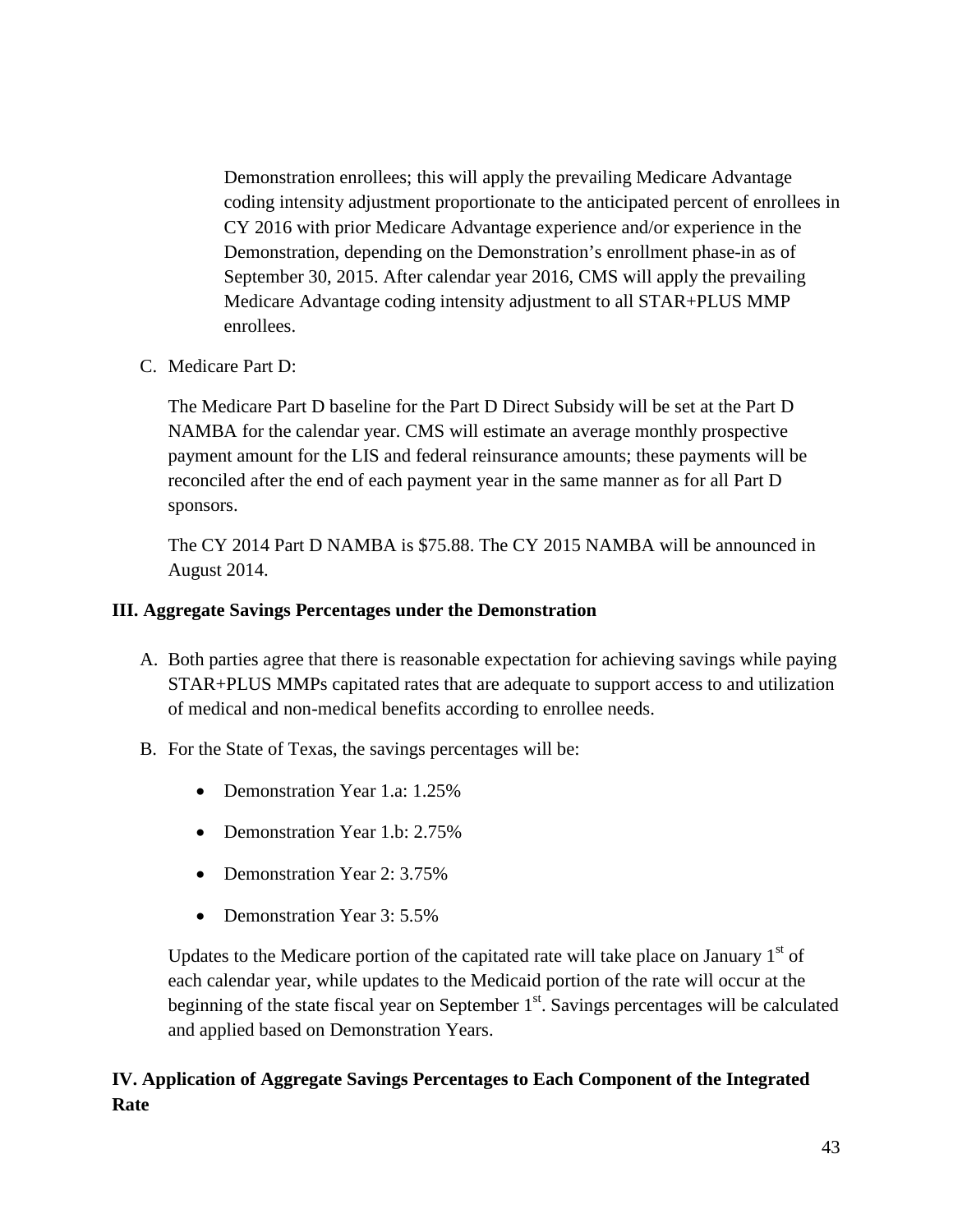The aggregate savings percentages identified above will be applied to the Medicare Parts A/B and Medicaid components of the rate. Changes to the savings percentages under section III of Appendix 6 would only occur if and when CMS and the State jointly determine the change is necessary to calculate accurate payment rates for the Demonstration.

Savings percentages will not be applied to the Medicare Part D component of the rate. CMS will monitor Part D costs closely on an ongoing basis. Any material change in Part D costs relative to the baseline may be factored into future year savings percentages.

## **V. Risk Adjustment Methodology**

- A. The Medicare Parts A/B FFS standardized county rate will be risk adjusted based on the risk profile of each enrollee. The existing CMS-HCC risk adjustment methodology will be utilized for the Demonstration.
- B. The Medicare Part D NAMBA will be risk-adjusted in accordance with existing Part D RxHCC methodology.
- C. The Medicaid component will employ the rating categories described in section I of this Appendix, above.

## **VI. Quality Withhold Policy for Medicaid and Medicare Parts A/B Components of the Integrated, Risk-Adjusted Rate**

A. Under the Demonstration, both payors will withhold a percentage of their respective components of the capitation rate. The withheld amounts will be repaid subject to STAR+PLUS MMPs' performance, consistent with established quality thresholds. These thresholds are based on a combination of certain core quality withhold measures (across all Demonstrations), as well as State-specified quality measures.

A workgroup of State staff, external stakeholders, and representatives from the EQRO are developing a comprehensive set of state-specific performance measures on LTSS to be implemented starting in 2015. To date, the following domains have been identified as critical to the delivery of high quality care in LTSS:

- Service coordination
- Assessment
- Service authorization, delivery, and planning, with a focus on the use of personcentered approaches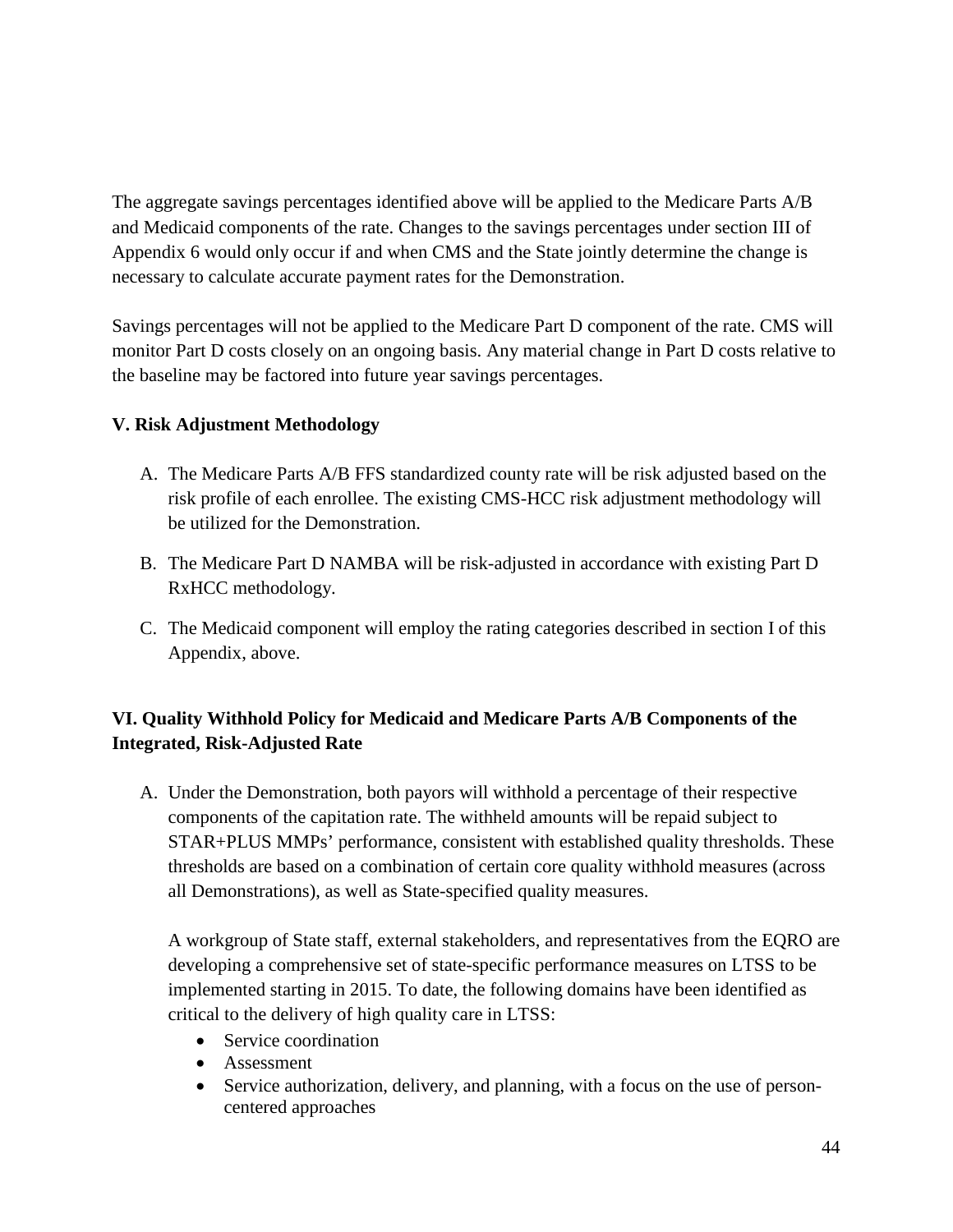• Community supports

Additionally, an enrollee's perception of the quality of his or her care is a vital component of how STAR+PLUS MMP performance should be measured, and as such this perspective will be considered in the development of the final LTSS performance measures. At least two LTSS quality measures, to be selected jointly by the State and CMS, will serve as withhold measures for each Demonstration year. Specific LTSS performance measures to be used in this Demonstration will be included in the three-way contract.

B. Withhold Measures in Demonstration Year One – Table 6-4 below identifies core withhold measures for Demonstration Year One. Together, these will be utilized as the basis for the 1% withhold. Additional detail regarding the agreed upon measures will be included in the three-way contract.

| <b>Domain</b>                   | <b>Measure</b>                                                                                                                                                                                                                                                                                                                                                          | <b>Source</b>                           | <b>CMS Core</b><br><b>Withhold</b><br><b>Measure</b> | State-<br><b>Specified</b><br><b>Withhold</b><br><b>Measure</b> |
|---------------------------------|-------------------------------------------------------------------------------------------------------------------------------------------------------------------------------------------------------------------------------------------------------------------------------------------------------------------------------------------------------------------------|-----------------------------------------|------------------------------------------------------|-----------------------------------------------------------------|
| Encounter data                  | Encounter data submitted<br>accurately and completely in<br>compliance with contract<br>requirements.                                                                                                                                                                                                                                                                   | CMS/State<br>defined process<br>measure | X                                                    |                                                                 |
| Assessments                     | Percent of enrollees with initial<br>assessments completed within<br>90 days of enrollment.                                                                                                                                                                                                                                                                             | CMS/State<br>defined process<br>measure | X                                                    |                                                                 |
| Beneficiary<br>governance board | Establishment of beneficiary<br>advisory board or inclusion of<br>beneficiaries on governance<br>board consistent with contract<br>requirements.                                                                                                                                                                                                                        | CMS/State<br>defined process<br>measure | X                                                    |                                                                 |
| <b>Customer Service</b>         | Percent of best possible score<br>the plan earned on how easy it is<br>to get information and help<br>when needed.<br>In the last six months, how<br>$\bullet$<br>often did your health plan's<br>customer service give you<br>the information or help you<br>needed?<br>In the last six months, how<br>٠<br>often did your health plan's<br>customer service treat you | <b>AHRQ/CAHPS</b>                       | X                                                    |                                                                 |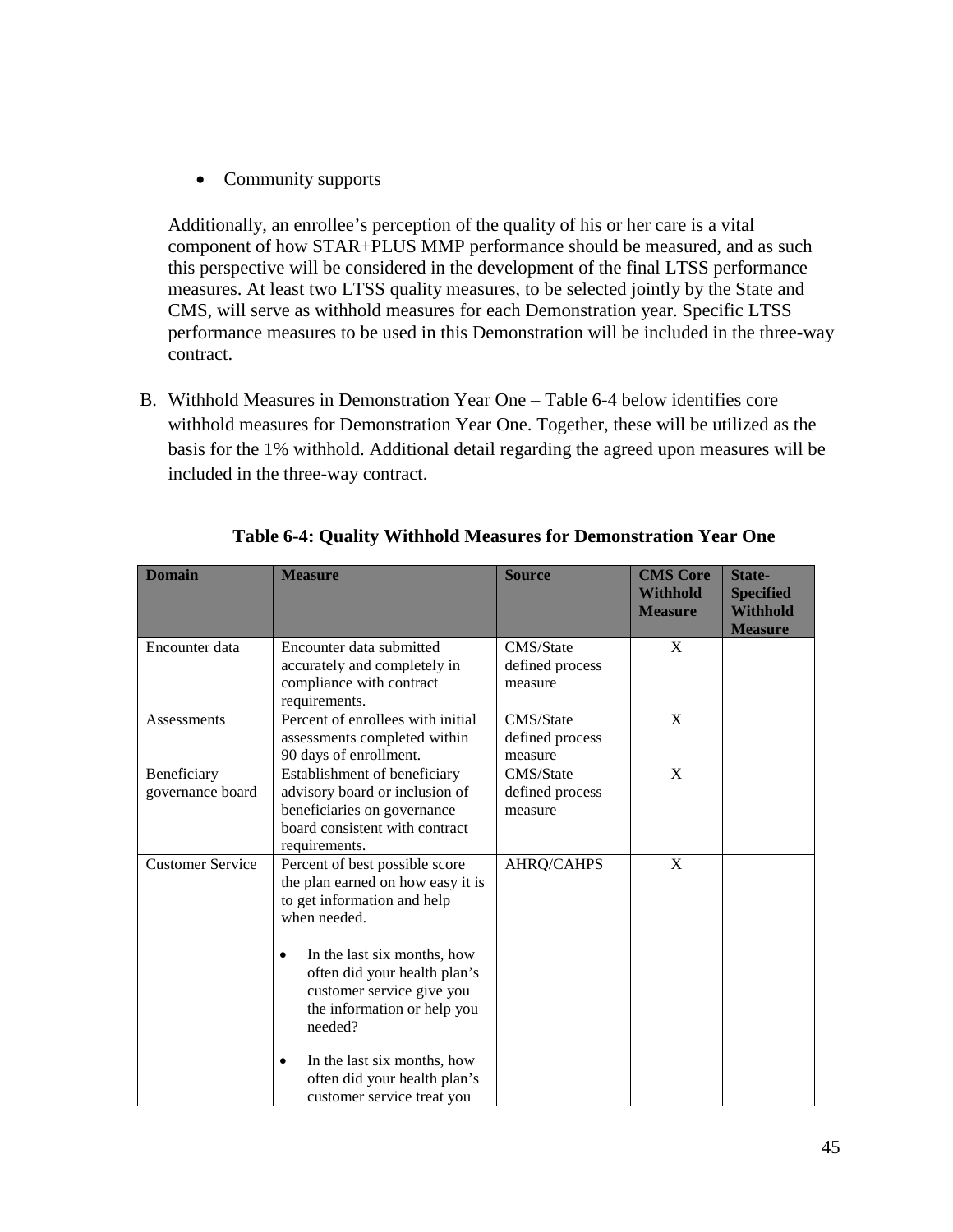|                                             | with courtesy and respect?                                                                                                                                                                                                                                                                                                                                                                                                                                                                                                                                                                                                            |                          |   |             |
|---------------------------------------------|---------------------------------------------------------------------------------------------------------------------------------------------------------------------------------------------------------------------------------------------------------------------------------------------------------------------------------------------------------------------------------------------------------------------------------------------------------------------------------------------------------------------------------------------------------------------------------------------------------------------------------------|--------------------------|---|-------------|
|                                             | In the last six months, how<br>often were the forms for<br>your health plan easy to fill<br>out?                                                                                                                                                                                                                                                                                                                                                                                                                                                                                                                                      |                          |   |             |
| Getting<br>Appointments and<br>Care Quickly | Percent of best possible score<br>the plan earned on how quickly<br>enrollees get appointments and<br>care<br>In the last six months, when<br>you needed care right away,<br>how often did you get care<br>as soon as you thought you<br>needed?<br>In the last six months, not<br>counting the times when you<br>needed care right away, how<br>often did you get an<br>appointment for your health<br>care at a doctor's office or<br>clinic as soon as you thought<br>you needed?<br>In the last six months, how<br>$\bullet$<br>often did you see the person<br>you came to see within 15<br>minutes of your<br>appointment time? | AHRQ/CAHPS               | X |             |
| <b>LTSS</b>                                 | TBD LTSS measure (based on<br>ongoing stakeholder process and<br>subject to CMS approval)                                                                                                                                                                                                                                                                                                                                                                                                                                                                                                                                             | State-defined<br>measure |   | $\mathbf X$ |
| <b>LTSS</b>                                 | TBD LTSS measure (based on<br>ongoing stakeholder process and<br>subject to CMS approval)                                                                                                                                                                                                                                                                                                                                                                                                                                                                                                                                             | State-defined<br>measure |   | X           |
| Annual Plan of<br>Care update               | Number/percent of enrollees<br>whose Plan of Care is updated<br>annually before the expiration<br>date.                                                                                                                                                                                                                                                                                                                                                                                                                                                                                                                               | State-defined<br>measure |   | X           |

C. Withhold Measures in Demonstration Years Two and Three – The quality withhold will increase to 2% in Demonstration Year Two and 3% in Demonstration Year Three and will be based on performance on the core Demonstration and State-specified measures. Table 6-5 below identifies the quality withhold measures for Demonstration Years Two and Three.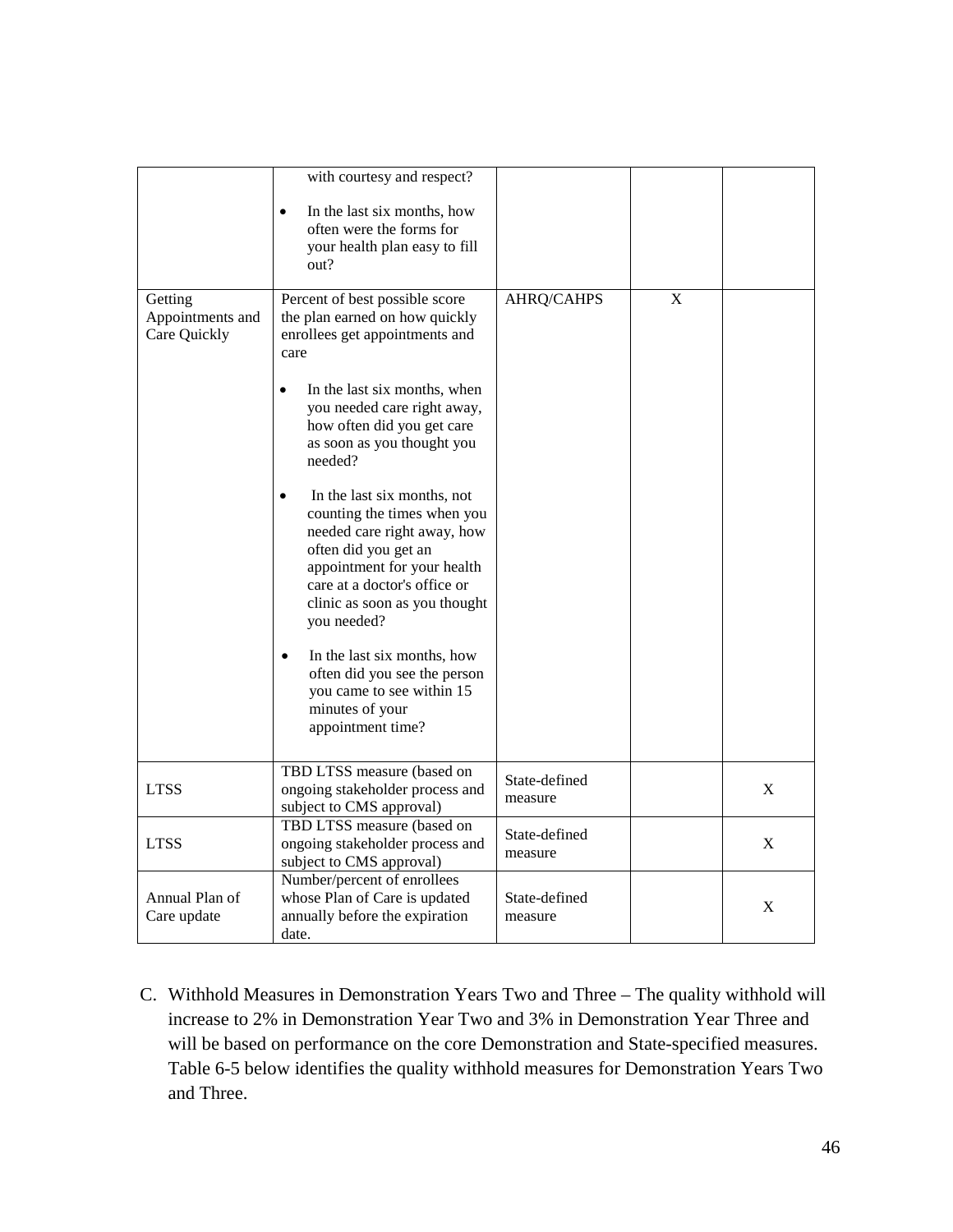| <b>Domain</b>                                                      | <b>Measure</b>                                                                                                                                                                                                                                                                                        | <b>Source</b>                   | <b>CMS Core</b><br><b>Withhold</b><br><b>Measure</b> | State-<br><b>Specified</b><br><b>Withhold</b><br><b>Measure</b> |
|--------------------------------------------------------------------|-------------------------------------------------------------------------------------------------------------------------------------------------------------------------------------------------------------------------------------------------------------------------------------------------------|---------------------------------|------------------------------------------------------|-----------------------------------------------------------------|
| Plan all-cause<br>readmissions                                     | Percent of enrollees<br>discharged from a hospital<br>stay who were readmitted to a<br>hospital within 30 days, either<br>from the same condition as<br>their recent hospital stay or<br>for a different reason.                                                                                      | NCQA/HEDIS                      | X                                                    |                                                                 |
| Annual flu<br>vaccine                                              | Percent of plan enrollees who<br>got a vaccine (flu shot) prior<br>to flu season.                                                                                                                                                                                                                     | AHRQ/CAHPS                      | X                                                    |                                                                 |
| Follow-up after<br>hospitalization for<br>mental illness           | Percentage of discharges for<br>enrollees six years of age and<br>older who were hospitalized<br>for treatment of selected<br>mental health disorders and<br>who had an outpatient visit,<br>an intensive outpatient<br>encounter or partial<br>hospitalization with a mental<br>health practitioner. | <b>NCQA/HEDIS</b>               | X                                                    |                                                                 |
| Screening for<br>clinical depression<br>and follow-up care         | Percentage of patients ages<br>18 years and older screened<br>for clinical depression using a<br>standardized tool and follow-<br>up plan documented.                                                                                                                                                 | <b>CMS</b>                      | $\mathbf X$                                          |                                                                 |
| Reducing the risk<br>of falling                                    | Percent of enrollees with a<br>problem falling, walking or<br>balancing who discussed it<br>with their doctor and got<br>treatment for it during the<br>year.                                                                                                                                         | <b>NCQA/HEDIS</b><br><b>HOS</b> | X                                                    |                                                                 |
| Controlling blood<br>pressure                                      | Percentage of enrollees 18-85<br>years of age who had a<br>diagnosis of hypertension and<br>whose blood pressure was<br>adequately controlled<br>$(<140/90)$ during the<br>measurement year.                                                                                                          | <b>NCQA/HEDIS</b>               | $\mathbf X$                                          |                                                                 |
| Part D medication<br>adherence for oral<br>diabetes<br>medications | Percent of plan enrollees with<br>a prescription for oral<br>diabetes medication who fill<br>their prescription often<br>enough to cover 80% or more<br>of the time they are supposed<br>to be taking the medication.                                                                                 | <b>CMS</b>                      | $\mathbf X$                                          |                                                                 |

## **Table 6-5: Quality Withhold Measures for Demonstration Years 2 and 3**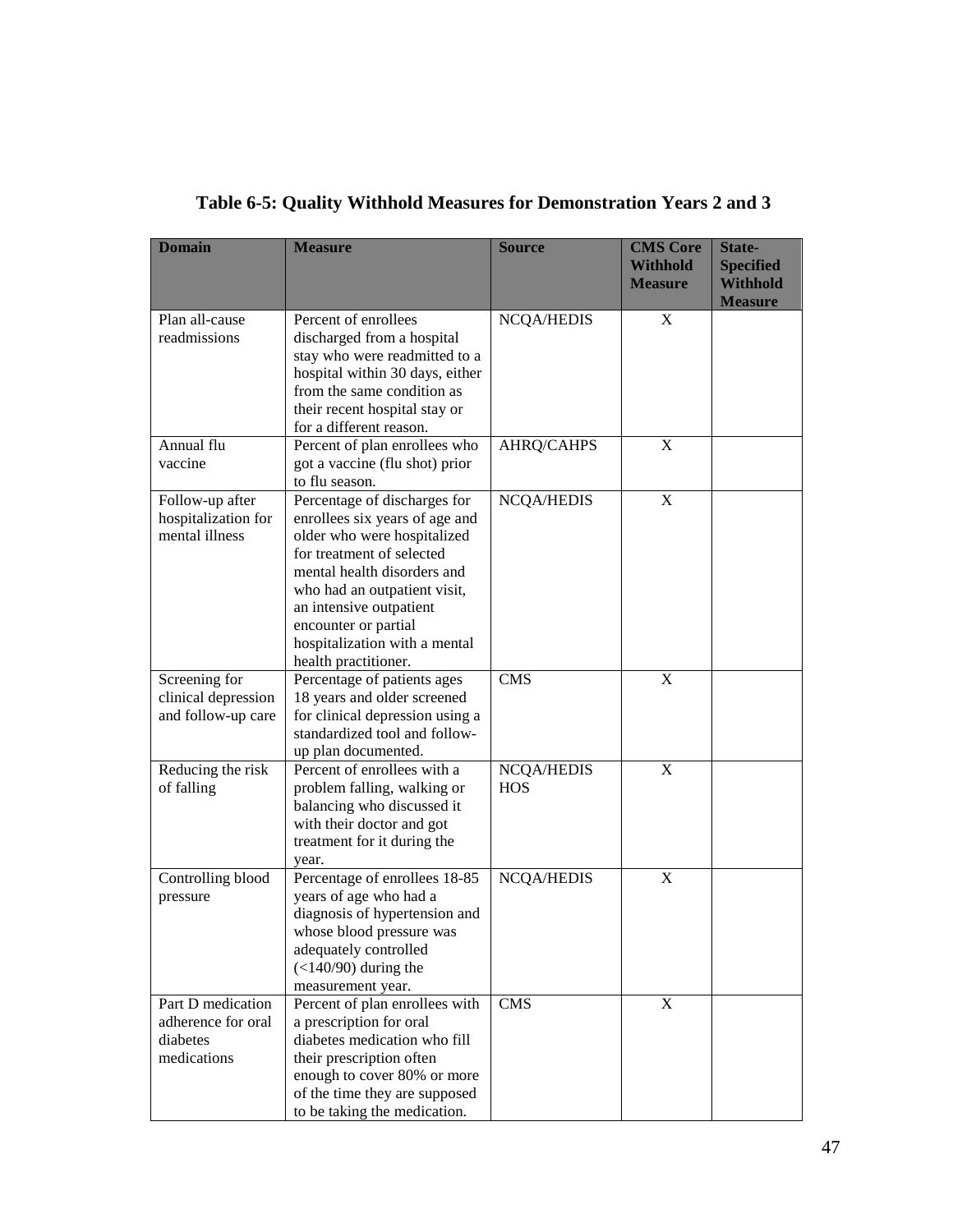| <b>LTSS</b>            | TBD LTSS measure (based)<br>on ongoing stakeholder<br>process and subject to CMS<br>approval)           | State-defined<br>measure | X |
|------------------------|---------------------------------------------------------------------------------------------------------|--------------------------|---|
| <b>LTSS</b>            | TBD LTSS measure (based<br>on ongoing stakeholder<br>process and subject to CMS<br>approval)            | State-defined<br>measure | X |
| Plan of Care<br>update | Number/percent of enrollees<br>whose Plan of Care is<br>updated annually before the<br>expiration date. |                          | X |

(Note: Medicare Part D payments will not be subject to a quality withhold, however STAR+PLUS MMPs will be required to adhere to quality reporting requirements that currently exist under Part D.)

Additional detail regarding the agreed upon measures will be included in the three-way contract.

## **VII. Payments to STAR+PLUS MMPs**

- A. CMS will make separate, monthly, risk-adjusted payments to the STAR+PLUS MMPs for the Medicare Parts A/B and Part D components of the rate, based on standardized Demonstration payment rates. Medicare Parts A/B payments and Part D payments will be subject to the same payment adjustments that are made for payments to Medicare Advantage and Part D plans, including but not limited to adjustments for user fees and Medicare secondary payor adjustment factors.
- B. The State will make a payment to the STAR+PLUS MMPs for the Medicaid component of the rate subject to the rate structure specified in section I.
- C. The capitated payment from CMS and the State is intended to be adequate to support access to and utilization of covered services, according to enrollee Plans of Care. CMS and the State will jointly monitor access to care and overall financial viability of STAR+PLUS MMPs accordingly.

### **VIII. Evaluate and Pay STAR+PLUS MMPs Relative to Quality Withhold Requirements**

A. CMS and the State will evaluate STAR+PLUS MMPs' performance according to the specified metrics required in order to earn back the quality withhold for a given Demonstration Year. CMS and the State will share information as needed to determine whether quality requirements have been met and calculate final payments to each STAR+PLUS MMP from each payor.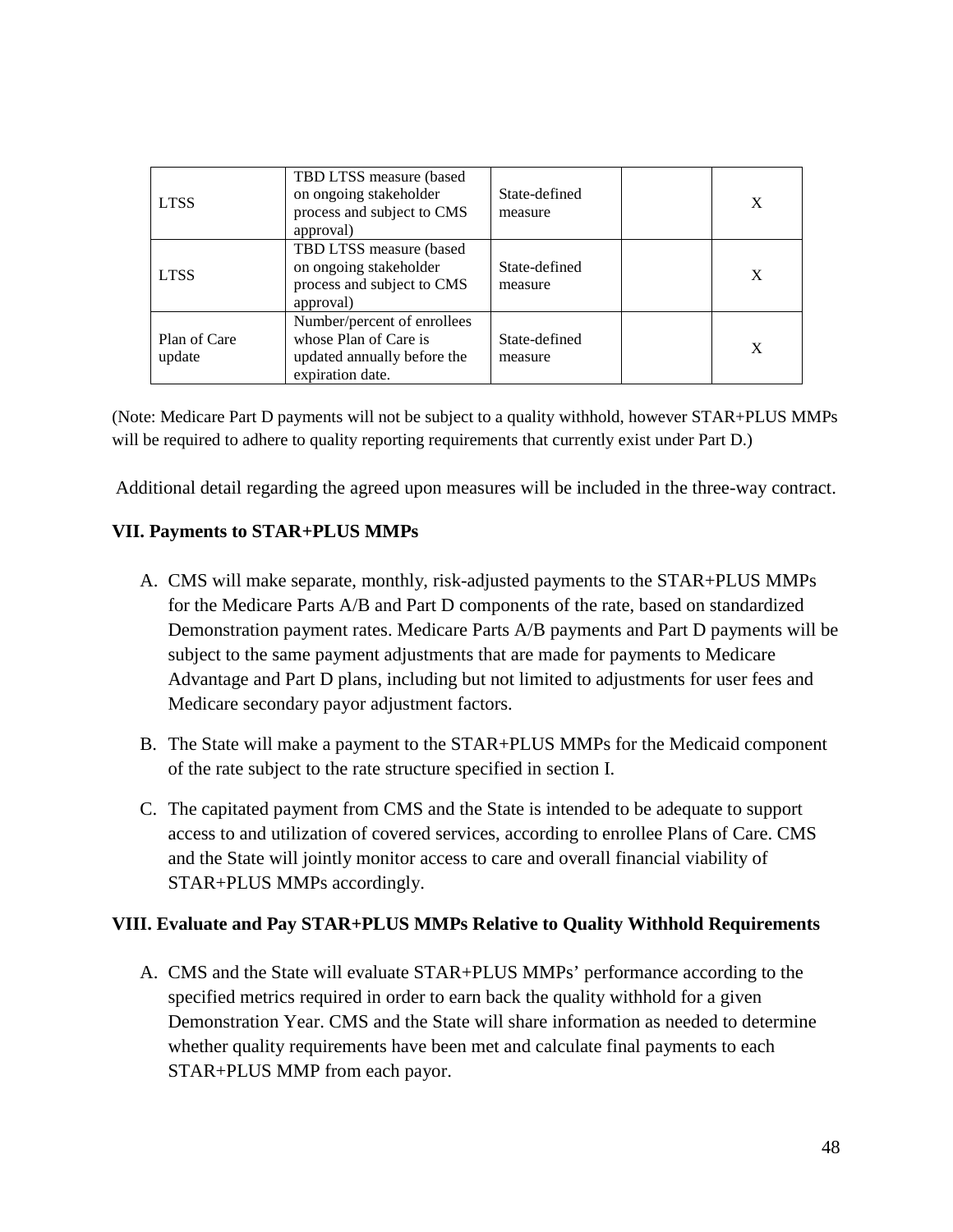B. Whether or not each STAR+PLUS MMP has met the quality requirements in a given Demonstration Year will be made public, as will relevant quality results of STAR+PLUS MMPs in Demonstration Years Two and Three.

### **IX. Risk Mitigation Strategies**

- **A. Cost Reconciliation**: Cost reconciliation under Medicare Part D will continue as is under the Demonstration. CMS will monitor Part D costs closely on an ongoing basis. Any material increase in Part D costs relative to the baseline may be factored into future Demonstration Year savings percentages.
- **B. Rate Review Process**: CMS and the State will review STAR+PLUS MMP financial reports, encounter data, and other information to assess the ongoing financial stability of the STAR+PLUS MMPs and the appropriateness of capitation payments. At any point, the State may request that CMS review documentation from specific plans to assess the appropriateness of capitation rates and identify any potential prospective adjustments that would ensure the rate-setting process is meeting the objective of Medicare and Medicaid jointly financing the costs and sharing in the savings.
- **C. Experience Rebate:** The Demonstration will utilize a one-sided Experience Rebate, similar to that used in Texas' STAR+PLUS program. This is separate from the Rebate currently used in the STAR+PLUS Program; for those groups of STAR+PLUS enrollees that are not part of this Demonstration, the previously existing STAR+PLUS Experience Rebate will continue to apply. The Experience Rebate is designed to limit the profits received by STAR+PLUS MMPs to a reasonable percentage of total revenue, and to encourage use of revenues for services rather than administrative expenses by putting a limit (Admin Cap) on the amount of administrative expenses that can be used to calculate Net Income Before Taxes when determining the Experience Rebate. The Experience Rebate will apply for all Demonstration Years and will include all Medicare A/B and Medicaid eligible costs. The Admin Cap will be introduced in Demonstration Year 2. Additional detail on the Experience Rebate will be included in the three-way contract.

Under this Demonstration, at an appropriate time after the end of each state fiscal year, the STAR+PLUS MMP must pay to the State an Experience Rebate if the STAR+PLUS MMP's Net Income Before Taxes is greater than the percentage set forth of the total Revenue for the period. There will be specified time frames for the payment of the Experience Rebates, and interest will be applied for late payment or inappropriate reporting that ultimately results in delayed payment; further details will be included in the three-way contract. The Experience Rebate will be calculated in accordance with a tiered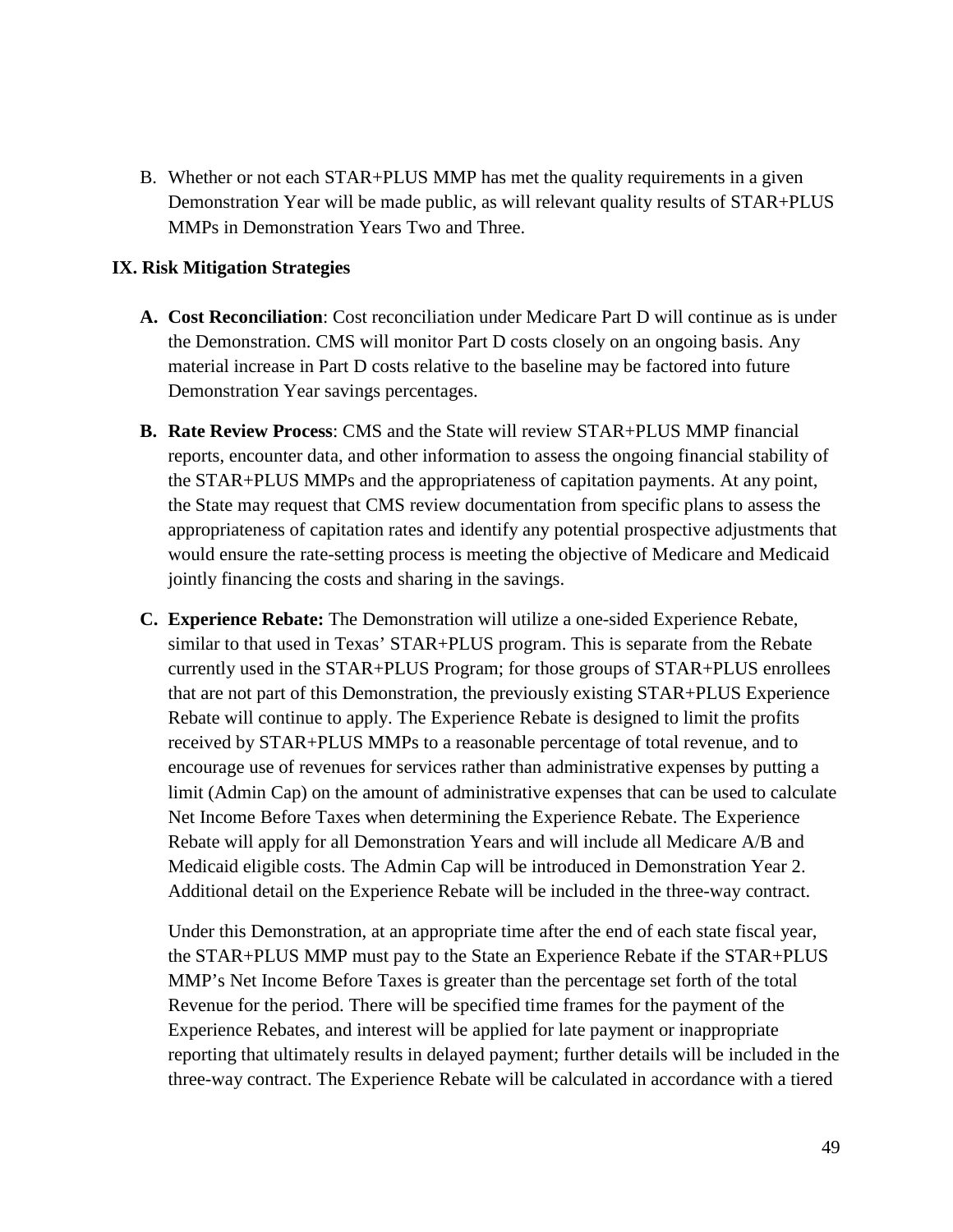rebate method summarized in Table 6-6, below. The State will remit to CMS a share as described below.

Revenue will include capitated payments received by the STAR+PLUS MMP for Medicare A/B services (Medicare A/B Component) and for covered Medicaid services (Medicaid Component). Revenues used in calculating the Experience Rebate reflect capitation rate levels, which include the impact of risk adjustment methodologies and cost reconciliation, if any, as described in Sections V and IX.A, respectively. In calculating the Experience Rebate, Revenues will not be reduced by any quality withhold hereunder, and any such withheld payment will not be an Allowable Expense hereunder. Thus, any payment forfeited under the quality withhold terms will not reduce the Net Income Before Taxes used in the Experience Rebate calculation. The Experience Rebate would be calculated as if the payment had not been withheld.

Rebate amounts collected from STAR+PLUS MMPs will be distributed back to the Medicare and Medicaid programs, with the amount to each payor in proportion to their contributions to the aggregate capitation payments, not including Part D. The share of the rebate attributed to the Medicaid Component will be treated as recoupment of Medicaid expenditures subject to federal matching rules. At the option of CMS and the State, any Experience Rebate payments (along with any associated interest) may be recovered either by requiring the STAR+PLUS MMP to make a payment or by an offset to future capitation payments.

Net Income Before Taxes, as well as Revenues and Allowable Expenses, will be measured through the established Texas Financial Statistical Reporting (FSR) system, and reviewed and confirmed by the State and CMS. Additional factors, such as the Loss Carry Forward or the Admin Cap, that may impact the final amounts used to calculate the percentages below will be described further in the three-way contract. HHSC's standard Cost Principles will apply with respect to the FSR, and MMPs will be subject to standard FSR audits; these aspects will also be further described in the three-way contract.

CMS and the State will use the following graduated tiers to determine STAR+PLUS MMPs' applicable Experience Rebates:

- 1. The MMP will retain all the Net Income Before Taxes that is equal to or less than 3% of the total Revenues received by the MMP;
- 2. The State/CMS and the MMP will share that portion of the Net Income Before Taxes that is over 3% and less than or equal to 5% of the total Revenues received by the MMP, with 80% to the MMP and 20% to the State/CMS.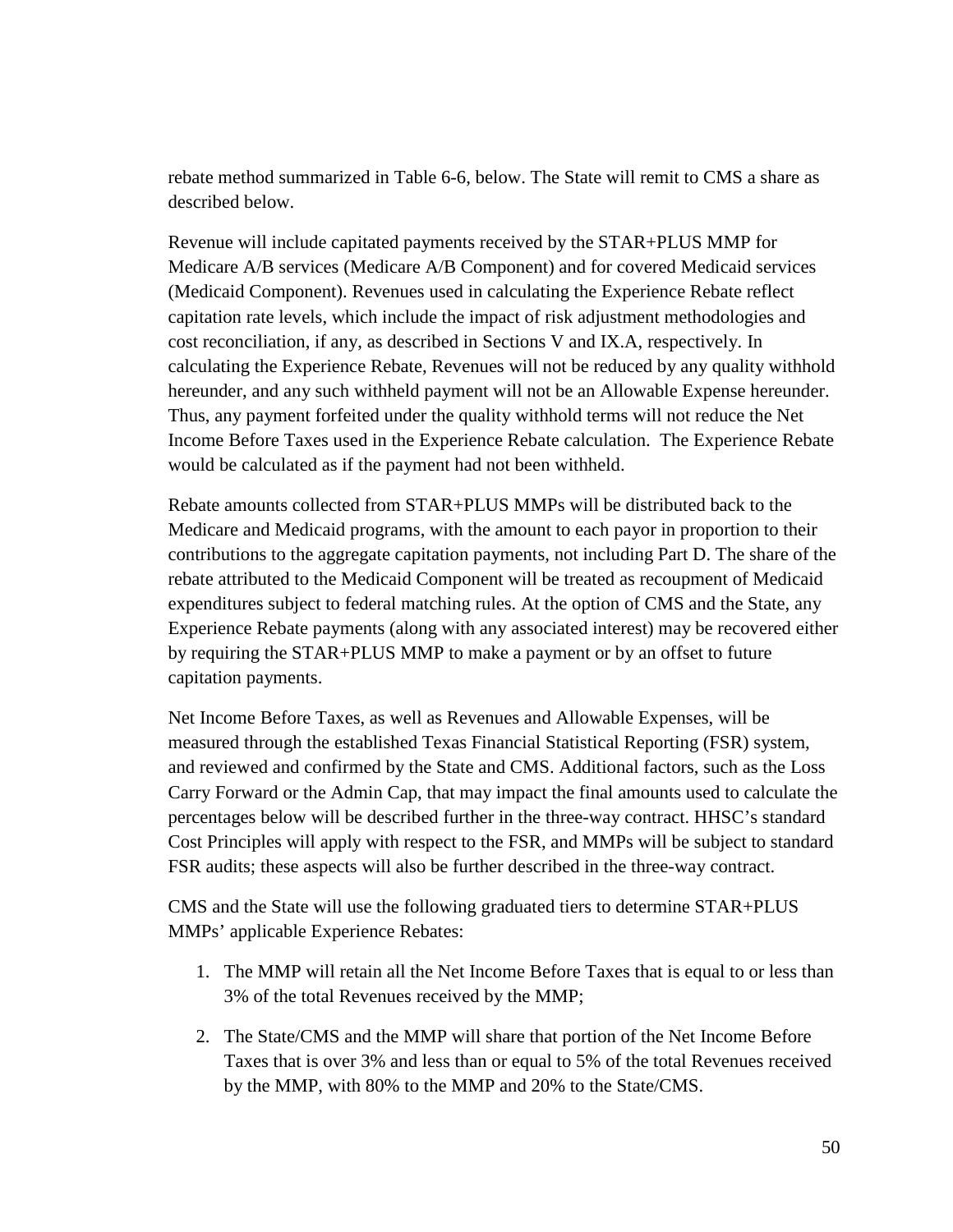- 3. The State/CMS and the MMP will share that portion of the Net Income Before Taxes that is over 5% and less than or equal to 7% of the total Revenues received by the MMP, with 60% to the MMP and 40% to the State/CMS.
- 4. The State/CMS and the MMP will share that portion of the Net Income Before Taxes that is over 7% and less than or equal to 9% of the total Revenues received by the MMP, with 40% to the MMP and 60% to the State/CMS.
- 5. The State/CMS and the MMP will share that portion of the Net Income Before Taxes that is over 9% and less than or equal to 12% of the total Revenues received by the MMP, with 20% to the MMP and 80% to the State/CMS.
- 6. The State/CMS will recoup the entire portion of the Net Income Before Taxes that exceeds 12% of the total Revenues received by the MMP.

| <b>Net Income Before</b><br>Taxes as a % of<br><b>Revenues</b> | <b>STAR+PLUS</b><br><b>MMP Share</b> | <b>Medicare/Texas</b><br><b>Share</b> |
|----------------------------------------------------------------|--------------------------------------|---------------------------------------|
| $\leq 3\%$                                                     | 100%                                 | $0\%$                                 |
| $>3\%$ and $\leq 5\%$                                          | 80%                                  | 20%                                   |
| $>5\%$ and $\leq 7\%$                                          | 60%                                  | 40%                                   |
| $>7\%$ and $\leq 9\%$                                          | 40%                                  | 60%                                   |
| >9% and $\leq$ 12%                                             | 20%                                  | 80%                                   |
| $>12\%$                                                        | $0\%$                                | 100%                                  |

### **Table 6-6: Experience Rebate Tiers**

#### **X. Payments in Future Years and Mid-Year Rate Adjustments**

A. Rates will be updated using a similar process for each calendar year. Updates to the Medicare portion of the capitated rate will take place on January 1st of each calendar year, while updates to the Medicaid portion of the rate will occur at the beginning of the state fiscal year, with changes to savings percentages applicable on a Demonstration Year basis. Rate updates for the Medicaid component of the rates will take place at least once each Texas state fiscal year and may be more often as necessary to match adjustments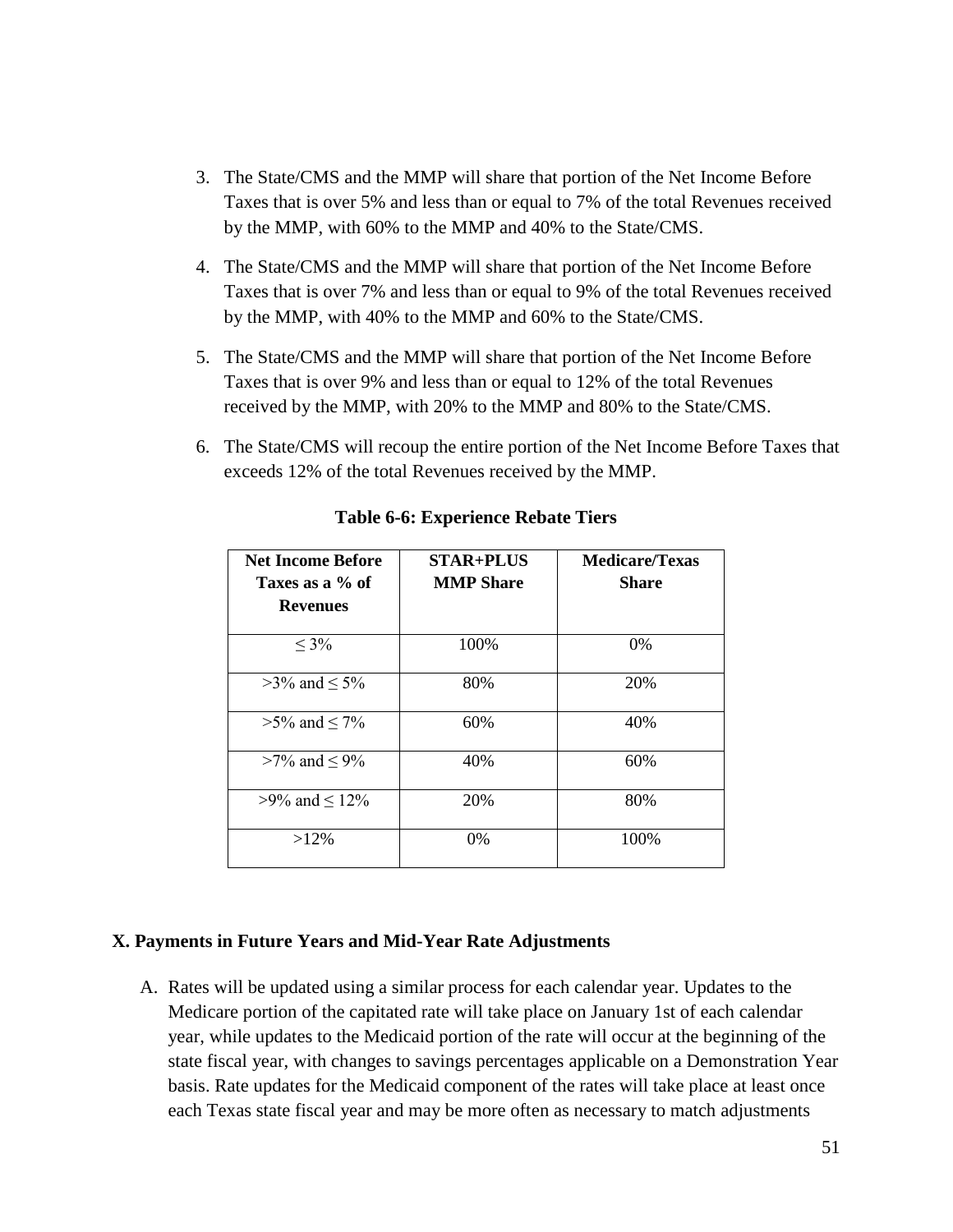made to the Medicaid capitation rates in the contracts that support the THTQIP 1115(a) demonstration program that would apply for beneficiaries in the target population who do not enroll in the Demonstration. Adjustments to the Medicaid component of the rates may be done retroactively, if necessary to match the Medicaid baseline rates. Changes to the baseline (and therefore to the corresponding payment rate) outside of the annual Medicare Advantage rate announcement would occur only if and when CMS and the State jointly determine the change is necessary to calculate accurate payment rates for the Demonstration. For changes solely affecting the Medicare program baseline, CMS will consult with the State prior to making any adjustment, but State concurrence will not be required. Changes outside the annual rate update process may be based on the following factors: shifts in enrollment assumptions, major changes in federal law and/or state law or policy compared to assumptions about federal law and/or state law or policy used in the development of baseline estimates, changes in coding intensity. CMS and/or the State will make changes to baseline estimates after the need for such change is identified, and changes will be applied, if necessary on a retrospective basis, to effectuate accurate payment rates for each month.

B. Changes to the savings percentages would occur if and when CMS and the State jointly determine that changes in Medicare Part D spending have resulted in materially higher or lower savings that need to be recouped through higher or lower savings percentages applied to the Medicare Parts A/B baselines, or if and when CMS and the State jointly determine the change is necessary to calculate reasonable, appropriate payment rates for the Demonstration.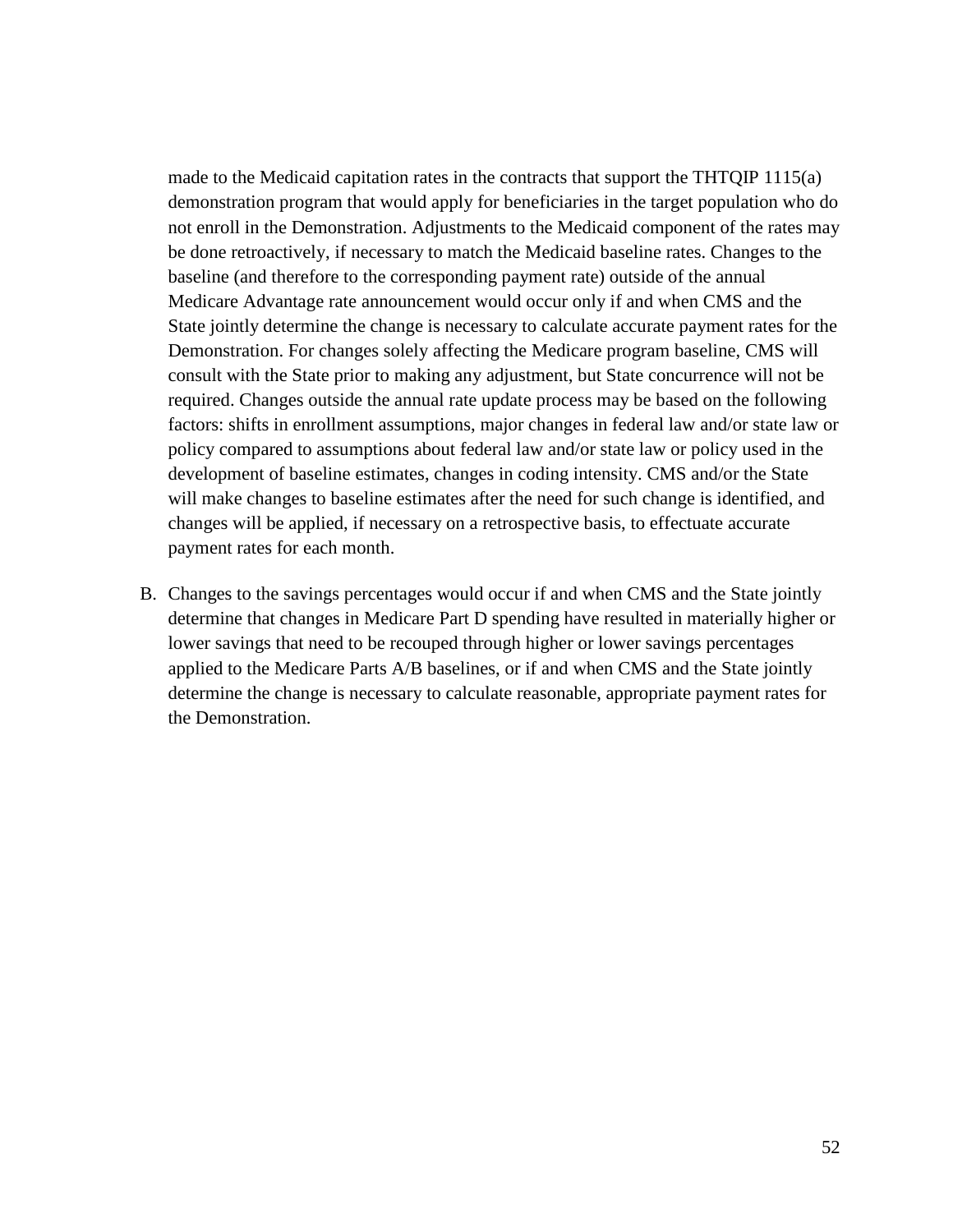## **Appendix 7: Demonstration Parameters**

The purpose of this appendix is to describe the parameters that will govern this federal-state partnership; the parameters are based upon those articulated by CMS in its January 9, 2013 Health Plan Management System (HPMS) guidance. CMS and the State have further established these parameters, as specified below.

The following sections explain details of the Demonstration design, implementation, and evaluation. Where waivers from current Medicare and Medicaid requirements are required, such waivers are indicated. Further detail on each of these areas will be provided in the threeway contract.

## **I. State of Texas Delegation of Administrative Authority and Operational Roles and Responsibilities**

In accordance with 42 CFR, §431.10(e), HHSC is the single state agency for the Medicaid program. The State Medicaid Director oversees Medicaid operations and will be involved with implementing and monitoring the Demonstration. The Demonstration will benefit from the direct and ongoing involvement of staff and programs across HHSC as described below.

Overall responsibility for development of the Demonstration and implementation plan rests with the State Medicaid Director, who will serve as the main point of contact for MMCO at CMS regarding Texas' Demonstration.

## **II. Plan or Qualified Entity Selection**

Texas awarded STAR+PLUS contracts to managed care organizations (MCOs) in August 2011, following a competitive bidding process. As a condition of the procurement, all STAR+PLUS contractors also currently offer Medicare Advantage Dual Eligible Special Needs Plans (D-SNPs). STAR+PLUS MMP participation in Texas' Demonstration will be limited to existing STAR+PLUS MCO contractors that were selected though the procurement process that was completed in 2011. The state will leverage these existing contractors for this Demonstration, and all STAR+PLUS MCOs will submit an application to CMS to offer an MMP product.

## **III. State Level Enrollment and Disenrollment Operations Requirements**

- A. Eligible Populations/Excluded Populations **-** As described in the body of the MOU.
- B. Enrollment, and Disenrollment Processes **-** All enrollment and disenrollment transactions, including enrollments from one STAR+PLUS MMP to a different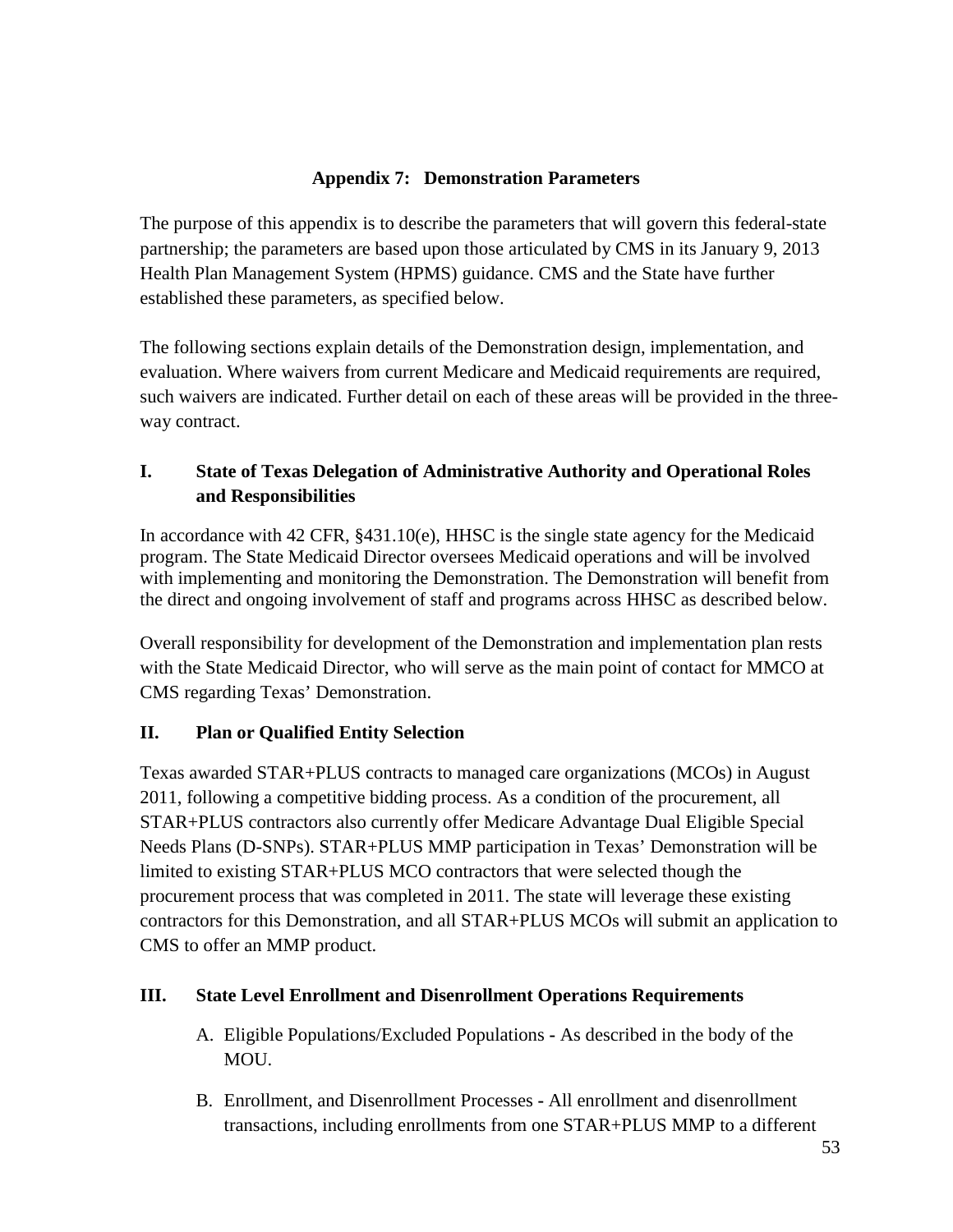MMP, will be processed through the Texas enrollment broker except those transactions related to non-Demonstration plans participating in Medicare Advantage. HHSC, or its vendor, will submit enrollment transactions to the CMS Medicare Advantage Prescription Drug (MARx) enrollment system directly or via a third party CMS designates to receive such transactions.

- C. Uniform Enrollment/Disenrollment and Opt Out Letter and Forms **-** Letters and forms will be made available to stakeholders by both CMS and the State.
- D. Enrollment Effective Date(s) **-** All enrollment effective dates are prospective. Beneficiary-elected enrollments are effective the first day of the month following the initial receipt of a beneficiary's request to enroll, or the first day of the month following the month in which the beneficiary is eligible, as applicable for an individual beneficiary. Passive enrollment is effective no sooner than 60 days after beneficiary notification of plan selection and the right to select a STAR+PLUS MMP or option to decline passive enrollment.
	- i. STAR+PLUS MMPs will be required to accept opt-in enrollments no earlier than 90 days prior to the initial effective date of March 1, 2015, and with an enrollment effective date of March 1, 2015.

The enrollment effective dates above are subject to STAR+PLUS MMPs meeting CMS and state requirements including plans' capacity to accept new enrollees.

ii. The State will provide beneficiaries with notice of the option to select a STAR+PLUS MMP at least 60 days prior to the effective date of a passive enrollment period and will accept opt-out requests through the last day of the month prior to the effective date of enrollment and at any time during the Demonstration period on a monthly basis. This notice will explain the beneficiary's options, including the option to opt out of or disenroll from the Demonstration. The notice will also include the name of the STAR+PLUS MMP in which the beneficiary would be enrolled unless he/she selects another plan or chooses to opt-out of the Demonstration.

For the first six months of this Demonstration, CMS and the State will monitor each STAR+PLUS MMPs' ability to manage opt-in and passive enrollments. Dependent on each STAR+PLUS MMP's capacity, as determined by its ability to manage the opt-in enrollments and the prior month's passive enrollments (once applicable), the State will passively enroll a number of beneficiaries into STAR+PLUS MMPs that takes into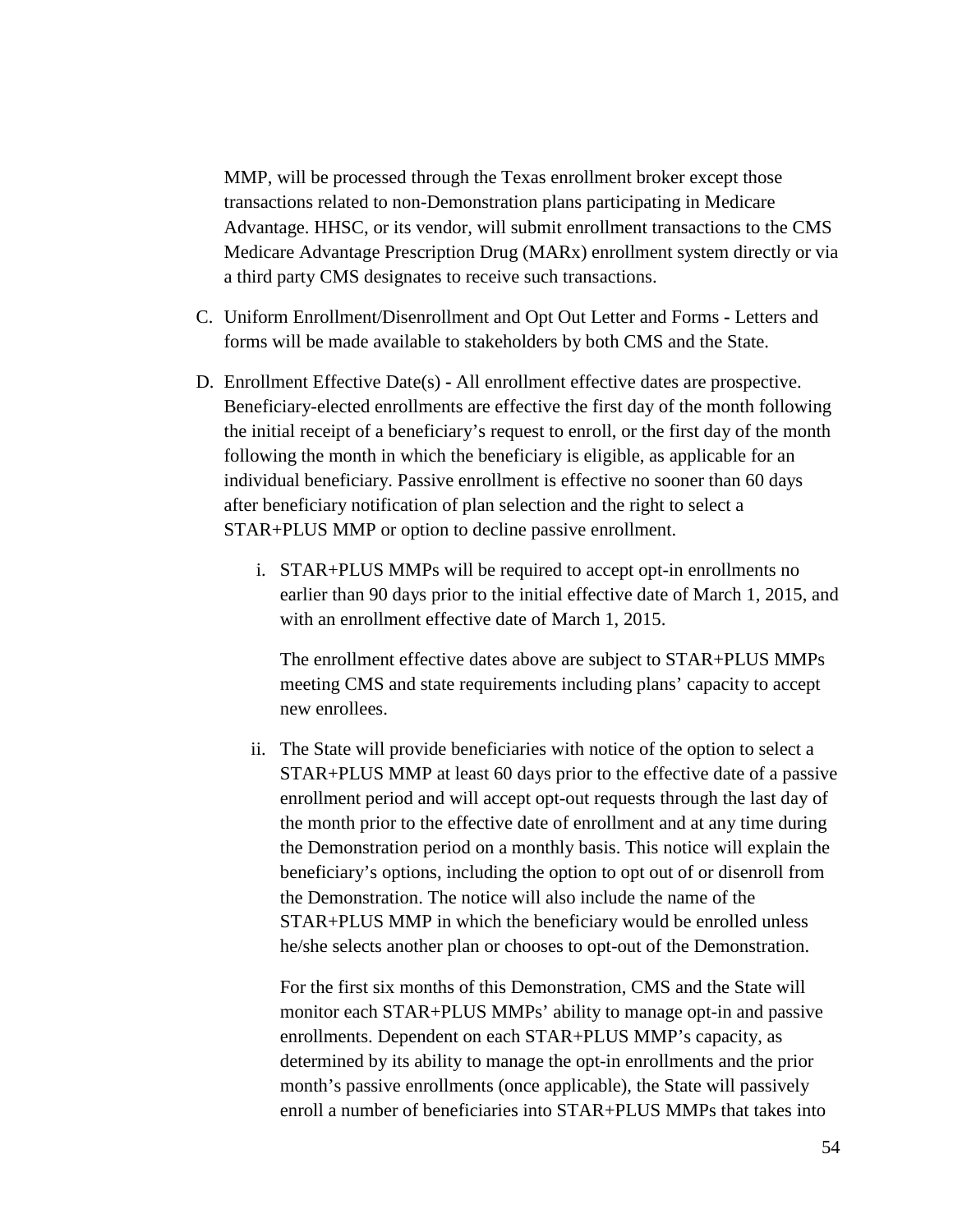consideration the number of opt-in enrollments and the opt-out rate for each STAR+PLUS MMP. Furthermore:

- a. In Harris County, the passive enrollment phase-in will occur over a period of at least six months and will not exceed 5,000 beneficiaries per month per STAR+PLUS MMP; and
- b. In Bexar, Dallas, El Paso, Hidalgo, and Tarrant counties, the passive enrollment phase-in will occur over a period of at least six months and will not exceed 3,000 beneficiaries per month per STAR+PLUS MMP per county.
- iii. No later than 30 days prior to the enrollment effective dates, a second notice will be provided to beneficiaries who have not made an active choice to either select a STAR+PLUS MMP or opt-out of the Demonstration. The notice will include the name of the STAR+PLUS MMP in which the beneficiary would be enrolled unless he/she selects another plan or chooses to opt-out of the Demonstration. Texas will proceed with passive enrollment into the identified STAR+PLUS MMP for beneficiaries who do not make a different choice, with an effective date of the first day of the month referenced in section D.i, above.
- iv. Enrollees subject to Medicare reassignment effective January 1, 2015, either from their current (2014) Medicare Prescription Drug Plan (PDP) or terminating Medicare Advantage Drug Plan (MA-PD) to another PDP, will not be eligible for passive enrollment into this Demonstration during CY 2015. Individuals eligible to be reassigned to a new PDP effective January 1, 2016, and meeting all eligibility criteria for the Demonstration will be eligible for passive enrollment into a STAR+PLUS MMP effective no earlier than January 1, 2016.
- v. Requests to disenroll from a STAR+PLUS MMP or opt-out of the Demonstration will be accepted at any point after an individual's initial enrollment occurs and are effective on the first day of the month following receipt of the request. Requests to opt-in or disenroll from one STAR+PLUS MMP and enroll in another will be accepted through the  $12<sup>th</sup>$  of the month for an effective date of coverage the  $1<sup>st</sup>$  calendar day of the next month. Requests received after the  $12<sup>th</sup>$  of the month will be processed for an effective date the  $1<sup>st</sup>$  of the second month following the request. Any time an individual requests to opt-out of passive enrollment or disenrolls from the Demonstration, the State will send a letter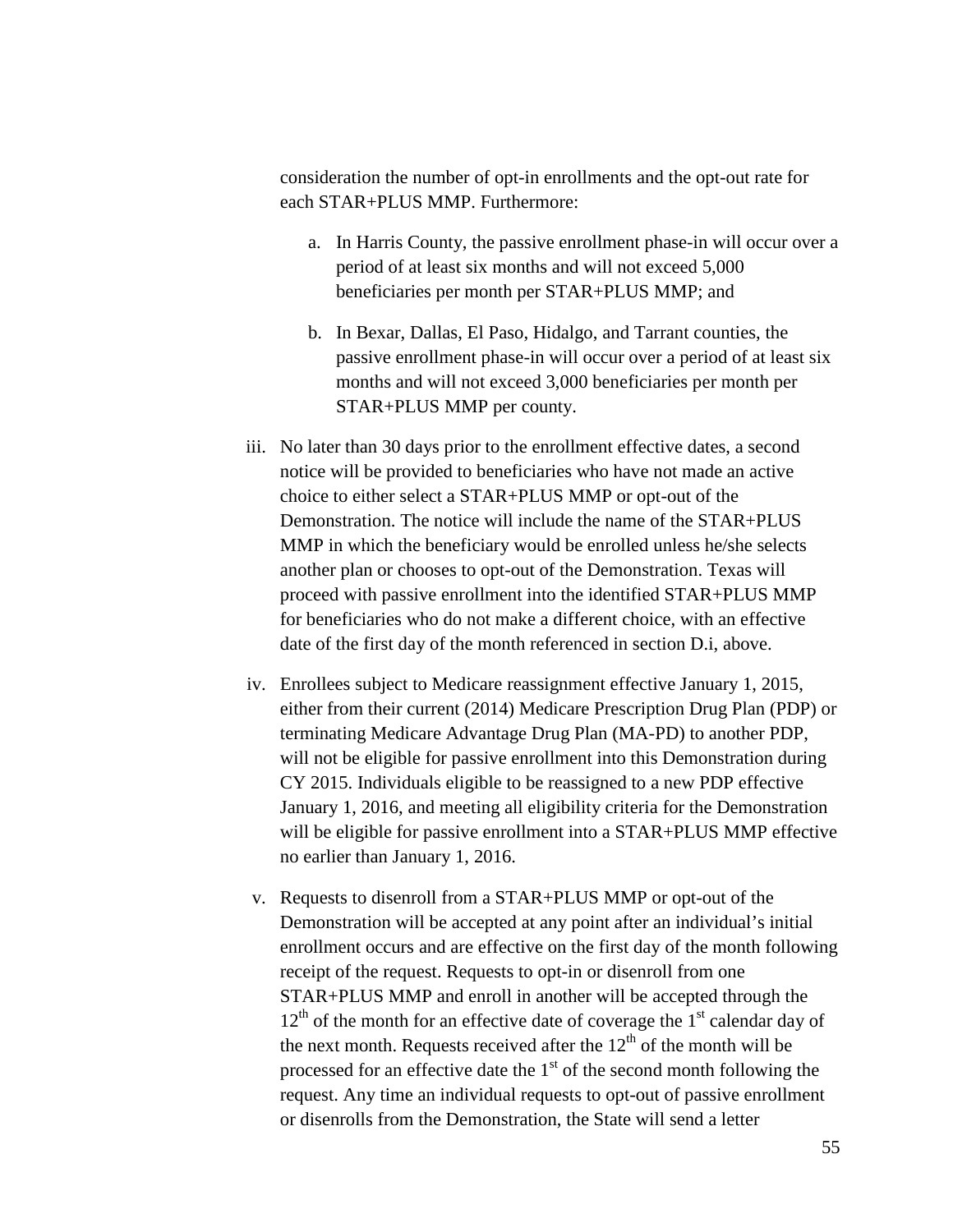confirming the opt-out and providing information on the Medicaid benefits available to the beneficiary once they have opted out or disenrolled, and contact information to receive more information about Medicare benefits.

- vi. The State and CMS must agree in writing to any changes to the enrollment effective dates. CMS will provide identifying information to the State about eligible beneficiaries no later than 120 days prior to the date of the initial passive enrollment period.
- E. No enrollments will be accepted within six months of the end of the Demonstration.
- F. Passive enrollment activity will be coordinated with CMS activities such as Annual Reassignment and daily auto and facilitated enrollment for individuals with the Medicare Part D Low Income Subsidy (LIS).
- G. The State will develop an "intelligent assignment" algorithm for passive enrollment that prioritizes continuity of providers and/or services. The algorithm will consider beneficiaries' previous managed care enrollment and historic provider utilization.
- H. The State will provide customer service, including mechanisms to counsel beneficiaries notified of passive enrollment and to receive and communicate beneficiary choice of opt-out to CMS on a daily basis via transactions to CMS' MARx system. Beneficiaries will also be provided a notice upon the completion of the opt-out process. Medicare resources, including 1-800-Medicare, will remain a resource for Medicare beneficiaries; calls related to STAR+PLUS MMP enrollment will be referred to the state enrollment broker for customer service and enrollment options counseling and support.
- I. CMS and the State will jointly approve all Demonstration enrollment notices to ensure complete and accurate information is provided in concert with other Medicare communications, such as the Medicare & You handbook. CMS may also send a jointly-approved notice to beneficiaries, and will coordinate such notice with any State notices.
- J. State and CMS enrollment systems will be reconciled on a timely basis to resolve discrepancies between systems.

## **IV. State Level Delivery System Requirements**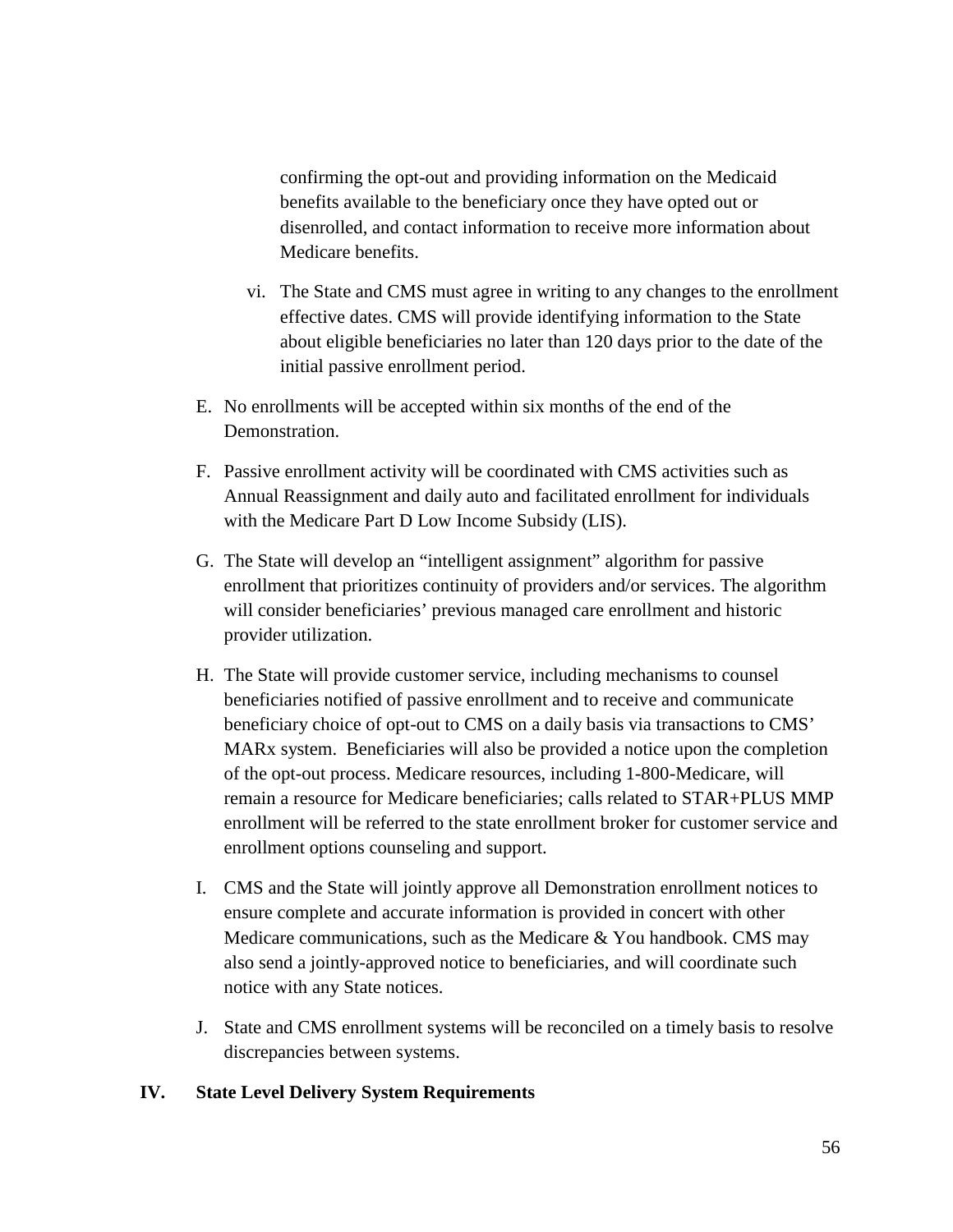- A. State Requirements for Care Management **-** Care management services will be available to all STAR+PLUS MMP enrollees. STAR+PLUS MMPs will be required to address the following components as part of their comprehensive care management programs as outlined below and in the three-way contract. Through the readiness review process, CMS and the State will review STAR+PLUS MMP capacity to deliver care management services.
	- i. Risk Stratification: The STAR+PLUS MMPs will develop and implement a risk stratification process that uses a combination of predictive-modeling software, assessment tools, referrals, administrative claims data, and other sources of information as appropriate that will consider enrollees' physical and behavioral health, substance use, and LTSS needs. The STAR+PLUS MMPs will stratify enrollees into two risk levels, with Level 1 the highest risk and Level 2 moderate and lower risk enrollees.
	- ii. Comprehensive Health Risk Assessment: No later than 90 days after the individual's enrollment in the STAR+PLUS MMP, all enrollees shall receive, and be an active participant in, a comprehensive health risk assessment.

Assessment domains will include, but not be limited to, physical and behavioral health, social needs, functional status, wellness and prevention domains, caregiver status and capabilities, as well as the enrollees' preferences, strengths, and goals. Relevant and comprehensive data sources, including the enrollee, providers, and family/caregivers, as appropriate, shall be used by the STAR+PLUS MMP. Results of the assessment will be used to confirm the appropriate risk stratification level for the enrollee and as the basis for developing the Plan of Care. As part of the comprehensive health risk assessment, the STAR+PLUS MMP will also conduct an assessment to determine eligibility for HCBS waiver services if the enrollee has an unmet need for at least one waiver service or if requested by the enrollee.

A reassessment will be completed at least once every 12 months after the initial assessment completion date. A reassessment and/or updates to the Plan of Care (see section A.iii. below) must also be completed when there is a change in the enrollee's health status or needs, a significant health care event, or as requested by the enrollee, his/her caregiver, or his/her provider. Mid-year reassessment and/or updates to the Plan of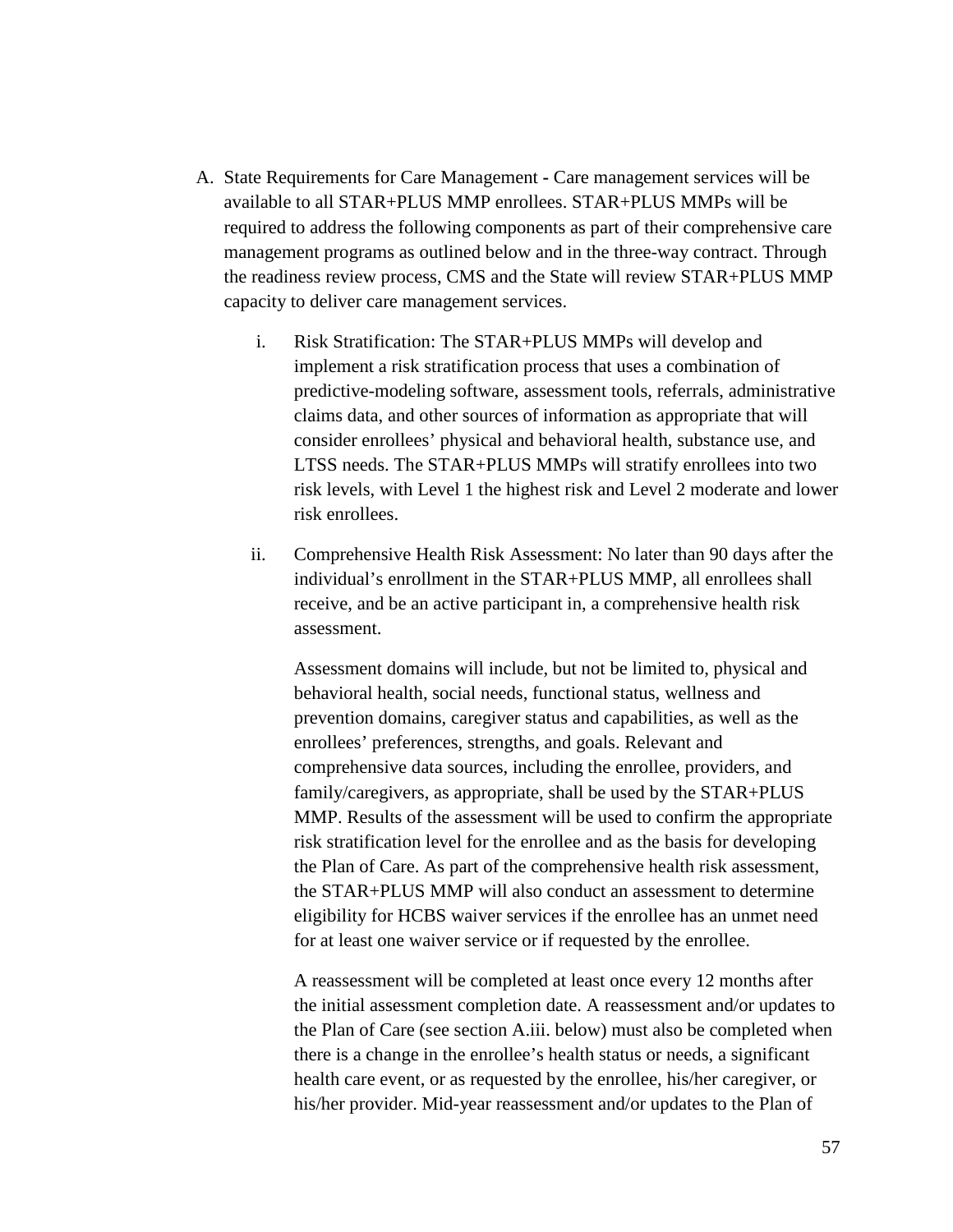Care may be triggered by a hospital admission, transition between care settings, change in functional status, loss of a caregiver, change in diagnosis, or as requested by a member of the Service Coordination Team who observes a change that requires further investigation.

Initial comprehensive assessments and annual reassessments will be completed in person for enrollees stratified to Level 1. Initial comprehensive assessments and annual reassessments may be completed telephonically for enrollees stratified to Level 2 unless an in-person assessment is requested by the enrollee, caregiver, or provider.

All assessments will be conducted by qualified health professionals who possess an appropriate professional scope of practice, licensure, and/or credentials, and are appropriate for responding to or helping enrollees manage their service needs. Examples of health professionals who may complete portions of the assessment include registered nurse (RN), nurse practitioner (NP), licensed vocational nurses (LVNs), physician's assistant (PA), or person with an undergraduate or graduate degree in social work or a related field.

iii. Plan of Care: For all enrollees, a person-centered Plan of Care will be developed by the STAR+PLUS MMP Service Coordinator, with the enrollee, his/her caregiver and/or family supports, PCP, and other members of the Service Coordination Team (see section A.iv below), that addresses all the health and social needs of the enrollee, as identified in the comprehensive health risk assessment. The Plan of Care will contain the enrollee's health history; a summary of current, short-term, and long-term health and social needs, concerns, and goals; and a list of required services, their frequency, and a description of who will provide such services.

If an enrollee is found to be eligible for HCBS waiver services as a result of the HCBS assessment referenced in section A.ii above, the Service Coordinator will work with the enrollee to develop an Individual Service Plan (ISP). HCBS waiver service planning includes: 1) determining the individual's needs, goals, and preferences; 2) determining service levels; 3) maintaining costs and cost ceilings; 4) reviewing services; and 5) obtaining approval for planned services. The ISP will be incorporated into the enrollee's overall Plan of Care.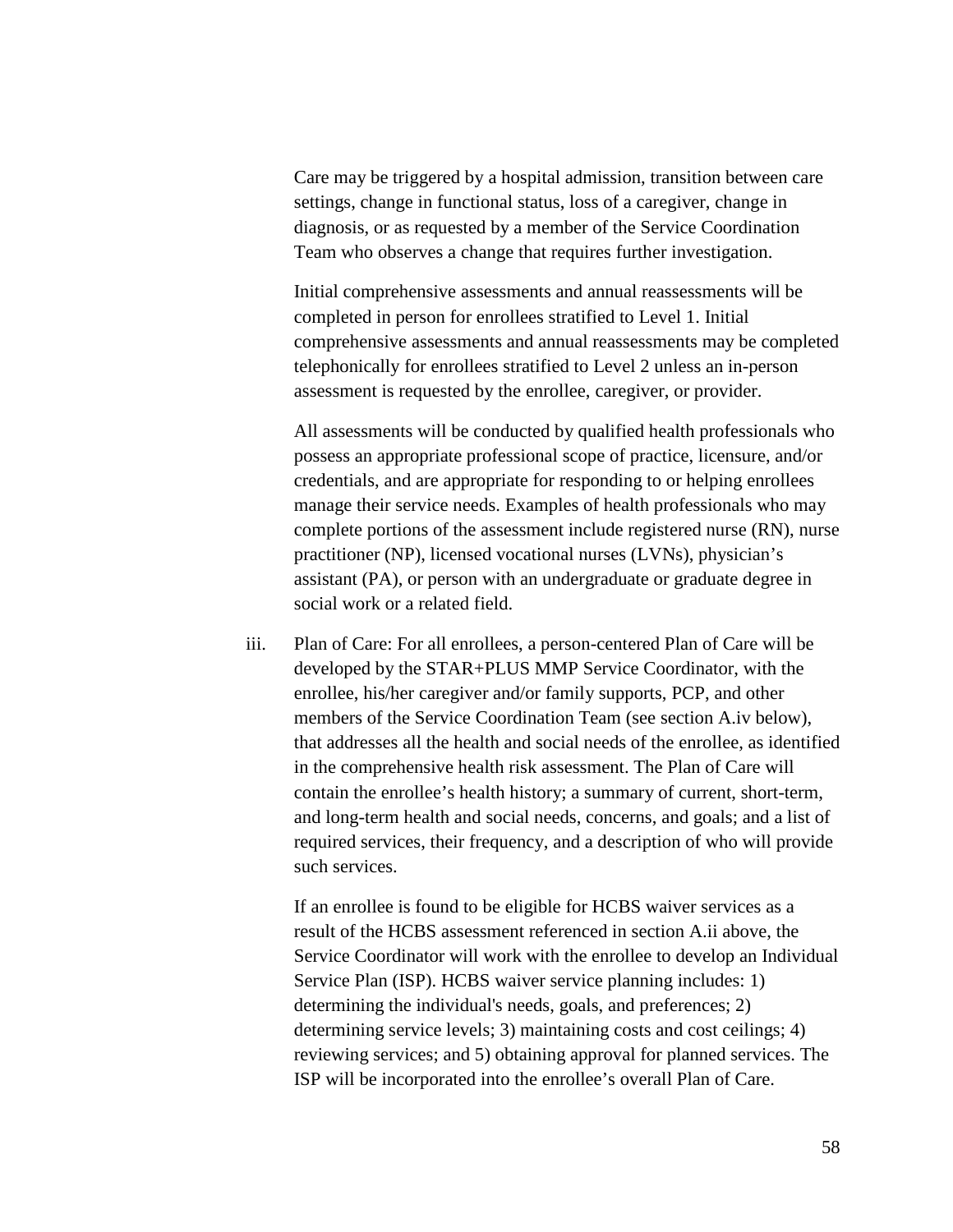Each enrollee's Plan of Care must also include, as applicable and consistent with enrollee preferences, coordination with the enrollee's family and community support systems, including Independent Living Centers, Area Agencies on Aging (AAAs), and Local Authorities, as applicable. The Plan of Care shall be agreed to and signed by the enrollee or the enrollee's LAR to indicate agreement with the plan. The Plan of Care shall allow for financial management services and promote self-determination and may include information about accessing services outside of Demonstration covered services, such as affordable, integrated housing.

For all enrollees, the STAR+PLUS MMP must ensure that the Plan of Care is in place within 90 days of enrollment, or upon receipt of all necessary eligibility information from the State, whichever is later. Continuous monitoring of the Plan of Care will occur, and any gaps in services will be addressed in an integrated manner by the STAR+PLUS MMP, including any necessary revisions to the plan. The Plan of Care expires annually and must be updated each year regardless of any midyear revisions made based on an enrollee's needs. Each STAR+PLUS MMP is required to conduct an annual reassessment and update the Plan of Care prior to the expiration date. All services under the current Plan of Care would continue in the event of expiration.

iv. Service Coordination Team: For each enrollee, STAR+PLUS MMPs will support a Service Coordination Team ("the team"), led by a Service Coordinator to ensure the integration of the enrollee's medical, behavioral health, substance use, LTSS, and social needs. Other required members of the team include the enrollee and the enrollee's PCP. Other providers or individuals, including the enrollee's caregiver, may also be team members, as appropriate or by request of the enrollee. Service Coordinators must also actively collaborate with the enrollee's specialty care providers, including behavioral health and LTSS service providers, as appropriate.

The team will be person-centered, built on the enrollee's specific preferences and needs, as identified in the comprehensive risk assessment and outlined in the Plan of Care, and deliver services with transparency, individualization, respect, linguistic and cultural competence, and dignity.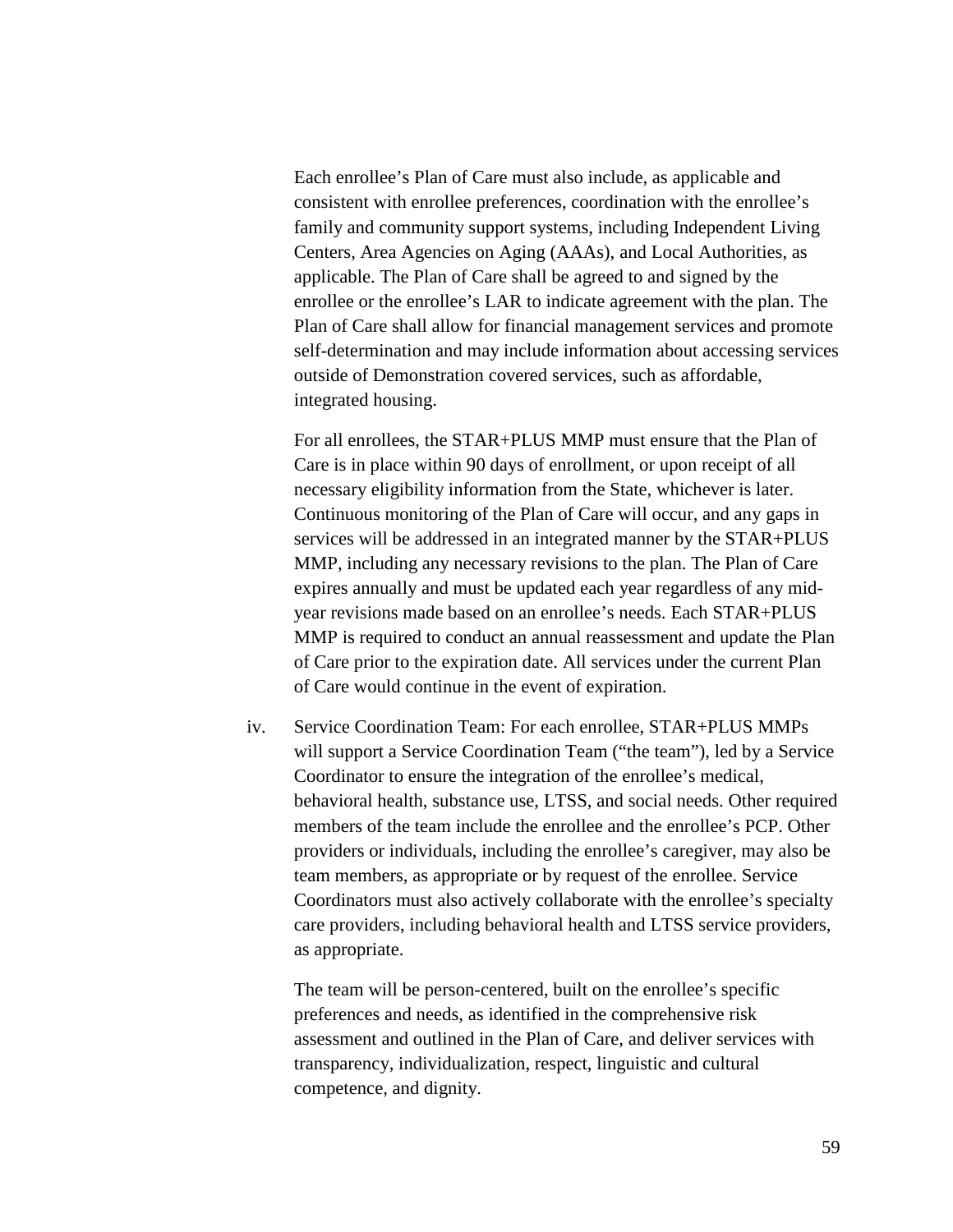Members of the team must agree to participate in approved training on the person-centered planning processes, cultural competence, accessibility and accommodations, independent living and recovery, and wellness principles, along with other required training, as specified by the State. This training will include ADA/*Olmstead* requirements. STAR+PLUS MMPs will offer similar trainings to additional members of the team as appropriate.

v. Service Coordinators: STAR+PLUS MMPs must employ Service Coordinators with experience in meeting the needs of individuals with disabilities and vulnerable populations who have chronic or complex conditions. The Service Coordinator must work with the enrollee's PCP and other members of the Service Coordination Team to coordinate all Demonstration covered services and flexible benefits. The Service Coordinator shall be responsible for working with the enrollee and all members of the team to develop a single Plan of Care in which physical and behavioral health, substance abuse, and LTSS service needs are addressed. In addition, during the transition period (see section G below), the Service Coordinator must work with the PCP regardless of whether the PCP is in the STAR+PLUS MMP's network to coordinate all Demonstration covered services and any applicable transition services. The Service Coordinator must ensure that all enrollees stratified to Level 1 must receive a minimum of two in-person service coordination contacts annually and those stratified to Level 2 receive a minimum of one in-person and one telephonic service coordination contact annually.

A Service Coordinator must have an undergraduate and/or graduate degree in social work or a related field, or be an RN, LVN, NP, or a PA. The STAR+PLUS MMP must monitor the Service Coordinator's workload and performance to ensure that he or she is able to perform all necessary functions for enrollees in a timely manner.

- vi. Self-Direction**:** Enrollees may have the opportunity to direct their own services, including both employer and budget authority. Demonstration enrollees will choose a financial management service agency (FMSA) to assist with these activities.
- B. Network Adequacy **-** HHSC standards shall be utilized for LTSS, as described below, or for other services for which Medicaid is the exclusive payor, and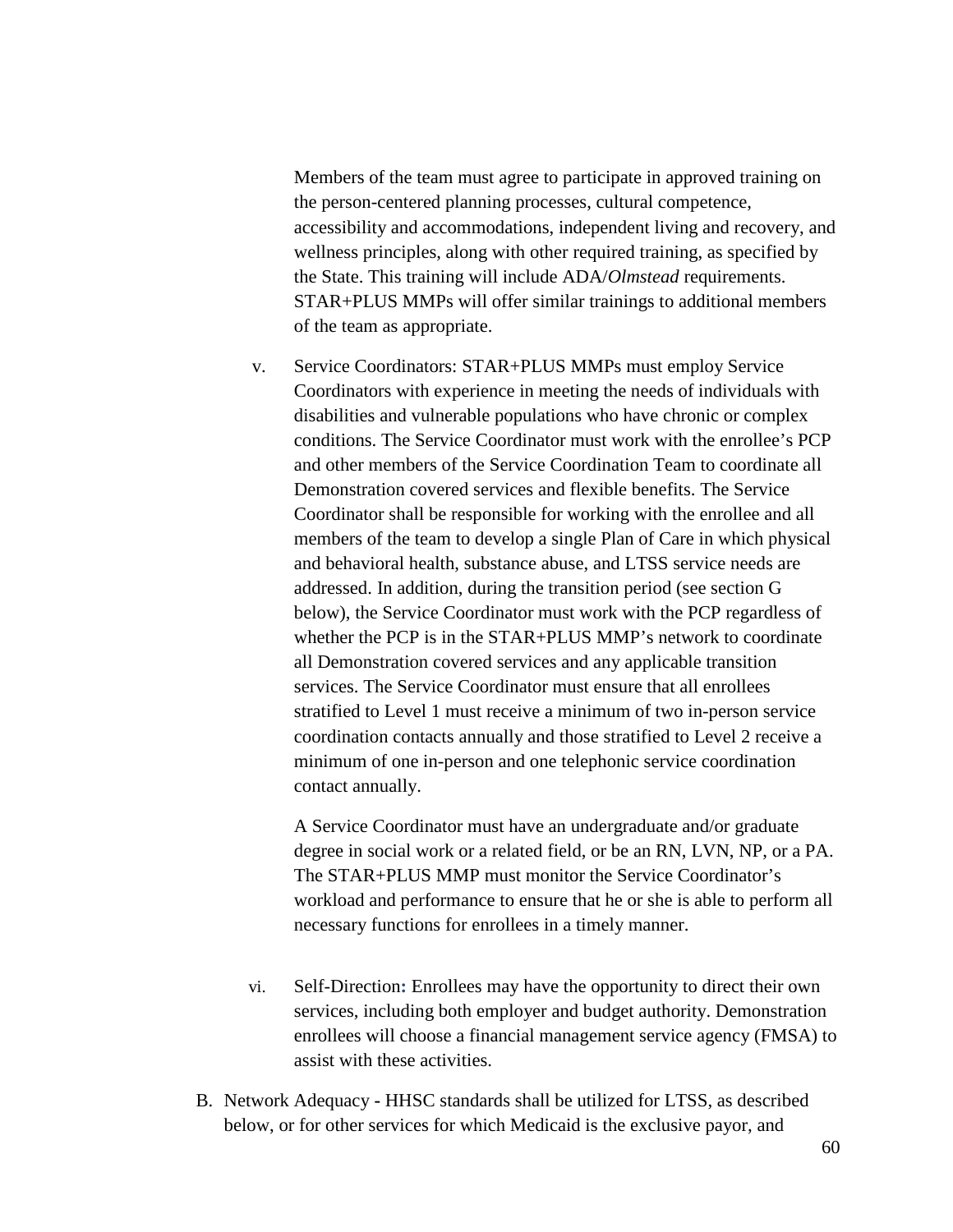Medicare standards shall be utilized for pharmacy benefits and for other services for which Medicare is primary, unless applicable Medicaid standards for such services are more stringent. Home health and durable medical equipment (DME) requirements, as well as any other services for which Medicaid and Medicare coverage may overlap, shall be subject to the more beneficiary-friendly of the applicable Medicare and Medicaid standards.

- i. STAR+PLUS MMPs are required to develop and maintain provider networks adequate to deliver all Demonstration covered services, with an emphasis on the special needs of individuals with chronic conditions and disabilities.
- ii. Each STAR+PLUS MMP network must provide convenient and timely access to care. In addition to meeting Medicare Advantage minimum network requirements, the STAR+PLUS MMP must offer network provider agreements to all Medicaid Significant Traditional Providers (STPs) identified by HHSC to the STAR+PLUS MMPs. STPs also include Local Mental Health Authorities (LMHAs) and behavioral health providers.
	- Nursing facilities: A Nursing Facility must be treated as an STP if it holds a valid certification and license and it contracts with DADS as of September 1, 2013.
	- Other LTSS providers: LTSS providers must be treated as STPs if they are community-based long term care providers that provide a significant level of care to Medicaid clients. STAR+PLUS MMPs must ensure that enrollees have access to at least one LTSS provider of each service type required by HHSC in the network within 75 miles of the enrollee's residence.
	- Behavioral health providers: STAR+PLUS MMPs must ensure that enrollees have access to the following types of behavioral health providers within 75 miles of the enrollee's residence: psychologists and other behavioral health service providers. To ensure accessibility and availability of qualified providers to all enrollees, the provider network must include behavioral health service providers with experience serving special populations including, as applicable, persons with disabilities, the elderly, and cultural or linguistic minorities.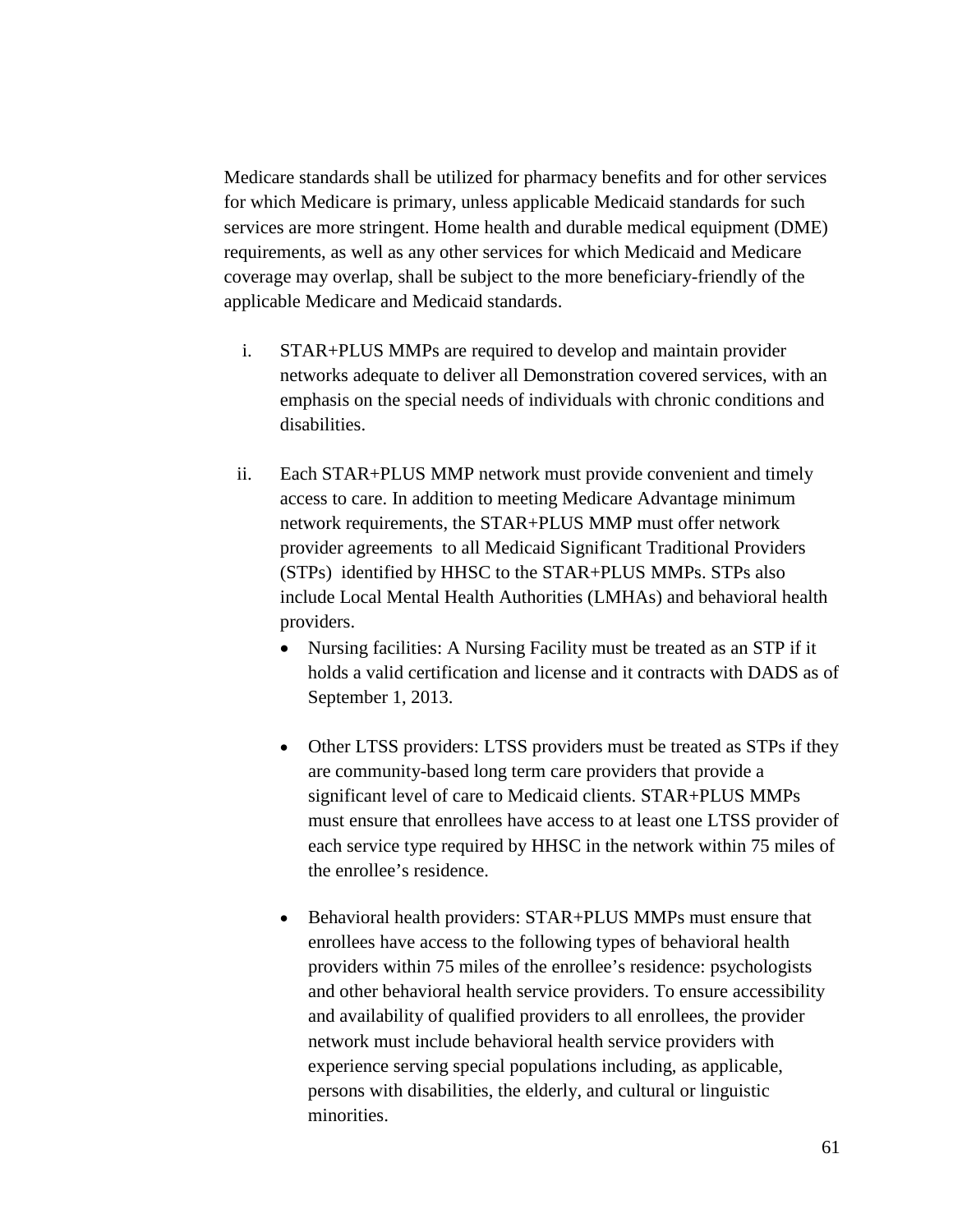- Personal assistants: The State is not dictating a network adequacy requirement for personal assistants since they are hired at the discretion of the enrollee. However, STAR+PLUS MMPs are required to assist enrollees in locating personal assistants as necessary.
- iii. Providers must not be under sanction or exclusion from the Medicaid and Medicare programs and must have a valid National Provider Identifier (NPI) or Atypical Provider Identifier (API).
- iv. The STAR+PLUS MMP must ensure its providers and subcontractors meet all current and future state and federal eligibility criteria, reporting requirements, and any other applicable rules and/or regulations related to the three-way contract.
- v. Each STAR+PLUS MMP's provider network must be responsive to the linguistic, cultural, and other unique needs of any minority, older, disabled, or other special needs populations served by the STAR+PLUS MMP. This includes the capacity to communicate with enrollees in languages other than English, when necessary, as well as with those who require sign language interpreting.
- vi. Each STAR+PLUS MMP must enter into written contracts with properly credentialed providers.

For any covered services for which Medicare requires a more rigorous network adequacy standard than Medicaid (including time, distance, and/or minimum number of providers or facilities), the STAR+PLUS MMP must meet the Medicare requirements.

Medicare network standards account for the type of service area (rural, urban, suburban, etc.), travel time, and minimum number of the type of providers, as well as distance in certain circumstances. The State and CMS may grant exceptions to these general rules to account for local patterns of care for Medicare-Medicaid enrollees but will not do so in a manner that will dilute access to care for enrollees. Networks will be subject to confirmation through readiness reviews.

C. Solvency **-** STAR+PLUS MMPs will be required to meet solvency requirements: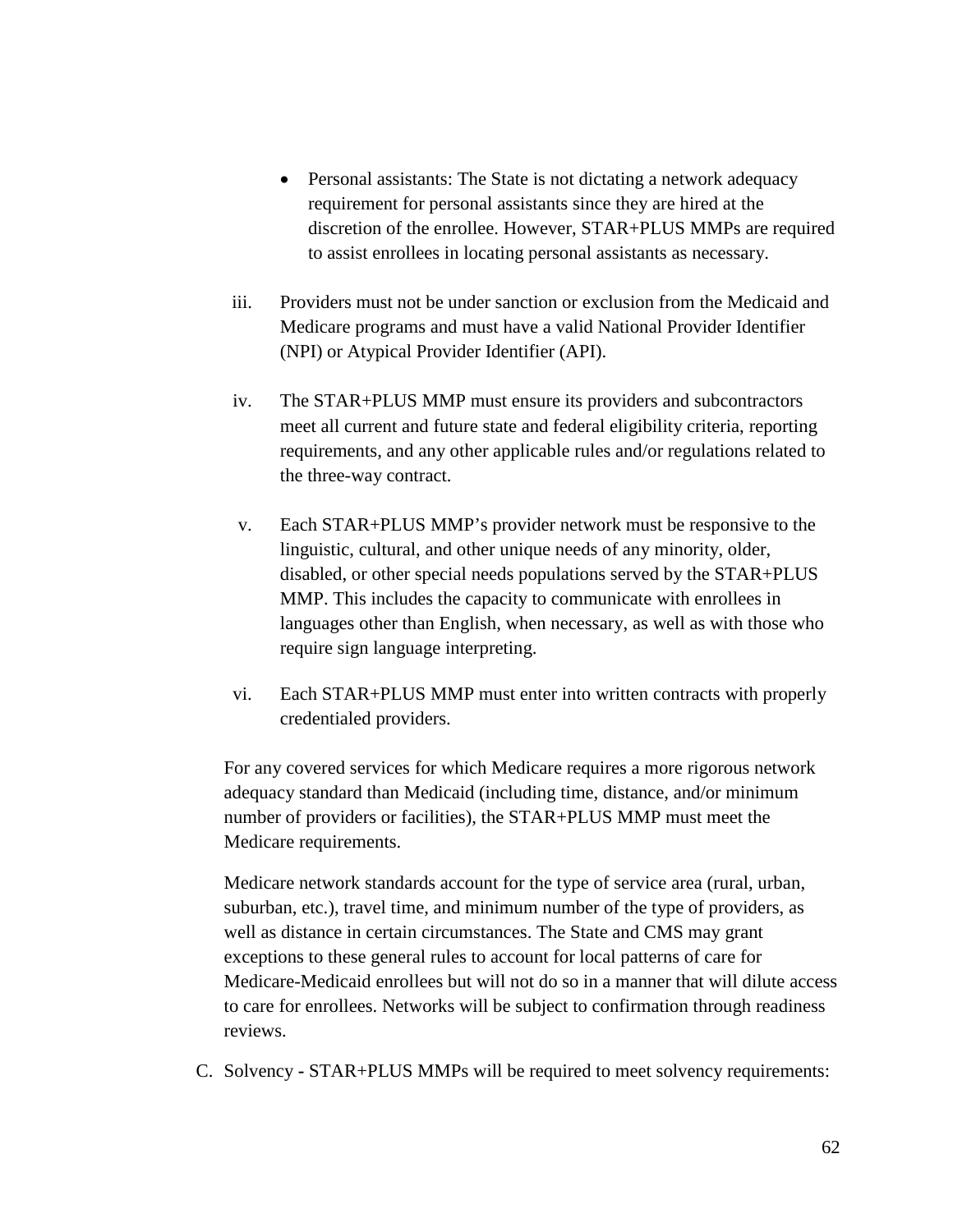- i. Consistent with section 1903(m) of the Social Security Act, and regulations found at 42 CFR §438.116, §422.400, and §422.504(a)(14); and
- ii. As specified in state law, including maintaining compliance with Texas Department of Insurance rules and other requirements for Medicaid and Medicare managed care organizations.
- D. Credentialing and Practitioner Licensure Authorities and Application within Approved Contracts 
	- i. STAR+PLUS MMPs must be consistent with recognized MCO industry standards, such as those provided by NCQA or URAC and relevant state and federal regulations, including 28 TAC §11.1902 and §11.1402(c), relating to provider credentialing and notice. Under this Demonstration, STAR+PLUS MMPs must also adhere to managed care standards at 42 CFR §438.12, 42 CFR §422.204, and 42 CFR §438.214.
	- ii. During the initial credentialing process, the MMP and its claim systems must be able to recognize the provider as a network provider no later than 30 calendar days after receiving a complete application requiring expedited credentialing, and no later than 90 calendar days after receiving all other complete applications. The re-credentialing process must occur at least every three years**.**
	- iii. The STAR+PLUS MMP may not discriminate for the participation, reimbursement, or indemnification of any provider who is acting within the scope of his or her license or certification under applicable state law, solely on the basis of that license or certification. Additionally, if the STAR+PLUS MMP declines to include individual or groups of providers in its network, it must give the affected providers written notice of the reasons for its decision.
	- iv. The re-credentialing process must take into consideration provider performance data including, but not be limited to, enrollee complaints and appeals, quality of care, and utilization management. STAR+PLUS MMPs must comply with the requirements of Texas Insurance Code Chapter 1452, Subchapter C, regarding expedited credentialing and payment of physicians who have joined medical groups that are already contracted with the STAR+PLUS MMP.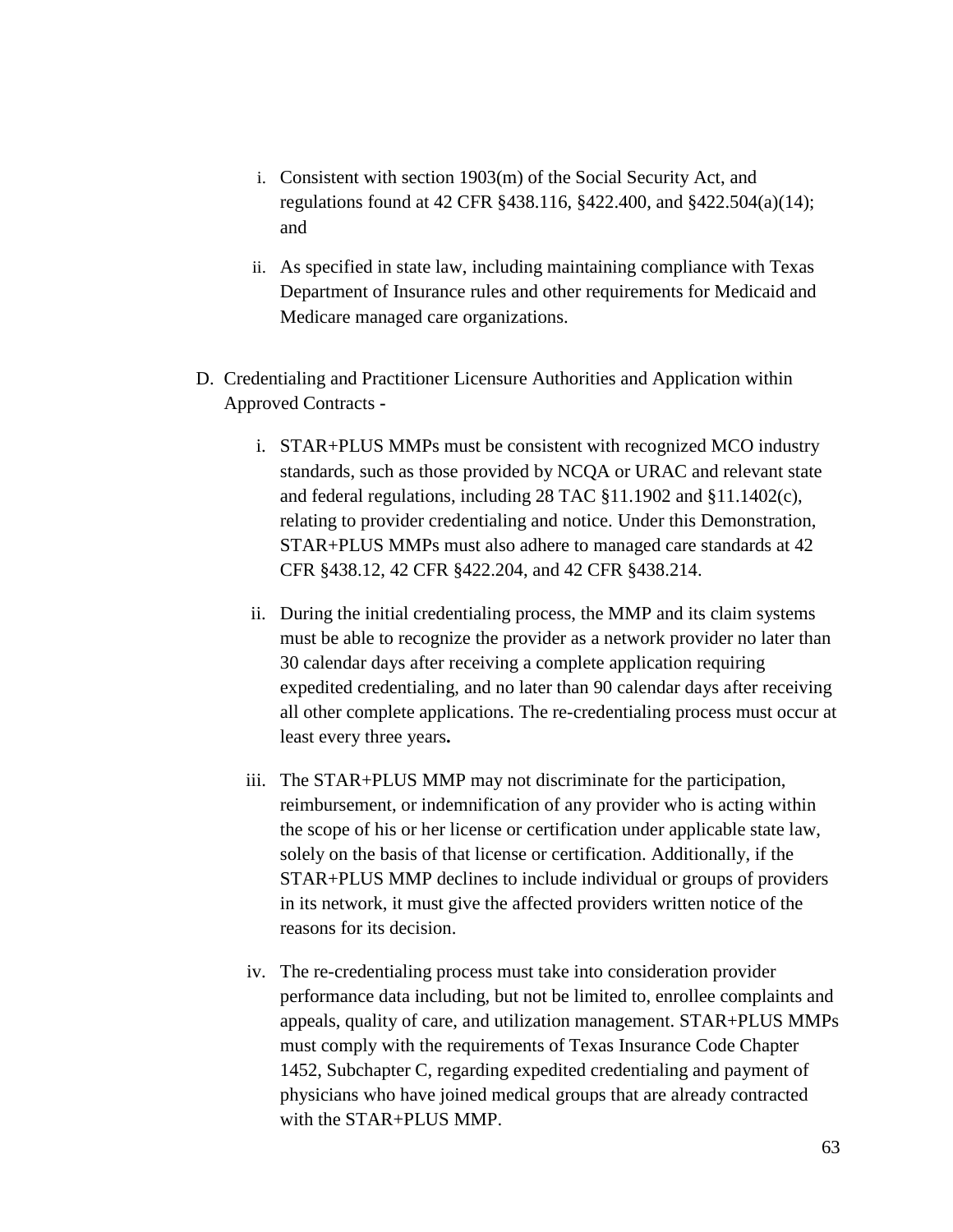### **V. Benefits**

- A. Medical Necessity Determinations Medically necessary services will be defined as services:
	- i. (per Medicare) that are reasonable and necessary for the diagnosis or treatment of illness or injury or to improve the functioning of a malformed body member, or otherwise medically necessary under 42 U.S.C. 1395y.
	- ii. (per HHSC) that must be covered in accordance with clinical coverage guidelines specified in 1 T.A.C. Section 353.2., i.e. a service, supply, or medicine that is appropriate, covered by the State, and meets the standards of good medical practice in the medical community, as determined by the provider in accordance with the STAR+PLUS MMP's guidelines, policies or procedures based on applicable standards of care and as approved by HHSC if necessary, for the diagnosis or treatment of a covered illness or injury, for the prevention of future disease, to assist in the enrollee's ability to attain, maintain, or regain functional capacity, or to achieve ageappropriate growth.
	- iii. Where there is overlap between Medicare and Medicaid benefits, coverage and rules will be delineated in the three-way contract; the benefits will maintain coverage to at least the extent provided by Medicare and Texas Medicaid as outlined in both state and federal rules. STAR+PLUS MMPs will be required to abide by the more generous of the applicable Medicare and HHSC standards.
	- iv. All care must be provided in accordance and compliance with the ADA, as specified by the *Olmstead* decision.

As a term and condition of this Demonstration, in addition to all Medicare Parts A, B, and D, and Medicaid State Plan services, the STAR+PLUS MMPs will be required to provide services as defined in the approved THTQIP section 1115(a) demonstration.

The STAR+PLUS MMP must also provide medically necessary services that are available to those in the STAR+PLUS HCBS waiver (within traditional Medicaid) to those enrollees who meet the additional Medicaid waiver eligibility requirements criteria, as described in the THTQIP section 1115(a) demonstration. The State provides an enriched array of services to beneficiaries who would otherwise qualify for nursing facility care through a HCBS waiver. The enrollee must meet MN/LOC criteria and the cost of the services in the ISP cannot exceed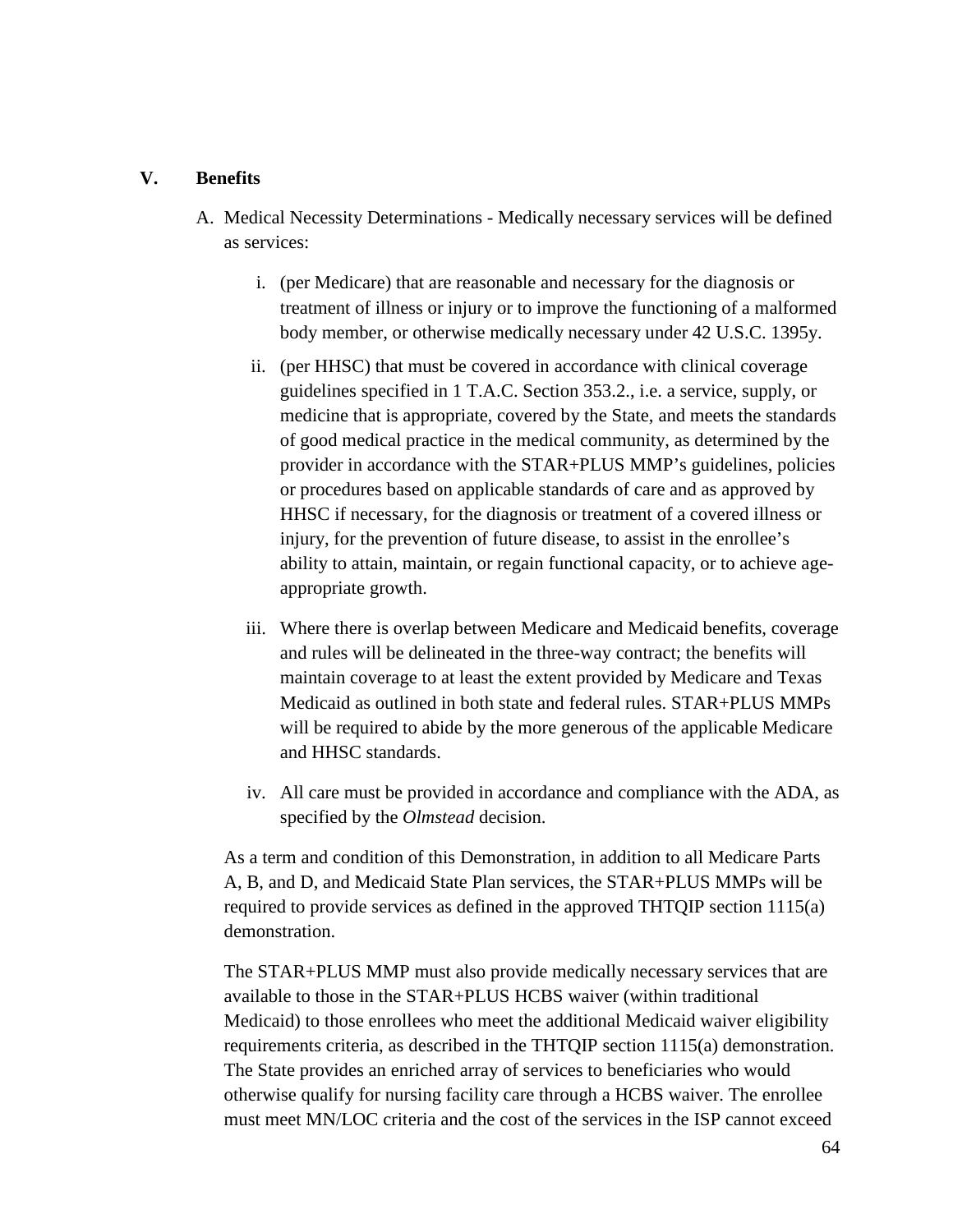202% of cost of providing the same services in a nursing facility. The STAR+PLUS MMP must be able to demonstrate that that enrollee has a minimum of one unmet need for at least one STAR+PLUS HCBS Waiver service before the services in the ISP may be authorized by the State.

Under the Demonstration, skilled nursing level care may be provided in a long term care facility without a preceding acute care inpatient stay for individuals enrolled in the Demonstration, when the provision of this level of care is clinically appropriate and can avert the need for an inpatient stay.

- B. NorthSTAR In order to provide Demonstration enrollees with access to fully integrated services through the STAR+PLUS MMPs, Demonstration enrollees in Dallas County will not access behavioral health services through the NorthSTAR program. Enrollees who choose to disenroll from the Demonstration will continue to have access to NorthSTAR services.
- C. Flexible Benefits **-** STAR+PLUS MMPs will have discretion to use the capitated payment to offer flexible benefits, as specified in the enrollee's Plan of Care, as appropriate to address the enrollee's health and social needs. The State will permit STAR+PLUS MMPs to propose additional services for coverage. These flexible benefits may be actual health care services and LTSS, benefits, or positive incentives that promote healthy lifestyles and improved health outcomes among enrollees, including weight loss, smoking cessation, or other programs approved by HHSC. On a case-by-case basis, a STAR+PLUS MMP may offer additional benefits that are outside the scope of services to individual enrollees. Case-bycase services may be based on medical necessity, functional necessity, costeffectiveness, the preferences and goals of the enrollee or the enrollee's family, or the potential for improving the enrollee's health status. These services and benefits cannot increase the cost borne or capitation rates paid during any current contract term or in any subsequent contract term and cannot violate any other state or federal rule or regulation.
- D. Election of Medicare Hospice Benefit **-** As in Medicare Advantage, if an enrollee elects to receive the Medicare hospice benefit, the enrollee will remain in the STAR+PLUS MMP but will obtain the hospice service through the Medicare FFS benefit, and the STAR+PLUS MMP would no longer receive the Medicare Part C payment for that enrollee. Medicare hospice services and all other Original Medicare services would be paid for under Medicare FFS. STAR+PLUS MMPs and providers of hospice services would be required to coordinate these services with the rest of the enrollee's services, including with Medicaid and Medicare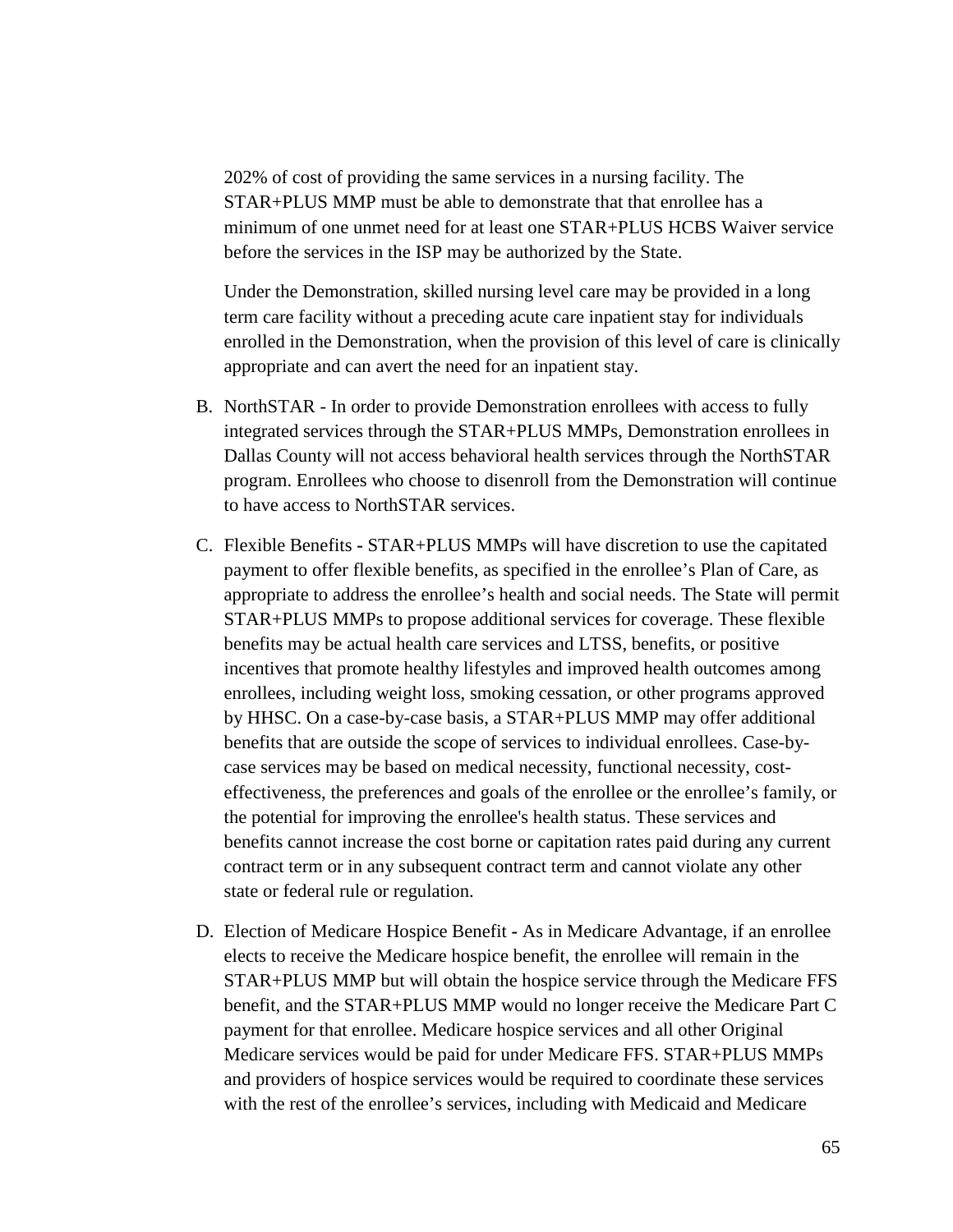Part D benefits and any flexible benefits offered under the STAR+PLUS MMP. STAR+PLUS MMPs would continue to receive Medicare Part D payment, for which no changes from current rules would occur. Medicaid services and payments for hospice must comply with underlying Medicaid requirements.

- E. Continuity of Care
	- i. Any preexisting Plan of Care and/or ISP will remain in place until the STAR+PLUS MMP conducts an initial comprehensive health risk assessment and contacts the enrollee and/or the enrollee's LAR and coordinates updates to the enrollee's Plan of Care.
	- ii. The STAR+PLUS MMP must perform an initial comprehensive health risk assessment within 90 days of an individual's enrollment in the STAR+PLUS MMP, as described in section IV.A.ii above.
	- iii. STAR+PLUS MMPs must allow enrollees to maintain their current providers and service authorizations at the time of enrollment, except as otherwise specified in this section, for a period of up to 90 days, with further details to be outlined in the three-way contract.
		- a. The STAR+PLUS MMP is also required to ensure that all enrollees who are receiving LTSS, including nursing facility services, at the time of enrollment into the Demonstration receive continued authorization of those services for up to six months after initial enrollment into the Demonstration.
		- b. Exception shall be made for an enrollee who, at the time of enrollment in the STAR+PLUS MMP, has been diagnosed with and is receiving treatment for a terminal illness and remains enrolled in the Demonstration, in which case the STAR+PLUS MMP shall ensure continued access to covered services for nine months from the time of enrollment.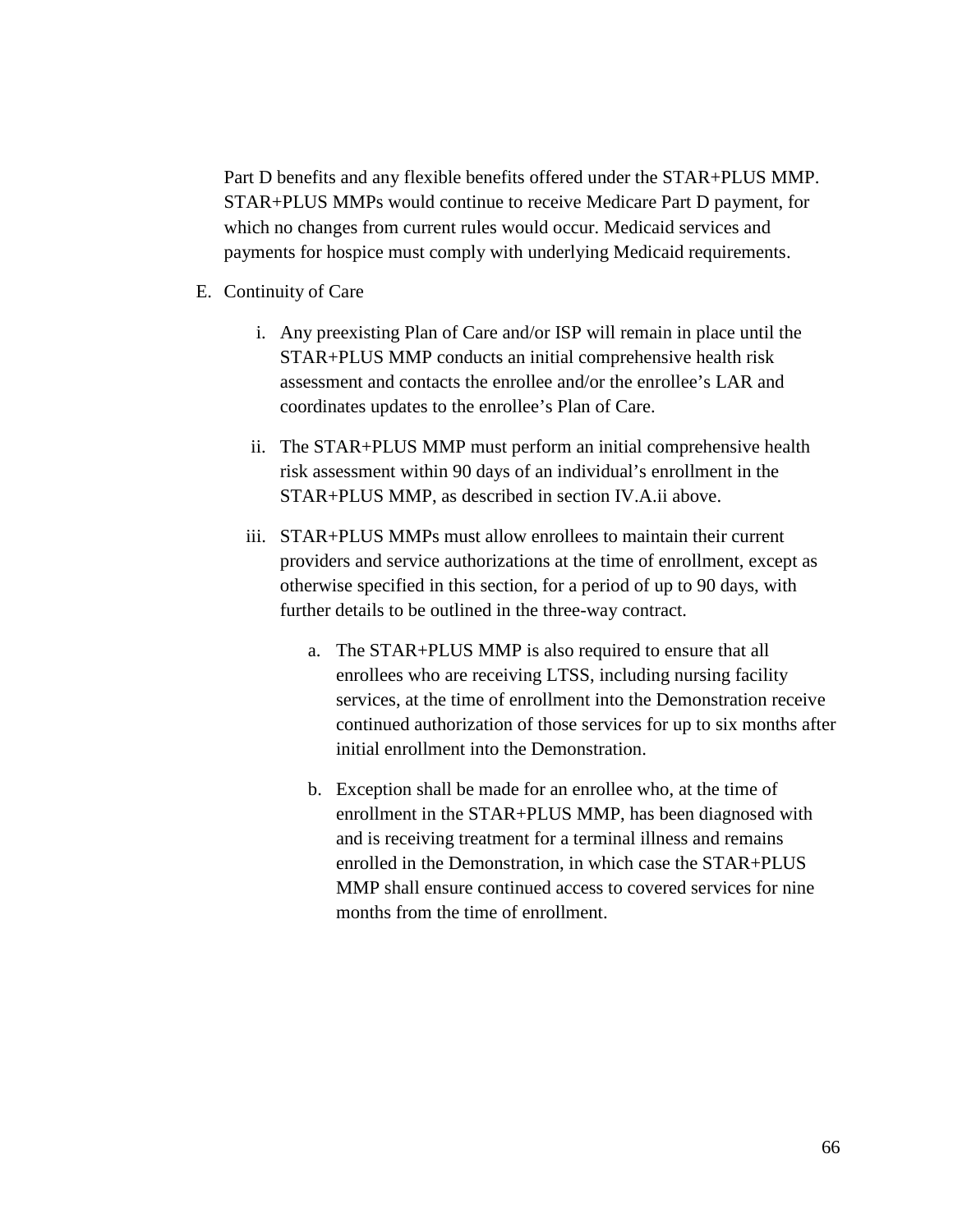- iv. If, as a result of the comprehensive health risk assessment, the STAR+PLUS MMP proposes modifications to the services outlined in an enrollee's preexisting Plan of Care and/or ISP, the STAR+PLUS MMP must provide written notification about and an opportunity to appeal the proposed modifications no less than 10 days prior to implementation of the enrollee's updated Plan of Care. The enrollee, as well as their representative and/or provider where applicable, shall be entitled to all appeal rights, such as aid pending appeal, if applicable.
- **VI. Out of Network Reimbursement Rules** During the applicable transition period, STAR+PLUS MMPs are required to provide or arrange for all medically necessary covered services, whether by sub-contract or by single-case agreement, in order to meet the needs of the enrollee. STAR+PLUS MMPs must reimburse an out-ofnetwork provider of emergent or urgent care at the prevailing Medicare or Medicaid FFS rate applicable for that service. The STAR+PLUS MMP must comply with outof-network provider reimbursement rules as adopted by the State for services for which Medicaid is the primary payor.
- **VII. Model of Care (MOC) -** All STAR+PLUS MMPs (in partnership with contracted providers) will be required to implement an evidence-based MOC having explicit components consistent with the Special Needs Plan (SNP) MOC. CMS' MMP MOC approval process will be based on scoring each of the 11 clinical and non-clinical elements of the MOC. The scoring methodology is divided into three parts: 1) a standard; 2) elements; and 3) factors. These components of the MOC approval methodology are defined below:
	- 1) Standard: The standard is defined as a MOC that has achieved a score of 70% or greater based on CMS' scoring methodology.
	- 2) Elements: The MOC has 11 clinical and non-clinical elements, as identified below, and each element will have a score that will be totaled and used to determine the final overall score. The 11 MOC elements are listed below:
		- 1. Description of the Plan-specific Target Population;
		- 2. Measurable Goals;
		- 3. Staff Structure and Care Management Goals;
		- 4. Interdisciplinary Care Team;
		- 5. Provider Network having Specialized Expertise and Use of Clinical Practice Guidelines and Protocols;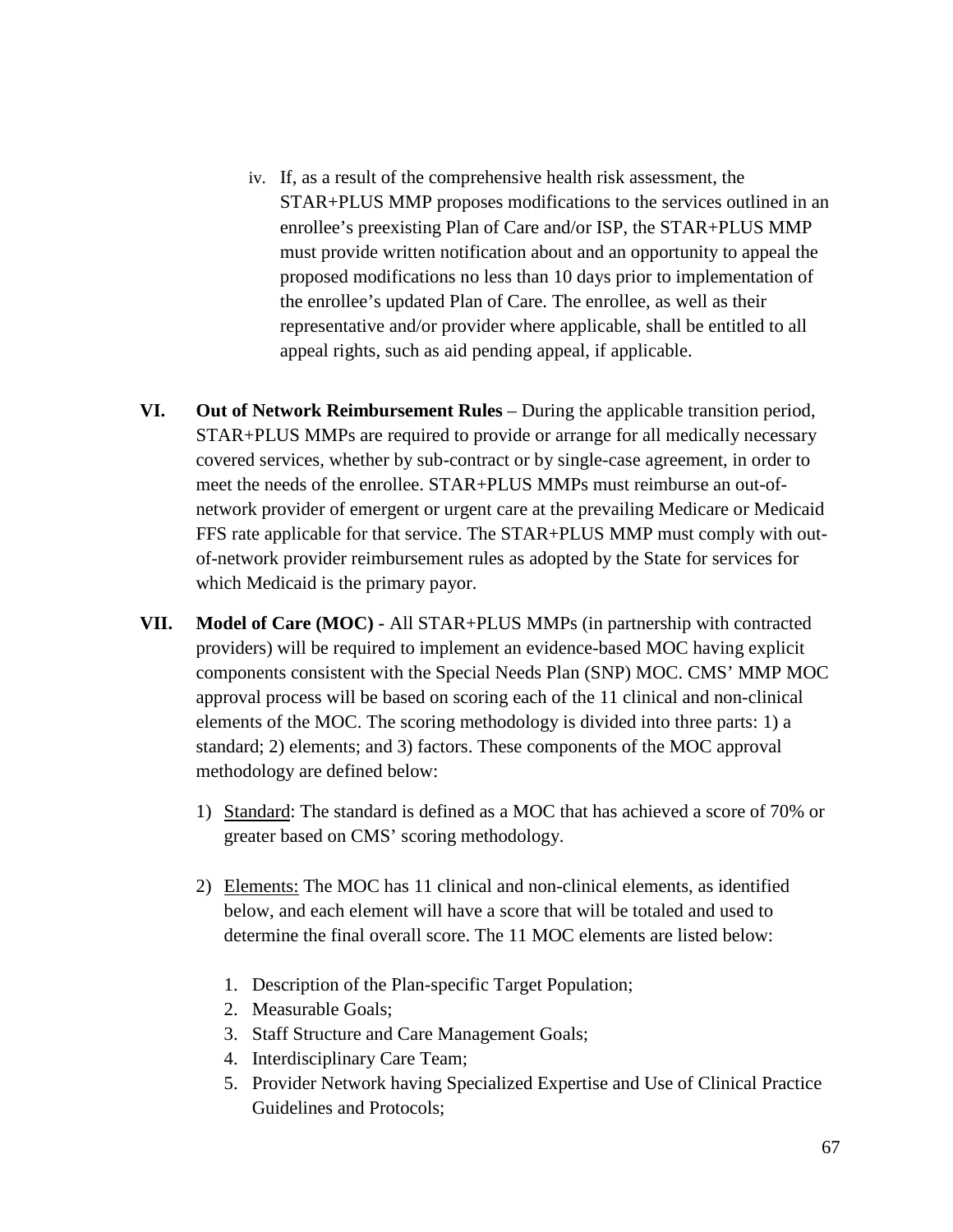- 6. MOC Training for Personnel and Provider Network;
- 7. Health Risk Assessment;
- 8. Plan of Care;
- 9. Integrated Communication Network;
- 10. Care Management for the Most Vulnerable Subpopulations; and
- 11. Performance and Health Outcomes Measurement.
- 3) Factors: Each element is comprised of multiple factors that are outlined in the MOC upload matrix in the MMP application. The factors for each element will be scored using a system from zero to four, where four is the highest score for a factor. Interested organizations are required to provide a response that addresses every factor within each of the 11 elements. The scores for each factor within a specific element are totaled to provide the overall score for that element out of a total of 160 possible points. Interested organizations must achieve a minimum score of 70% to meet the CMS approval standard.

It is CMS' intent for MOC reviews and approvals to be a multi-year process that will allow STAR+PLUS MMPs to be granted up to a three-year approval of their MOC based on higher MOC scores above the passing standard. The specific time periods for approvals are as follows:

- Plans that receive a score of 85% or higher will be granted an approval of the CMS MOC requirement for three years.
- Plans that receive a score in the 75% to 84% range will be granted an approval of the CMS MOC requirement for two years.
- Plans that receive a score in the 70% to 74% range will be granted an approval of the CMS MOC requirement for one year.

STAR+PLUS MMPs will be permitted to cure problems with their MOC submissions after their initial submissions. STAR+PLUS MMPs with MOCs scoring below 70% will have the opportunity to improve their scores based on CMS and State feedback on the elements and factors that need additional work , and regardless of their subsequent passing score, will receive a 1-year approval. At the end of the review process, STAR+PLUS MMPs with MOCs that do not meet CMS' standards for approval will not be eligible for selection as STAR+PLUS MMPs. Any MOC resubmissions by STAR+PLUS MMPs will be in accordance with prevailing CMS requirements.

**VIII. Prescription Drugs** – Integrated formulary must include any Medicaid-covered drugs that are excluded by Medicare Part D. STAR+PLUS MMPs must also cover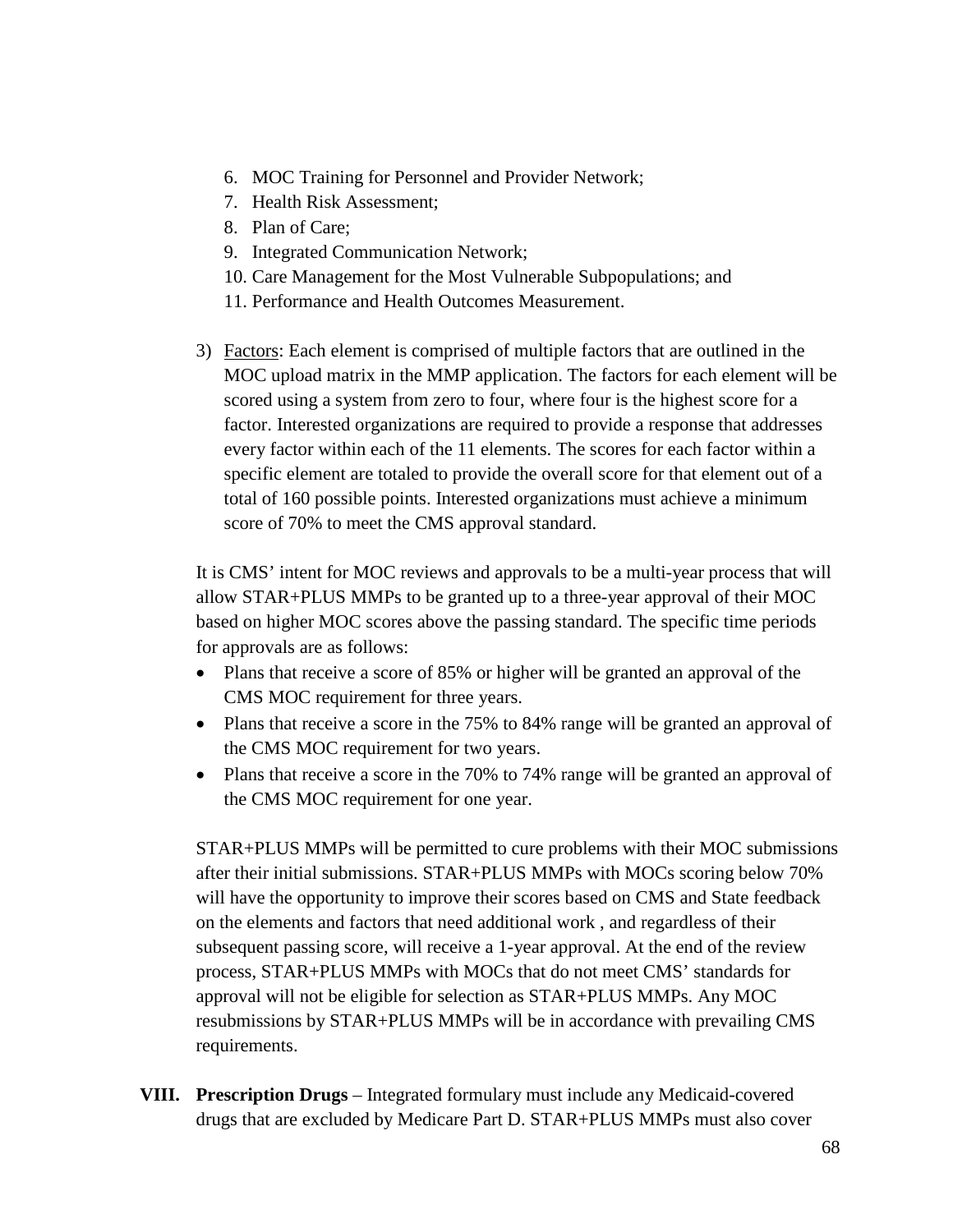drugs covered by Medicare Parts A or B. In all respects, unless stated otherwise in this MOU or the three-way contract, Part D requirements will continue to apply.

- **IX.** Grievances Enrollees shall be entitled to file internal grievances directly with the STAR+PLUS MMP. Each STAR+PLUS MMP must track and resolve its grievances according to applicable Medicare and Medicaid rules, or if appropriate, re-route grievances to the coverage decision or appeals processes. Enrollees may also file a grievance with HHSC if they are not satisfied with the STAR+PLUS MMP's grievance resolution. Once the enrollee files a grievance with HHSC, HHSC will require the STAR+PLUS MMP to resolve the grievance within 14 days.
- **X. Appeals**  Each STAR+PLUS MMP must have mechanisms in place to track and report all appeals. Other than Medicare Part D appeals, which shall remain unchanged, the following is the approach for an integrated Medicare-Medicaid appeals process:
	- A. Appeal time frames Enrollees and/or their authorized representatives, including providers, will have 60 days from the notice of Action to file an appeal with the STAR+PLUS MMP related to denial of Demonstration covered services. The STAR+PLUS MMP must provide for continuation of benefits when an enrollee files an appeal of a reduction or denial of previously authorized services on or before the later of 1) 10 days after the notice of Action, or 2) the intended effective date of the STAR+PLUS MMP's proposed Action. This right to continuation of benefits must be set out in the notice of Adverse Action.

The enrollee may also appeal to the HHSC Appeals Division for a Fair Hearing within 90 days of the notice of Action.

- B. Appeal levels Enrollees will continue to have full access to the Medicare and Medicaid appeals frameworks for benefit appeals.
	- i. Initial appeals for Medicaid service actions may be made to the STAR+PLUS MMP. Upheld STAR+PLUS MMP decisions for Medicaid services may be appealed to the HHSC Appeals Division for a Fair Hearing. Enrollees may also appeal directly to the HHSC Appeals Division at any time.
	- ii. Initial appeals for Medicare Parts A and B service actions will be made to the STAR+PLUS MMP. Sustained decisions regarding Adverse Actions will be auto-forwarded to the Medicare Part C Independent Review Entity (IRE). If the resolution of the IRE is not wholly in favor of the enrollee, the enrollee or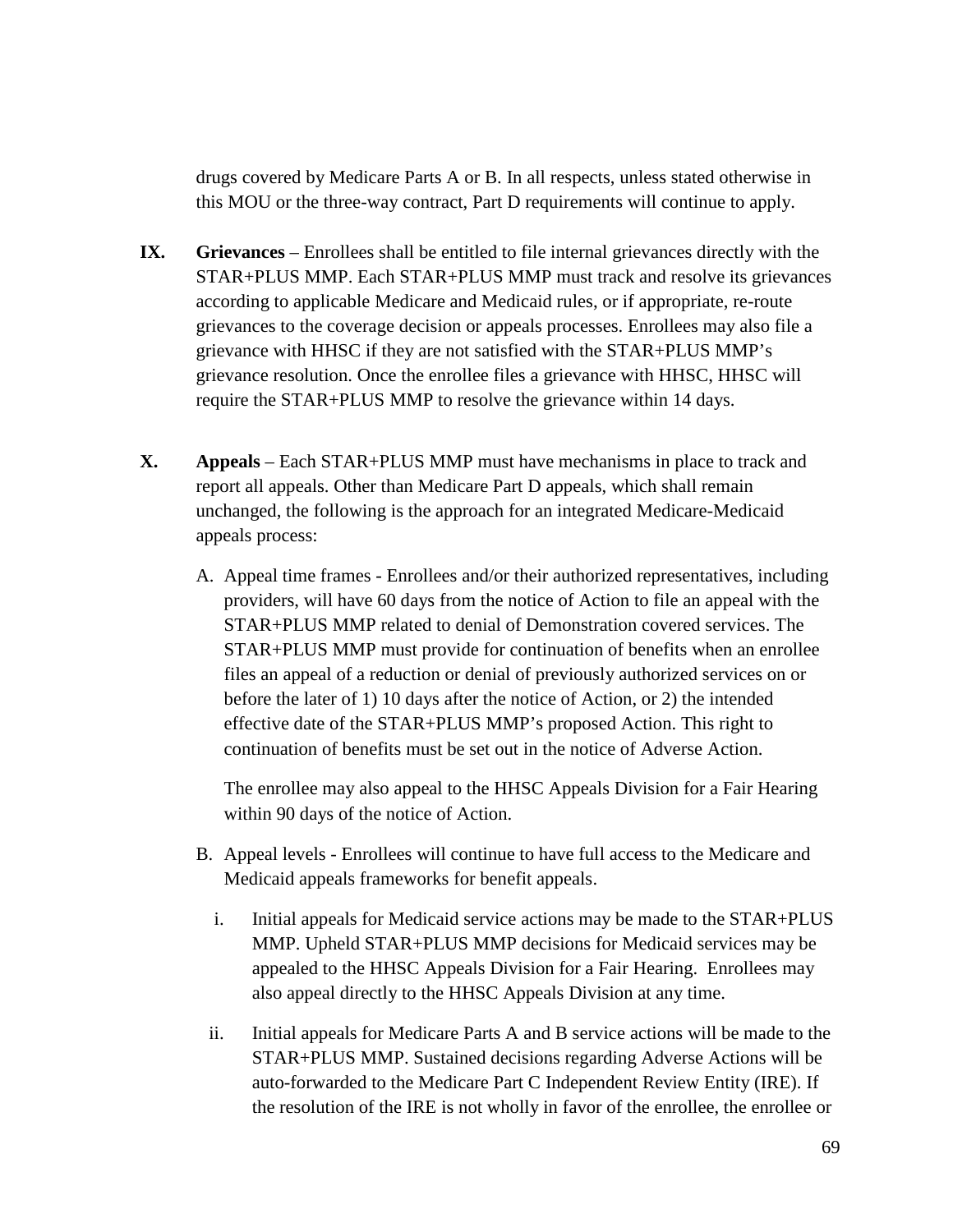his/her authorized representative may then file a request for hearing with an Office of Medicare Hearings and Appeals Administrative Law Judge.

- C. Appeal resolution time frames
	- i. STAR+PLUS MMPs must resolve all appeals regarding standard service denials as expeditiously as the enrollee's health condition requires, but no later than 30 calendar days from the date the appeal is filed in accordance with 42 CFR 422.560 et seq. and 42 CFR 404. STAR+PLUS MMPs must hear an approved request for an expedited appeal and notify the enrollee of the outcome of the expedited appeal within 72 hours. STAR+PLUS MMPs must abide by these timeframes, except that the STAR+PLUS MMP must complete investigation and resolution of an appeal relating to an ongoing emergency or denial of continued hospitalization: (1) in accordance with the medical or dental immediacy of the case; and (2) not later than one business day after receiving the enrollee's request for expedited appeal. The STAR+PLUS MMP may extend the timeframes from this section by up to 14 calendar days, outside of an expedited appeal request, if—
		- the enrollee requests the extension; or
		- the STAR+PLUS MMP shows (to the satisfaction of the State and/or CMS, upon request) that there is need for additional information and how the delay is in the enrollee's interest.
	- ii. If the enrollee appeals a Medicaid service action directly to the HHSC Appeals Division, a decision must be issued by the Fair Hearing body within 90 days from the date the individual filed for the state fair hearing.
- iii. If the enrollee appeals a Medicaid service action to both the STAR+PLUS MMP and the HHSC Appeals Division, the appeal must be resolved by the Fair Hearing within the earlier of 90 days from when the individual requests an appeal of the HHSC Appeals Division, or 90 days from when the individual requests an appeal of the STAR+PLUS MMP, not including the number of days the enrollee took to subsequently file for a state fair hearing, in accordance with 42 CFR  $§$ 431.244(f)(1)(i).
- iv. The IRE must conduct the appeal as expeditiously as the enrollee's health condition requires and should resolve all Medicare appeals within 30 calendar days and 72 hours for expedited appeals.
- D. Continuation of Benefits Pending Appeal –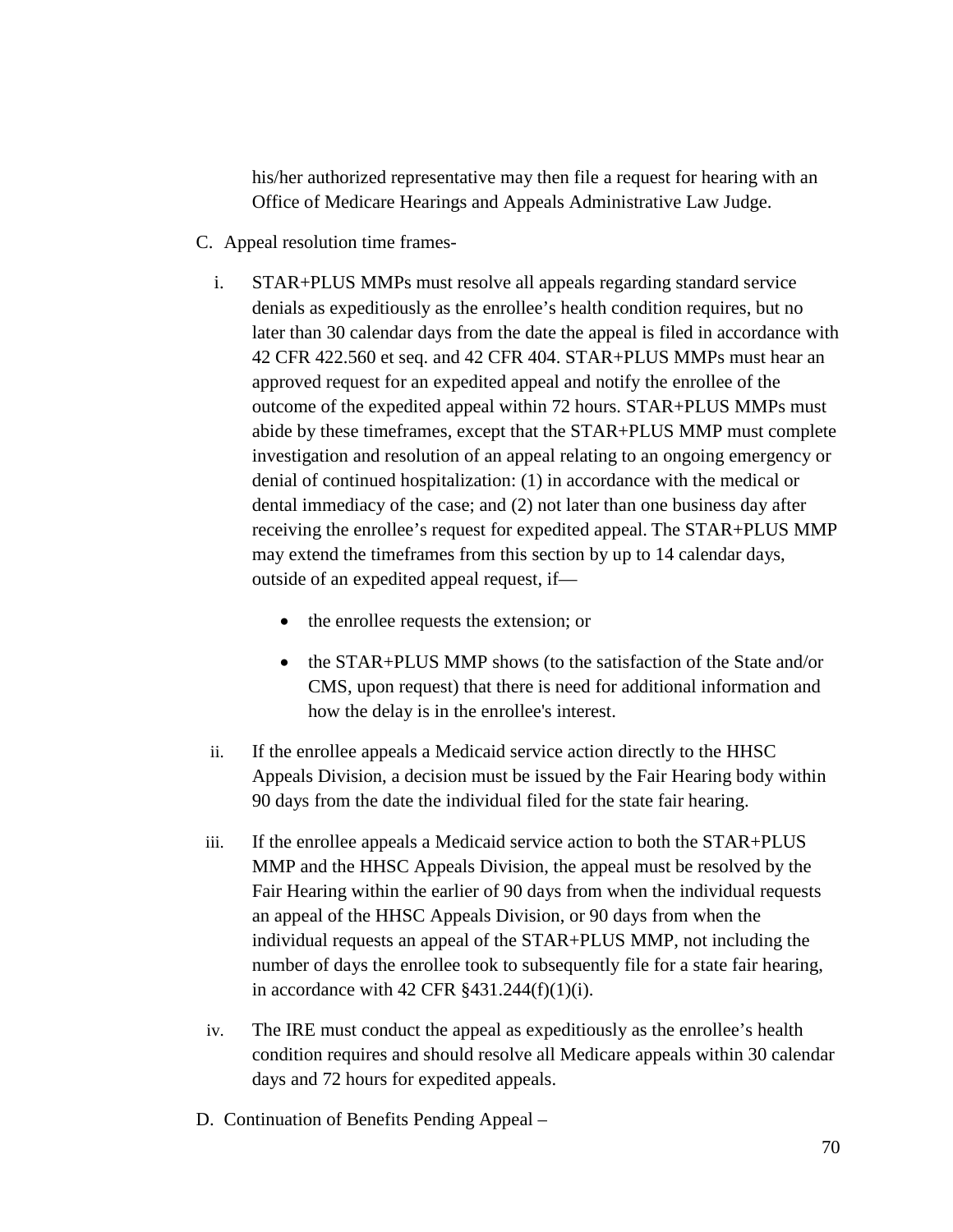- i. As provided in 42 CFR §431.211, and §431.230, §420, and §424, continuations of covered Medicaid services will continue to be required when a request is made within the applicable timeframes for making such request. This means that authorized benefits will continue to be provided, and that STAR+PLUS MMPs must continue to pay providers for providing services pending an internal STAR+PLUS MMP appeal or Fair Hearing request. Payments will not be recouped based on the outcome of the appeal for services covered during pending appeals. This right to aid pending an appeal currently exists in Medicaid, but generally is not currently available in Medicare.
- ii. Continuation of all Medicare Parts A and B and non-Part D benefits will be required to be provided pending internal STAR+PLUS MMP appeals.
- iii. In the case of a decision where the STAR+PLUS MMP, the HHSC Appeals Division, and the IRE all issue a ruling, the STAR+PLUS MMPs shall be bound by the ruling that is most favorable to the enrollee.
- E. Integrated Notice Enrollees will be notified of all applicable Medicare and Medicaid appeal rights through a single notice specific to the service or item type in question, developed jointly by the State and CMS.

## **XI. STAR+PLUS MMPs' Marketing, Outreach, and Education Activity**

As indicated in the CMS "Announcement of Calendar Year (CY) 2013 Medicare Advantage Capitation rates and Medicare Advantage and Part D Payment Policies and Final Call Letter" released on April 2, 2012, CMS Medicare Marketing Guidelines do not apply to marketing done by State governments and marketing materials created by the State do not need to be reviewed or submitted in HPMS. However, CMS and the State agree to work together in the development of these materials and the State will consult with CMS on the development of the materials.

A. Marketing and Enrollee Communication Standards for STAR+PLUS MMPs – STAR+PLUS MMPs will be subject to rules governing their marketing and enrollee communications as specified under section  $1851(h)$  and  $1932(d)(2)$  of the Social Security Act; 42 CFR §422.111, §422.2260 et. seq., §423.120(b) and (c), §423.128, and §423.2260 et. seq., §438.104; and the Medicare Marketing Guidelines (Chapter 3 of the Medicare Managed Care Manual and Chapter 2 of the Prescription Drug Benefit Manual). The following exceptions apply: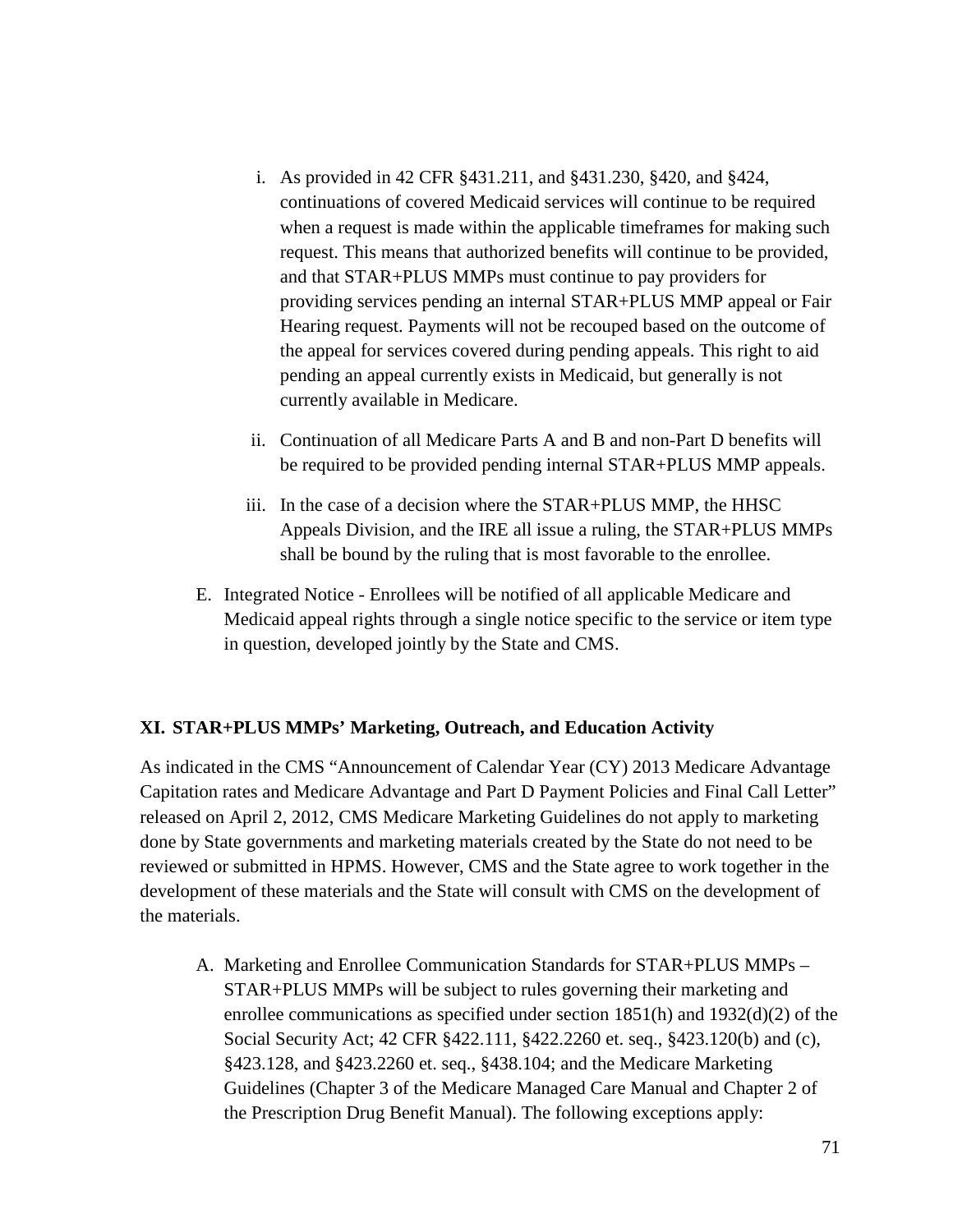- i. STAR+PLUS MMPs may not market directly to individuals on a one-onone basis but may provide responses to enrollee-initiated requests for information and/or enrollment. STAR+PLUS MMPs may participate in group marketing events and provide general audience materials (such as general circulation brochures, and media and billboard advertisements). STAR+PLUS MMPs must refer all potential enrollees to the state enrollment broker for enrollment. The State reserves the right to develop predetermined marketing scripts for STAR+PLUS MMP staff, subject to CMS review and approval. All processing of enrollments and disenrollments will occur as stated in this appendix.
- ii. CMS and the State will develop a process to mitigate beneficiary shifting from STAR+PLUS MMPs to other plans operated by the same parent company. At a minimum, the three-way contract will identify procedures to provide additional education to enrollees that are considering opting out of a STAR+PLUS MMP for a non-Demonstration plan that may be a part of the same corporate family. Beneficiary choices regarding enrollment will be honored by CMS and the State.
- B. Review and Approval of Marketing and Enrollee Communications STAR+PLUS MMPs must receive prior approval of all marketing and enrollee communications materials in categories of materials that CMS and/or the State requires to be prospectively reviewed. STAR+PLUS MMP materials may be designated as eligible for the File & Use process, as described in 42 CFR §422.2262(b) and §423.2262(b), and will therefore be exempt from prospective review and approval by both CMS and the State. CMS and the State may agree to defer to one or the other party for review of certain types of marketing and enrollee communications, as agreed in advance by both parties. STAR+PLUS MMPs must submit all marketing and enrollee communication materials, whether prospectively reviewed or not, via the CMS HPMS Marketing Module.
- C. Permissible Start Date for STAR+PLUS MMP Marketing Activity STAR+PLUS MMPs may begin marketing activity, as limited by section A.i above, no earlier than 90 days prior to the effective date of enrollment for the contract year.
- D. Minimum Required Marketing and Enrollee Communications Materials At a minimum, STAR+PLUS MMPs will provide current and prospective enrollees the following materials. These materials will be subject to the same rules regarding content and timing of beneficiary receipt as applicable under section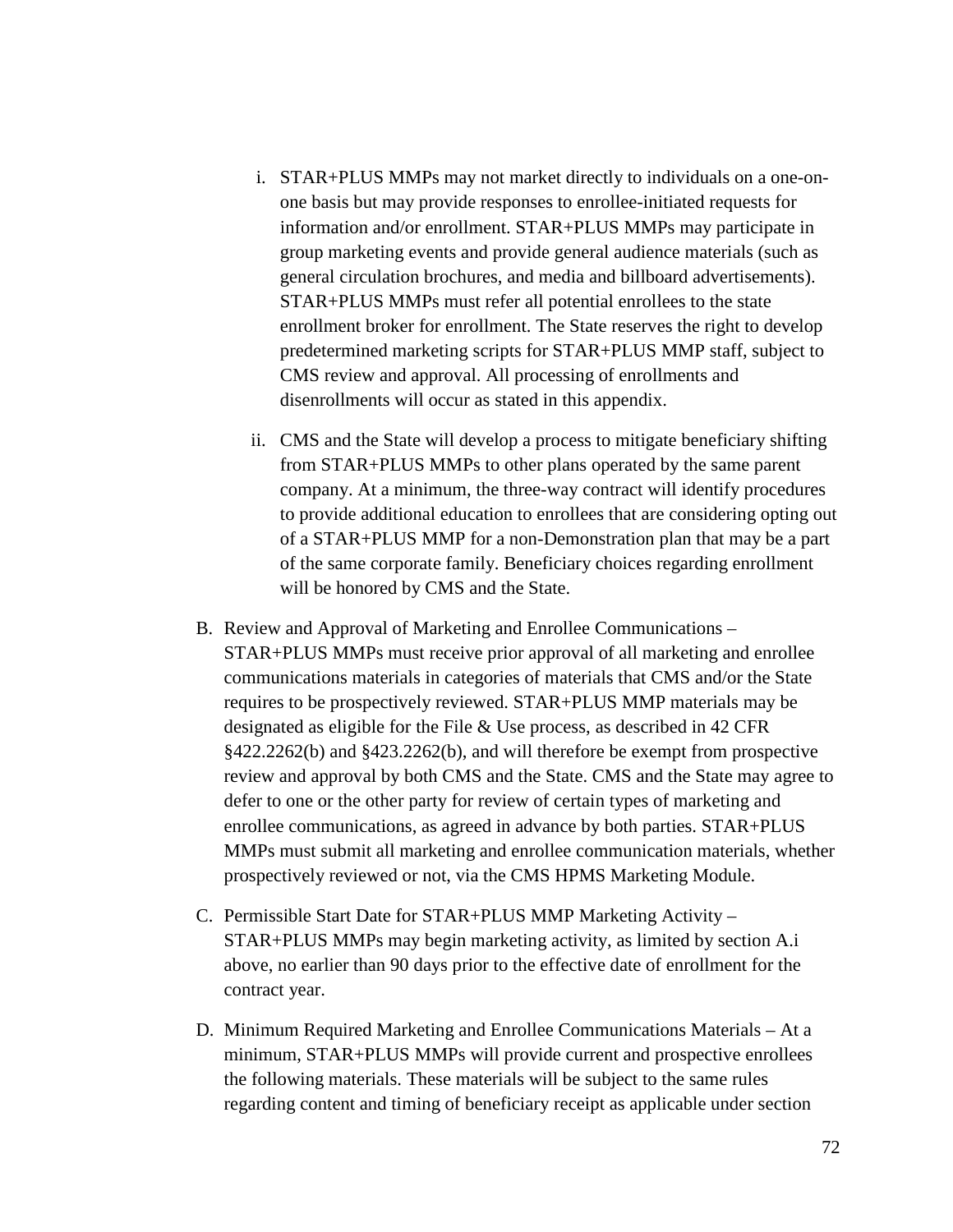1851(h) of the Social Security Act; 42 CFR §422.111, §422.2260 et. seq., §423.120(b) and (c), §423.128, and §423.2260 et. seq.; and the Medicare Marketing Guidelines (Chapter 3 of the Medicare Managed Care Manual and Chapter 2 of the Prescription Drug Benefit Manual).

- i. An Evidence of Coverage (EOC) document that includes information about all State-covered and plan-covered and flexible benefits, in addition to the required Medicare benefits information.
- ii. An Annual Notice of Change (ANOC) summarizing all major changes to the STAR+PLUS MMP's covered benefits from one contract year to the next, starting in the second year of the Demonstration.
- iii. A Summary of Benefits (SB) containing a concise description of the important aspects of enrolling in the STAR+PLUS MMP, as well as the benefits offered under the plan, including co-pays, applicable conditions and limitations, and any other conditions associated with receipt or use of benefits. STAR+PLUS MMPs will use a Demonstration-specific Summary of Benefits.
- iv. A combined provider and pharmacy directory that includes all providers of Medicare, Medicaid, and flexible benefits.
- v. A comprehensive, integrated formulary that includes Medicare and Medicaid outpatient prescription drugs provided under the STAR+PLUS MMP.
- vi. A single identification card for accessing all covered services under the STAR+PLUS MMP.
- vii. All Medicare Part D required notices, with the exception of the LIS Rider required under Chapter 13 of the Prescription Drug Benefit Manual, and the creditable coverage and late enrollment penalty notices required under Chapter 4 of the Prescription Drug Benefit Manual.

### **XII. Administration and Oversight**

- A. Oversight Framework
	- i. Under the Demonstration, there will be a CMS-State Contract Management Team that will ensure access, quality, program integrity, compliance with applicable laws, including but not limited to Emergency Medical Treatment and Active Labor Act (EMTALA) and ADA, and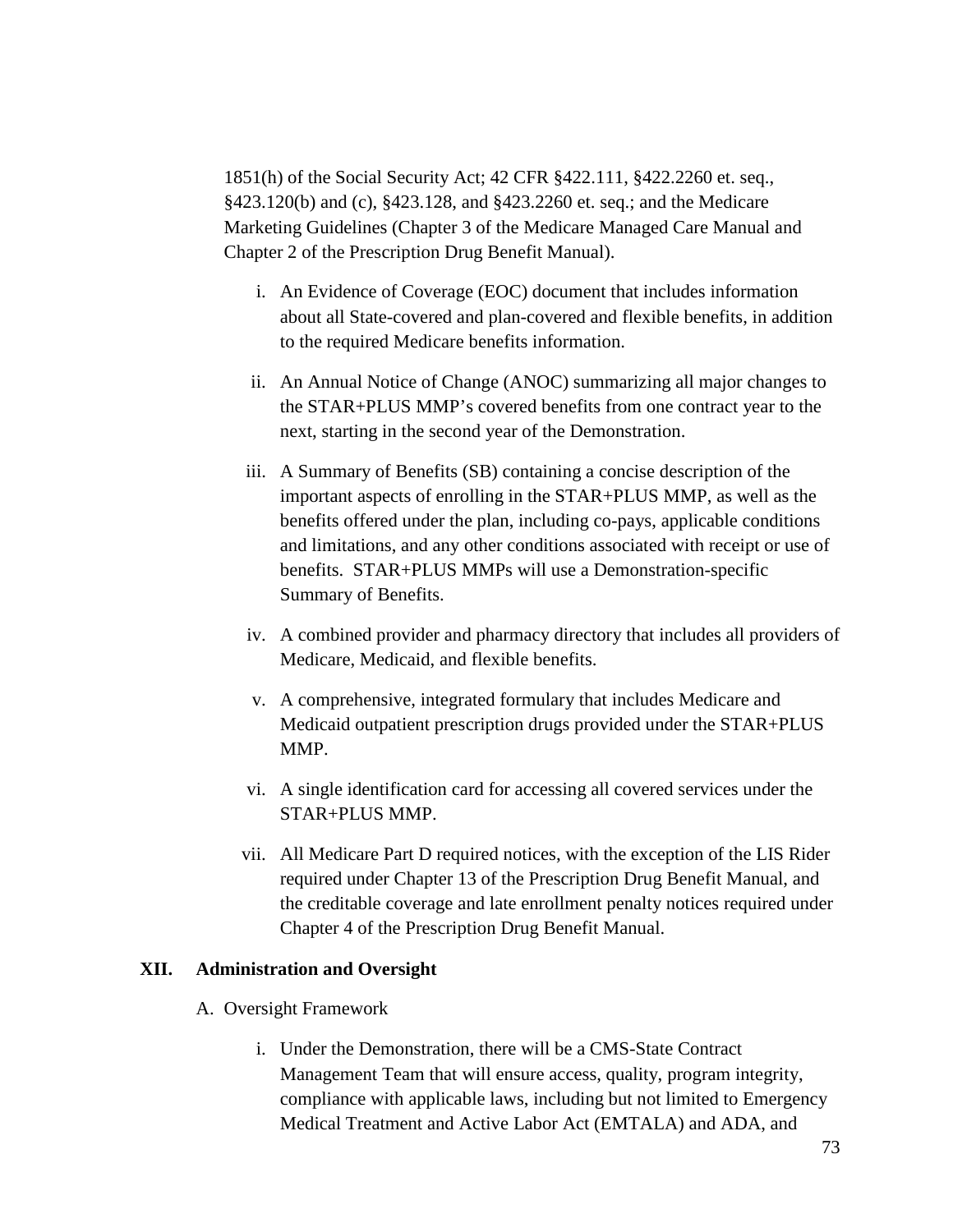financial solvency, including reviewing and acting on data and reports, conducting studies, and taking corrective action. CMS and the State will require STAR+PLUS MMPs to have a comprehensive plan to detect, correct, prevent, and report fraud, waste, and abuse, including applicable requirements under Chapter 531 of Texas Government Code. STAR+PLUS MMPs must have policies and procedures in place to identify and address fraud, waste, and abuse at both the plan and the thirdparty levels in the delivery of covered services, including prescription drugs, medical and behavioral health services, and LTSS. In addition, all Medicare Part D requirements and many Medicare Advantage requirements regarding oversight, monitoring, and program integrity will be applied to STAR+PLUS MMPs by CMS in the same way they are currently applied for Medicare Advantage organizations and Part D sponsors.

These responsibilities are not meant to detract from or weaken any current State or CMS oversight responsibilities, including oversight by the Medicare Drug Benefit Group and other relevant CMS groups and divisions, as those responsibilities continue to apply, but rather to assure that such responsibilities are undertaken in a coordinated manner. Neither party shall take a unilateral enforcement action relating to day-to-day oversight without notifying the other party in advance.

- B. The Contract Management Team
	- i. Structure The Contract Management Team will include representatives from CMS and the State, authorized and empowered to represent CMS and the State about aspects of the three-way contract. Generally, the CMS members of the team will include the State Lead from MMCO, CMS Regional Office Lead from the Consortium for Medicaid and Children's Health Operations (CMCHO), and an Account Manager from the Consortium for Medicare Health Plans Operations (CMHPO). The precise makeup will include individuals who are knowledgeable about the full range of services and supports utilized by the target population, particularly LTSS.
	- ii. Reporting Data reporting to CMS and the State will be coordinated and unified to the extent possible. Specific reporting requirements and processes for the following areas will be detailed in the three-way contract: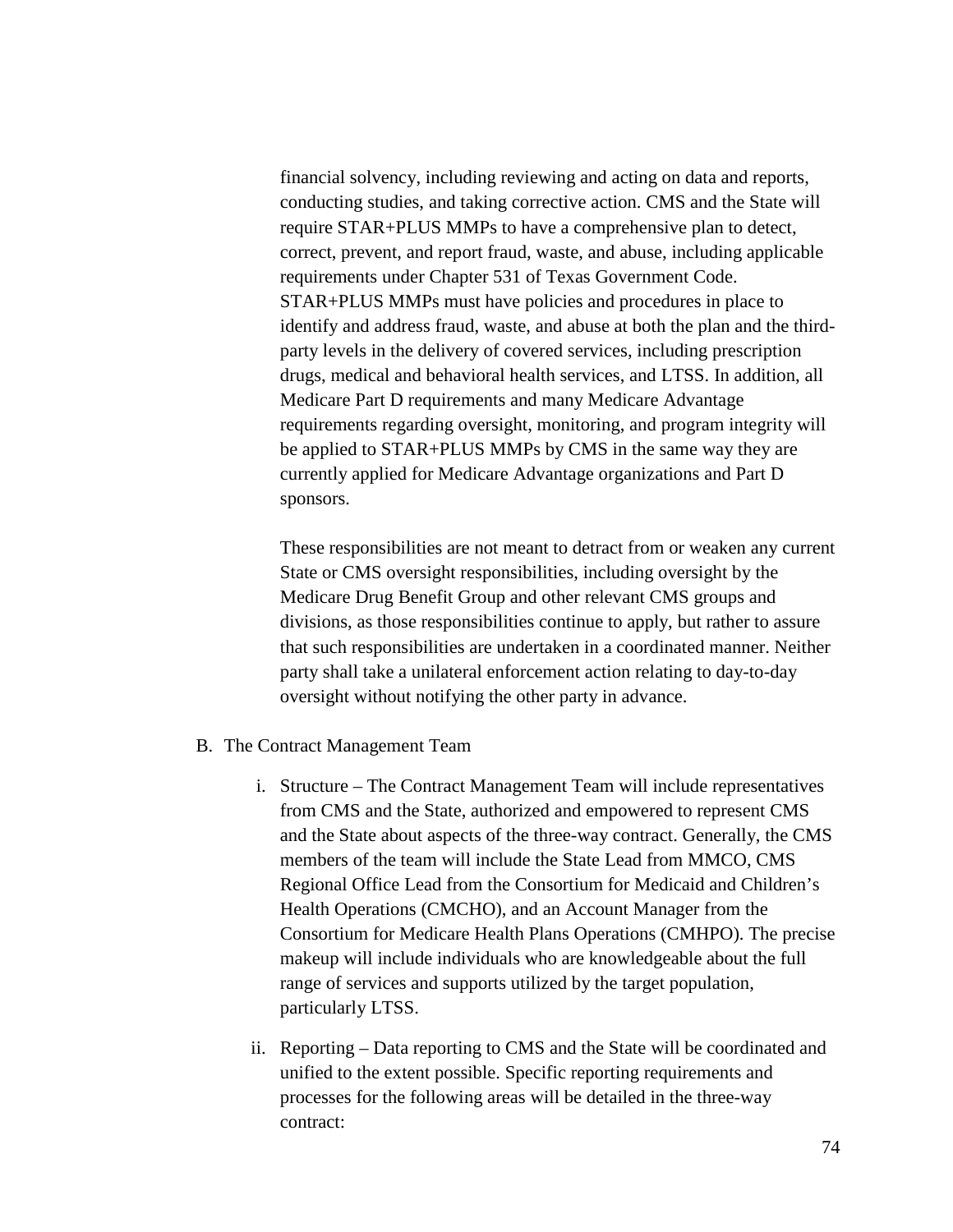- 1. Quality (including HEDIS); core measures are articulated in Table 7-1 in this MOU.
- 2. Rebalancing from institutional to HCBS settings
- 3. Utilization
- 4. Encounter reporting
- 5. Enrollee satisfaction (including CAHPS)
- 6. Grievances (complaints) and appeals
- 7. Enrollment/disenrollment rates
- 8. Medicare Part C and D reporting requirements, as applicable
- 9. All required THTQIP section 1115(a) demonstration reporting
- 10. Financial Statistical Reports, and other financial and related reports as specified in the three-way contract
- 11. Any MMP-specific reporting which may be required by TDI
- C. Day-to-Day Oversight and Coordination

The Contract Management Team will be responsible for day-to-day monitoring of each STAR+PLUS MMP. These responsibilities include, but are not limited to:

- i. Monitoring compliance with reporting requirements;
- ii. Monitoring compliance with the terms of the three-way contract, including issuance of joint notices of non-compliance/enforcement;
- iii. Coordination of periodic audits and surveys of the STAR+PLUS MMP;
- iv. Receipt and response to complaints;
- v. Review reports from the Ombudsman;
- vi. Reviewing direct stakeholder input on both plan-specific and systematic performance;
- vii. Regular meetings with each STAR+PLUS MMP;
- viii. Coordination of requests for assistance from contractors, and assignment of appropriate State and CMS staff to provide technical assistance;
- ix. Coordinate review of marketing materials and procedures; and
- x. Coordinate review of grievance and appeals data, procedures, and materials.
- D. Centralized Program-Wide Monitoring, Surveillance, Compliance, and Enforcement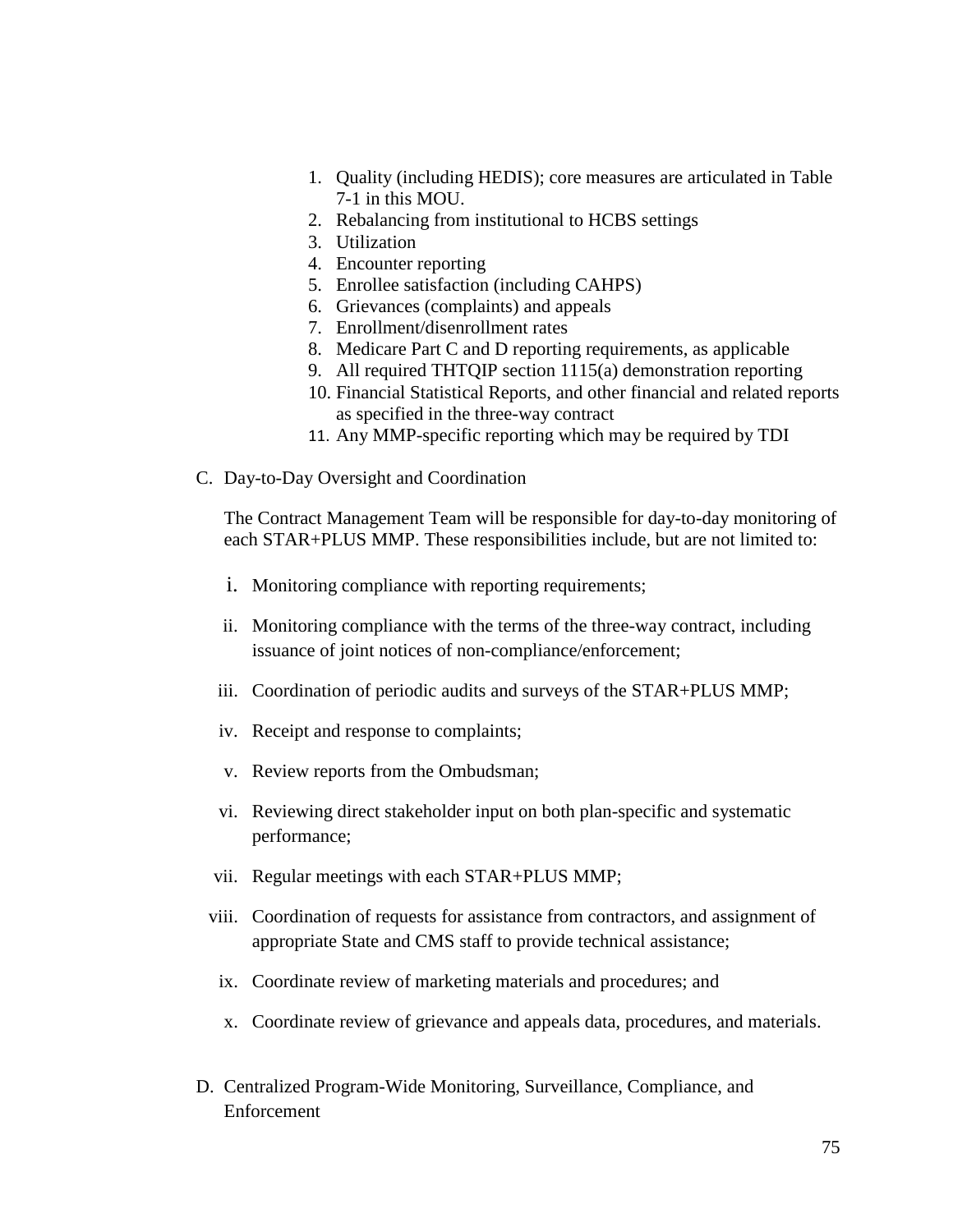CMS' central office conducts a wide array of data analyses, monitoring studies, and audits. STAR+PLUS MMP contracts will be included in these activities, just as all Medicare Advantage and Part D organizations will be included. STAR+PLUS MMP contracts will be treated in the same manner, which includes analysis of their performance based on CMS internal data, active collection of additional information, and CMS issuance of compliance notices, where applicable. The State and Contract Management Team will be informed about these activities and copied on notices, but will not take an active part in these ongoing projects or activities.

E. Emergency/Urgent Situations

Both CMS and the State shall retain discretion to take immediate action where the health, safety or welfare of any enrollee is imperiled or where significant financial risk is indicated. In such situations, CMS and the State shall notify a member of the Contract Management Team no more than 24 hours from the date of such action, and the Contract Management Team will undertake subsequent action and coordination.

#### F. STAR+PLUS MMPs Call Center Requirements

STAR+PLUS MMPs will be responsible for implementing the following call center elements for current and prospective enrollees which incorporate current federal regulatory requirements and CMS guidance requirements for Medicare Advantage Plans and Part D plans as well as Demonstration specific requirements:

- i. STAR+PLUS MMPs shall operate a toll-free enrollee services telephone line. The line must be available statewide a minimum of 8 a.m. to 8 p.m. Central Time, seven days a week, and be staffed by customer service representatives except for weekends and federal and state holidays, to be indicated in the three-way contract.
- ii. STAR+PLUS MMPs shall ensure that after hours, on weekends, and on holidays the toll-free enrollee services telephone line is answered by an automated system with the capability to provide callers with operating hours and instructions on what to do in cases of emergency. All recordings must be in English, Spanish, and the languages of other major population groups in the service area. A voice mailbox must be available after hours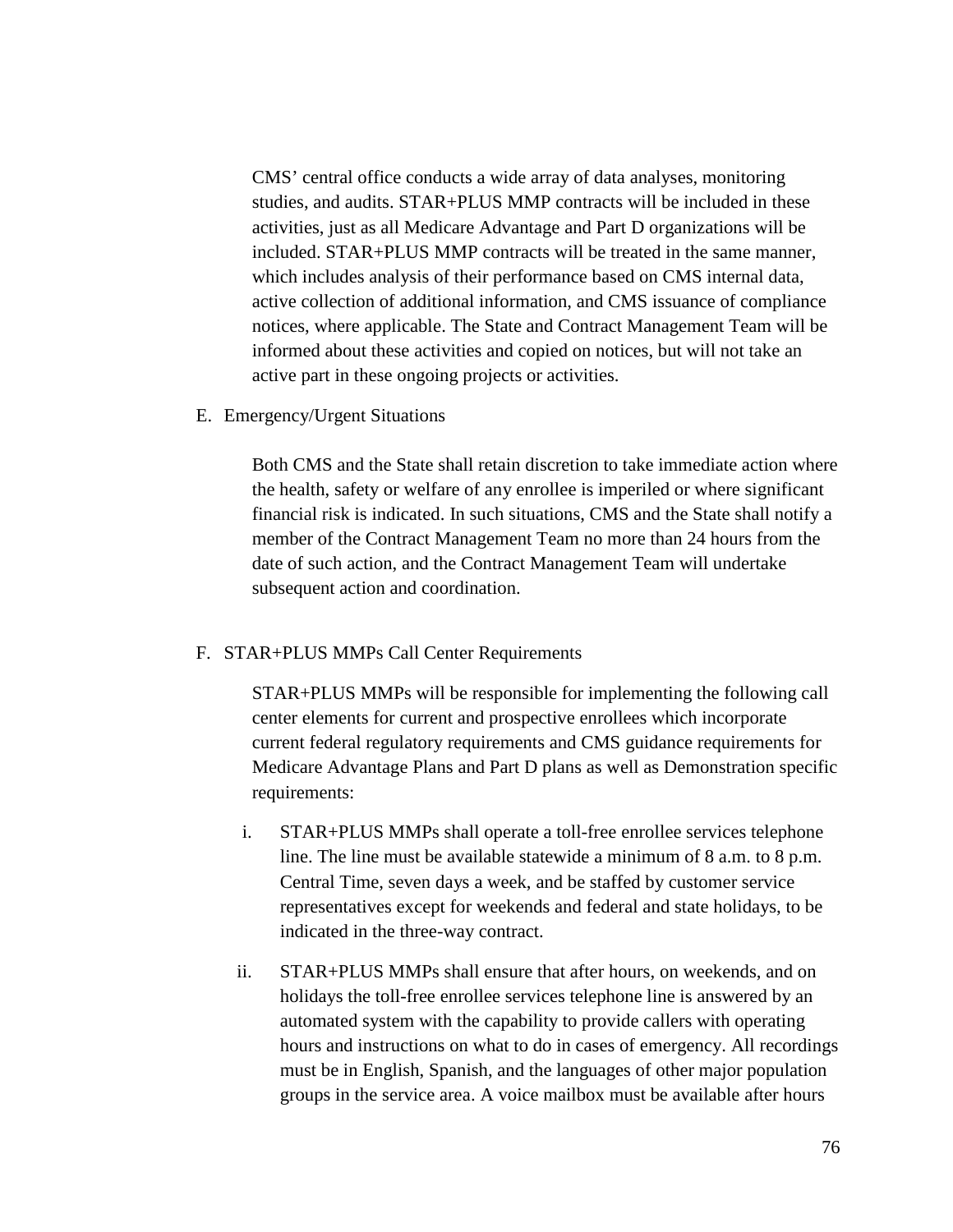for callers to leave messages. Calls received by the automated system must be returned on the next business day.

- iii. Customer service representatives must be available in sufficient numbers to support current and prospective enrollees and meet CMS and State specified standards.
- iv. STAR+PLUS MMPs shall have interpreter services available to call center personnel to answer questions from non-English speaking and limited English proficient current and prospective enrollees. Oral interpretation services must be available free-of-charge to all current and prospective enrollees in all non-English languages spoken by enrollees.
- v. TTY services or comparable services must be available for people who are deaf or hard of hearing.
- vi. STAR+PLUS MMPs must ensure that customer service representatives shall, upon request, make available to current and prospective enrollees information including, but not limited to, the following:
	- a. The identity, locations, qualifications, and availability of providers;
	- b. Enrollees' rights and responsibilities;
	- c. The procedures available to an enrollee and/or provider(s) to challenge or appeal the failure of the STAR+PLUS MMP to provide a requested coverage and to appeal any adverse actions (denials);
	- d. How to access oral interpretation services and written materials in prevalent languages and alternative, cognitively accessible formats;
	- e. How to access the Ombudsman, the HHSC enrollment broker, and 1-800-Medicare;
	- f. Information on all covered services and flexible benefits or other available resources (e.g., state agency services) either directly or through referral or authorization; and
	- g. The procedures for an enrollee to change MMPs or to opt-out of the Demonstration.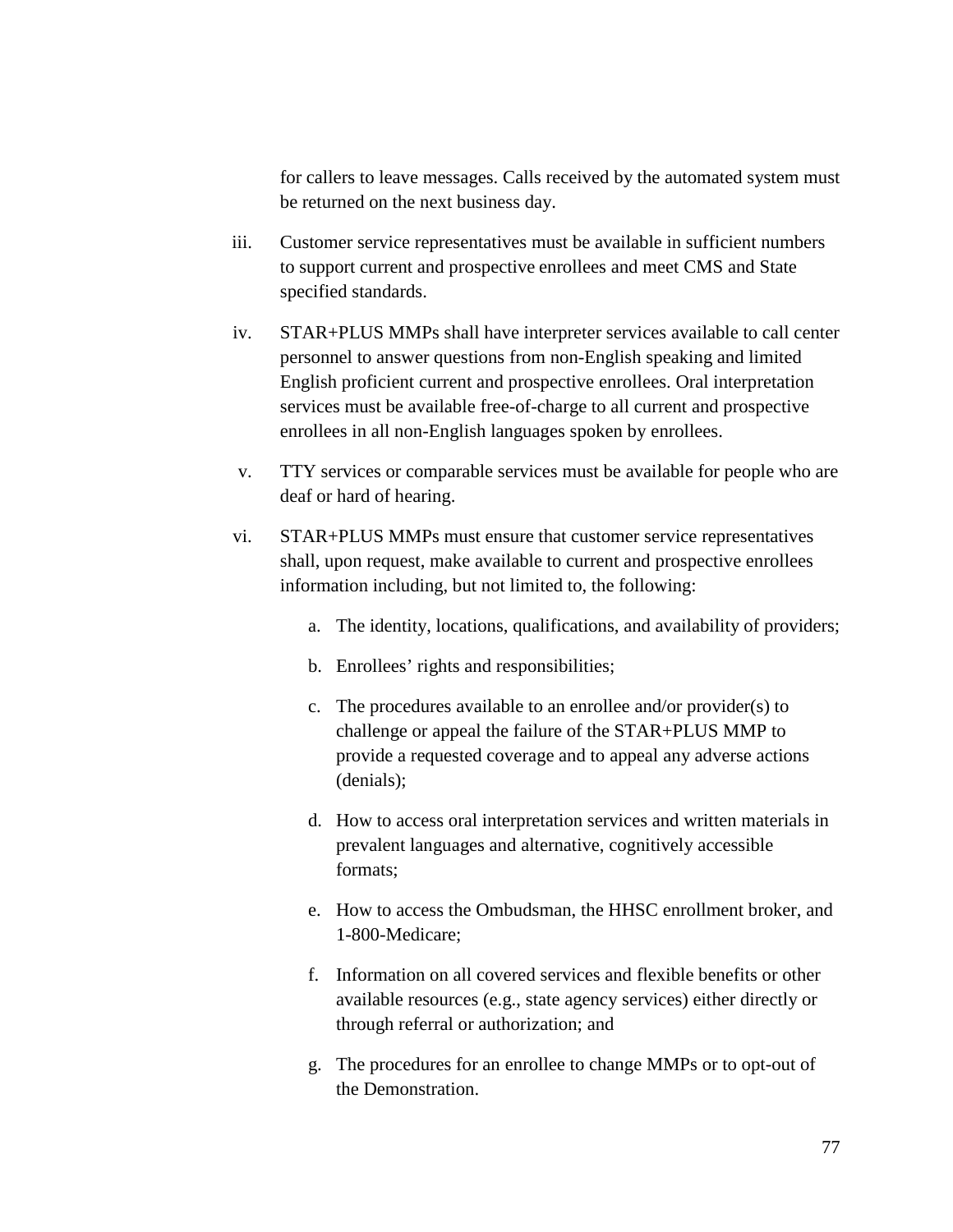G. Data System Specifications, Reporting Requirements, and Interoperability

To the maximum extent possible, CMS and the State will collaborate to achieve interoperability among data systems and reporting processes, including:

- i. Data system description and architecture and performance requirements
- ii. Current information system upgrades and development plans and resource commitments necessary for implementation
- iii. Consolidated reporting requirements
- iv. Encounter reporting
- v. Reporting data for evaluation and program integrity
- vi. Data Exchange among CMS, Texas providers, STAR+PLUS MMPs, and the Federally Facilitated Marketplace, as applicable
- H. Unified Quality Metrics and Reporting

STAR+PLUS MMPs will be required to report quality measures that examine access and availability, care coordination/transitions, health and well-being, mental and behavioral health, LTSS, patient/caregiver experience, screening and prevention, and quality of life. This includes a requirement to report Medicare HEDIS, HOS, and CAHPS data, as well as measures related to LTSS. HEDIS, HOS, and CAHPS measures will be reported consistent with Medicare requirements for HEDIS plus any additional Medicaid measures identified by the State. All existing Part D metrics will be collected as well. The State will supplement quality reporting requirements with additional State-specific measures.

A combined set of core metrics is described below in Table 7-1; more detail on the measures will be provided in the three-way contract. CMS and the State will utilize the reported measures in the combined set of core metrics for various purposes, including implementation and ongoing monitoring, assessing plan performance and outcomes, and to allow quality to be evaluated and compared with other plans in the model. A subset of these will also be used for calculating the quality withhold payment as addressed in Section VI of Appendix 6 in this MOU.

In addition, it is the State's objective to recognize and reward both excellence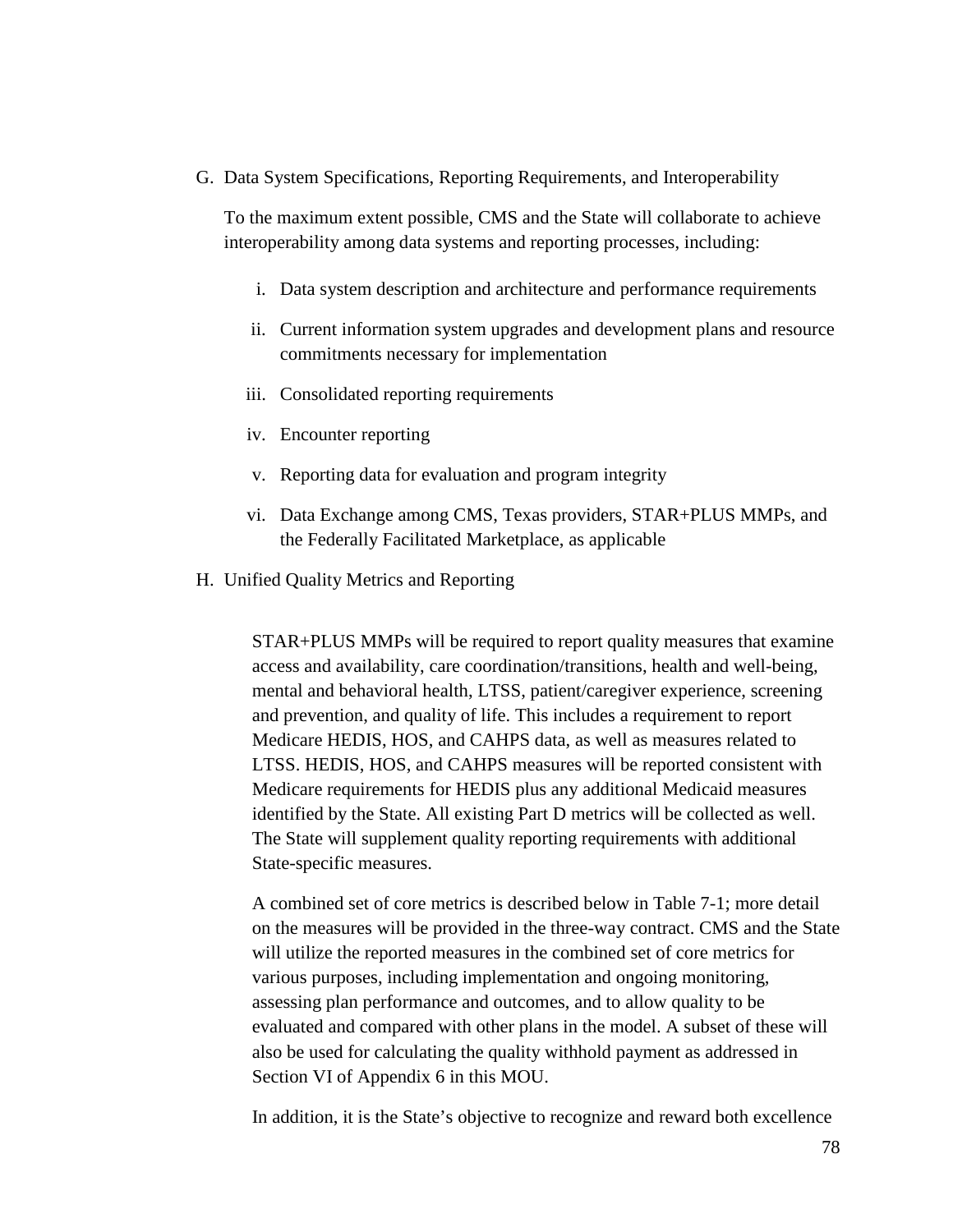and improvement in performance by applying a variety of incentives and disincentives for demonstrated STAR+PLUS MMP performance. A subset of Demonstration quality measures reported by the STAR+PLUS MMPs (in Table 7-2 as well as indicated with an asterisk (\*) in Table 7-1 below) will be reported through various STAR+PLUS program reporting mechanisms. Table 7-2 consists of a combination of national and State-specific metrics appropriate for Texas's Demonstration population, including measures for acute care and HCBS.

STAR+PLUS MMPs must submit data consistent with requirements established by CMS and/or the State as further described below and in the three-way contract. STAR+PLUS MMPs will also be subject to monitoring efforts consistent with the requirements of Medicare Advantage and Part D as described in Section XII of this appendix.

| <b>Measure</b> | <b>Description</b>                                                                                                                                                                                                                                                         | <b>Measure</b><br><b>Steward/Data</b><br><b>Source</b> | <b>CMS</b> Core<br><b>Measure</b> | <b>State Specified</b><br><b>Measure</b> |
|----------------|----------------------------------------------------------------------------------------------------------------------------------------------------------------------------------------------------------------------------------------------------------------------------|--------------------------------------------------------|-----------------------------------|------------------------------------------|
| management     | Antidepressant medication Percentage of enrollees 18 years of NCQA/HEDIS<br>age and older who were diagnosed<br>with a new episode of major<br>depression and treated with<br>antidepressant medication, and who<br>remained on an antidepressant<br>medication treatment. |                                                        | X                                 | $X^*$                                    |

**Table 7-1: Core Quality Measures under the Demonstration**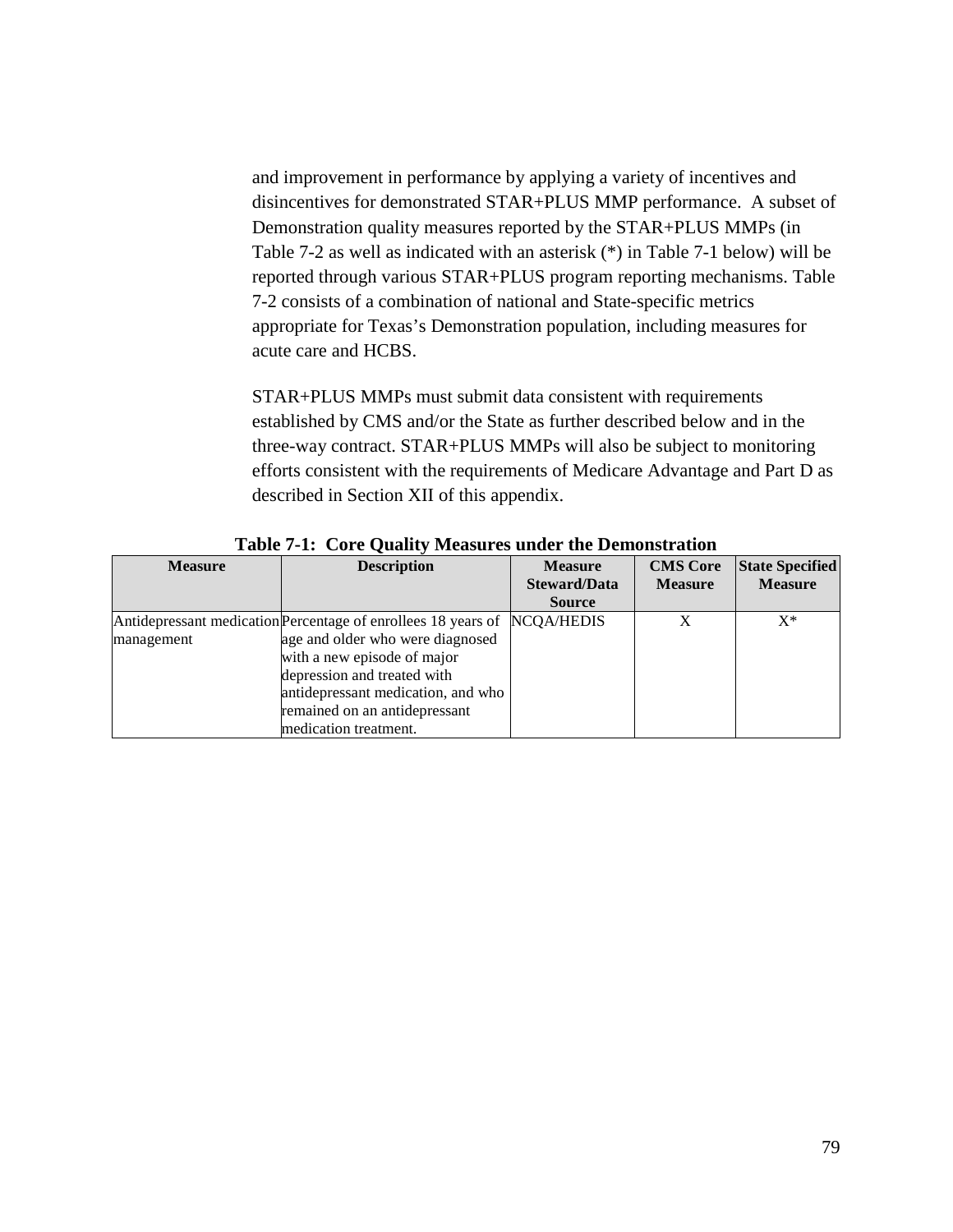|                        |                                                                 |                   | X | $X^*$ |
|------------------------|-----------------------------------------------------------------|-------------------|---|-------|
|                        | Initiation and Engagement The percentage of adolescent and      | <b>NCQA/HEDIS</b> |   |       |
| of Alcohol and Other   | adult enrollees with a new episode                              |                   |   |       |
| Drug Dependence        | of alcohol or other drug (AOD)                                  |                   |   |       |
| Treatment              | dependence who received the                                     |                   |   |       |
|                        | following:                                                      |                   |   |       |
|                        | Initiation of AOD Treatment.                                    |                   |   |       |
|                        | The percentage of enrollees                                     |                   |   |       |
|                        | who initiate treatment through                                  |                   |   |       |
|                        | an inpatient AOD admission,                                     |                   |   |       |
|                        | outpatient visit, intensive                                     |                   |   |       |
|                        | outpatient encounter or partial                                 |                   |   |       |
|                        | hospitalization within 14 days                                  |                   |   |       |
|                        | of the diagnosis.                                               |                   |   |       |
|                        |                                                                 |                   |   |       |
|                        | <b>Engagement of AOD</b>                                        |                   |   |       |
|                        | Treatment. The percentage of                                    |                   |   |       |
|                        | enrollees who initiated                                         |                   |   |       |
|                        | treatment and who had two or                                    |                   |   |       |
|                        | more additional services with a                                 |                   |   |       |
|                        | diagnosis of AOD within 30                                      |                   |   |       |
|                        |                                                                 |                   |   |       |
|                        | days of the initiation visit.                                   |                   |   |       |
| Follow-up After        | Percentage of discharges for                                    | <b>NCQA/HEDIS</b> | X | $X^*$ |
|                        | Hospitalization for Mental enrollees six years of age and older |                   |   |       |
| <b>Illness</b>         | who were hospitalized for treatment                             |                   |   |       |
|                        | of selected mental health disorders                             |                   |   |       |
|                        | and who had an outpatient visit, an                             |                   |   |       |
|                        | intensive outpatient encounter or                               |                   |   |       |
|                        | partial hospitalization with a mental                           |                   |   |       |
|                        | health practitioner.                                            |                   |   |       |
| Screening for Clinical | Percentage of patients ages 18 years CMS                        |                   | X |       |
|                        | Depression and Follow-up and older screened for clinical        |                   |   |       |
| Care                   | depression using a standardized tool                            |                   |   |       |
|                        | and follow-up plan documented.                                  |                   |   |       |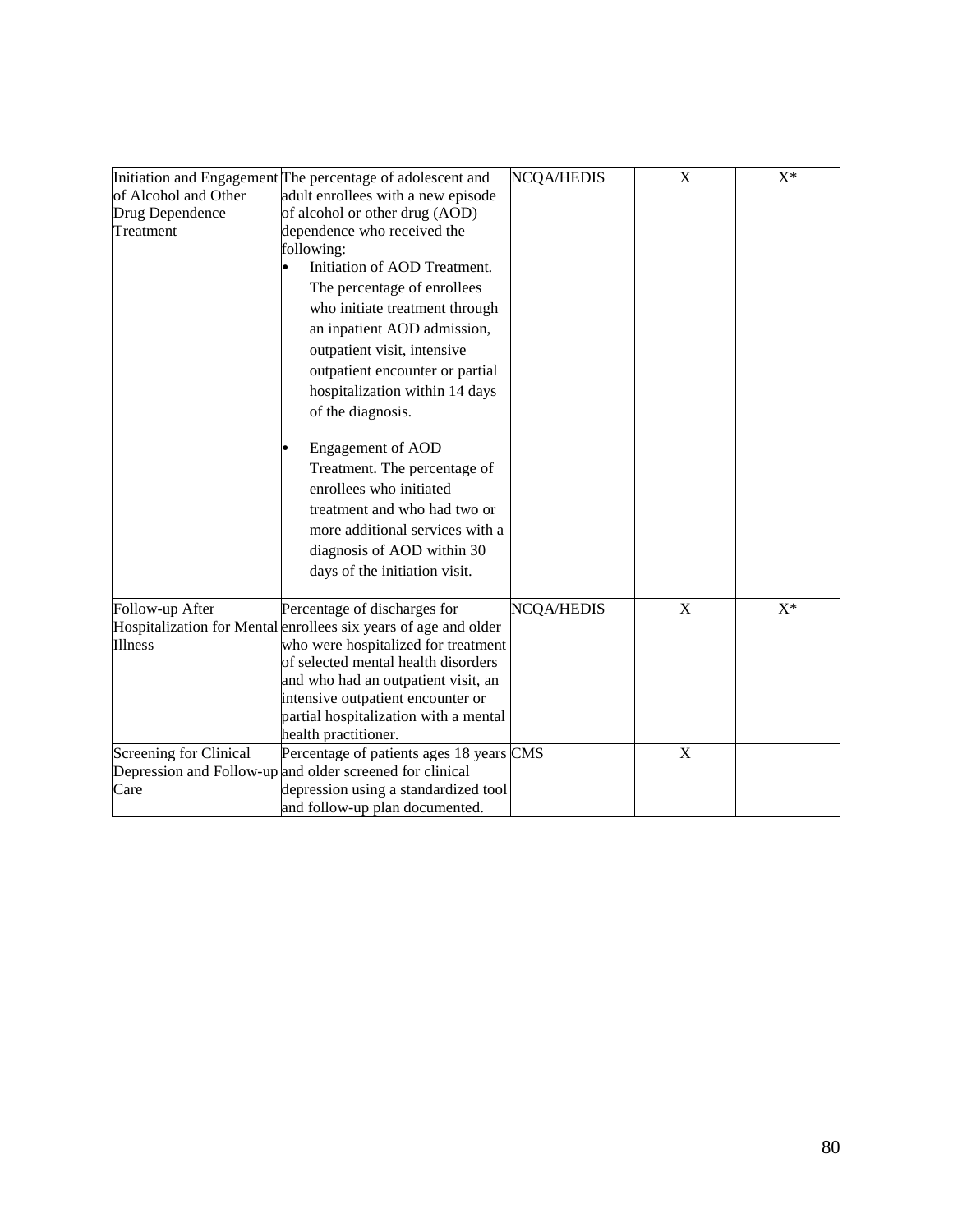| SNP1: Complex Case            | The organization coordinates                                               | <b>NCQA/SNP</b>         | $\mathbf X$ |  |
|-------------------------------|----------------------------------------------------------------------------|-------------------------|-------------|--|
| Management                    | services for enrollees with complex                                        | Structure &             |             |  |
|                               | conditions and helps them access                                           | <b>Process Measures</b> |             |  |
|                               | needed resources.                                                          |                         |             |  |
|                               |                                                                            |                         |             |  |
|                               | Element A: Identifying Enrollees                                           |                         |             |  |
|                               | for Case Management                                                        |                         |             |  |
|                               | Element B: Access to Case                                                  |                         |             |  |
|                               | Management                                                                 |                         |             |  |
|                               | Element C: Case Management                                                 |                         |             |  |
|                               | <b>Systems</b>                                                             |                         |             |  |
|                               | Element D: Frequency of Enrollee<br>Identification                         |                         |             |  |
|                               | <b>Element E: Providing Enrollees</b>                                      |                         |             |  |
|                               | with Information                                                           |                         |             |  |
|                               | Element F: Case Management                                                 |                         |             |  |
|                               | <b>Assessment Process</b>                                                  |                         |             |  |
|                               | Element G: Plan of Care                                                    |                         |             |  |
|                               | Element H: Informing and                                                   |                         |             |  |
|                               | <b>Educating Practitioners</b>                                             |                         |             |  |
|                               | Element I: Satisfaction with Case                                          |                         |             |  |
|                               | Management                                                                 |                         |             |  |
|                               | Element J: Analyzing                                                       |                         |             |  |
|                               | Effectiveness/Identifying                                                  |                         |             |  |
|                               | Opportunities                                                              |                         |             |  |
|                               | Element K: Implementing                                                    |                         |             |  |
|                               | Interventions and Follow-up                                                |                         |             |  |
|                               | Evaluation                                                                 |                         |             |  |
| SNP 6: Coordination of        | The organization coordinates                                               | <b>NCQA/SNP</b>         | X           |  |
| Medicare and Medicaid         | Medicare and Medicaid benefits and Structure &                             | <b>Process Measures</b> |             |  |
| <b>Benefits</b>               | services for enrollees.                                                    |                         |             |  |
|                               | Element A: Coordination of                                                 |                         |             |  |
|                               | Benefits for Dual Eligible Enrollees                                       |                         |             |  |
|                               | Element B: Administrative                                                  |                         |             |  |
|                               | Coordination of D-SNPs                                                     |                         |             |  |
|                               | Element C: Administrative                                                  |                         |             |  |
|                               | <b>Coordination for Chronic Condition</b>                                  |                         |             |  |
|                               | and Institutional Benefit Packages                                         |                         |             |  |
|                               | (May not be applicable for demos)                                          |                         |             |  |
|                               | <b>Element D: Service Coordination</b>                                     |                         |             |  |
|                               | Element E: Network Adequacy                                                |                         |             |  |
|                               | Assessment                                                                 |                         |             |  |
| <b>Care Transition Record</b> | Percentage of patients, regardless of AMA-PCPI                             |                         | $\mathbf X$ |  |
| <b>Transmitted to Health</b>  | age, discharged from an inpatient                                          |                         |             |  |
| Care Professional             | facility to home or any other site of<br>care for whom a transition record |                         |             |  |
|                               | was transmitted to the facility or                                         |                         |             |  |
|                               | primary physician or other health                                          |                         |             |  |
|                               | care professional designated for                                           |                         |             |  |
|                               | follow-up care within 24 hours of                                          |                         |             |  |
|                               | discharge.                                                                 |                         |             |  |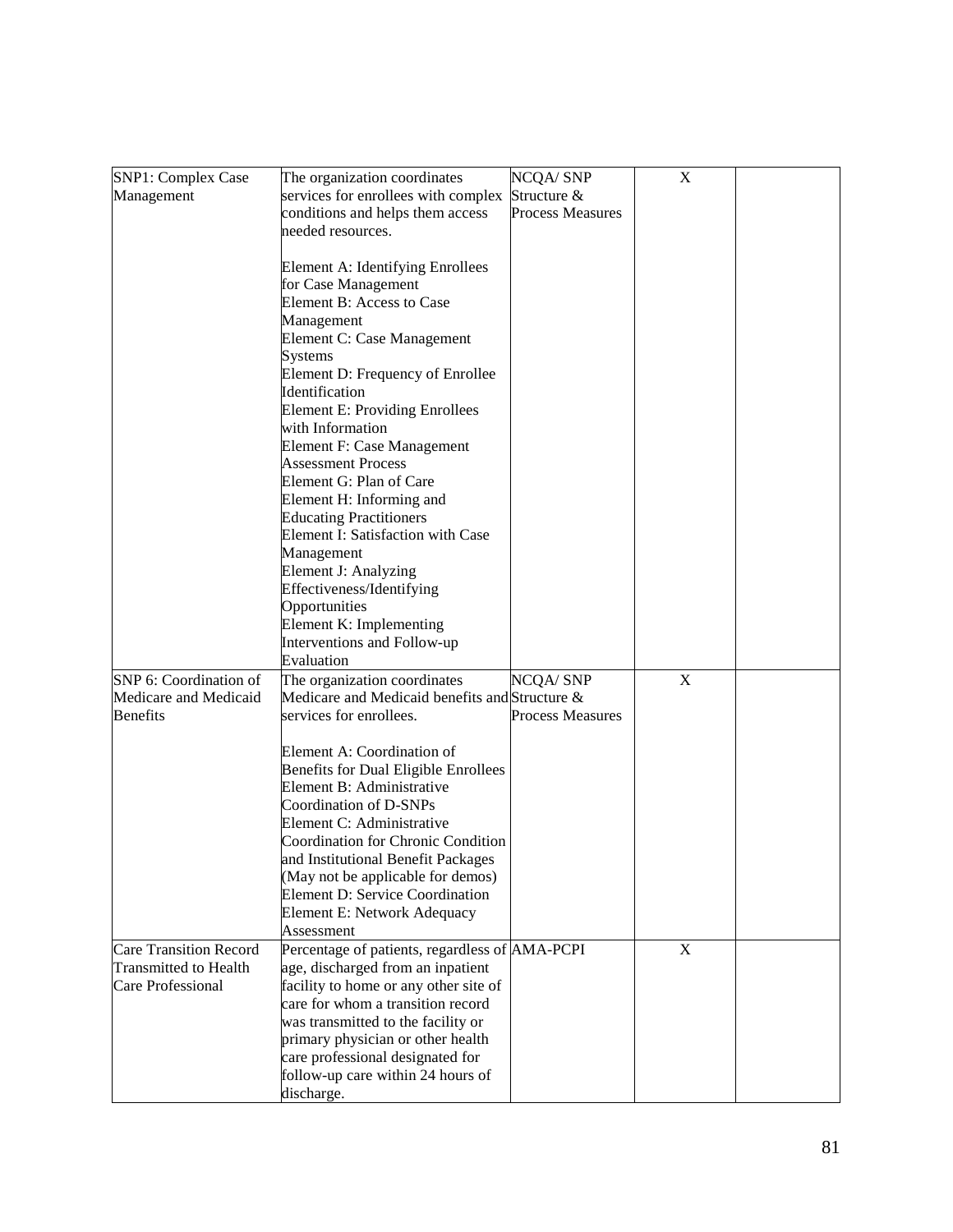|                                | Medication Reconciliation Percent of patients 65 years or older NCQA/HEDIS |                         | $\mathbf X$ |          |
|--------------------------------|----------------------------------------------------------------------------|-------------------------|-------------|----------|
| After Discharge from           | discharged from any inpatient                                              |                         |             |          |
| <b>Inpatient Facility</b>      | facility and seen within 60 days                                           |                         |             |          |
|                                | following discharge by the                                                 |                         |             |          |
|                                | physician providing on-going care                                          |                         |             |          |
|                                | who had a reconciliation of the                                            |                         |             |          |
|                                | discharge medications with the                                             |                         |             |          |
|                                | current medication list in the                                             |                         |             |          |
|                                | medical record documented.                                                 |                         |             |          |
| <b>SNP 4: Care Transitions</b> | The organization manages the                                               | <b>NCQA/SNP</b>         | $\mathbf X$ |          |
|                                | process of care transitions, identifies Structure &                        |                         |             |          |
|                                | problems that could cause                                                  | <b>Process Measures</b> |             |          |
|                                | transitions and where possible                                             |                         |             |          |
|                                | prevents unplanned transitions.                                            |                         |             |          |
|                                |                                                                            |                         |             |          |
|                                | <b>Element A: Managing Transitions</b>                                     |                         |             |          |
|                                | <b>Element B: Supporting Enrollees</b>                                     |                         |             |          |
|                                | through Transitions                                                        |                         |             |          |
|                                | Element C: Analyzing Performance                                           |                         |             |          |
|                                | Element D: Identifying Unplanned                                           |                         |             |          |
|                                | Transitions                                                                |                         |             |          |
|                                | Element E; Analyzing Transitions                                           |                         |             |          |
|                                | <b>Element F: Reducing Transitions</b>                                     |                         |             |          |
| CAHPS, various settings        | Depends on Survey.                                                         | AHRQ/CAHPS              | $\mathbf X$ | $X^{*1}$ |
| including:                     |                                                                            |                         |             |          |
| -Health Plan plus              |                                                                            |                         |             |          |
| supplemental                   |                                                                            |                         |             |          |
| items/questions,               |                                                                            |                         |             |          |
| including:                     |                                                                            |                         |             |          |
|                                |                                                                            |                         |             |          |
| -Experience of Care and        |                                                                            |                         |             |          |
| <b>Health Outcomes for</b>     |                                                                            |                         |             |          |
| <b>Behavioral Health</b>       |                                                                            |                         |             |          |
| (ECHO)                         |                                                                            |                         |             |          |
| -Home Health                   |                                                                            |                         |             |          |
| -Nursing Home                  |                                                                            |                         |             |          |
| -People with Mobility          |                                                                            |                         |             |          |
| Impairments                    |                                                                            |                         |             |          |
| -Cultural Competence           |                                                                            |                         |             |          |
| -Patient Centered              |                                                                            |                         |             |          |
| <b>Medical Home</b>            |                                                                            |                         |             |          |
| Part D Call Center -           | How long pharmacists wait on hold CMS                                      |                         | X           |          |
| Pharmacy Hold Time             | when they call the drug plan's                                             |                         |             |          |
|                                | pharmacy help desk.                                                        | Call Center data        |             |          |
| Part D Call Center -           | Percent of the time that TTY/TDD                                           | CMS                     | X           |          |
| Foreign Language               | services and foreign language                                              |                         |             |          |
| Interpreter and TTY/TDD        | interpretation were available when                                         | Call Center data        |             |          |
| Availability                   | needed by enrollees who called the                                         |                         |             |          |
|                                | drug plan's customer service phone                                         |                         |             |          |
|                                | number.                                                                    |                         |             |          |

<span id="page-83-0"></span><sup>&</sup>lt;sup>1</sup> For certain surveys only.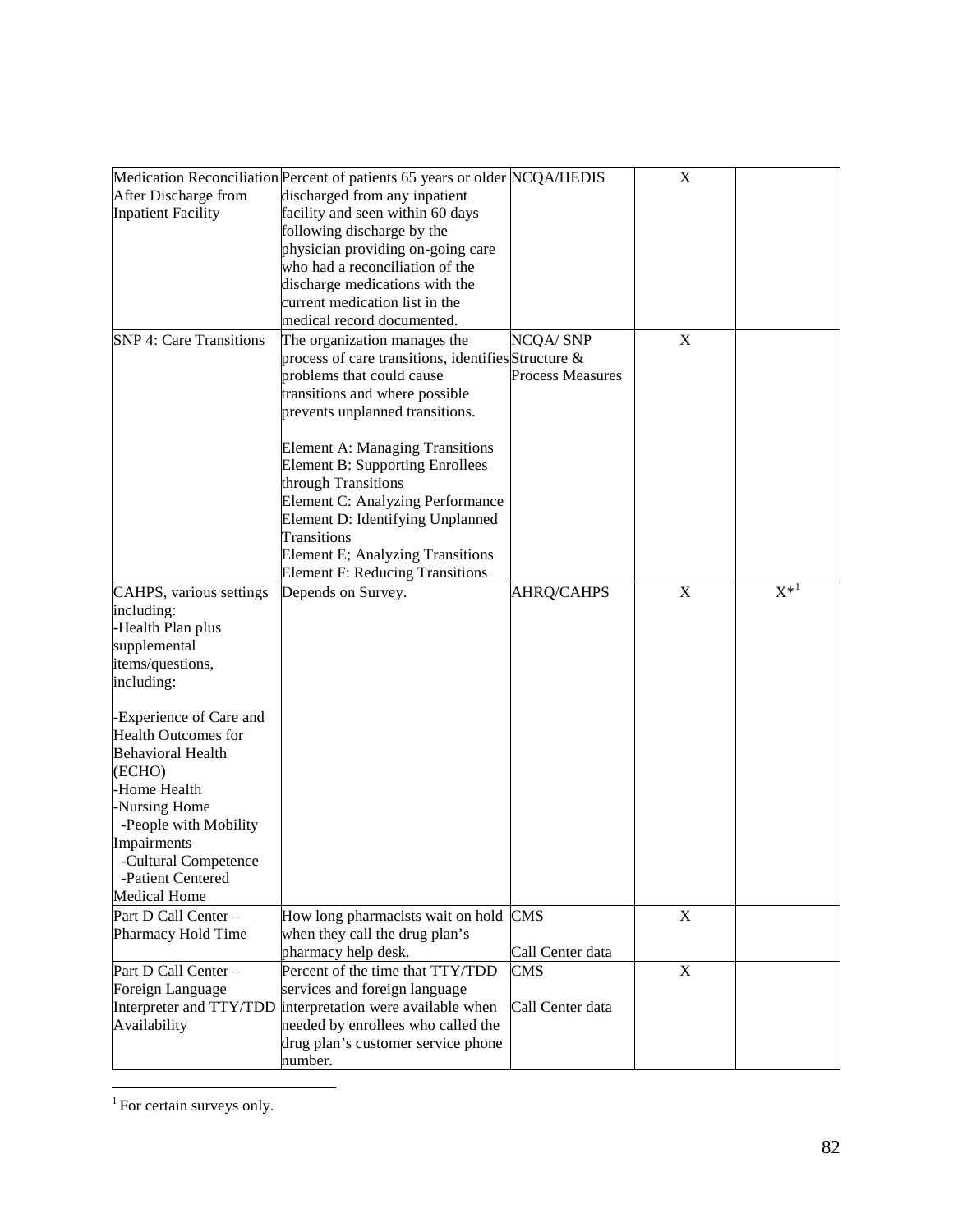| Part D Appeals Auto-<br>Forward          | How often the drug plan did not<br>meet Medicare's deadlines for<br>timely appeals decisions.                                                                                                               | <b>IRE</b>                                                  | $\boldsymbol{\mathrm{X}}$ |  |
|------------------------------------------|-------------------------------------------------------------------------------------------------------------------------------------------------------------------------------------------------------------|-------------------------------------------------------------|---------------------------|--|
|                                          | This measure is defined as the rate<br>of cases auto-forwarded to the<br>Independent Review Entity (IRE)<br>because decision timeframes for<br>coverage determinations or                                   |                                                             |                           |  |
|                                          | redeterminations were exceeded by<br>the plan. This is calculated as:<br>[(Total number of cases auto-<br>forwarded to the IRE) / (Average<br>Medicare Part D enrollment)] *<br>10,000.                     |                                                             |                           |  |
| Part D Appeals Upheld                    | How often an independent reviewer IRE<br>agrees with the drug plan's decision<br>to deny or say no to an enrollee's<br>appeal.                                                                              |                                                             | $\mathbf X$               |  |
|                                          | This measure is defined as the<br>percent of IRE confirmations of<br>upholding the plans' decisions. This<br>is calculated as: [(Number of cases<br>upheld) / (Total number of cases<br>reviewed)] $*100$ . |                                                             |                           |  |
| Part D Enrollment<br>Timeliness          | The percentage of enrollment<br>requests that the plan transmits to<br>the Medicare program within 7<br>days.                                                                                               | Medicare<br>Advantage<br>Prescription Drug<br>System (MARx) | X                         |  |
| Part D Complaints about<br>the Drug Plan | How many complaints Medicare<br>received about the drug plan.<br>For each contract, this rate is                                                                                                            | <b>CMS</b><br>CTM data                                      | $\mathbf X$               |  |
|                                          | calculated as: [(Total number of<br>complaints logged into the CTM for<br>the drug plan regarding any issues) /<br>(Average Contract enrollment)] *<br>$1,000 * 30$ / (Number of Days in<br>Period).        |                                                             |                           |  |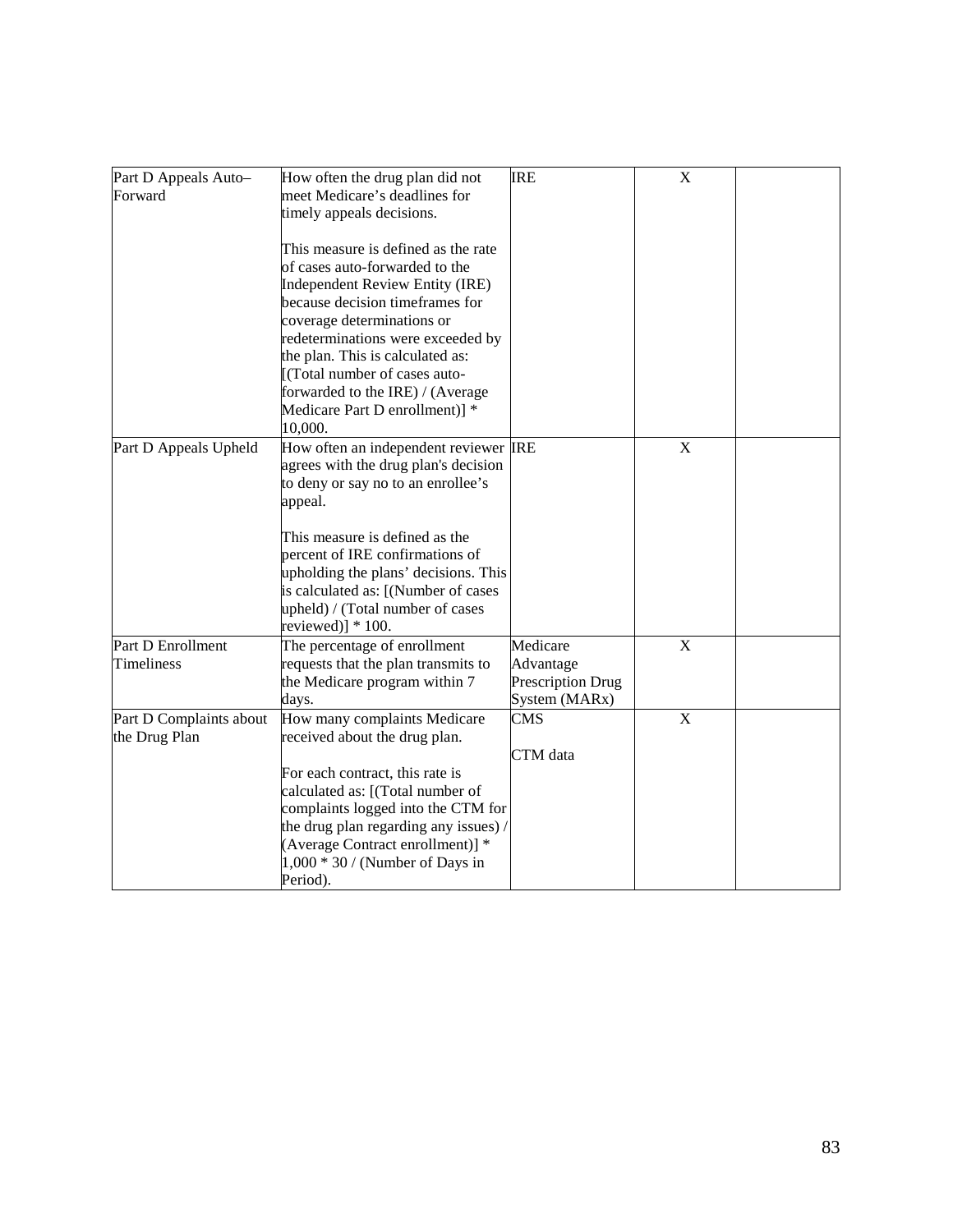|                             | Part D Beneficiary Access To check on whether enrollees are  | <b>CMS</b>           | $\mathbf X$ |  |
|-----------------------------|--------------------------------------------------------------|----------------------|-------------|--|
| and Performance             | having problems getting access to                            |                      |             |  |
| Problems                    | care and to be sure that plans are                           | Administrative data  |             |  |
|                             | following all of Medicare's rules,                           |                      |             |  |
|                             | Medicare conducts audits and other                           |                      |             |  |
|                             | types of reviews. Medicare gives the                         |                      |             |  |
|                             | plan a lower score (from 0 to 100)                           |                      |             |  |
|                             |                                                              |                      |             |  |
|                             | when it finds problems. The score                            |                      |             |  |
|                             | combines how severe the problems                             |                      |             |  |
|                             | were, how many there were, and                               |                      |             |  |
|                             | how much they affect plan enrollees                          |                      |             |  |
|                             | directly. A higher score is better, as                       |                      |             |  |
|                             | it means Medicare found fewer                                |                      |             |  |
|                             | problems.                                                    |                      |             |  |
|                             | Part D Enrollees Choosing The percent of drug plan enrollees | CMS                  | $\mathbf X$ |  |
| to Leave the Plan           | who chose to leave the plan in 2013.                         |                      |             |  |
|                             |                                                              | Medicare             |             |  |
|                             |                                                              | Beneficiary          |             |  |
|                             |                                                              | Database Suite of    |             |  |
|                             |                                                              | <b>Systems</b>       |             |  |
| Part D MPF Accuracy         | The accuracy of how the Plan                                 | CMS                  | $\mathbf X$ |  |
|                             | Finder data match the PDE data.                              |                      |             |  |
|                             |                                                              | PDE data, MPF        |             |  |
|                             |                                                              | Pricing Files,       |             |  |
|                             |                                                              | <b>HPMS</b> approved |             |  |
|                             |                                                              | formulary extracts,  |             |  |
|                             |                                                              | and data from First  |             |  |
|                             |                                                              | DataBank and         |             |  |
|                             |                                                              | Medispan             |             |  |
| Part D High Risk            | The percent of the drug plan                                 | <b>CMS</b>           | $\mathbf X$ |  |
| Medication                  |                                                              |                      |             |  |
|                             | enrollees who get prescriptions for                          |                      |             |  |
|                             | certain drugs with a high risk of                            | PDE data             |             |  |
|                             | serious side effects, when there may                         |                      |             |  |
|                             | be safer drug choices.                                       |                      |             |  |
|                             | Part D Diabetes Treatment Percentage of Medicare Part D      | <b>CMS</b>           | X           |  |
|                             | beneficiaries who were dispensed a                           |                      |             |  |
|                             | medication for diabetes and a                                | PDE data             |             |  |
|                             | medication for hypertension who                              |                      |             |  |
|                             | were receiving an angiotensin                                |                      |             |  |
|                             | converting enzyme inhibitor (ACEI)                           |                      |             |  |
|                             | or angiotensin receptor blocker                              |                      |             |  |
|                             | (ARB) medication which are                                   |                      |             |  |
|                             | recommended for people with                                  |                      |             |  |
|                             | diabetes.                                                    |                      |             |  |
| Part D Medication           | Percent of plan enrollees with a                             | <b>CMS</b>           | $\mathbf X$ |  |
| Adherence for Oral          | prescription for oral diabetes                               |                      |             |  |
| <b>Diabetes Medications</b> | medication who fill their                                    | PDE data             |             |  |
|                             | prescription often enough to cover                           |                      |             |  |
|                             | 80% or more of the time they are                             |                      |             |  |
|                             | supposed to be taking the                                    |                      |             |  |
|                             | medication.                                                  |                      |             |  |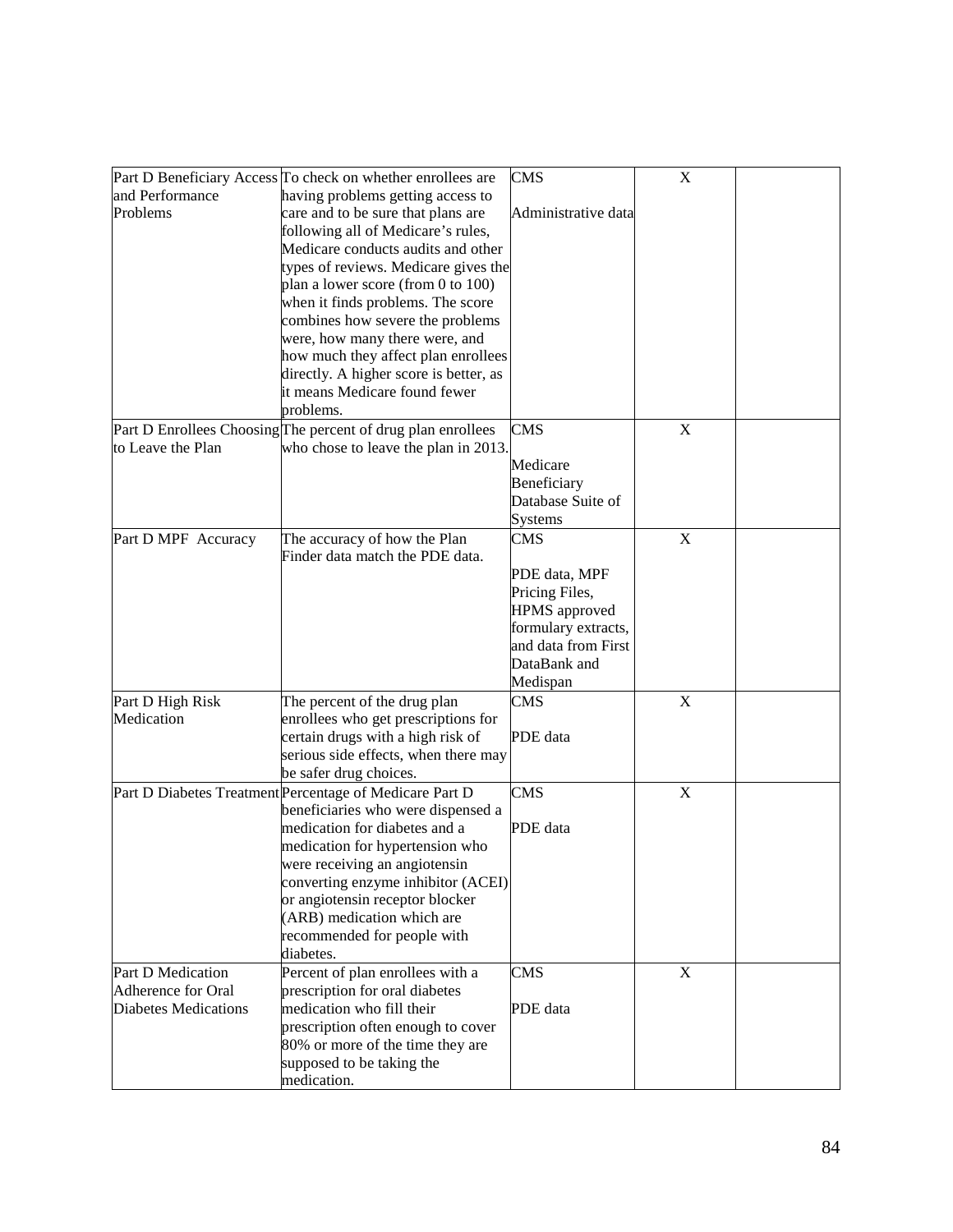| Part D Medication              | Percent of plan enrollees with a                         | <b>CMS</b>       | $\boldsymbol{\mathrm{X}}$ |  |
|--------------------------------|----------------------------------------------------------|------------------|---------------------------|--|
| Adherence for                  | prescription for a blood pressure                        |                  |                           |  |
| Hypertension (ACEI or          | medication who fill their                                | PDE data         |                           |  |
| ARB)                           | prescription often enough to cover                       |                  |                           |  |
|                                | 80% or more of the time they are                         |                  |                           |  |
|                                | supposed to be taking the                                |                  |                           |  |
|                                | medication.                                              |                  |                           |  |
| Part D Medication              | Percent of plan enrollees with a                         | CMS              | X                         |  |
|                                | Adherence for Cholesterol prescription for a cholesterol |                  |                           |  |
| (Statins)                      | medication (a statin drug) who fill                      | PDE data         |                           |  |
|                                | their prescription often enough to                       |                  |                           |  |
|                                | cover 80% or more of the time they                       |                  |                           |  |
|                                | are supposed to be taking the                            |                  |                           |  |
|                                | medication.                                              |                  |                           |  |
| Plan Makes Timely              | Percent of plan enrollees who got a                      | <b>IRE</b>       | $\mathbf X$               |  |
| Decisions about Appeals        | timely response when they made a                         |                  |                           |  |
|                                | written appeal to the health plan                        |                  |                           |  |
|                                | about a decision to refuse payment                       |                  |                           |  |
|                                | or coverage.                                             |                  |                           |  |
| <b>Reviewing Appeals</b>       | How often an independent reviewer IRE                    |                  | $\mathbf X$               |  |
| Decisions                      | agrees with the plan's decision to                       |                  |                           |  |
|                                | deny or say no to an enrollee's                          |                  |                           |  |
|                                | appeal.                                                  |                  |                           |  |
| Call Center - Foreign          | Percent of the time that the                             | <b>CMS</b>       | $\mathbf X$               |  |
| Language Interpreter and       | TTY/TDD services and foreign                             |                  |                           |  |
| TTY/TDD Availability           | language interpretation were                             | Call Center data |                           |  |
|                                | available when needed by enrollees                       |                  |                           |  |
|                                | who called the health plan's                             |                  |                           |  |
|                                | customer service phone number.                           |                  |                           |  |
| Percent of High Risk           | Percentage of all long-stay residents NQF endorsed       |                  | $\mathbf X$               |  |
| <b>Residents with Pressure</b> | in a nursing facility with an annual,                    |                  |                           |  |
| Ulcers (Long Stay)             | quarterly, significant change or                         |                  |                           |  |
|                                | significant correction MDS                               |                  |                           |  |
|                                | assessment during the selected                           |                  |                           |  |
|                                | quarter (3-month period) who were                        |                  |                           |  |
|                                | identified as high risk and who have                     |                  |                           |  |
|                                | one or more Stage 2-4 pressure                           |                  |                           |  |
|                                | $ulcer(s)$ .                                             |                  |                           |  |
|                                |                                                          |                  |                           |  |
| <b>Beneficiary Governance</b>  | Establishment of beneficiary                             | CMS defined      | X                         |  |
| Board                          | advisory board or inclusion of                           | process measure  |                           |  |
|                                | beneficiaries on governance board                        |                  |                           |  |
|                                | consistent with contract                                 |                  |                           |  |
|                                | requirements.                                            |                  |                           |  |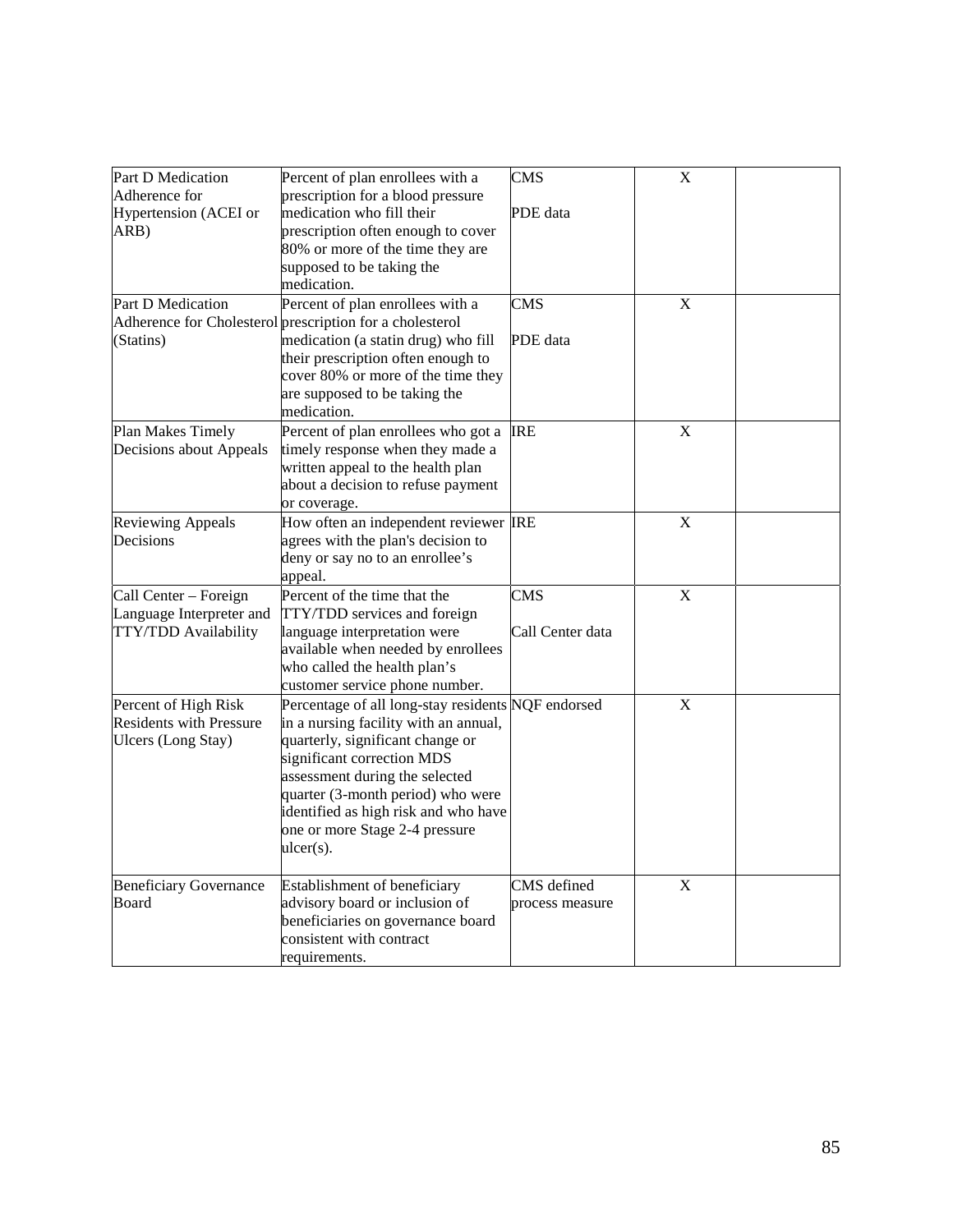| <b>Customer Service</b>                                           | Percent of best possible score the<br>plan earned on how easy it is to get<br>information and help when needed.<br>In the last six months, how<br>often did your health plan's<br>customer service give you the<br>information or help you<br>needed? | <b>AHRQ/CAHPS</b> | $\mathbf X$ |  |
|-------------------------------------------------------------------|-------------------------------------------------------------------------------------------------------------------------------------------------------------------------------------------------------------------------------------------------------|-------------------|-------------|--|
|                                                                   | In the last six months, how<br>often did your health plan's<br>customer service treat you with<br>courtesy and respect?                                                                                                                               |                   |             |  |
|                                                                   | In the last six months, how<br>often were the forms for your health<br>plan easy to fill out?                                                                                                                                                         |                   |             |  |
| Assessments                                                       | Percent of enrollees with initial<br>assessments completed within 90<br>days of enrollment.                                                                                                                                                           | <b>CMS</b>        | $\mathbf X$ |  |
| Care plans                                                        | Percent of enrollees with care plans<br>by specified timeframe.                                                                                                                                                                                       | <b>CMS</b>        | $\mathbf X$ |  |
| Real time hospital<br>admission notifications                     | Percent of hospital admission<br>notifications occurring within<br>specified timeframe.                                                                                                                                                               | <b>CMS</b>        | $\mathbf X$ |  |
| Risk stratification based<br>on LTSS or other factors             | Percent of risk stratifications using<br>BH/LTSS data/indicators.                                                                                                                                                                                     | <b>CMS</b>        | X           |  |
| Discharge follow-up                                               | Percent of enrollees with specified<br>timeframe between discharge to first<br>follow-up visit.                                                                                                                                                       | <b>CMS</b>        | $\mathbf X$ |  |
| Self-direction                                                    | Percent of care coordinators that<br>have undergone State-based training<br>for supporting self-direction under<br>the Demonstration.                                                                                                                 | <b>CMS</b>        | X           |  |
| Care for Older Adults<br><b>Medication Review</b>                 | Percent of enrollees whose doctor or NCQA/HEDIS<br>clinical pharmacist has reviewed a<br>list of everything they take<br>(prescription and non-prescription<br>drugs, vitamins, herbal remedies,<br>other supplements) at least once a<br>year.       |                   | $\mathbf X$ |  |
| Care for Older Adults -<br><b>Functional Status</b><br>Assessment | Percent of enrollees whose doctor<br>has done a -functional status<br>assessment to see how well they are<br>doing -activities of daily living<br>(such as dressing, eating, and<br>bathing).                                                         | <b>NCQA/HEDIS</b> | X           |  |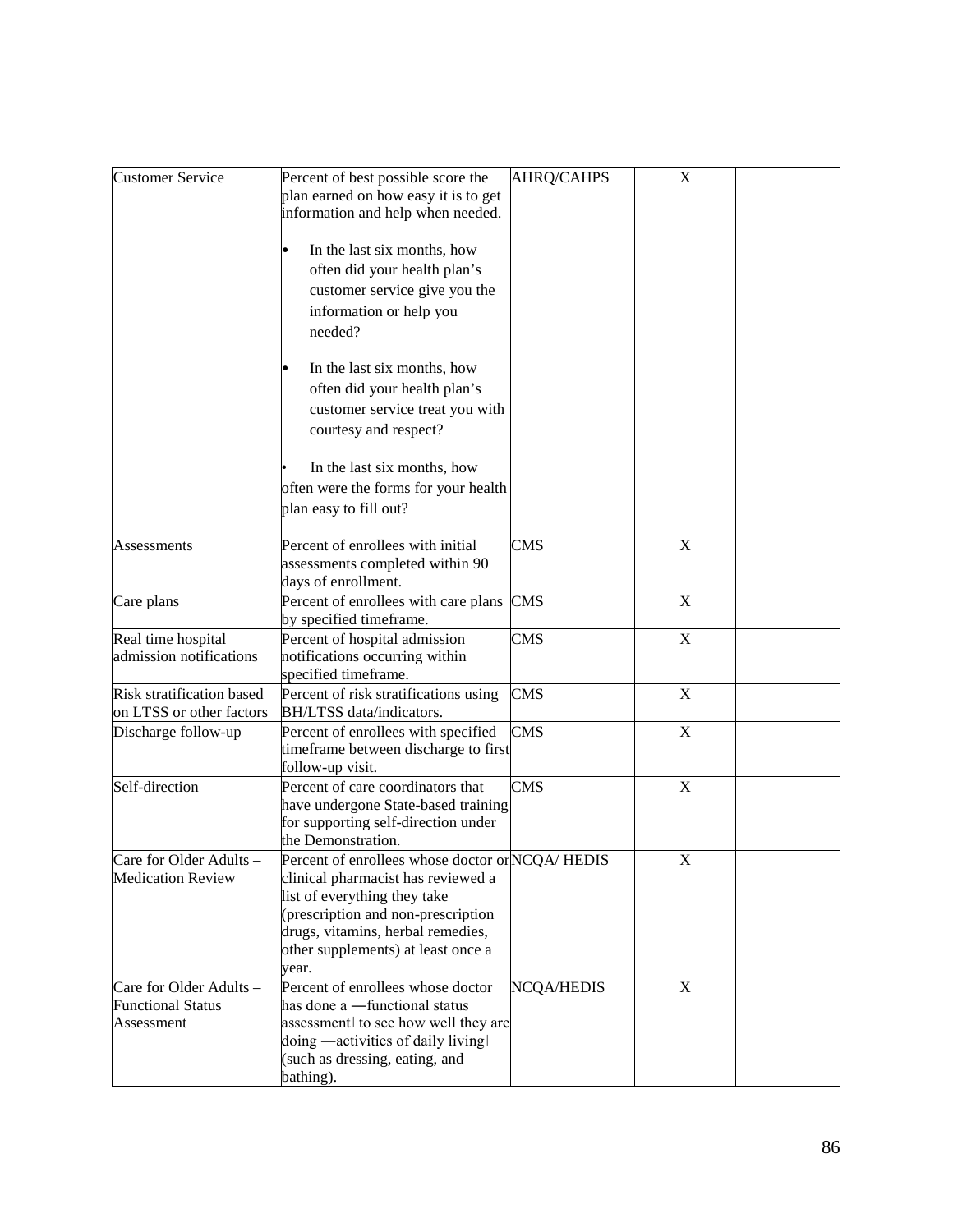| Care for Older Adults -  | Percent of enrollees who had a pain NCQA/HEDIS |                   | $\mathbf X$               |       |
|--------------------------|------------------------------------------------|-------------------|---------------------------|-------|
| Pain Screening           | screening or pain management plan              |                   |                           |       |
|                          | at least once during the year.                 |                   |                           |       |
| Diabetes Care - Eye      | Percent of enrollees with diabetes             | <b>NCQA/HEDIS</b> | $\mathbf X$               | $X^*$ |
| Exam                     | who had an eye exam to check for               |                   |                           |       |
|                          | damage from diabetes during the                |                   |                           |       |
|                          | year.                                          |                   |                           |       |
| Diabetes Care - Kidney   | Percent of enrollees with diabetes             | <b>NCQA/HEDIS</b> | X                         |       |
| Disease Monitoring       | that had a kidney function test                |                   |                           |       |
|                          | during the year.                               |                   |                           |       |
| Diabetes Care - Blood    | Percent of enrollees with diabetes             | NCQA/HEDIS        | $\boldsymbol{\mathrm{X}}$ | $X^*$ |
| <b>Sugar Controlled</b>  | who had an A-1-C lab test during               |                   |                           |       |
|                          | the year that showed their average             |                   |                           |       |
|                          | blood sugar is under control.                  |                   |                           |       |
| Rheumatoid Arthritis     | Percent of enrollees with                      | <b>NCQA/HEDIS</b> | X                         |       |
| Management               | Rheumatoid Arthritis who got one               |                   |                           |       |
|                          | or more prescription(s) for an anti-           |                   |                           |       |
|                          | rheumatic drug.                                |                   |                           |       |
| Reducing the Risk of     | Percent of enrollees with a problem NCQA/HEDIS |                   | $\mathbf X$               |       |
| Falling                  | falling, walking or balancing who              |                   |                           |       |
|                          | discussed it with their doctor and             | <b>HOS</b>        |                           |       |
|                          | got treatment for it during the year.          |                   |                           |       |
| Plan All-Cause           | Percent of enrollees discharged                | NCQA/HEDIS        | X                         |       |
| Readmissions             | from a hospital stay who were                  |                   |                           |       |
|                          | readmitted to a hospital within 30             |                   |                           |       |
|                          | days, either from the same condition           |                   |                           |       |
|                          | as their recent hospital stay or for a         |                   |                           |       |
|                          | different reason.                              |                   |                           |       |
| <b>Controlling Blood</b> | Percentage of enrollees 18-85 years            | <b>NCQA/HEDIS</b> | $\mathbf X$               |       |
| Pressure                 | of age who had a diagnosis of                  |                   |                           |       |
|                          | hypertension and whose blood                   |                   |                           |       |
|                          | pressure was adequately controlled             |                   |                           |       |
|                          | $(<140/90)$ during the measurement             |                   |                           |       |
|                          | year.                                          |                   |                           |       |
| Comprehensive            | Percentage of beneficiaries who                | Pharmacy Quality  | $\mathbf X$               |       |
| medication review        | received a comprehensive                       | Alliance (PQA)    |                           |       |
|                          | medication review (CMR) out of                 |                   |                           |       |
|                          | those who were offered a CMR.                  | Part D Reporting  |                           |       |
|                          |                                                | Data              |                           |       |
| Complaints about the     | How many complaints Medicare                   | <b>CMS</b>        | $\mathbf X$               |       |
| <b>Health Plan</b>       | received about the health plan.                |                   |                           |       |
|                          |                                                | CTM data          |                           |       |
|                          | Rate of complaints about the health            |                   |                           |       |
|                          | plan per 1,000 enrollees. For each             |                   |                           |       |
|                          | contract, this rate is calculated as:          |                   |                           |       |
|                          | [(Total number of all complaints               |                   |                           |       |
|                          | logged into the CTM) / (Average                |                   |                           |       |
|                          | Contract enrollment)] $* 1,000 * 30 /$         |                   |                           |       |
|                          | (Number of Days in Period).                    |                   |                           |       |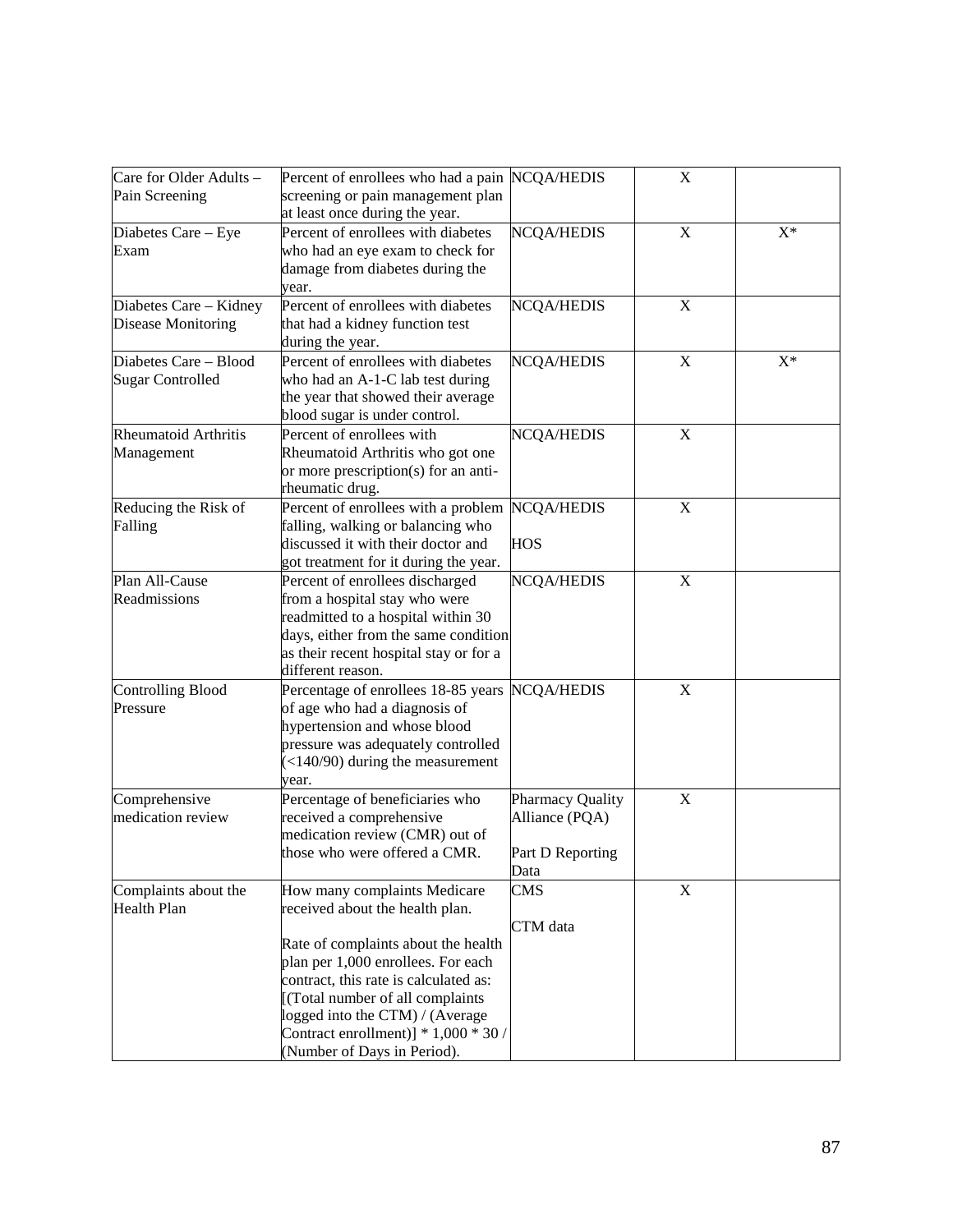| Beneficiary Access and<br>Performance Problems | To check on whether enrollees are<br>having problems getting access to<br>care and to be sure that plans are<br>following all of Medicare's rules,<br>Medicare conducts audits and other<br>types of reviews. Medicare gives the<br>plan a lower score (from 0 to 100)<br>when it finds problems. The score                                                                                                                                                                                                                                                                                                                                                                                                                                                                                                                                         | <b>CMS</b><br>Beneficiary<br>database | $\mathbf X$ |  |
|------------------------------------------------|-----------------------------------------------------------------------------------------------------------------------------------------------------------------------------------------------------------------------------------------------------------------------------------------------------------------------------------------------------------------------------------------------------------------------------------------------------------------------------------------------------------------------------------------------------------------------------------------------------------------------------------------------------------------------------------------------------------------------------------------------------------------------------------------------------------------------------------------------------|---------------------------------------|-------------|--|
|                                                | combines how severe the problems<br>were, how many there were, and<br>how much they affect enrollees<br>directly. A higher score is better, as<br>it means Medicare found fewer<br>problems.                                                                                                                                                                                                                                                                                                                                                                                                                                                                                                                                                                                                                                                        |                                       |             |  |
| Enrollees Choosing to<br>Leave the Plan        | The percent of enrollees who chose<br>to leave the plan in 2013.                                                                                                                                                                                                                                                                                                                                                                                                                                                                                                                                                                                                                                                                                                                                                                                    | <b>CMS</b>                            | X           |  |
| Drug Plan                                      | Getting Information From The percent of the best possible<br>score that the plan earned on how<br>easy it is for enrollees to get<br>information from their drug plan<br>about prescription drug coverage<br>and cost.<br>In the last six months, how<br>often did your health plan's<br>customer service give you the<br>information or help you needed<br>about prescription drugs?<br>In the last six months, how<br>often did your plan's customer<br>service staff treat you with<br>courtesy and respect when you<br>tried to get information or help<br>about prescription drugs?<br>In the last six months, how<br>often did your health plan give<br>you all the information you<br>needed about prescription<br>medication were covered?<br>In the last six months, how<br>often did your health plan give<br>you all the information you | <b>AHRQ/CAHPS</b>                     | $\mathbf X$ |  |
|                                                | needed about how much you<br>would have to pay for your<br>prescription medicine?                                                                                                                                                                                                                                                                                                                                                                                                                                                                                                                                                                                                                                                                                                                                                                   |                                       |             |  |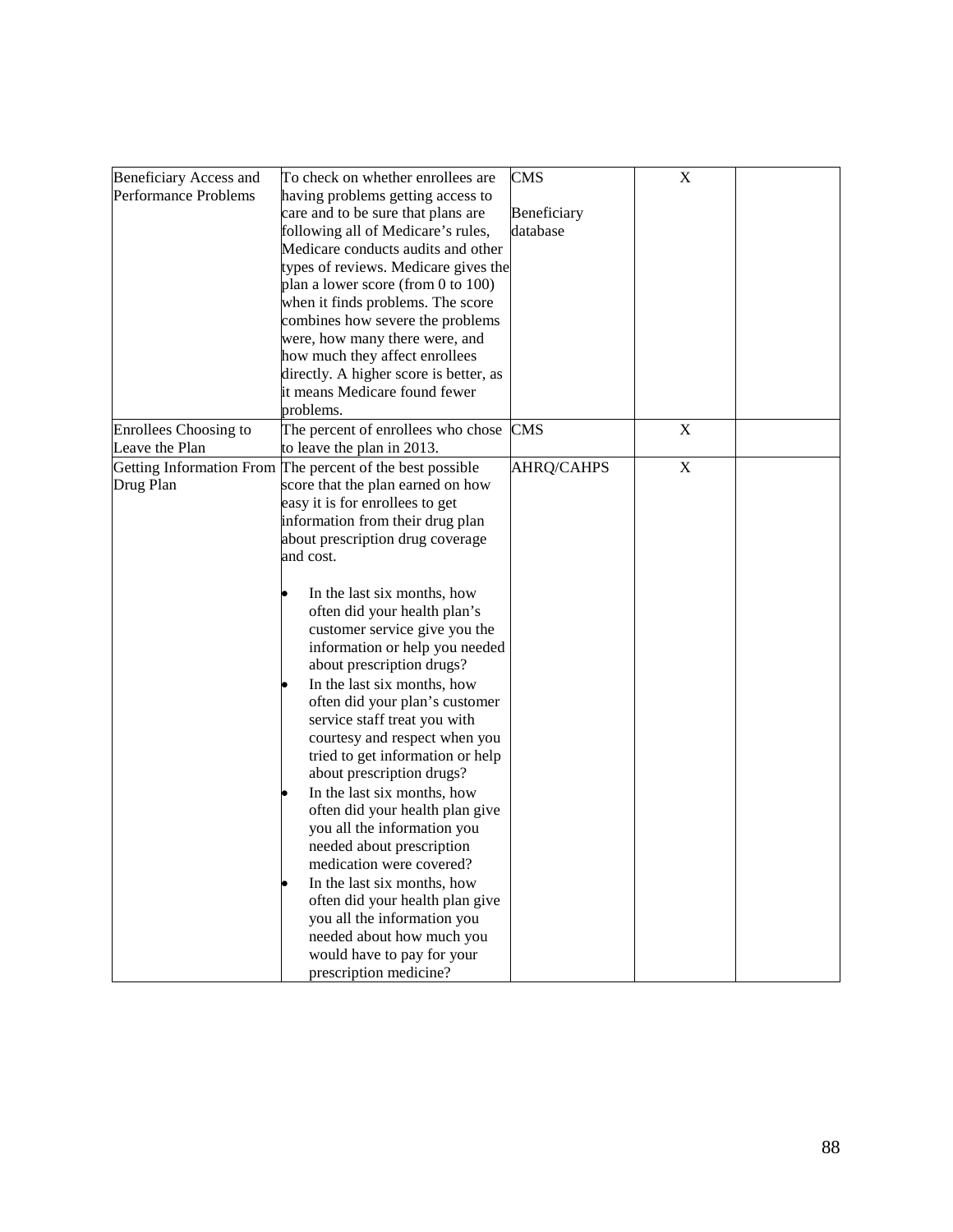| Rating of Drug Plan                                | The percent of the best possible<br>score that the drug plan earned from<br>enrollees who rated the drug plan<br>for its coverage of prescription<br>drugs.<br>Using any number from $0$ to<br>$\bullet$<br>10, where $0$ is the worst                                                                                                                                                                                   | AHRQ/CAHPS        | $\mathbf X$ |  |
|----------------------------------------------------|--------------------------------------------------------------------------------------------------------------------------------------------------------------------------------------------------------------------------------------------------------------------------------------------------------------------------------------------------------------------------------------------------------------------------|-------------------|-------------|--|
|                                                    | prescription drug plan possible<br>and 10 is the best prescription<br>drug plan possible, what<br>number would you use to rate<br>your health plan for coverage<br>of prescription drugs?                                                                                                                                                                                                                                |                   |             |  |
| <b>Getting Needed</b><br><b>Prescription Drugs</b> | The percent of best possible score<br>that the plan earned on how easy it<br>is for enrollees to get the<br>prescription drugs they need using<br>the plan.<br>In the last six months, how<br>often was it easy to use your<br>health plan to get the medicines<br>your doctor prescribed?<br>In the last six months, how<br>often was it easy to use your<br>health plan to fill a prescription<br>at a local pharmacy? | AHRQ/CAHPS        | $\mathbf X$ |  |
| <b>Getting Needed Care</b>                         | Percent of best possible score the<br>plan earned on how easy it is to get<br>needed care, including care from<br>specialists.<br>In the last six months, how<br>often was it easy to get<br>appointments with specialists?<br>In the last six months, how<br>often was it easy to get the care,<br>tests, or treatment you needed<br>through your health plan?                                                          | <b>AHRQ/CAHPS</b> | $\mathbf X$ |  |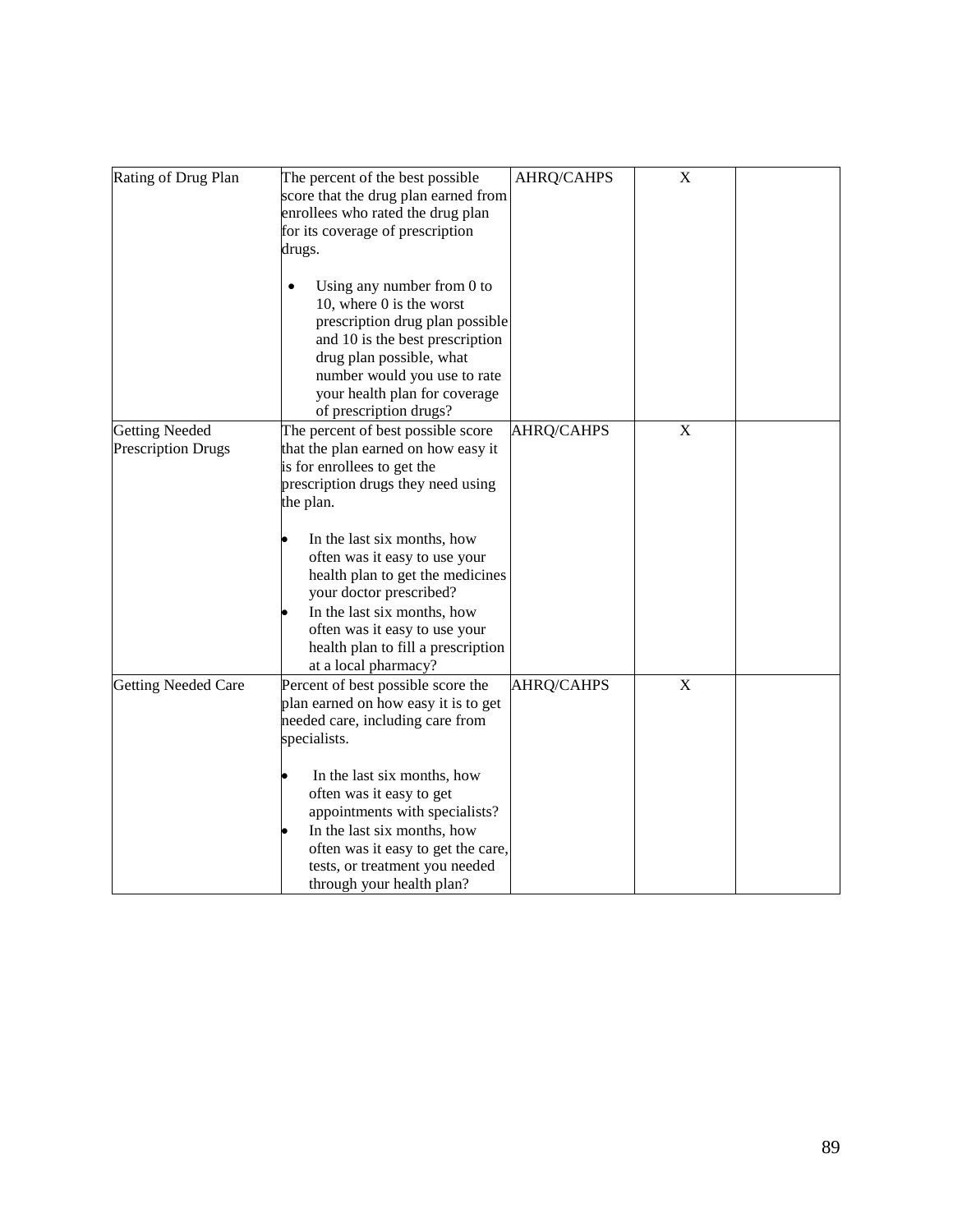|                                 | Getting Appointments and Percent of best possible score the     | AHRQ/CAHPS        | $\mathbf X$ |       |
|---------------------------------|-----------------------------------------------------------------|-------------------|-------------|-------|
| Care Quickly                    | plan earned on how quickly                                      |                   |             |       |
|                                 | enrollees can get appointments and                              |                   |             |       |
|                                 | care.                                                           |                   |             |       |
|                                 |                                                                 |                   |             |       |
|                                 | In the last six months, when                                    |                   |             |       |
|                                 | you needed care right away,                                     |                   |             |       |
|                                 | how often did you get care as                                   |                   |             |       |
|                                 | soon as you thought you                                         |                   |             |       |
|                                 | needed?                                                         |                   |             |       |
|                                 | In the last six months, not                                     |                   |             |       |
|                                 | counting the times when you                                     |                   |             |       |
|                                 | needed care right away, how                                     |                   |             |       |
|                                 | often did you get an                                            |                   |             |       |
|                                 | appointment for your health                                     |                   |             |       |
|                                 | care at a doctor's office or clinic                             |                   |             |       |
|                                 | as soon as you thought you                                      |                   |             |       |
|                                 | needed?                                                         |                   |             |       |
|                                 | In the last six months, how                                     |                   |             |       |
|                                 | often did you see the person                                    |                   |             |       |
|                                 | you came to see within 15                                       |                   |             |       |
|                                 | minutes of your appointment                                     |                   |             |       |
|                                 | time?                                                           |                   |             |       |
|                                 |                                                                 |                   |             |       |
| <b>Overall Rating of Health</b> | Percent of best possible score the                              | <b>AHRQ/CAHPS</b> | X           |       |
| Care Quality                    | plan earned from enrollees who<br>rated the overall health care |                   |             |       |
|                                 | received.                                                       |                   |             |       |
|                                 |                                                                 |                   |             |       |
|                                 | Using any number from $0$ to $10$ ,                             |                   |             |       |
|                                 | where 0 is the worst health care                                |                   |             |       |
|                                 | possible and 10 is the best                                     |                   |             |       |
|                                 | health care possible, what                                      |                   |             |       |
|                                 | number would you use to rate                                    |                   |             |       |
|                                 | all your health care in the last 6                              |                   |             |       |
|                                 | months?                                                         |                   |             |       |
| <b>Overall Rating of Plan</b>   | Percent of best possible score the                              | AHRQ/CAHPS        | $\mathbf X$ |       |
|                                 | plan earned from enrollees who                                  |                   |             |       |
|                                 | rated the overall plan.                                         |                   |             |       |
|                                 |                                                                 |                   |             |       |
|                                 | Using any number from $0$ to $10$ ,                             |                   |             |       |
|                                 | where 0 is the worst health plan                                |                   |             |       |
|                                 | possible and 10 is the best                                     |                   |             |       |
|                                 | health plan possible, what                                      |                   |             |       |
|                                 | number would you use to rate                                    |                   |             |       |
|                                 | your health plan?                                               |                   |             |       |
| <b>Breast Cancer Screening</b>  | Percent of female enrollees aged 40-NCQA/HEDIS                  |                   | $\mathbf X$ | $X^*$ |
|                                 | 69 who had a mammogram during                                   |                   |             |       |
|                                 | the past two years.                                             |                   |             |       |
| <b>Colorectal Cancer</b>        | Percent of enrollees aged 50-75 whoNCQA/HEDIS                   |                   | X           |       |
| Screening                       | had appropriate screening for colon                             |                   |             |       |
|                                 | cancer.                                                         |                   |             |       |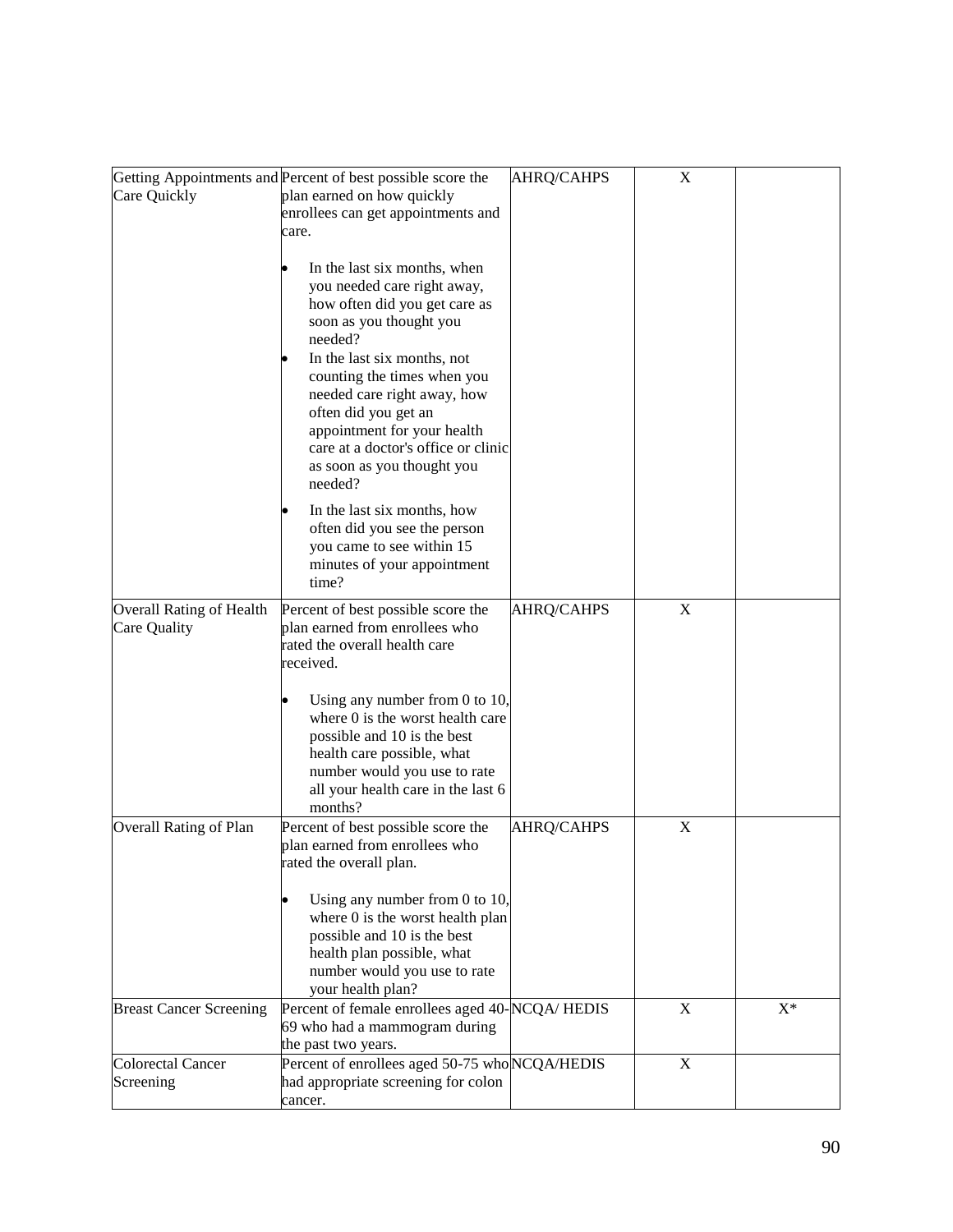| Cardiovascular Care -         | Percent of enrollees with heart                         | <b>NCQA/HEDIS</b>  | X |       |
|-------------------------------|---------------------------------------------------------|--------------------|---|-------|
| <b>Cholesterol Screening</b>  | disease who have had a test for                         |                    |   |       |
|                               | -bad (LDL) cholesterol within the                       |                    |   |       |
|                               | past year.                                              |                    |   |       |
| Diabetes Care -               | Percent of enrollees with diabetes                      | <b>NCQA/HEDIS</b>  | X | $X^*$ |
| <b>Cholesterol Screening</b>  | who have had a test for -bad                            |                    |   |       |
|                               | (LDL) cholesterol within the past                       |                    |   |       |
|                               | year.                                                   |                    |   |       |
| Annual Flu Vaccine            | Percent of enrollees who got a                          | AHRQ/CAHPS         | X |       |
|                               | vaccine (flu shot) prior to flu                         |                    |   |       |
|                               | season.                                                 | Survey data        |   |       |
|                               | Improving or Maintaining Percent of all enrollees whose | <b>CMS</b>         | X |       |
| Mental Health                 | mental health was the same or better                    |                    |   |       |
|                               | than expected after two years.                          | <b>HOS</b>         |   |       |
| <b>Monitoring Physical</b>    | Percent of senior enrollees who                         | <b>HEDIS / HOS</b> | X |       |
| Activity                      | discussed exercise with their doctor                    |                    |   |       |
|                               | and were advised to start, increase                     |                    |   |       |
|                               | or maintain their physical activity                     |                    |   |       |
|                               | during the year.                                        |                    |   |       |
| Access to Primary Care        | Percent of all enrollees who saw                        | <b>HEDIS</b>       | X |       |
| <b>Doctor Visits</b>          | their primary care doctor during the                    |                    |   |       |
|                               | year.                                                   |                    |   |       |
| <b>Access to Specialists</b>  | Proportion of respondents who                           | <b>AHRQ/CAHPS</b>  | X |       |
|                               | report that it is always easy to get                    |                    |   |       |
|                               | appointment with specialists.                           |                    |   |       |
| <b>Getting Care Quickly</b>   | Composite of access to urgent care.                     | <b>AHRQ/CAHPS</b>  | X |       |
| Being Examined on the         | Percentage of respondents who                           | AHRQ/CAHPS         | X |       |
| <b>Examination table</b>      | report always being examined on                         |                    |   |       |
|                               | the examination table.                                  |                    |   |       |
| Help with Transportation      | Composite of getting needed help                        | <b>AHRQ/CAHPS</b>  | X |       |
|                               | with transportation.                                    |                    |   |       |
| <b>Health Status/Function</b> | Percent of enrollees who report their AHRQ/CAHPS        |                    | X |       |
| <b>Status</b>                 | health as excellent.                                    |                    |   |       |

# **Table 7-2: Texas-Specific Duals Quality Measures**

| <b>Measure</b>                                                     | <b>Description</b>                                                                                                                                                                                                      | <b>Measure</b><br><b>Steward/Data</b> | <b>CMS Core</b><br><b>Measure</b> | <b>State</b><br><b>Specified</b> |
|--------------------------------------------------------------------|-------------------------------------------------------------------------------------------------------------------------------------------------------------------------------------------------------------------------|---------------------------------------|-----------------------------------|----------------------------------|
|                                                                    |                                                                                                                                                                                                                         | <b>Source</b>                         |                                   | <b>Measure</b>                   |
| Use of Appropriate<br><b>Medications for People</b><br>with Asthma | The percentage of members 5–64<br>years of age during the<br>measurement year who were<br>identified as having persistent<br>asthma and who were appropriately<br>prescribed medication during the<br>measurement year. | <b>NCQA/HEDIS</b>                     |                                   | X                                |
|                                                                    | Cervical Cancer Screening The percentage of women 21–64<br>years of age who received one or<br>more Pap tests to screen for cervical<br>cancer.                                                                         | <b>NCQA/HEDIS</b>                     |                                   | X                                |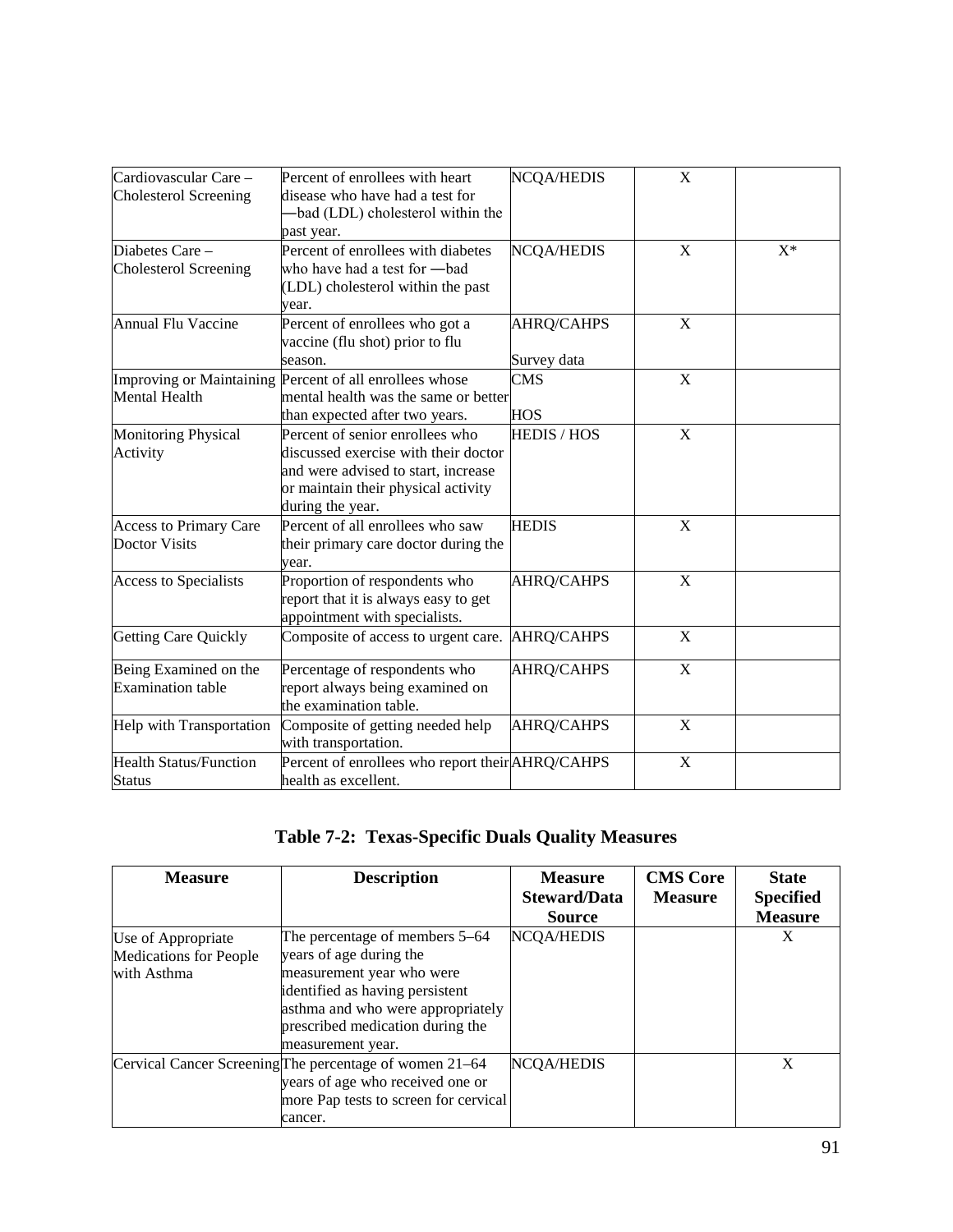| <b>Measure</b>                                                                                  | <b>Description</b>                                                                                                                                                                                                                                                                                                                                                                                                                                                                                                                | <b>Measure</b><br><b>Steward/Data</b>       | <b>CMS</b> Core<br><b>Measure</b> | <b>State</b><br><b>Specified</b> |
|-------------------------------------------------------------------------------------------------|-----------------------------------------------------------------------------------------------------------------------------------------------------------------------------------------------------------------------------------------------------------------------------------------------------------------------------------------------------------------------------------------------------------------------------------------------------------------------------------------------------------------------------------|---------------------------------------------|-----------------------------------|----------------------------------|
|                                                                                                 |                                                                                                                                                                                                                                                                                                                                                                                                                                                                                                                                   | <b>Source</b>                               |                                   | <b>Measure</b>                   |
| <b>Adult BMI Assessment</b>                                                                     | The percentage of members 18-74<br>years of age who had an outpatient<br>visit and whose body mass index<br>(BMI) was documented during the<br>measurement year or the year prior<br>to the measurement year.                                                                                                                                                                                                                                                                                                                     | NCQA/HEDIS                                  |                                   | X                                |
| <b>Medication Management</b><br>for People with Asthma -<br><b>Medication Compliance</b><br>75% | The percentage of members 5–64<br>years of age during the<br>measurement year who were<br>identified as having persistent<br>asthma and were dispensed<br>appropriate medications that they<br>remained on during the treatment<br>period. Two rates are reported:<br>The percentage of members<br>who remained on an asthma<br>controller medication for at<br>least 50% of their treatment<br>period.<br>The percentage of members<br>who remained on an asthma<br>controller medication for at<br>least 75% of their treatment | NCQA/HEDIS                                  |                                   | X                                |
| Avoidance of Antibiotic<br>Treatment in Adults with<br><b>Acute Bronchitis</b>                  | period.<br>The percentage of adults 18-64<br>years of age with a diagnosis of<br>acute bronchitis who were not<br>dispensed an antibiotic prescription.                                                                                                                                                                                                                                                                                                                                                                           | <b>NCQA/HEDIS</b>                           |                                   | $\mathbf X$                      |
| LDL-C Controlled                                                                                | <b>HEDIS Hybrid Measure</b>                                                                                                                                                                                                                                                                                                                                                                                                                                                                                                       | <b>NCQA/HEDIS</b>                           |                                   | X                                |
| Medical Attention for<br>Nephropathy                                                            | A nephropathy screening test or<br>evidence of nephropathy, as<br>documented through administrative<br>data.<br>Note: A process flow diagram is<br>included in the HEDIS Manual to<br>help implement this specification.                                                                                                                                                                                                                                                                                                          | <b>NCQA/HEDIS</b>                           |                                   | X                                |
| <b>Potentially Preventable</b><br><b>Emergency Department</b><br><b>Visits</b>                  | Percent of emergency department<br>procedures that were potentially<br>preventable                                                                                                                                                                                                                                                                                                                                                                                                                                                | <b>3M</b> Potentially<br>Preventable Events |                                   | X                                |
| <b>Potentially Preventable</b><br><b>Hospital Readmissions</b>                                  | Percent of candidate inpatient<br>admissions that had a potentially<br>preventable readmission within 30<br>days                                                                                                                                                                                                                                                                                                                                                                                                                  | <b>3M</b> Potentially<br>Preventable Events |                                   | $\mathbf X$                      |
| Potentially Preventable<br><b>Hospital Admissions</b>                                           | Percent of eligible inpatient<br>admissions that were potentially<br>preventable                                                                                                                                                                                                                                                                                                                                                                                                                                                  | <b>3M</b> Potentially<br>Preventable Events |                                   | X                                |
| Diabetes Short-Term                                                                             | Admissions for a principal                                                                                                                                                                                                                                                                                                                                                                                                                                                                                                        | AHRQ/ Prevention                            |                                   | X                                |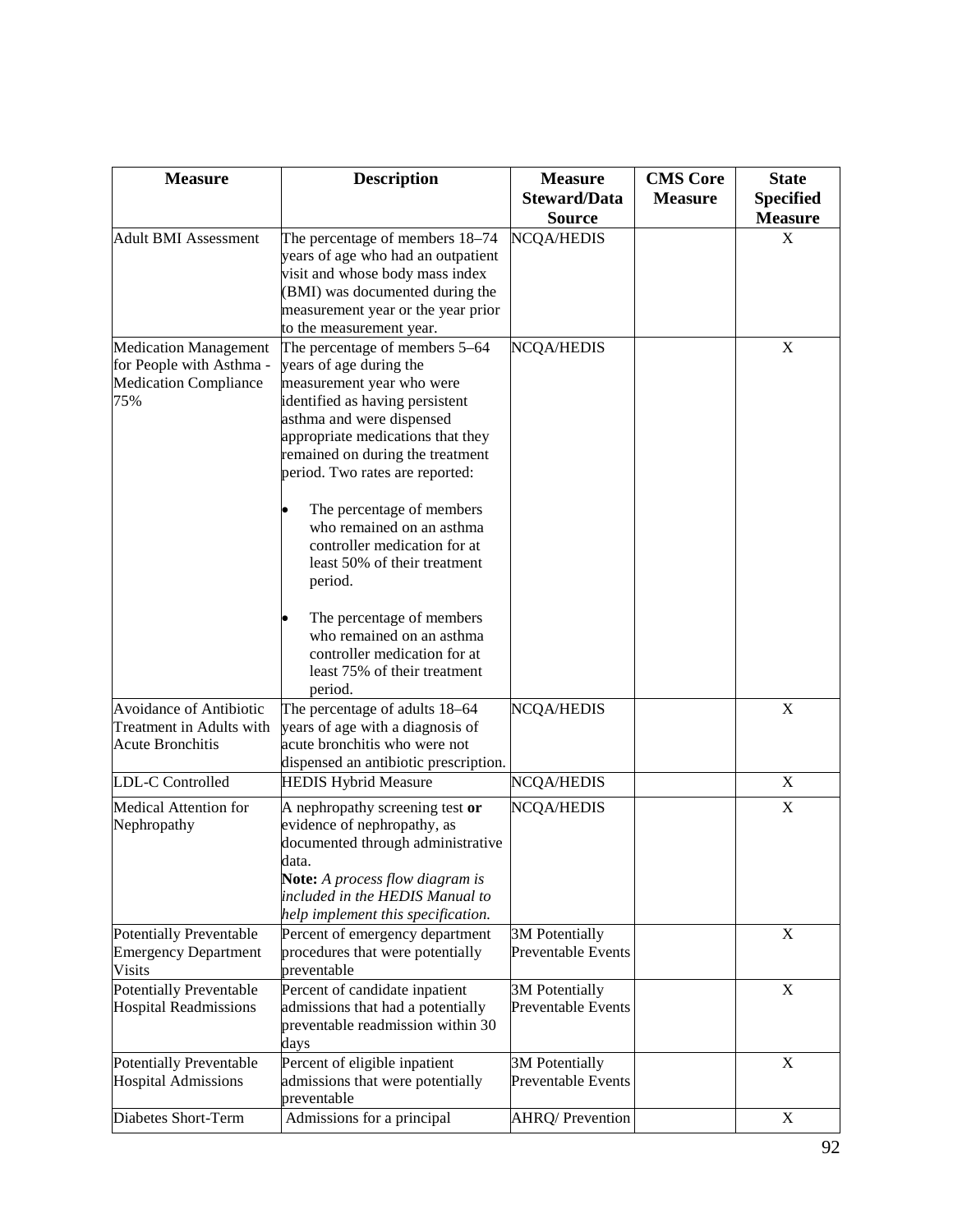| <b>Measure</b>                                       | <b>Description</b>                                                  | <b>Measure</b>                                      | <b>CMS</b> Core | <b>State</b>                       |
|------------------------------------------------------|---------------------------------------------------------------------|-----------------------------------------------------|-----------------|------------------------------------|
|                                                      |                                                                     | <b>Steward/Data</b><br><b>Source</b>                | <b>Measure</b>  | <b>Specified</b><br><b>Measure</b> |
|                                                      | Complications Admission diagnosis of diabetes with short-           | <b>Quality Indicators</b>                           |                 |                                    |
| Rate                                                 | term complications (ketoacidosis,                                   | (Adults)                                            |                 |                                    |
|                                                      | hyperosmolarity, or coma) per                                       |                                                     |                 |                                    |
|                                                      | 100,000 population, ages 18 years                                   |                                                     |                 |                                    |
|                                                      | and older. Excludes obstetric                                       |                                                     |                 |                                    |
|                                                      | admissions and transfers from other<br>institutions.                |                                                     |                 |                                    |
| Diabetes Long-Term                                   | Admissions for a principal diagnosis AHRQ/ Prevention               |                                                     |                 | X                                  |
|                                                      | Complications Admission of diabetes with long-term                  | <b>Quality Indicators</b>                           |                 |                                    |
| Rate                                                 | complications (renal, eye,                                          | (Adults)                                            |                 |                                    |
|                                                      | neurological, circulatory, or                                       |                                                     |                 |                                    |
|                                                      | complications not otherwise                                         |                                                     |                 |                                    |
|                                                      | specified) per 100,000 population,                                  |                                                     |                 |                                    |
|                                                      | ages 18 years and older. Excludes                                   |                                                     |                 |                                    |
|                                                      | obstetric admissions and transfers                                  |                                                     |                 |                                    |
|                                                      | from other institutions.                                            |                                                     |                 |                                    |
| Chronic Obstructive                                  | Admissions with a principal                                         | <b>AHRQ/Prevention</b>                              |                 | $\mathbf X$                        |
| <b>Pulmonary Disease</b>                             | diagnosis of chronic obstructive                                    | <b>Quality Indicators</b>                           |                 |                                    |
| (COPD) or Asthma in<br><b>Older Adults Admission</b> | pulmonary disease (COPD) or                                         | (Adults)                                            |                 |                                    |
| Rate                                                 | asthma per 100,000 population, ages<br>40 years and older. Excludes |                                                     |                 |                                    |
|                                                      | obstetric admissions and transfers                                  |                                                     |                 |                                    |
|                                                      | from other institutions.                                            |                                                     |                 |                                    |
| <b>Hypertension Admission</b>                        | Admissions with a principal                                         | AHRQ/ Prevention                                    |                 | $\mathbf X$                        |
| Rate                                                 | diagnosis of hypertension per                                       | <b>Quality Indicators</b>                           |                 |                                    |
|                                                      | 100,000 population, ages 18 years                                   | (Adults)                                            |                 |                                    |
|                                                      | and older. Excludes kidney disease                                  |                                                     |                 |                                    |
|                                                      | combined with dialysis access                                       |                                                     |                 |                                    |
|                                                      | procedure admissions, cardiac                                       |                                                     |                 |                                    |
|                                                      | procedure admissions, obstetric                                     |                                                     |                 |                                    |
|                                                      | admissions, and transfers from other                                |                                                     |                 |                                    |
|                                                      | institutions.                                                       |                                                     |                 |                                    |
| Congestive Heart Failure                             | Admissions with a principal                                         | <b>AHRQ/Prevention</b>                              |                 | $\mathbf X$                        |
| <b>Admission Rate</b>                                | diagnosis of heart failure per                                      | <b>Quality Indicators</b>                           |                 |                                    |
|                                                      | 100,000 population, ages 18 years                                   | (Adults)                                            |                 |                                    |
|                                                      | and older. Excludes cardiac                                         |                                                     |                 |                                    |
|                                                      | procedure admissions, obstetric                                     |                                                     |                 |                                    |
|                                                      | admissions, and transfers from other                                |                                                     |                 |                                    |
|                                                      | institutions.                                                       |                                                     |                 |                                    |
| Dehydration Admission<br>Rate                        | Admissions with a principal<br>diagnosis of dehydration per         | <b>AHRQ/Prevention</b><br><b>Quality Indicators</b> |                 | X                                  |
|                                                      | 100,000 population, ages 18 years                                   | (Adults)                                            |                 |                                    |
|                                                      | and older. Excludes obstetric                                       |                                                     |                 |                                    |
|                                                      | admissions and transfers from other                                 |                                                     |                 |                                    |
|                                                      | institutions.                                                       |                                                     |                 |                                    |
| <b>Bacterial Pneumonia</b>                           | Admissions with a principal                                         | AHRQ/ Prevention                                    |                 | X                                  |
| <b>Admission Rate</b>                                | diagnosis of bacterial pneumonia                                    | <b>Quality Indicators</b>                           |                 |                                    |
|                                                      | per 100,000 population, ages 18                                     | (Adults)                                            |                 |                                    |
|                                                      | years and older. Excludes sickle cell                               |                                                     |                 |                                    |
|                                                      | or hemoglobin-S admissions, other                                   |                                                     |                 |                                    |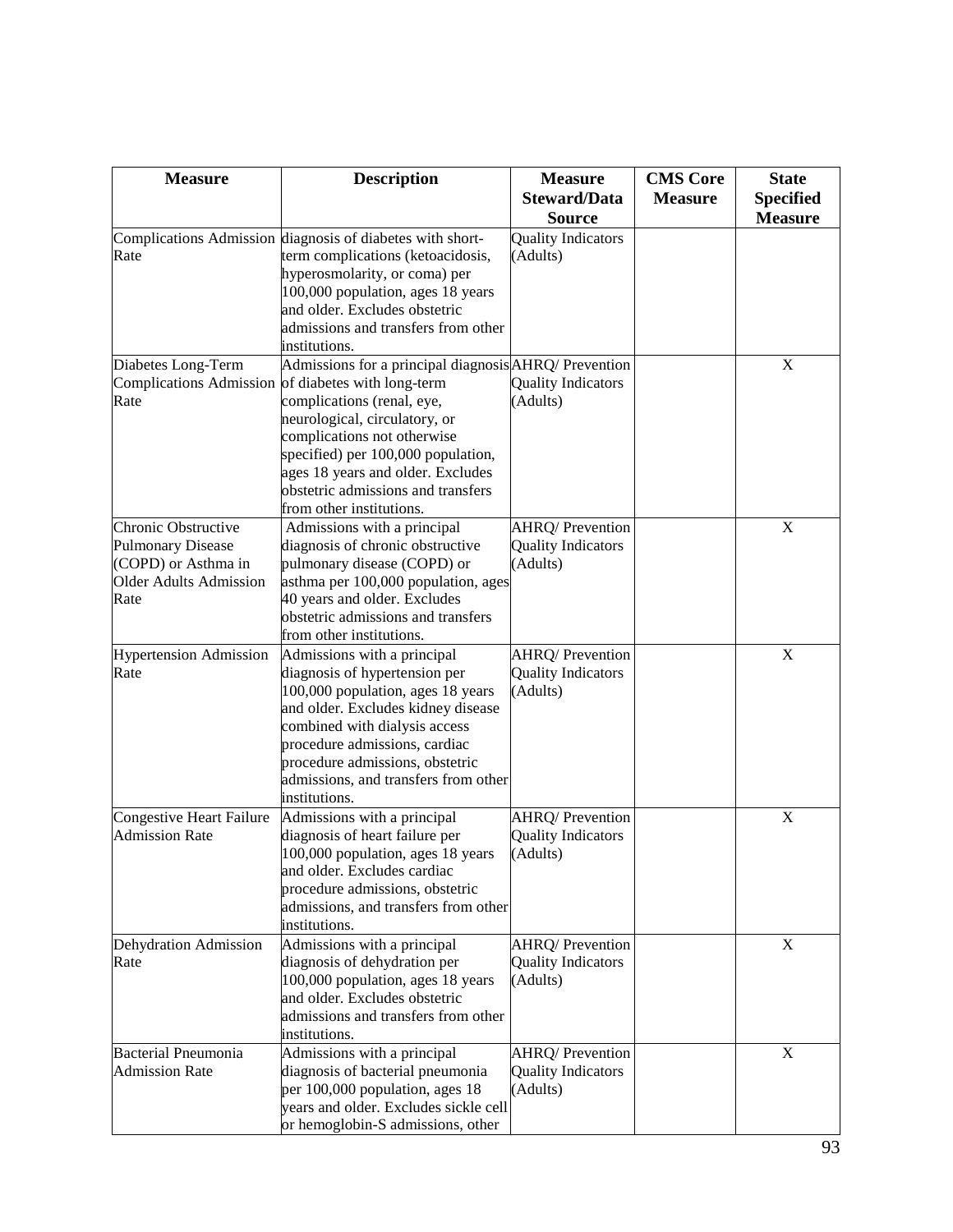| <b>Measure</b>                                                               | <b>Description</b>                                                                                                                                                                                                                                                                                                                                                                                                        | <b>Measure</b><br><b>Steward/Data</b><br><b>Source</b>          | <b>CMS</b> Core<br><b>Measure</b> | <b>State</b><br><b>Specified</b><br><b>Measure</b> |
|------------------------------------------------------------------------------|---------------------------------------------------------------------------------------------------------------------------------------------------------------------------------------------------------------------------------------------------------------------------------------------------------------------------------------------------------------------------------------------------------------------------|-----------------------------------------------------------------|-----------------------------------|----------------------------------------------------|
|                                                                              | indications of immuno-<br>compromised state admissions,<br>obstetric admissions, and transfers<br>from other institutions.                                                                                                                                                                                                                                                                                                |                                                                 |                                   |                                                    |
| <b>Urinary Tract Infection</b><br><b>Admission Rate</b>                      | Admissions with a principal<br>diagnosis of urinary tract infection<br>per 100,000 population, ages 18<br>years and older. Excludes kidney or<br>urinary tract disorder admissions,<br>other indications of immuno-<br>compromised state admissions,<br>obstetric admissions, and transfers<br>from other institutions.                                                                                                   | <b>AHRQ/Prevention</b><br><b>Quality Indicators</b><br>(Adults) |                                   | X                                                  |
| Angina w/o Procedure<br><b>Admission Rate</b>                                | Admissions with a principal<br>diagnosis of angina without a<br>cardiac procedure per 100,000<br>population, ages 18 years and older.<br>Excludes cardiac procedure<br>admissions, obstetric admissions,<br>and transfers from other institutions.                                                                                                                                                                        | <b>AHRQ/Prevention</b><br><b>Quality Indicators</b><br>(Adults) |                                   | $\mathbf X$                                        |
| <b>Uncontrolled Diabetes</b><br><b>Admission Rate</b>                        | Admissions for a principal diagnosis AHRQ/ Prevention<br>of diabetes without mention of<br>short-term (ketoacidosis,<br>hyperosmolarity, or coma) or long-<br>term (renal, eye, neurological,<br>circulatory, or other unspecified)<br>complications per 100,000<br>population, ages 18 years and older.<br>Excludes obstetric admissions and<br>transfers from other institutions.                                       | <b>Quality Indicators</b><br>(Adults)                           |                                   | $\mathbf X$                                        |
| Lower Extremity<br>Amputation among<br><b>Patients with Diabetes</b><br>Rate | Admissions for any-listed diagnosis AHRQ/ Prevention<br>of diabetes and any-listed procedure Quality Indicators<br>of lower-extremity amputation per<br>100,000 population, ages 18 years<br>and older. Excludes any-listed<br>diagnosis of traumatic lower-<br>extremity amputation admissions,<br>toe amputation admission (likely to<br>be traumatic), obstetric admissions,<br>and transfers from other institutions. | (Adults)                                                        |                                   | $\mathbf X$                                        |
| Prenatal and Postpartum<br>Care                                              | The percentage of deliveries of live NCQA/HEDIS<br>births between November 6 of the<br>year prior to the measurement year<br>and November 5 of the<br>measurement year. For these<br>women, the measure assesses the<br>following facets of prenatal and<br>postpartum care.<br>• Timeliness of Prenatal Care.                                                                                                            |                                                                 |                                   | X                                                  |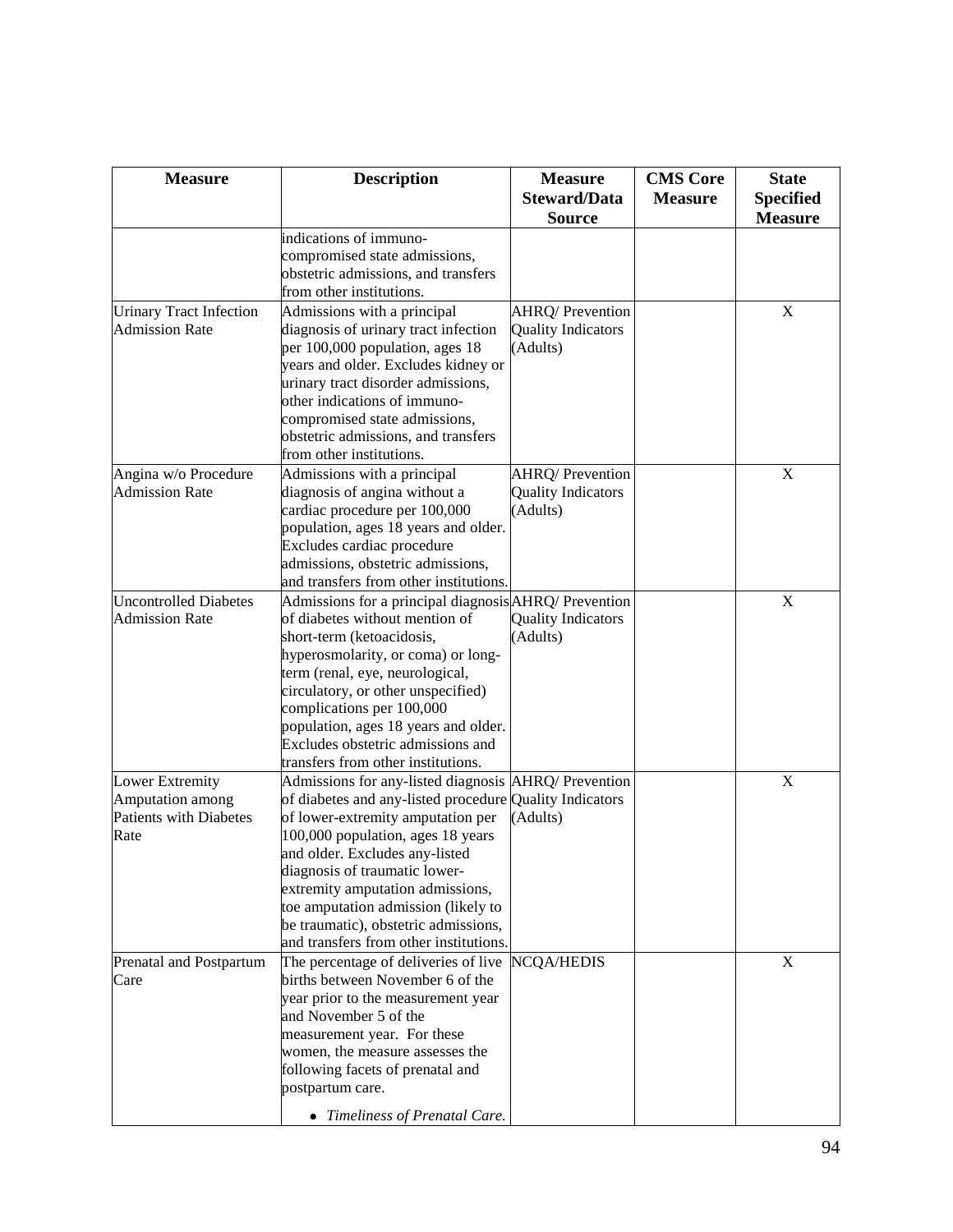| <b>Measure</b>                                                | <b>Description</b>                                                                                                                                                                                                                                                                                                                          | <b>Measure</b><br><b>Steward/Data</b><br><b>Source</b>          | <b>CMS</b> Core<br><b>Measure</b> | <b>State</b><br><b>Specified</b><br><b>Measure</b> |
|---------------------------------------------------------------|---------------------------------------------------------------------------------------------------------------------------------------------------------------------------------------------------------------------------------------------------------------------------------------------------------------------------------------------|-----------------------------------------------------------------|-----------------------------------|----------------------------------------------------|
|                                                               | The percentage of<br>deliveries that received a<br>prenatal care visit as a<br>member of the organization<br>in the first trimester or<br>within 42 days of<br>enrollment in the<br>organization.<br>Postpartum Care. The<br>percentage of deliveries<br>that had a postpartum visit<br>on or between 21 and 56<br>days after delivery.     |                                                                 |                                   |                                                    |
| Low Birth Weight<br><b>Admission Rate</b>                     | Low birth weight $(< 2,500$ grams)<br>infants per 1,000 newborns.                                                                                                                                                                                                                                                                           | <b>AHRQ/Prevention</b><br><b>Quality Indicators</b><br>(Adults) |                                   | $\mathbf X$                                        |
| Diabetes Care - HbA1c<br>Testing                              | The percentage of members 18-75<br>years of age with diabetes (type 1<br>and type 2) who received testing.                                                                                                                                                                                                                                  | NCQA/HEDIS                                                      |                                   | X                                                  |
| Diabetes Care-HbA1c<br>Control $(<8.0\%)$                     | The percentage of members 18–75<br>years of age with diabetes (type 1<br>and type 2) who met standard.                                                                                                                                                                                                                                      | <b>NCQA/HEDIS</b>                                               |                                   | X                                                  |
| Diabetes Care - LDL<br>Screening                              | The percentage of members 18-75<br>years of age with diabetes (type 1<br>and type 2) who received screening.                                                                                                                                                                                                                                | <b>NCQA/HEDIS</b>                                               |                                   | $\mathbf X$                                        |
| <b>Adult Asthma Admission</b><br>Rate                         | Low birth weight $(< 2,500$ grams)<br>infants per 1,000 newborns.                                                                                                                                                                                                                                                                           | AHRQ/ Prevention<br><b>Quality Indicators</b><br>(Adults)       |                                   | $\mathbf X$                                        |
| Rand Health Medical<br><b>Short Form Survey</b><br>Instrument | SF-12 is a set of generic, coherent,<br>Outcomes Study: 12-Item and easily administered quality-of-<br>life measures. These measures rely<br>upon patient self-reporting and are<br>now widely utilized by managed<br>care organizations and by Medicare<br>for routine monitoring and<br>assessment of care outcomes in<br>adult patients. |                                                                 |                                   | $\mathbf X$                                        |
| Nursing facility/HCBS<br>measure                              | TBD (based on ongoing stakeholder State-defined<br>process and subject to CMS<br>approval)                                                                                                                                                                                                                                                  | measure                                                         |                                   | X                                                  |
| <b>LTSS</b>                                                   | TBD LTSS measure (based on<br>ongoing stakeholder process and<br>subject to CMS approval)                                                                                                                                                                                                                                                   | State-defined<br>measure                                        |                                   | X                                                  |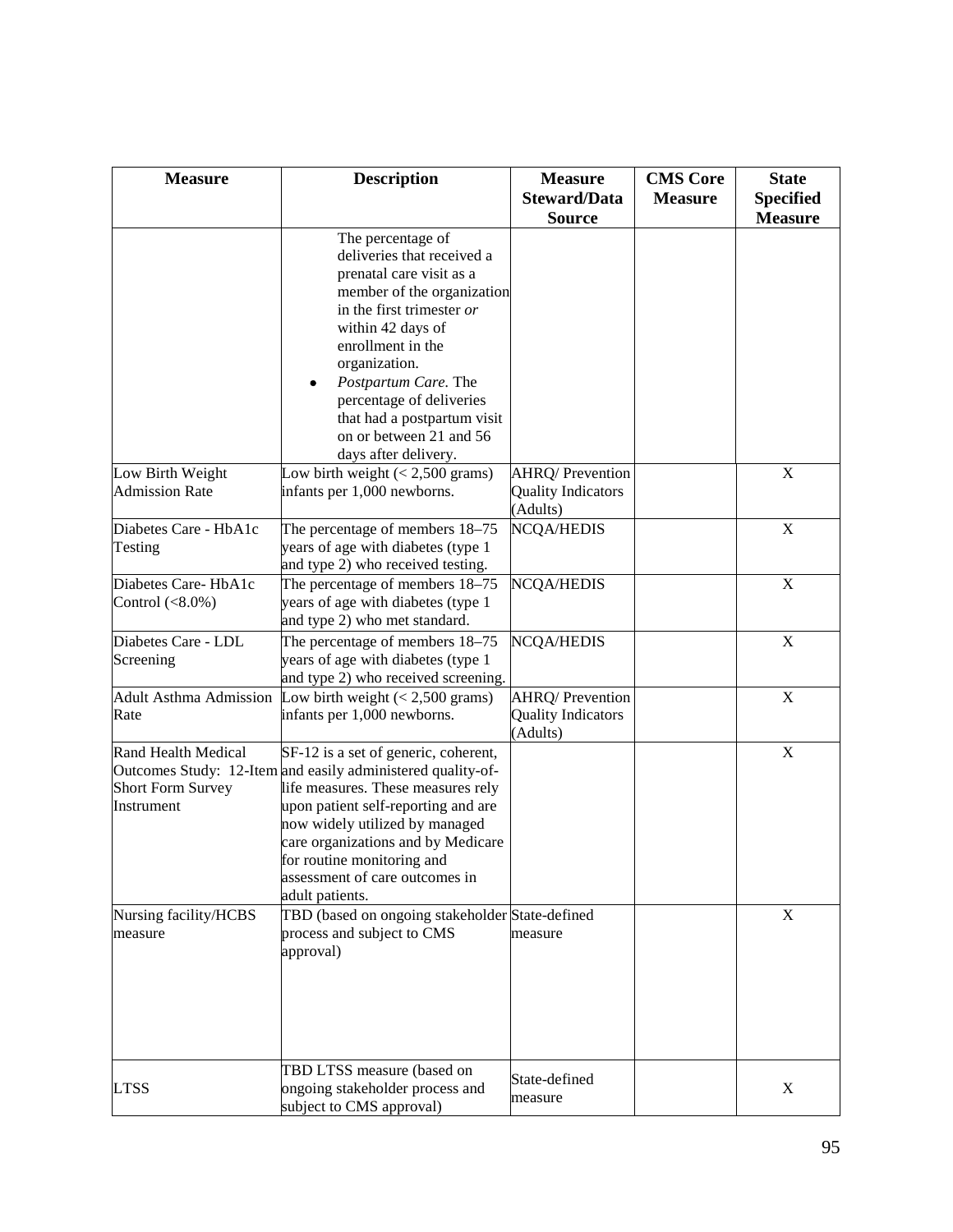| LTSS | TBD LTSS measure (based on<br>ongoing stakeholder process and<br>subject to CMS approval) | State-defined<br>measure |  |  |
|------|-------------------------------------------------------------------------------------------|--------------------------|--|--|
|------|-------------------------------------------------------------------------------------------|--------------------------|--|--|

CMS will work closely with the State to monitor other measures related to community integration. CMS and the State will continue to work jointly to refine and update these quality measures in years two and three of the Demonstration.

### **XIII. Stakeholder Engagement**

Texas will continue to engage with and incorporate feedback from stakeholders during the implementation and operational phases of the Demonstration. This will be accomplished through ongoing public meetings and monitoring individual and provider experiences through a variety of means, including surveys, focus groups, website updates, and data analysis. In addition, Texas will require that STAR+PLUS MMPs develop meaningful enrollee input processes as part of their ongoing operations, as well as systems for measuring and monitoring the quality of service and care delivered to eligible individuals. The State will maintain additional processes for ongoing stakeholder participation and public comment, including through stakeholder and enrollee participation in the Promoting Independence Advisory Committee, the Quality Improvement Advisory Committee, the STAR+PLUS stakeholder meeting, STAR+PLUS Quality Council, Managed Care Advisory Committee, and other various advisory and stakeholder meetings devoted to services for Medicare-Medicaid enrollees. The State will also develop consumer notices and related materials about the Demonstration that are easily understood by persons with limited English proficiency, and will translate materials into prevalent languages as determined by CMS and the State.

### **XIV. Evaluation**

CMS has contracted with an independent evaluator to measure, monitor, and evaluate the impact of the financial alignment models, including this Demonstration, on beneficiary experience of care, quality, utilization, and cost. The evaluator will also explore how the Texas initiative operates, how it transforms and evolves over time, and enrollees' perspectives and experiences. The key issues targeted by the evaluation will include (but are not limited to):

- Enrollee health status and outcomes:
- Quality of care provided across care settings;
- Enrollee access to and utilization of care across care settings;
- Enrollee satisfaction and experience;
- Administrative and systems changes and efficiencies; and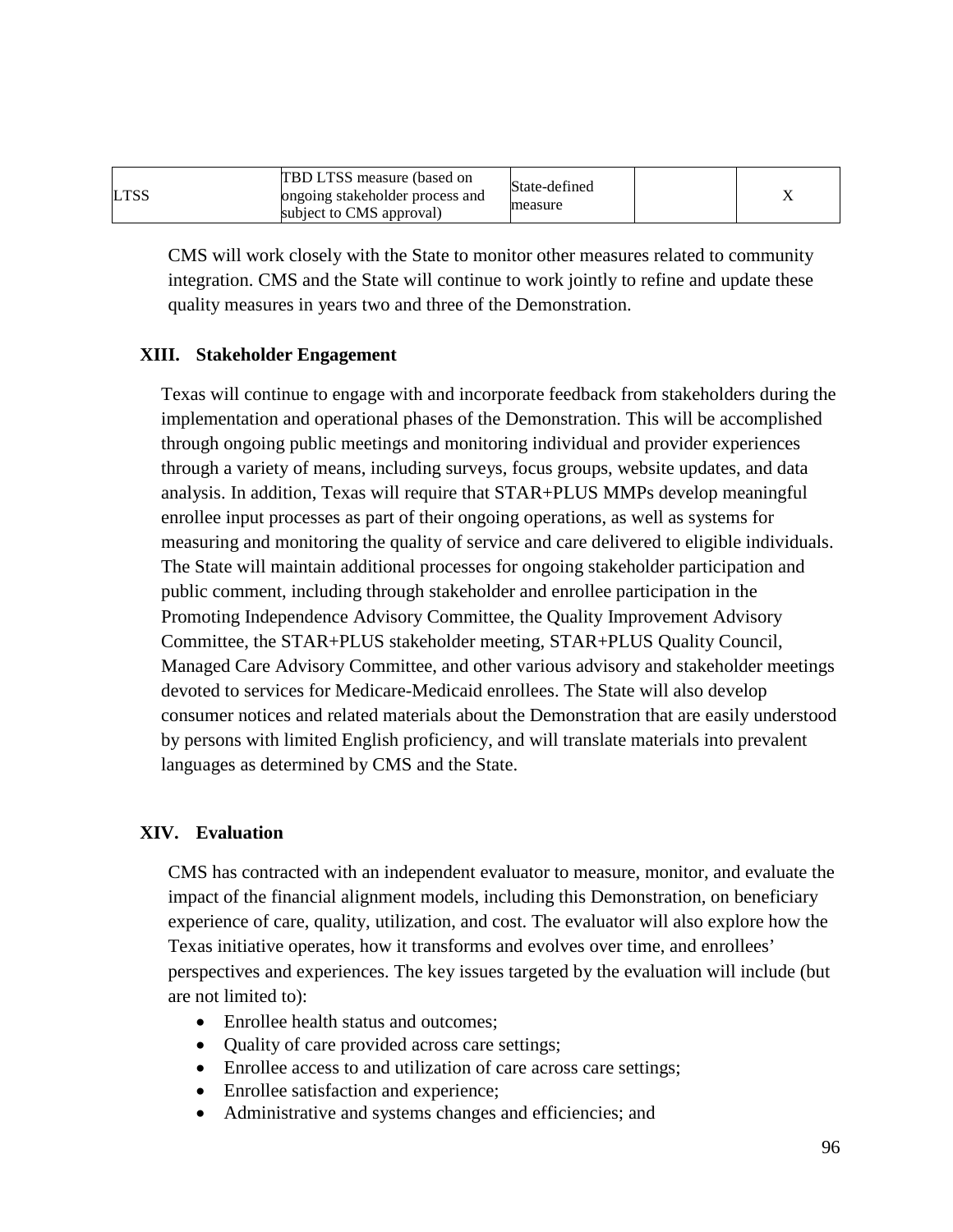• Overall costs or savings for Medicare and Medicaid.

The evaluator will design a Texas-specific evaluation plan for this Demonstration, and will also conduct a meta-analysis that will look at the state demonstrations overall. A mixed methods approach will be used to capture quantitative and qualitative information. Qualitative methods will include site visits, qualitative analysis of program data, and collection and analysis of focus group and key informant interview data. Quantitative analyses will consist of tracking changes in selected utilization, cost, and quality measures over the course of the Demonstration; evaluating the impact of the Demonstration on cost, quality, and utilization measures; and calculating savings attributable to the Demonstration. The evaluator will use a comparison group for the impact analysis. Quarterly reports will provide rapid-cycle monitoring of enrollment, utilization of services, and costs (pending data availability). The evaluator will also submit Texas-specific annual reports that incorporate qualitative and quantitative findings to date, and will submit a final evaluation report at the end of the Demonstration.

Texas is required to cooperate, collaborate, and coordinate with CMS and the independent evaluator in all monitoring and evaluation activities. Texas and STAR+PLUS MMPs must submit all required data for the monitoring and evaluation of this Demonstration, according to the data and timeframe requirements to be listed in the three-way contract.

Texas will track beneficiaries eligible for the Demonstration, including which beneficiaries choose to enroll, disenroll, or opt-out of the Demonstration, enabling the evaluation to identify differences in outcomes for these groups. Texas will need to provide information including but not limited to the following on a quarterly basis to CMS and/or the evaluator:

- Enrollee level data identifying beneficiaries eligible and enrolled in the Demonstration:
	- o Medicare Beneficiary Claim Account Number (HICN)
	- o MSIS number
	- o Social Security Number
	- o CMS Beneficiary Link Key
	- o Person First and Last Name, Birthdate, and Zip code
	- o Eligibility identification flag Coded zero if not identified as eligible for the Demonstration, 1 if identified by administrative criteria, and 2 if by nonadministrative criteria (e.g. BMI, smoking)